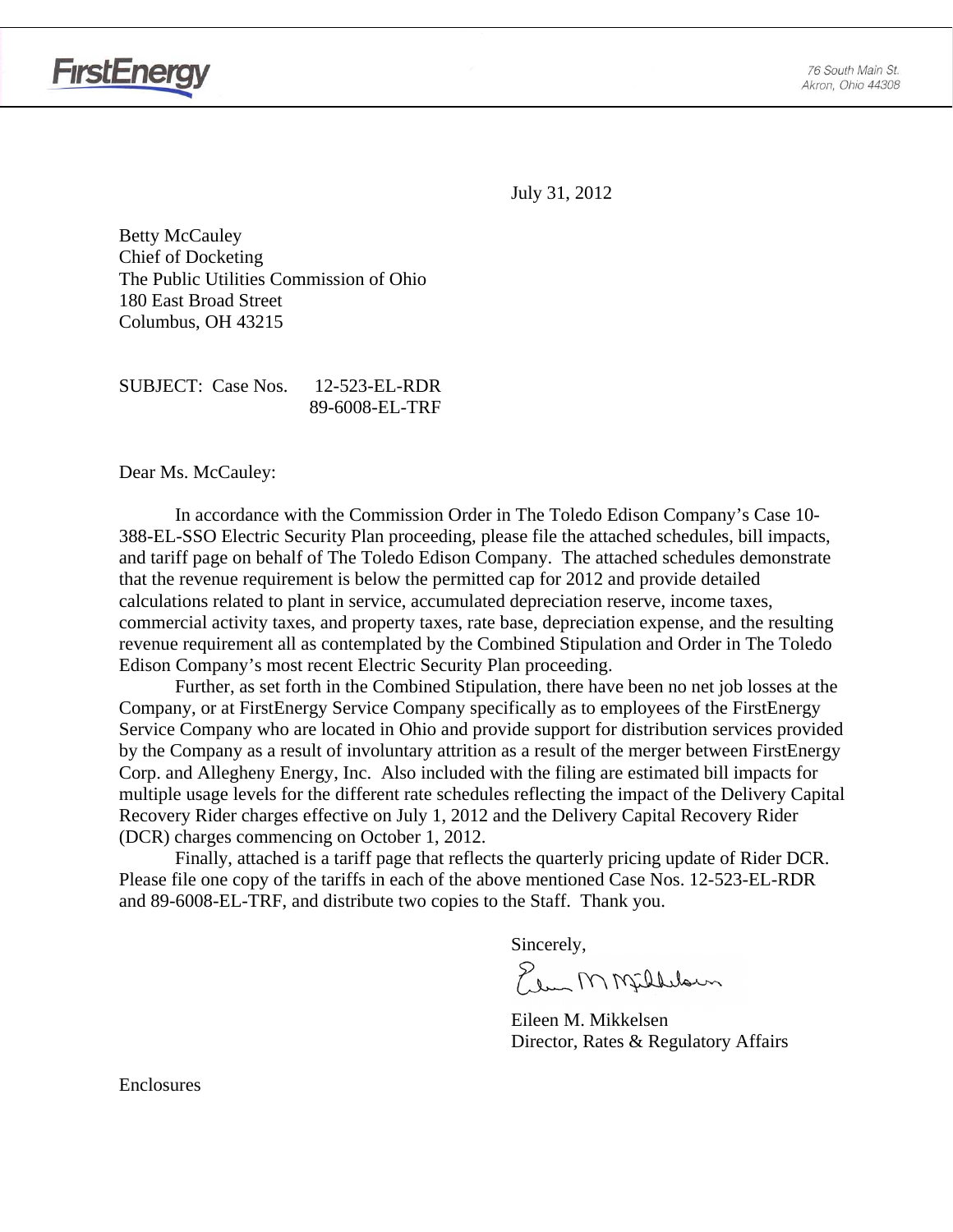### The Toledo Edison Company Delivery Capital Recovery Rider (DCR) Quarterly Filing July 31, 2012

| Page Name                                                         | Page              |
|-------------------------------------------------------------------|-------------------|
| Q4 2012 Revenue Requirements Summary                              | 1.                |
| Actual 6/30/2012 Rate Base and Revenue Requirements               |                   |
| <b>DCR Revenue Requirement Calculation</b>                        | 2                 |
| <b>Plant In Service</b>                                           | 3                 |
| Reserve for Accumulated Depreciation                              | $\overline{7}$    |
| <b>ADIT Balances</b>                                              | 11                |
| <b>Depreciation Accrual Rates</b>                                 | $12 \overline{ }$ |
| <b>Property Tax Calculations</b>                                  | 16                |
| <b>Summary of Exclusions</b>                                      | 19                |
| <b>Service Company Allocation Summary</b>                         | 20                |
| Service Company Depreciation Accrual Rates                        | 21                |
| Service Company Property Tax Rate                                 | 23                |
| Incremental Service Company Depreciation and Property Tax Expense | 25                |
| Intangible Depreciation Expense                                   | 26                |
| Estimated 9/30/2012 Rate Base and Revenue Requirements            |                   |
| <b>DCR Revenue Requirement Calculation</b>                        | 27                |
| <b>Plant In Service</b>                                           | 28                |
| Reserve for Accumulated Depreciation                              | 32                |
| <b>ADIT Balances</b>                                              | 36                |
| <b>Depreciation Accrual Rates</b>                                 | 37                |
| <b>Property Tax Calculations</b>                                  | 41                |
| <b>Summary of Exclusions</b>                                      | 44                |
| <b>Service Company Allocation Summary</b>                         | 45                |
| Service Company Depreciation Accrual Rates                        | 46                |
| Service Company Property Tax Rate                                 | 48                |
| Incremental Service Company Depreciation and Property Tax Expense | 50                |
| Intangible Depreciation Expense                                   | 51                |
| 4Q 2012 Rider DCR - Rate Design                                   | 52                |
| 4Q 2012 Billing Units Used for Rate Design                        | 58                |
| 4Q 2012 Typical Bill Comparisons                                  | 59                |
| 4Q 2012 Rider DCR Tariff                                          | 66                |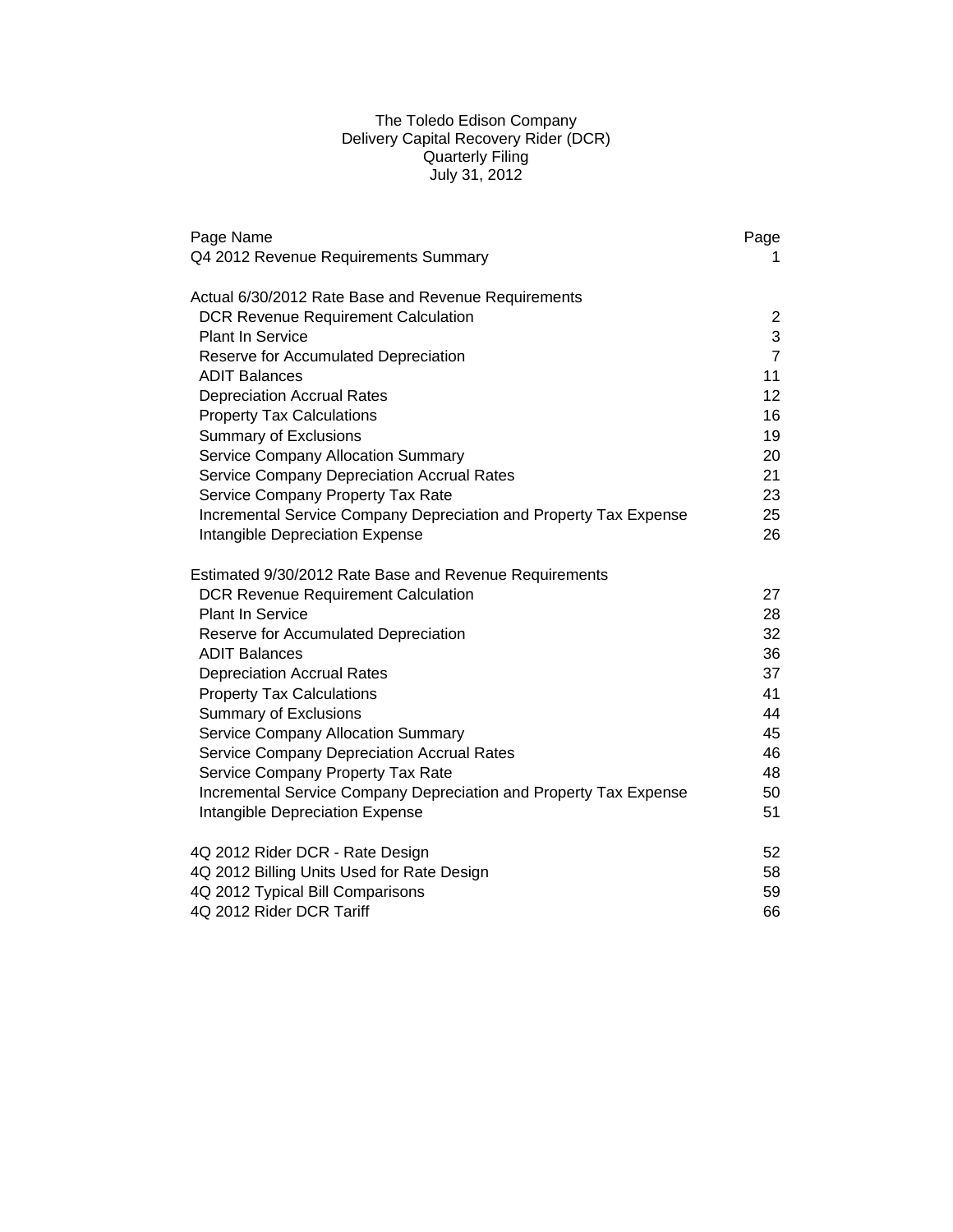## **Rider DCR Q4 2012 Revenue Requirement Summary**

(\$ millions)

#### **Calculation of Annual Revenue Requirement Based on Estimated 9/30/2012 Rate Base**

| Line No. | <b>Description</b>                                                     | Source                                                                                     |        | ОE     |        | <b>TOTAL</b> |
|----------|------------------------------------------------------------------------|--------------------------------------------------------------------------------------------|--------|--------|--------|--------------|
|          | Annual Revenue Requirement Based on Actual 6/30/2012 Rate Base         | 7/30/2012 Compliance Filing; Page 2; Column (f) Lines 36-39                                | \$61.1 | \$58.8 | \$13.4 | \$133.4      |
|          | Incremental Revenue Requirement Based on Estimated 9/30/2012 Rate Base | Calculation: 7/30/2012 Compliance Filing (Page 27, Column (f) Lines 36-39)<br>minus Line 1 | \$1.8  | \$2.0  | \$0.3  | \$4.1        |
|          | Annual Revenue Requirement Based on 9/30/2012 Rate Base                | Calculation: SUM [ Line 1 through Line 2 ]                                                 | \$63.0 | \$60.8 | \$13.8 | \$137.5      |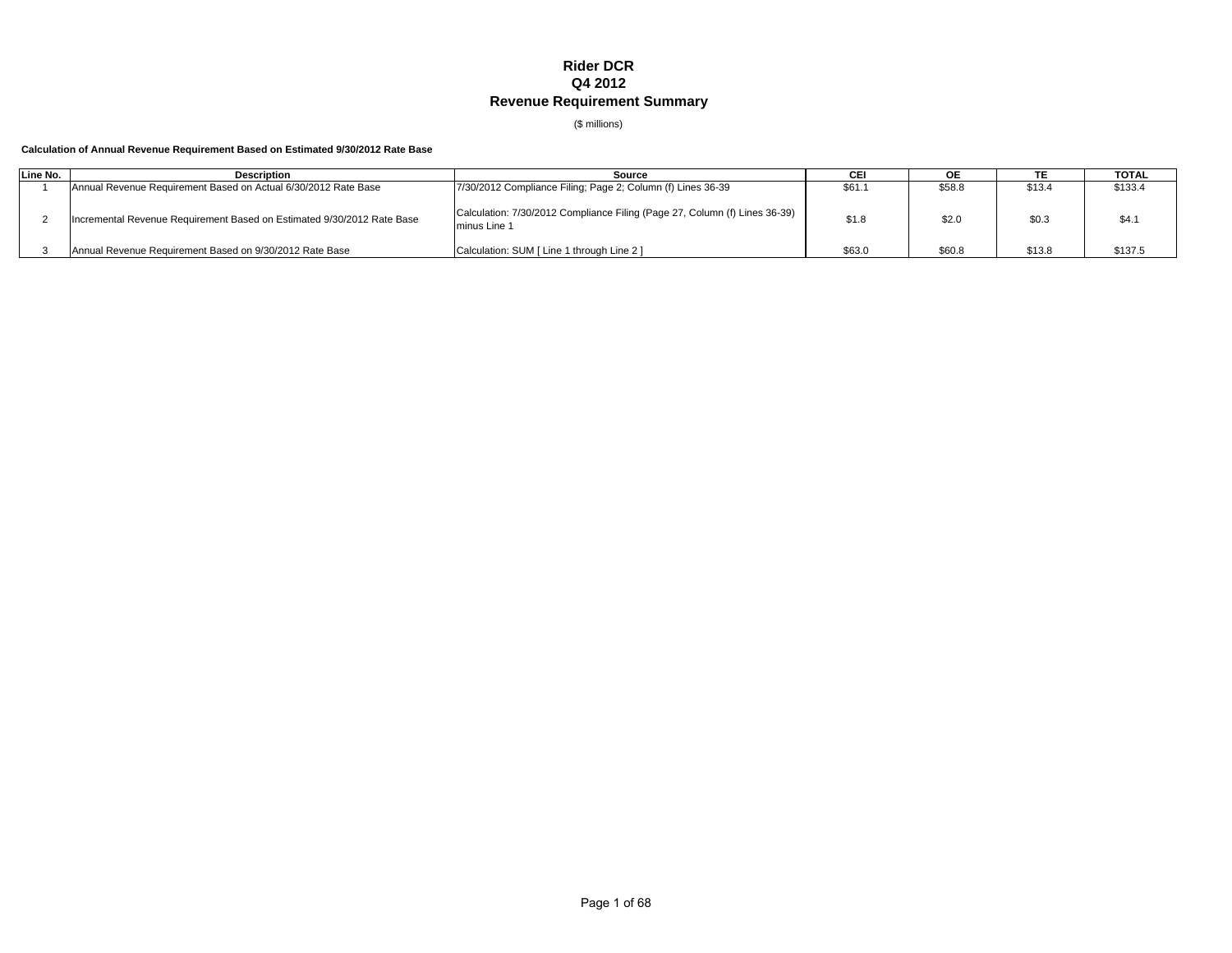## **Rider DCR Actual Distribution Rate Base Additions as of 6/30/12 Revenue Requirement Calculation**

(\$ millions)

\* 5/31/2007 balances refer to the jurisdictional balances approved in Case 07-551-EL-AIR. Source: PUCO Staff workpapers supporting the PUCO Opinion & Order

|      |                             | (A)        | (B)        | $(C) = (B) - (A)$  | (D)                       |
|------|-----------------------------|------------|------------|--------------------|---------------------------|
|      | <b>Gross Plant</b>          | 5/31/2007* | 6/30/2012  | <b>Incremental</b> | Source of Column (B)      |
| (1)  | CEI                         | 1,927.1    | 2,533.8    | 606.7              | Sch B2.1 Line 45          |
| (2)  | <b>OE</b>                   | 2,074.0    | 2,770.4    | 696.4              | Sch B2.1 Line 47          |
| (3)  | <b>TE</b>                   | 771.5      | 1,018.9    | 247.4              | Sch B2.1 Line 44          |
| (4)  | <b>Total</b>                | 4,772.5    | 6,323.1    | 1,550.6            | Sum: [(1) through (3)     |
|      | <b>Accumulated Reserve</b>  |            |            |                    |                           |
| (5)  | CEI                         | (773.0)    | (1,061.2)  | (288.2)            | -Sch B3 Line 45           |
| (6)  | <b>OE</b>                   | (803.0)    | (1, 105.2) | (302.1)            | -Sch B3 Line 47           |
| (7)  | TE                          | (376.8)    | (510.6)    | (133.8)            | -Sch B3 Line 44           |
| (8)  | <b>Total</b>                | (1,952.8)  | (2,676.9)  | (724.1)            | Sum: [(5) through (7)     |
|      | <b>Net Plant In Service</b> |            |            |                    |                           |
| (9)  | CEI                         | 1,154.0    | 1,472.6    | 318.6              | $(1) + (5)$               |
| (10) | <b>OE</b>                   | 1,271.0    | 1,665.3    | 394.3              | $(2) + (6)$               |
| (11) | TE                          | 394.7      | 508.3      | 113.6              | $(3) + (7)$               |
| (12) | <b>Total</b>                | 2,819.7    | 3,646.2    | 826.5              | Sum: [ (9) through (11) ] |
|      | <b>ADIT</b>                 |            |            |                    |                           |
| (13) | CEI                         | (246.4)    | (393.5)    | (147.2)            | - DIT Balances Line 3     |
| (14) | <b>OE</b>                   | (197.1)    | (442.9)    | (245.8)            | - DIT Balances Line 3     |
| (15) | TE                          | (10.3)     | (124.5)    | (114.2)            | - DIT Balances Line 3     |
| (16) | <b>Total</b>                | (453.8)    | (960.9)    | (507.1)            | Sum: [ (13) through (15)  |
|      | <b>Rate Base</b>            |            |            |                    |                           |
| (17) | CEI                         | 907.7      | 1,079.1    | $\overline{171.4}$ | $(9) + (13)$              |
| (18) | <b>OE</b>                   | 1,073.9    | 1,222.4    | 148.5              | $(10) + (14)$             |
| (19) | <b>TE</b>                   | 384.4      | 383.9      | (0.5)              | $(11) + (15)$             |
| (20) | <b>Total</b>                | 2,366.0    | 2,685.3    | 319.4              | Sum: [ (17) through (19)  |
|      |                             |            |            |                    |                           |
|      | <b>Depreciation Exp</b>     |            |            |                    |                           |
| (21) | CEI                         | 60.0       | 80.5       | 20.5               | Sch B-3.2 Line 45         |
| (22) | <b>OE</b>                   | 62.0       | 81.3       | 19.3               | Sch B-3.2 Line 47         |
| (23) | <b>TE</b>                   | 24.5       | 32.6       | 8.1                | Sch B-3.2 Line 44         |
| (24) | <b>Total</b>                | 146.5      | 194.4      | 47.9               | Sum: [ (21) through (23)  |
|      | <b>Property Tax Exp</b>     |            |            |                    |                           |
| (25) | CEI                         | 65.0       | 85.9       | 21.0               | Sch C-3.10a Line 4        |
| (26) | <b>OE</b>                   | 57.4       | 79.9       | 22.5               | Sch C-3.10a Line 4        |
| (27) | <b>TE</b>                   | 20.1       | 25.5       | 5.4                | Sch C-3.10a Line 4        |
| (28) | <b>Total</b>                | 142.4      | 191.3      | 48.8               | Sum: [ (25) through (27)  |

|      | <b>Revenue Requirement</b> | <b>Rate Base</b> | <b>Return 8.48%</b> | Deprec | Prop Tax | Rev. Rea. |
|------|----------------------------|------------------|---------------------|--------|----------|-----------|
| (29) | CEI                        | 171.4            | 14.5                | 20.5   | 21.0     | 56.0      |
| (30) | ОE                         | 148.5            | 12.6                | 19.3   | 22.5     | 54.4      |
| (31) | ТE                         | (0.5)            | (0.0)               | 8.1    | 5.4      | 13.4      |
| (32) | <b>Total</b>               | 319.4            | 27.1                | 47.9   | 48.8     | 123.8     |

|      | <b>Capital Structure &amp; Returns</b> |         |        |          |
|------|----------------------------------------|---------|--------|----------|
|      |                                        | $%$ mix | rate   | wtd rate |
| (33) | Debt                                   | 51%     | 6.54%  | 3.3%     |
| (34) | Equity                                 | 49%     | 10.50% | 5.1%     |
| (35) |                                        |         |        | 8.48%    |

|      |                                     |                      | (b)             | (C)        | (d)              | (e           |                 |
|------|-------------------------------------|----------------------|-----------------|------------|------------------|--------------|-----------------|
|      | <b>Revenue Requirement with Tax</b> | <b>Equity Return</b> | <b>Tax Rate</b> | Income Tax | <b>CAT 0.26%</b> | <b>Taxes</b> | Rev. Reg. + Tax |
| (36) | CEI                                 | 8.8                  | 36.14%          | 5.0        | 0.2              | ບ. ເ         | 61.1            |
| (37) | OE                                  | 7.6                  | 35.88%          | 4.3        | 0.2              | 4.4          | 58.8            |
| (38) | TE.                                 | (0.0)                | 35.74%          | (0.0)      | 0.0              | 0.0          | 13.4            |
| (39) | Total                               | 16.4                 |                 | 9.3        | 0.3              | 9.6          | 133.4           |

**(a) = Weighted Cost of Equity x Rate Base (c) = (a) x (1 / (1-(b)) - 1) (e) = (c) + (d)**

**(b) = Current composite income tax rates (d) = (Rev. Req. + (c)) x (1/(1-.26%) - 1) (f) = (e) + Rev. Req. from Lines 29-31**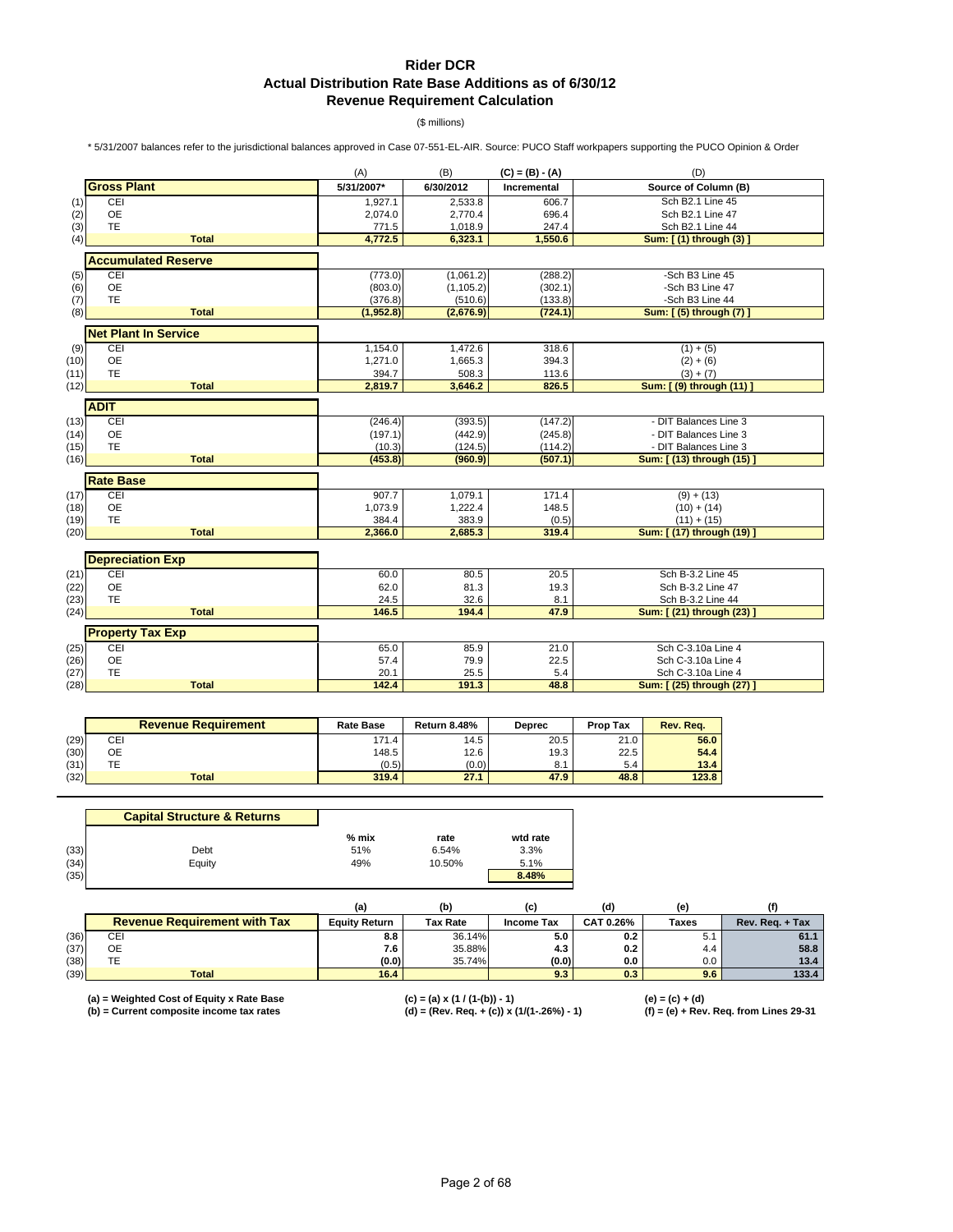Schedule B-2.1Page 1 of 4

NOTE: Column A contains actual plant in service balances as of 6/30/2012, adjusted to remove the cumulative pre-2007 impact of a change in pension accounting. Column B shows jurisdictional allocation factors from Case No. 07-551-EL-AIR. Additional details on the adjustments in Column D are provided on the "Exclusions" workpaper.

| Line<br>No. | Account<br>No. | <b>Account Title</b>             | Total<br>Company<br>(A) | Allocation<br>%<br>(B) | Allocated<br>Total<br>$(C) = (A) * (B)$ | Adjustments<br>(D) | Adjusted<br>Jurisdiction<br>$(E) = (C) + (D)$ |
|-------------|----------------|----------------------------------|-------------------------|------------------------|-----------------------------------------|--------------------|-----------------------------------------------|
|             |                | TRANSMISSION PLANT               |                         |                        |                                         |                    |                                               |
|             | 350            | Land & Land Rights               | \$17,348,214            | 100%                   | \$17,348,214                            | \$15,628,800       | \$1,719,414                                   |
|             | 352            | Structures & Improvements        | 218,363                 | 100%                   | \$218,363                               |                    | \$218,363                                     |
|             | 353            | <b>Station Equipment</b>         | 9,469,688               | 100%                   | \$9,469,688                             |                    | \$9,469,688                                   |
|             | 354            | Towers & Fixtures                | 34,264                  | 100%                   | \$34,264                                |                    | \$34,264                                      |
|             | 355            | Poles & Fixtures                 | 3,017,664               | 100%                   | \$3,017,664                             |                    | \$3,017,664                                   |
| 6           | 356            | Overhead Conductors & Devices    | 5,250,217               | 100%                   | \$5,250,217                             |                    | \$5,250,217                                   |
|             | 357            | <b>Underground Conduit</b>       | 498,258                 | 100%                   | \$498,258                               |                    | \$498,258                                     |
| 8           | 358            | Underground Conductors & Devices | 386,079                 | 100%                   | \$386,079                               |                    | \$386,079                                     |
| 9           | 359            | Roads & Trails                   | 0                       | 100%                   | \$0                                     |                    | \$0                                           |
| 10          |                | <b>Total Transmission Plant</b>  | \$36,222,748            | 100%                   | \$36,222,748                            | \$15,628,800       | \$20,593,948                                  |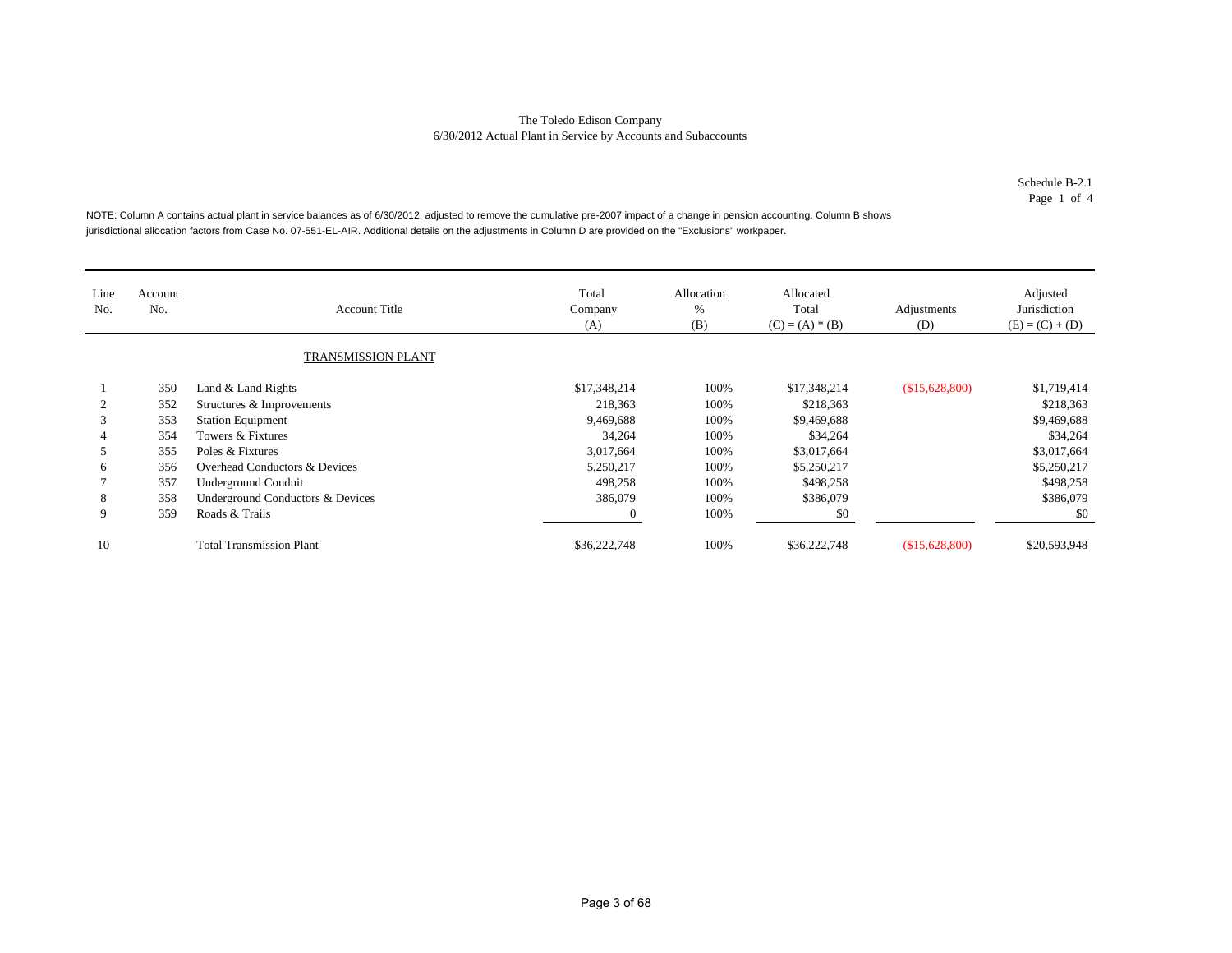Schedule B-2.1Page 2 of 4

NOTE: Column A contains actual plant in service balances as of 6/30/2012, adjusted to remove the cumulative pre-2007 impact of a change in pension accounting. Column B shows jurisdictional allocation factors from Case No. 07-551-EL-AIR. Additional details on the adjustments in Column D are provided on the "Exclusions" workpaper.

| Line<br>No. | Account<br>No. | <b>Account Title</b><br><b>DISTRIBUTION PLANT</b>    | Total<br>Company<br>(A) | Allocation<br>$\%$<br>(B) | Allocated<br>Total<br>$(C) = (A) * (B)$ | Adjustments<br>(D) | Adjusted<br>Jurisdiction<br>$(E) = (C) + (D)$ |
|-------------|----------------|------------------------------------------------------|-------------------------|---------------------------|-----------------------------------------|--------------------|-----------------------------------------------|
| 11          | 360            | Land & Land Rights                                   | \$4,966,340             | 100%                      | \$4,966,340                             |                    | \$4,966,340                                   |
| 12          | 361            | Structures & Improvements                            | 6,260,443               | 100%                      | 6,260,443                               |                    | 6,260,443                                     |
| 13          | 362            | <b>Station Equipment</b>                             | 89,507,281              | 100%                      | 89,507,281                              |                    | 89,507,281                                    |
| 14          | 364            | Poles, Towers & Fixtures                             | 146,255,712             | 100%                      | 146,255,712                             |                    | 146,255,712                                   |
| 15          | 365            | Overhead Conductors & Devices                        | 183,806,127             | 100%                      | 183,806,127                             |                    | 183,806,127                                   |
| 16          | 366            | <b>Underground Conduit</b>                           | 12,249,870              | 100%                      | 12,249,870                              |                    | 12,249,870                                    |
| 17          | 367            | Underground Conductors & Devices                     | 110,813,011             | 100%                      | 110,813,011                             |                    | 110,813,011                                   |
| 18          | 368            | Line Transformers                                    | 144, 147, 346           | 100%                      | 144, 147, 346                           |                    | 144, 147, 346                                 |
| 19          | 369            | Services                                             | 66,112,880              | 100%                      | 66,112,880                              |                    | 66,112,880                                    |
| 20          | 370            | <b>Meters</b>                                        | 37,291,941              | 100%                      | 37,291,941                              |                    | 37,291,941                                    |
| 21          | 371            | <b>Installation on Customer Premises</b>             | 6,187,776               | 100%                      | 6,187,776                               |                    | 6,187,776                                     |
| 22          | 373            | Street Lighting & Signal Systems                     | 52,676,054              | 100%                      | 52,676,054                              |                    | 52,676,054                                    |
| 23          | 374            | <b>Asset Retirement Costs for Distribution Plant</b> | 7,901                   | 100%                      | 7,901                                   |                    | 7,901                                         |
| 24          |                | <b>Total Distribution Plant</b>                      | \$860,282,683           | 100%                      | \$860,282,683                           | \$0                | \$860,282,683                                 |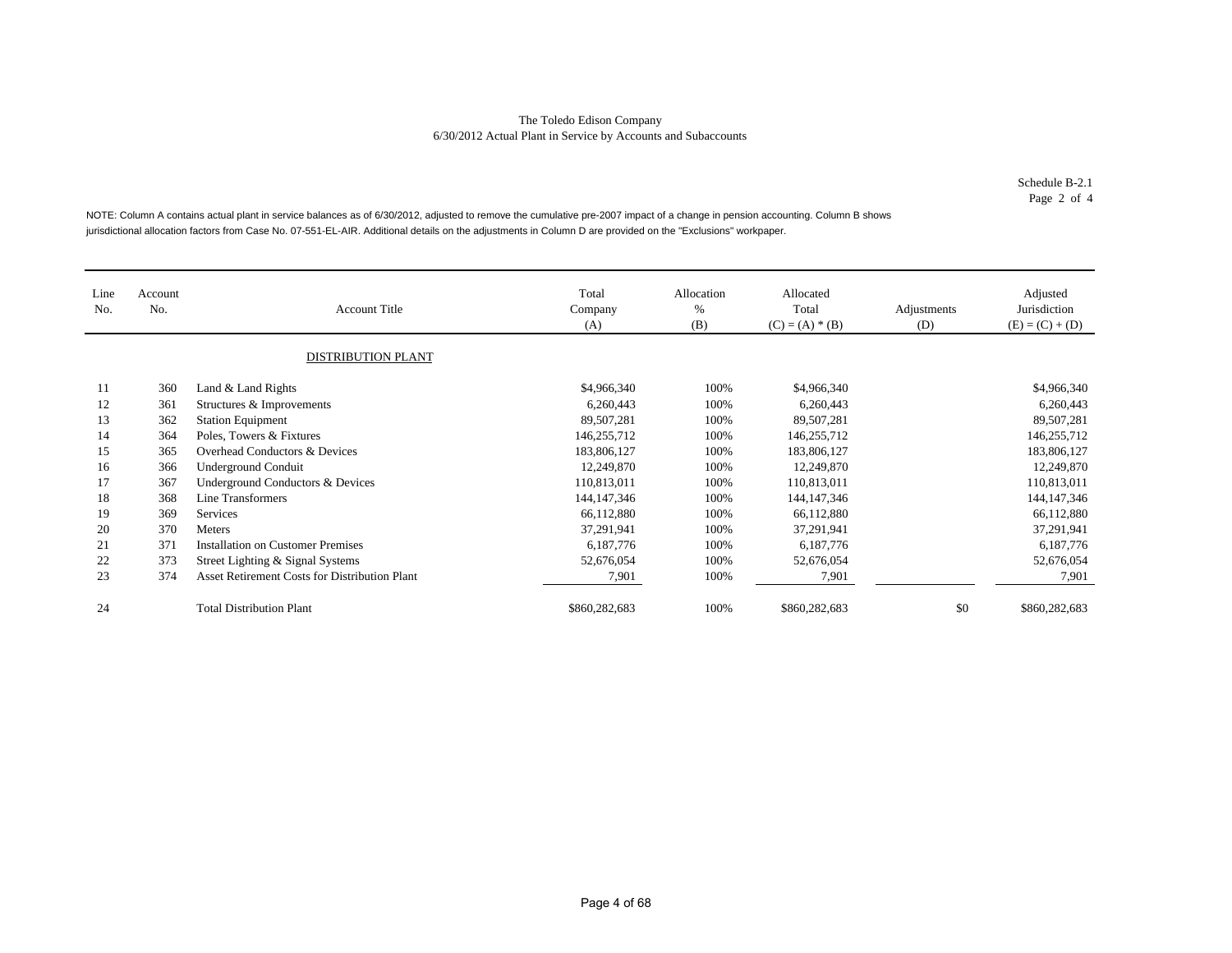Schedule B-2.1Page 3 of 4

NOTE: Column A contains actual plant in service balances as of 6/30/2012, adjusted to remove the cumulative pre-2007 impact of a change in pension accounting. Column B shows jurisdictional allocation factors from Case No. 07-551-EL-AIR. Additional details on the adjustments in Column D are provided on the "Exclusions" workpaper.

| Line<br>No. | Account<br>No. | <b>Account Title</b><br><b>GENERAL PLANT</b>    | Total<br>Company<br>(A) | Allocation<br>%<br>(B) | Allocated<br>Total<br>$(C) = (A) * (B)$ | Adjustments<br>(D) | Adjusted<br>Jurisdiction<br>$(E) = (C) + (D)$ |
|-------------|----------------|-------------------------------------------------|-------------------------|------------------------|-----------------------------------------|--------------------|-----------------------------------------------|
| 25          | 389            | Land & Land Rights                              | \$1,826,097             | 100%                   | \$1,826,097                             |                    | \$1,826,097                                   |
| 26          | 390            | Structures & Improvements                       | 48,651,716              | 100%                   | \$48,651,716                            |                    | \$48,651,716                                  |
| 27          | 391.1          | Office Furniture & Equipment                    | 2,551,397               | 100%                   | \$2,551,397                             |                    | \$2,551,397                                   |
| 28          | 391.2          | Data Processing Equipment                       | 8,650,027               | 100%                   | \$8,650,027                             |                    | \$8,650,027                                   |
| 29          | 392            | <b>Transportation Equipment</b>                 | 1,123,443               | 100%                   | \$1,123,443                             |                    | \$1,123,443                                   |
| 30          | 393            | <b>Stores Equipment</b>                         | 671,990                 | 100%                   | \$671,990                               |                    | \$671,990                                     |
| 31          | 394            | Tools, Shop & Garage Equipment                  | 5,084,796               | 100%                   | \$5,084,796                             |                    | \$5,084,796                                   |
| 32          | 395            | Laboratory Equipment                            | 1,841,025               | 100%                   | \$1,841,025                             |                    | \$1,841,025                                   |
| 33          | 396            | Power Operated Equipment                        | 1,037,367               | 100%                   | \$1,037,367                             |                    | \$1,037,367                                   |
| 34          | 397            | <b>Communication Equipment</b>                  | 7,785,008               | 100%                   | \$7,785,008                             |                    | \$7,785,008                                   |
| 35          | 398            | Miscellaneous Equipment                         | 521,555                 | 100%                   | \$521,555                               |                    | \$521,555                                     |
| 36          | 399.1          | <b>Asset Retirement Costs for General Plant</b> | 264,831                 | 100%                   | \$264,831                               |                    | \$264,831                                     |
| 37          |                | <b>Total General Plant</b>                      | \$80,009,252            | 100%                   | \$80,009,252                            | \$0                | \$80,009,252                                  |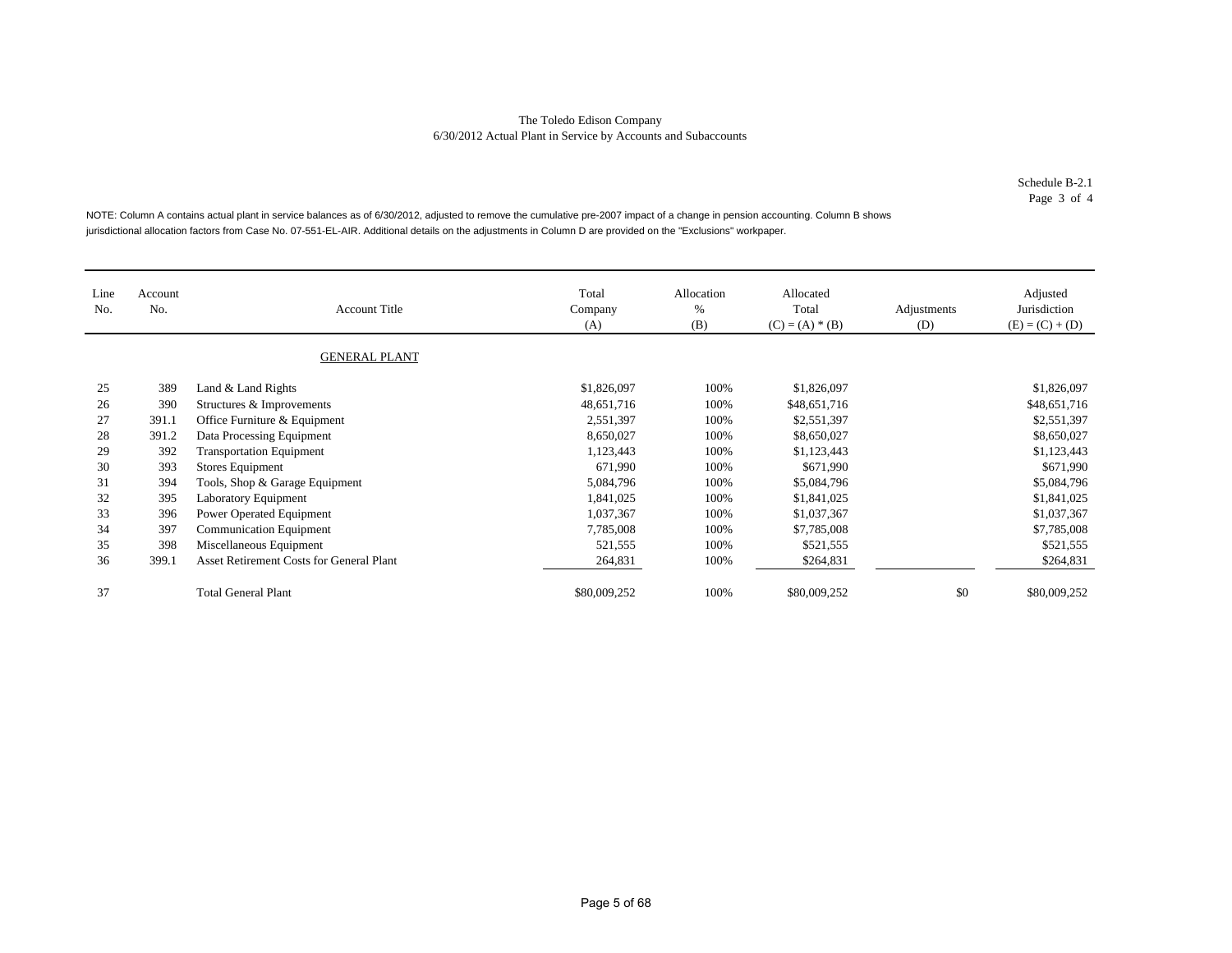Schedule B-2.1Page 4 of 4

NOTE: Column A contains actual plant in service balances as of 6/30/2012, adjusted to remove the cumulative pre-2007 impact of a change in pension accounting. Column B shows jurisdictional allocation factors from Case No. 07-551-EL-AIR. Additional details on the adjustments in Column D are provided on the "Exclusions" workpaper.

| Line<br>No.          | Account<br>No.    | <b>Account Title</b>                                                                                                  | Total<br>Company<br>(A)                               | Allocation<br>%<br>(B) | Allocated<br>Total<br>$(C) = (A) * (B)$               | Adjustments<br>(D) | Adjusted<br>Jurisdiction<br>$(E) = (C) + (D)$         |
|----------------------|-------------------|-----------------------------------------------------------------------------------------------------------------------|-------------------------------------------------------|------------------------|-------------------------------------------------------|--------------------|-------------------------------------------------------|
|                      |                   | <b>OTHER PLANT</b>                                                                                                    |                                                       |                        |                                                       |                    |                                                       |
| 38<br>39<br>40<br>41 | 303<br>303<br>303 | Intangible Software<br>Intangible FAS 109 Transmission<br>Intangible FAS 109 Distribution<br><b>Total Other Plant</b> | \$23,490,200<br>\$54,210<br>\$240,093<br>\$23,784,503 | 100%<br>100%<br>100%   | \$23,490,200<br>\$54,210<br>\$240,093<br>\$23,784,503 | \$0                | \$23,490,200<br>\$54,210<br>\$240,093<br>\$23,784,503 |
| 42                   |                   | Company Total Plant                                                                                                   | \$1,000,299,186                                       | 100%                   | \$1,000,299,186                                       | (\$15,628,800)     | \$984,670,386                                         |
| 43                   |                   | Service Company Plant Allocated*                                                                                      |                                                       |                        |                                                       |                    | \$34,240,624                                          |
| 44                   |                   | Grand Total Plant $(42 + 43)$                                                                                         |                                                       |                        |                                                       |                    | \$1,018,911,009                                       |

\* Source: Line 2 of the Service Company Allocations workpaper.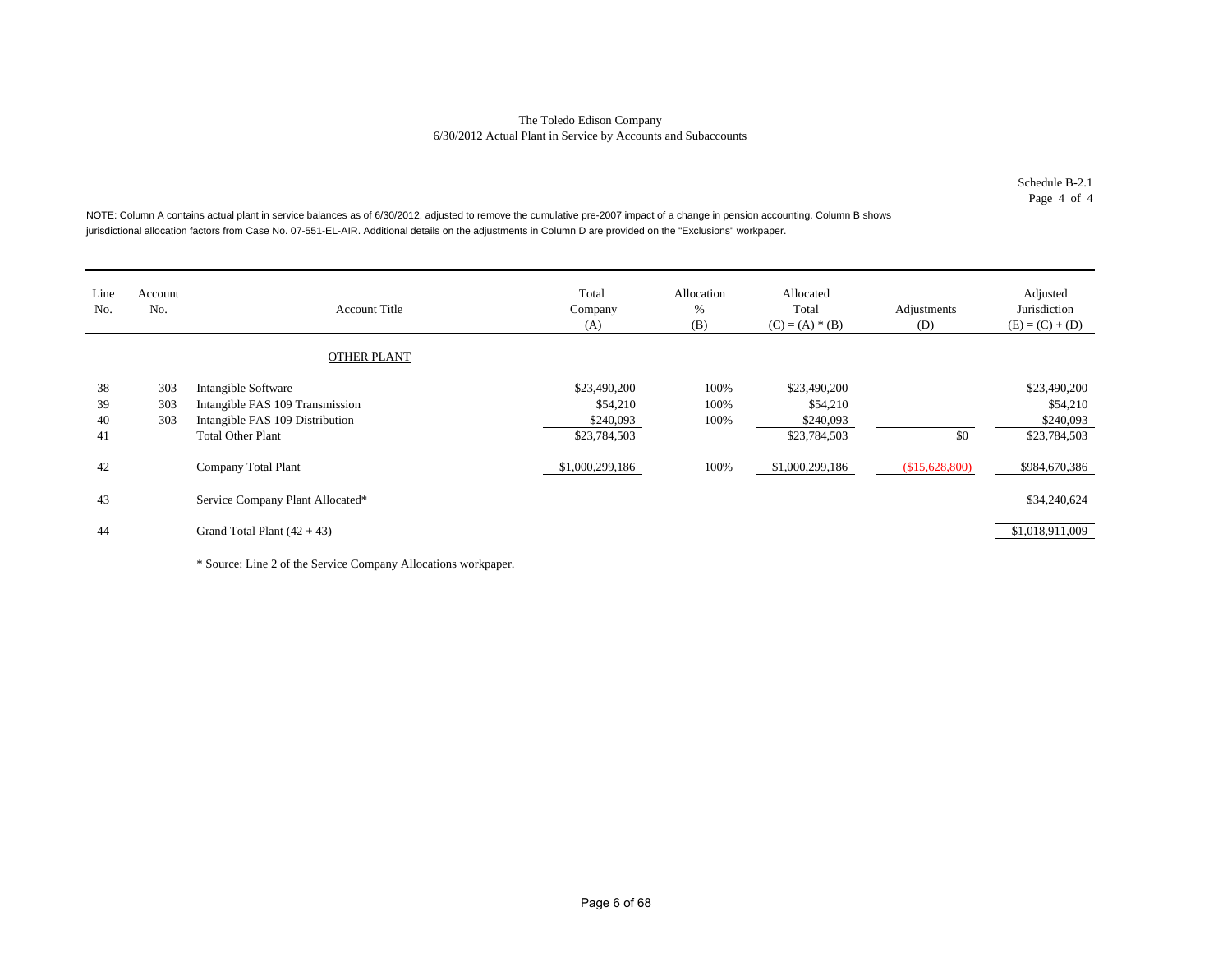Page 1 of 4

NOTE: Column B contains actual reserve for accumulated depreciation balances as of 6/30/2012, adjusted to remove the cumulative pre-2007 impact of a change in pension accounting. Column C shows jurisdictional allocation factors from Case No. 07-551-EL-AIR. Additional details on the adjustments in Column E are provided on the Exclusions workpaper.

|             |                           |                                  | Total                                                          |                         |                        | <b>Reserve Balances</b>                 |                    |                                               |
|-------------|---------------------------|----------------------------------|----------------------------------------------------------------|-------------------------|------------------------|-----------------------------------------|--------------------|-----------------------------------------------|
| Line<br>No. | Account<br>N <sub>o</sub> | <b>Account Title</b>             | Company<br><b>Plant Investment</b><br>Sch B2.1 Column E<br>(A) | Total<br>Company<br>(B) | Allocation<br>%<br>(C) | Allocated<br>Total<br>$(D) = (B) * (C)$ | Adjustments<br>(E) | Adjusted<br>Jurisdiction<br>$(F) = (D) + (E)$ |
|             |                           | <b>TRANSMISSION PLANT</b>        |                                                                |                         |                        |                                         |                    |                                               |
|             | 350                       | Land & Land Rights               | \$1,719,414                                                    | \$0                     | 100%                   | \$0                                     |                    | \$0                                           |
|             | 352                       | Structures & Improvements        | \$218,363                                                      | 184,785                 | 100%                   | 184,785                                 |                    | 184,785                                       |
|             | 353                       | <b>Station Equipment</b>         | \$9,469,688                                                    | 4,260,250               | 100%                   | 4,260,250                               |                    | 4,260,250                                     |
|             | 354                       | Towers & Fixtures                | \$34,264                                                       | 40,543                  | 100%                   | 40,543                                  |                    | 40,543                                        |
| 5           | 355                       | Poles & Fixtures                 | \$3,017,664                                                    | 2,620,046               | 100%                   | 2,620,046                               |                    | 2,620,046                                     |
| 6           | 356                       | Overhead Conductors & Devices    | \$5,250,217                                                    | 2,970,150               | 100%                   | 2,970,150                               |                    | 2,970,150                                     |
|             | 357                       | Underground Conduit              | \$498,258                                                      | 143,446                 | 100%                   | 143,446                                 |                    | 143,446                                       |
| 8           | 358                       | Underground Conductors & Devices | \$386,079                                                      | 140,769                 | 100%                   | 140,769                                 |                    | 140,769                                       |
| 9           | 359                       | Roads & Trails                   | \$0                                                            | $\overline{0}$          | 100%                   | $\theta$                                |                    | $\overline{0}$                                |
| 10          |                           | <b>Total Transmission Plant</b>  | \$20,593,948                                                   | \$10,359,988            | 100%                   | \$10,359,988                            | \$0                | \$10,359,988                                  |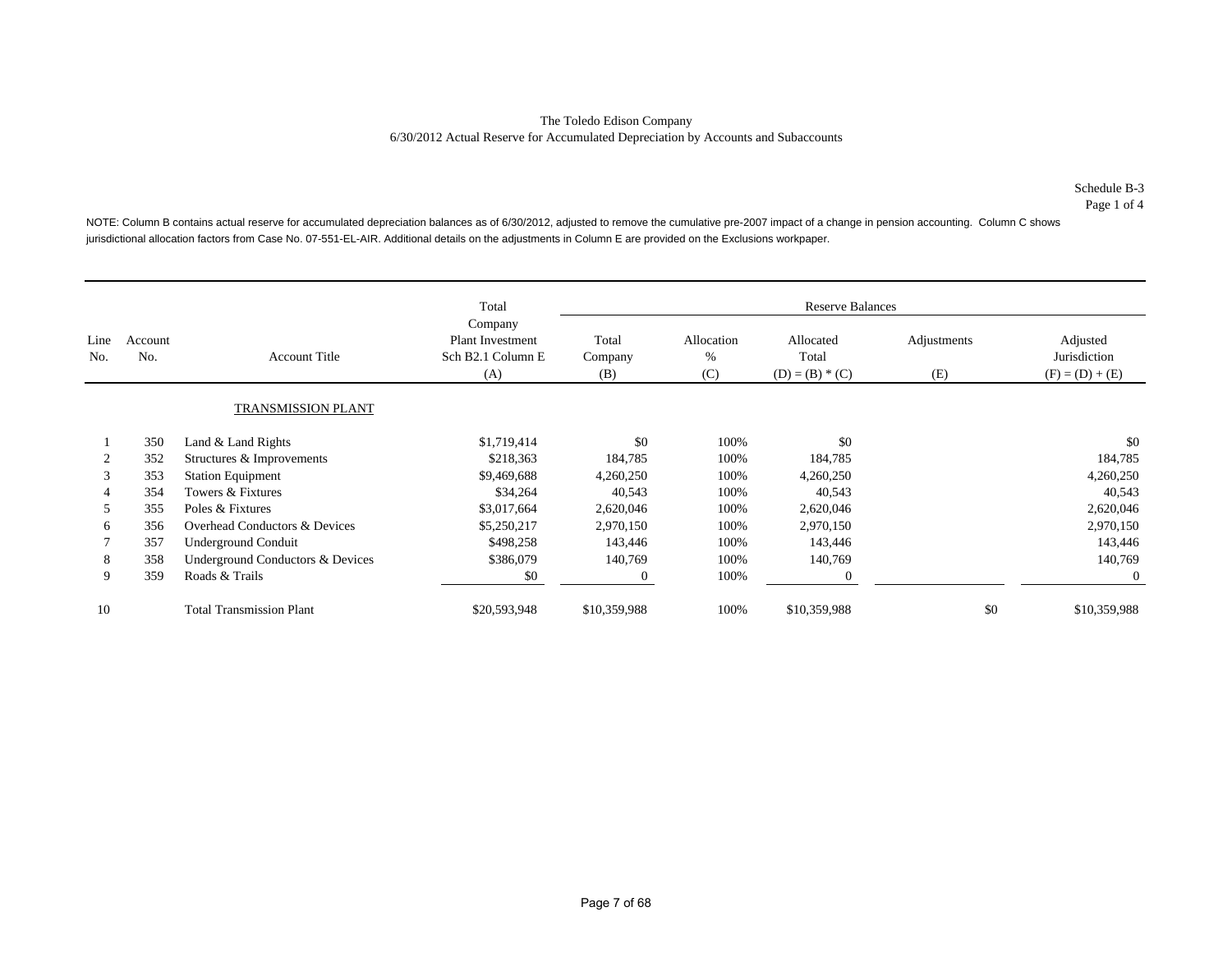NOTE: Column B contains actual reserve for accumulated depreciation balances as of 6/30/2012, adjusted to remove the cumulative pre-2007 impact of a change in pension accounting. Column C shows jurisdictional allocation factors from Case No. 07-551-EL-AIR. Additional details on the adjustments in Column E are provided on the Exclusions workpaper.

|             |                |                                               | Total                                                          |                         |                           | <b>Reserve Balances</b>                 |                    |                                               |
|-------------|----------------|-----------------------------------------------|----------------------------------------------------------------|-------------------------|---------------------------|-----------------------------------------|--------------------|-----------------------------------------------|
| Line<br>No. | Account<br>No. | <b>Account Title</b>                          | Company<br><b>Plant Investment</b><br>Sch B2.1 Column E<br>(A) | Total<br>Company<br>(B) | Allocation<br>$\%$<br>(C) | Allocated<br>Total<br>$(D) = (B) * (C)$ | Adjustments<br>(E) | Adjusted<br>Jurisdiction<br>$(F) = (D) + (E)$ |
|             |                | <b>DISTRIBUTION PLANT</b>                     |                                                                |                         |                           |                                         |                    |                                               |
| 11          | 360            | Land & Land Rights                            | \$4,966,340                                                    | \$0                     | 100%                      | \$0                                     |                    | \$0                                           |
| 12          | 361            | Structures & Improvements                     | \$6,260,443                                                    | 1,582,543               | 100%                      | 1,582,543                               |                    | 1,582,543                                     |
| 13          | 362            | <b>Station Equipment</b>                      | \$89,507,281                                                   | 29,213,655              | 100%                      | 29,213,655                              |                    | 29,213,655                                    |
| 14          | 364            | Poles, Towers & Fixtures                      | \$146,255,712                                                  | 98,337,851              | 100%                      | 98,337,851                              |                    | 98,337,851                                    |
| 15          | 365            | Overhead Conductors & Devices                 | \$183,806,127                                                  | 84,294,067              | 100%                      | 84,294,067                              |                    | 84,294,067                                    |
| 16          | 366            | Underground Conduit                           | \$12,249,870                                                   | 6,957,528               | 100%                      | 6,957,528                               |                    | 6,957,528                                     |
| 17          | 367            | Underground Conductors & Devices              | \$110,813,011                                                  | 37,790,342              | 100%                      | 37,790,342                              |                    | 37,790,342                                    |
| 18          | 368            | Line Transformers                             | \$144,147,346                                                  | 61,557,975              | 100%                      | 61,557,975                              |                    | 61,557,975                                    |
| 19          | 369            | Services                                      | \$66,112,880                                                   | 60,158,887              | 100%                      | 60,158,887                              |                    | 60,158,887                                    |
| 20          | 370            | Meters                                        | \$37,291,941                                                   | 20,061,687              | 100%                      | 20,061,687                              |                    | 20,061,687                                    |
| 21          | 371            | <b>Installation on Customer Premises</b>      | \$6,187,776                                                    | 3,427,354               | 100%                      | 3,427,354                               |                    | 3,427,354                                     |
| 22          | 373            | Street Lighting & Signal Systems              | \$52,676,054                                                   | 33,040,397              | 100%                      | 33,040,397                              |                    | 33,040,397                                    |
| 23          | 374            | Asset Retirement Costs for Distribution Plant | \$7,901                                                        | 4,477                   | 100%                      | 4,477                                   |                    | 4,477                                         |
| 24          |                | <b>Total Distribution Plant</b>               | \$860,282,683                                                  | \$436,426,763           | 100%                      | \$436,426,763                           | \$0                | \$436,426,763                                 |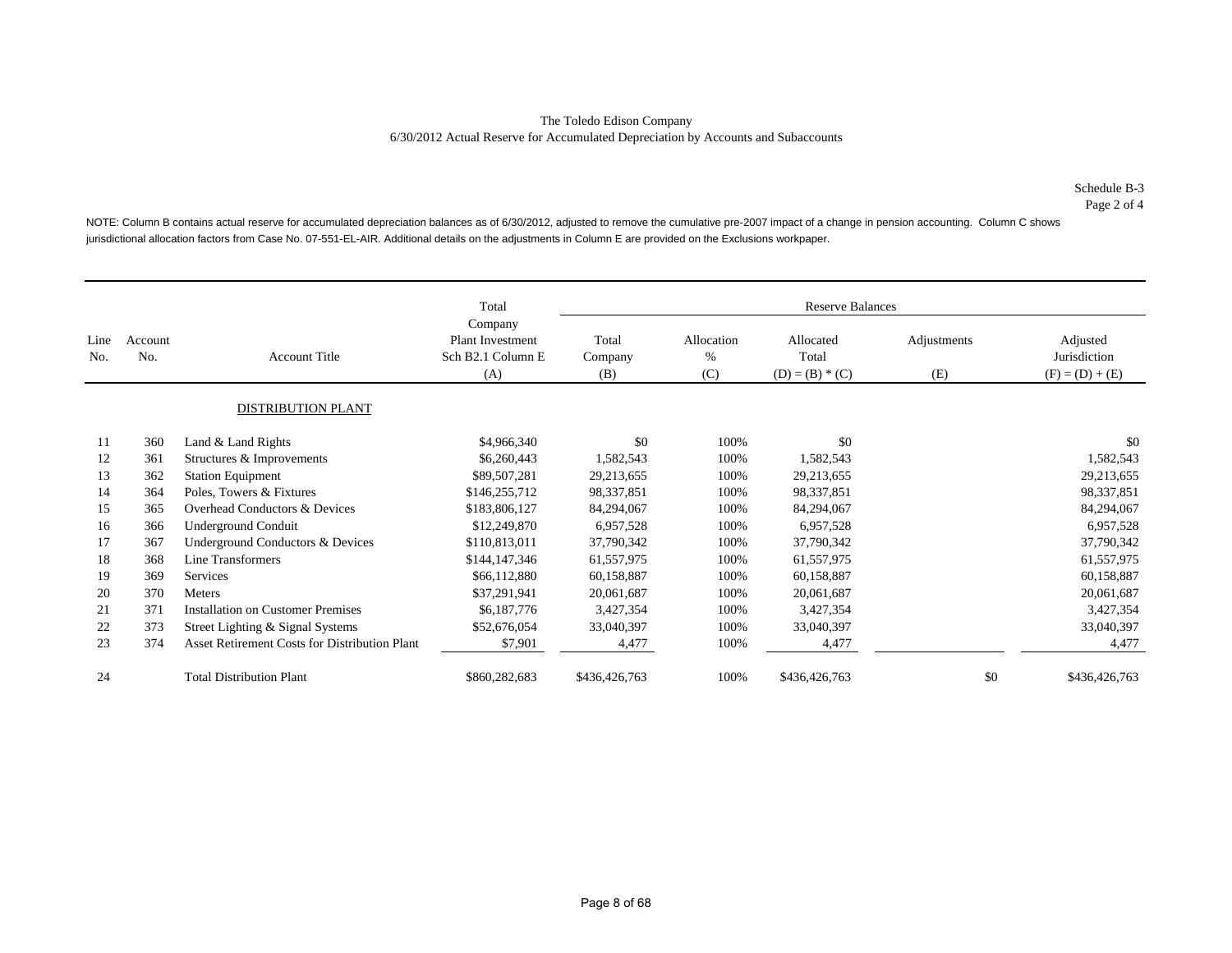NOTE: Column B contains actual reserve for accumulated depreciation balances as of 6/30/2012, adjusted to remove the cumulative pre-2007 impact of a change in pension accounting. Column C shows jurisdictional allocation factors from Case No. 07-551-EL-AIR. Additional details on the adjustments in Column E are provided on the Exclusions workpaper.

|             |                |                                                                                        | Total                   |                        |                                         | <b>Reserve Balances</b> |                                               |              |
|-------------|----------------|----------------------------------------------------------------------------------------|-------------------------|------------------------|-----------------------------------------|-------------------------|-----------------------------------------------|--------------|
| Line<br>No. | Account<br>No. | Company<br><b>Plant Investment</b><br>Sch B2.1 Column E<br><b>Account Title</b><br>(A) | Total<br>Company<br>(B) | Allocation<br>%<br>(C) | Allocated<br>Total<br>$(D) = (B) * (C)$ | Adjustments<br>(E)      | Adjusted<br>Jurisdiction<br>$(F) = (D) + (E)$ |              |
|             |                | <b>GENERAL PLANT</b>                                                                   |                         |                        |                                         |                         |                                               |              |
| 25          | 389            | Land & Land Rights                                                                     | \$1,826,097             | \$0                    | 100%                                    | \$0                     |                                               | \$0          |
| 26          | 390            | Structures & Improvements                                                              | \$48,651,716            | 18,394,921             | 100%                                    | \$18,394,921            |                                               | \$18,394,921 |
| 27          | 391.1          | Office Furniture & Equipment                                                           | \$2,551,397             | \$2,149,266            | 100%                                    | \$2,149,266             |                                               | \$2,149,266  |
| 28          | 391.2          | Data Processing Equipment                                                              | \$8,650,027             | \$3,434,619            | 100%                                    | \$3,434,619             |                                               | \$3,434,619  |
| 29          | 392            | <b>Transportation Equipment</b>                                                        | \$1,123,443             | \$1,030,401            | 100%                                    | \$1,030,401             |                                               | \$1,030,401  |
| 30          | 393            | Stores Equipment                                                                       | \$671,990               | \$386,024              | 100%                                    | \$386,024               |                                               | \$386,024    |
| 31          | 394            | Tools, Shop & Garage Equipment                                                         | \$5,084,796             | \$1,921,987            | 100%                                    | \$1,921,987             |                                               | \$1,921,987  |
| 32          | 395            | Laboratory Equipment                                                                   | \$1,841,025             | \$1,067,674            | 100%                                    | \$1,067,674             |                                               | \$1,067,674  |
| 33          | 396            | Power Operated Equipment                                                               | \$1,037,367             | \$838,274              | 100%                                    | \$838,274               |                                               | \$838,274    |
| 34          | 397            | <b>Communication Equipment</b>                                                         | \$7,785,008             | \$6,868,567            | 100%                                    | \$6,868,567             |                                               | \$6,868,567  |
| 35          | 398            | Miscellaneous Equipment                                                                | \$521,555               | \$161,568              | 100%                                    | \$161,568               |                                               | \$161,568    |
| 36          | 399.1          | Asset Retirement Costs for General Plant                                               | \$264,831               | 130,297                | 100%                                    | \$130,297               |                                               | \$130,297    |
| 37          |                | <b>Total General Plant Plant</b>                                                       | \$80,009,252            | \$36,383,600           | 100%                                    | \$36,383,600            | \$0                                           | \$36,383,600 |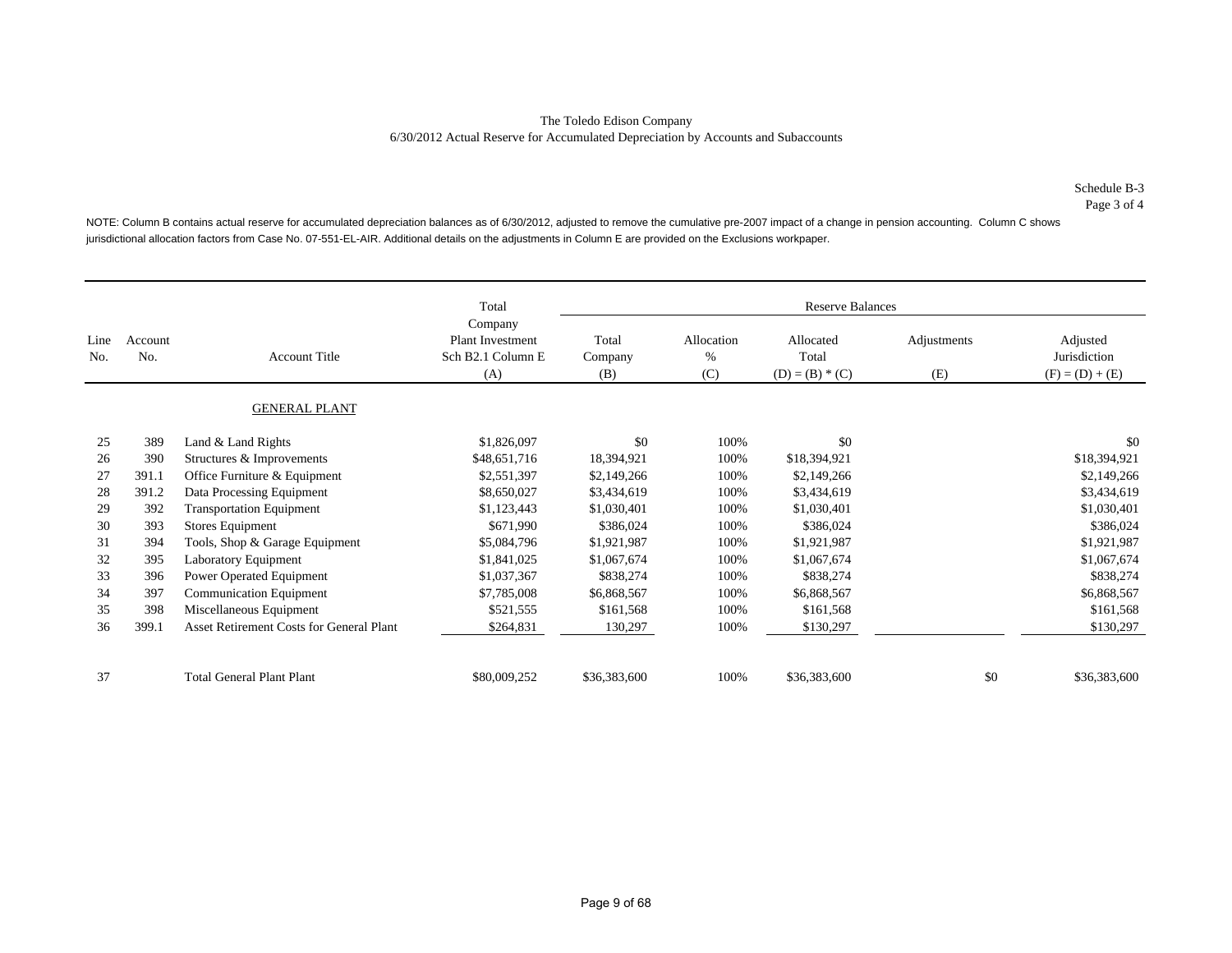Page 4 of 4

NOTE: Column B contains actual reserve for accumulated depreciation balances as of 6/30/2012, adjusted to remove the cumulative pre-2007 impact of a change in pension accounting. Column C shows jurisdictional allocation factors from Case No. 07-551-EL-AIR. Additional details on the adjustments in Column E are provided on the Exclusions workpaper.

|             |                |                                         | Total                                                          |                         |                        | <b>Reserve Balances</b>                 |                    |                                               |
|-------------|----------------|-----------------------------------------|----------------------------------------------------------------|-------------------------|------------------------|-----------------------------------------|--------------------|-----------------------------------------------|
| Line<br>No. | Account<br>No. | <b>Account Title</b>                    | Company<br><b>Plant Investment</b><br>Sch B2.1 Column E<br>(A) | Total<br>Company<br>(B) | Allocation<br>%<br>(C) | Allocated<br>Total<br>$(D) = (B) * (C)$ | Adjustments<br>(E) | Adjusted<br>Jurisdiction<br>$(F) = (D) + (E)$ |
|             |                | <b>OTHER PLANT</b>                      |                                                                |                         |                        |                                         |                    |                                               |
| 38          | 303            | Intangible Software                     | \$23,490,200                                                   | \$16,115,741            | 100%                   | \$16,115,741                            |                    | \$16,115,741                                  |
| 39          | 303            | Intangible FAS 109 Transmission         | \$54,210                                                       | \$45,072                | 100%                   | \$45,072                                |                    | \$45,072                                      |
| 40          | 303            | Intangible FAS 109 Distribution         | \$240,093                                                      | \$216,745               | 100%                   | \$216,745                               |                    | \$216,745                                     |
| 41          |                | <b>Total Other Plant</b>                | \$23,784,503                                                   | \$16,377,558            |                        | \$16,377,558                            | \$0                | \$16,377,558                                  |
| 42          |                | Company Total Plant (Reserve)           | \$984,670,386                                                  | \$499,547,909           | 100%                   | \$499,547,909                           | \$0                | \$499,547,909                                 |
| 43          |                | Service Company Reserve Allocated*      |                                                                |                         |                        |                                         |                    | \$11,018,993                                  |
| 44          |                | Grand Total Plant (Reserve) $(42 + 43)$ |                                                                |                         |                        |                                         |                    | \$510,566,902                                 |

\* Source: Line 3 of the Service Company Allocations workpaper.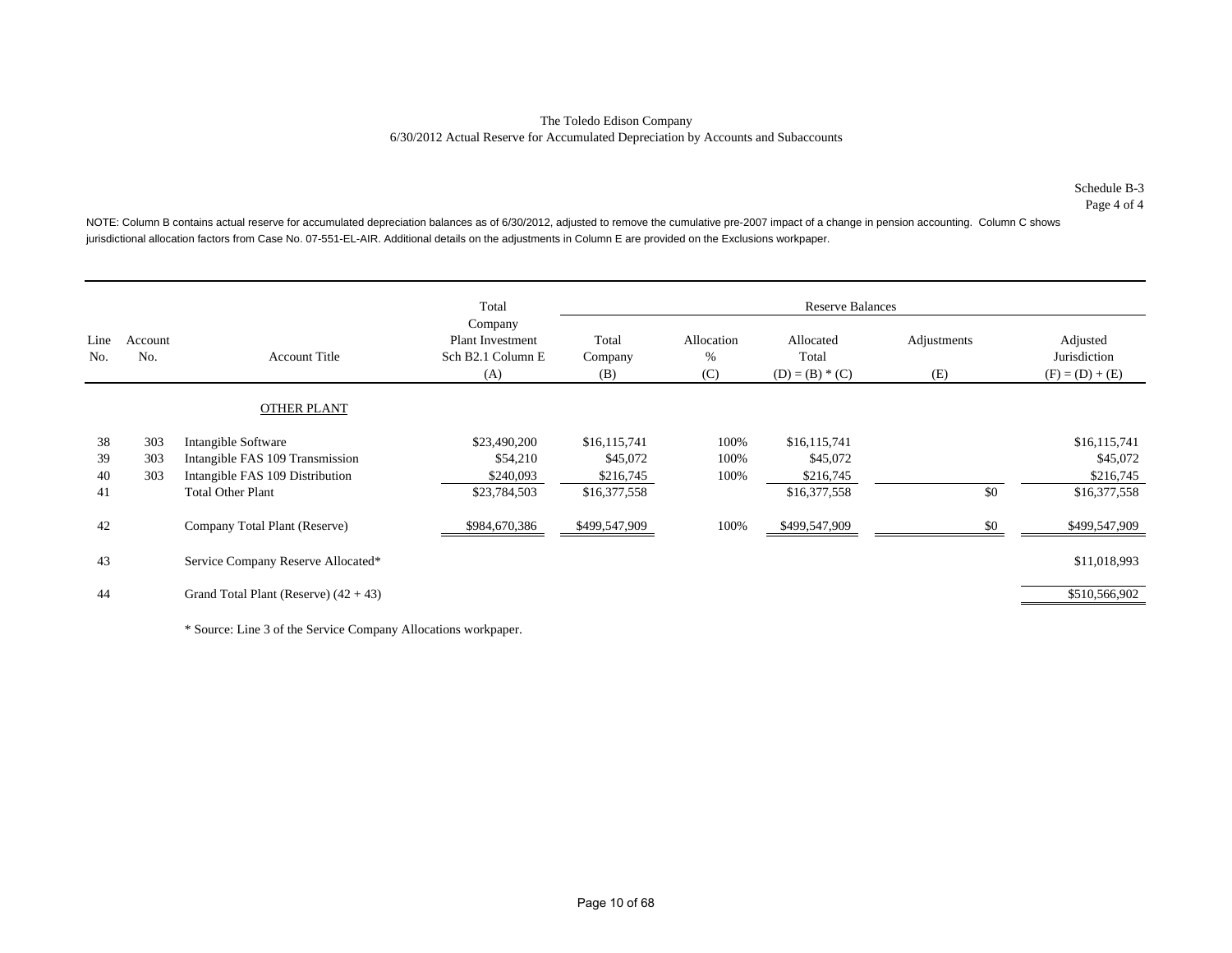# FirstEnergy Companies

ADIT Balances (281 & 282 Property Accounts)

|                                      | <u>CEI</u>    | <u>OE</u>     | <u>ТЕ</u>     | <u>sc</u>  |
|--------------------------------------|---------------|---------------|---------------|------------|
| $(1)$ Ending Bal. $6/30/12^*$        | 383,276,123   | 430,445,556   | 118.992.385   | 72,262,765 |
| (2) Service Company Allocated ADIT** | \$10,268,539  | \$12,443,648  | \$5,477,518   |            |
| (3) Grand Total ADIT Balance***      | \$393,544,662 | \$442,889,204 | \$124,469,903 |            |

\*Source: Actual 6/30/12 balances.

\*\* Line 4 on Service Company Allocations workpaper

\*\*\* Calculation : Line 1 + Line 2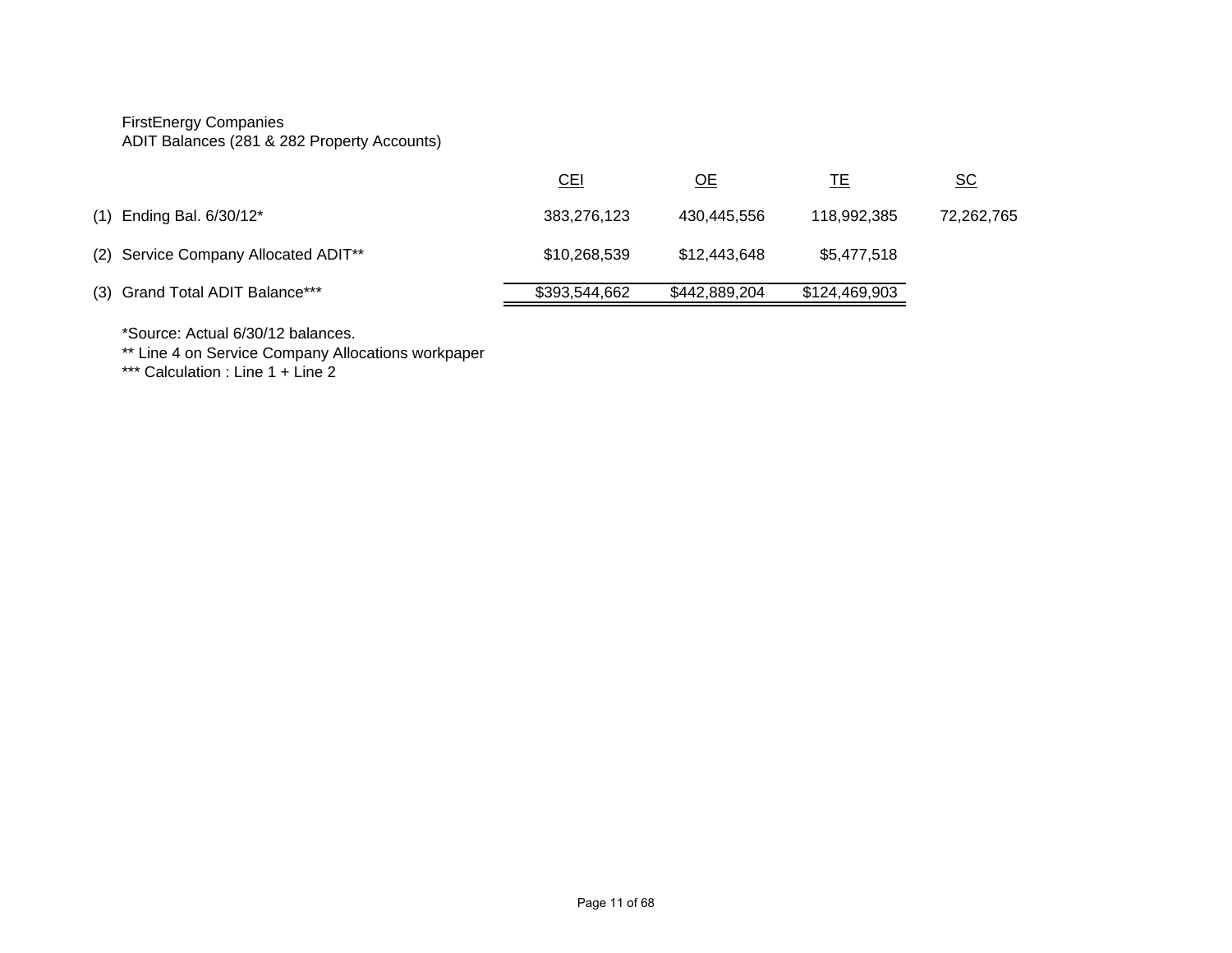### The Toledo Edison Company Depreciation Accrual Rates and 6/30/2012 Actual Jurisdictional Reserve Balances by Accounts and Subaccounts

Schedule B-3.2 Page 1 of 4

|             |                |                                  | Adjusted Jurisdiction             |                                |                            |                                |
|-------------|----------------|----------------------------------|-----------------------------------|--------------------------------|----------------------------|--------------------------------|
| Line<br>No. | Account<br>No. | <b>Account Title</b>             | Plant<br>Investment<br>Sch. B-2.1 | Reserve<br>Balance<br>Sch. B-3 | Current<br>Accrual<br>Rate | Calculated<br>Depr.<br>Expense |
| (A)         | (B)            | (C)                              | (D)                               | (E)                            | (F)                        | $(G=DxF)$                      |
|             |                | TRANSMISSION PLANT               |                                   |                                |                            |                                |
|             | 350            | Land & Land Rights               | \$1,719,414                       | \$0                            | 0.00%                      | \$0                            |
|             | 352            | Structures & Improvements        | \$218,363                         | \$184,785                      | 2.50%                      | \$5,459                        |
| 3           | 353            | <b>Station Equipment</b>         | \$9,469,688                       | \$4,260,250                    | 1.80%                      | \$170,454                      |
|             | 354            | Towers & Fixtures                | \$34,264                          | \$40,543                       | 1.85%                      | \$634                          |
| 5           | 355            | Poles & Fixtures                 | \$3,017,664                       | \$2,620,046                    | 3.75%                      | \$113,162                      |
| 6           | 356            | Overhead Conductors & Devices    | \$5,250,217                       | \$2,970,150                    | 2.67%                      | \$140,181                      |
|             | 357            | Underground Conduit              | \$498,258                         | \$143,446                      | 2.00%                      | \$9,965                        |
| 8           | 358            | Underground Conductors & Devices | \$386,079                         | \$140,769                      | 2.86%                      | \$11,042                       |
| 9           | 359            | Roads & Trails                   | \$0                               | \$0                            |                            | \$0                            |
| 10          |                | <b>Total Transmission</b>        | \$20,593,948                      | \$10,359,988                   |                            | \$450,897                      |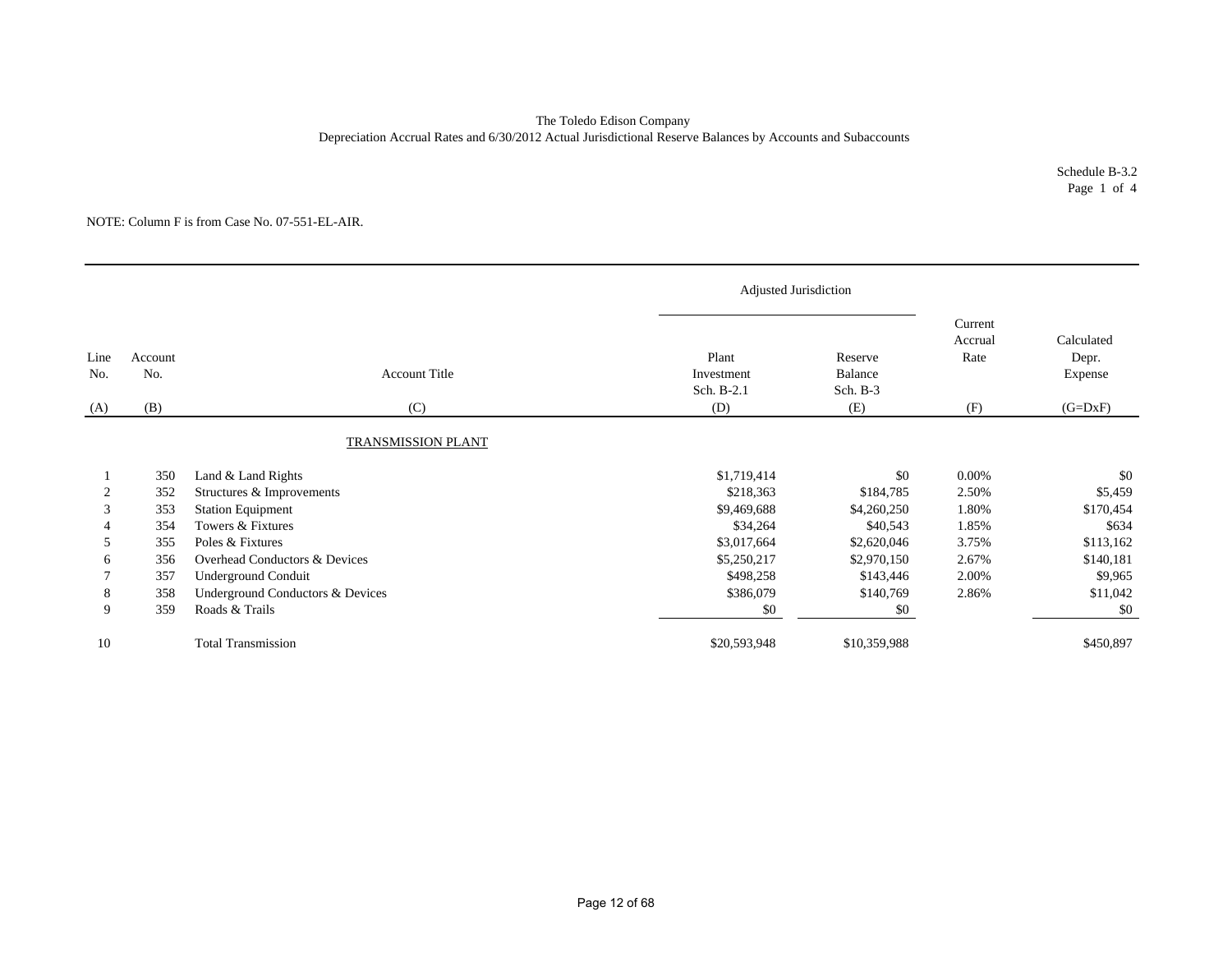### The Toledo Edison Company Depreciation Accrual Rates and 6/30/2012 Actual Jurisdictional Reserve Balances by Accounts and Subaccounts

Schedule B-3.2 Page 2 of 4

|             |                |                                               |                                   | Adjusted Jurisdiction            |                            |                                |
|-------------|----------------|-----------------------------------------------|-----------------------------------|----------------------------------|----------------------------|--------------------------------|
| Line<br>No. | Account<br>No. | <b>Account Title</b>                          | Plant<br>Investment<br>Sch. B-2.1 | Reserve<br>Balance<br>Sch. $B-3$ | Current<br>Accrual<br>Rate | Calculated<br>Depr.<br>Expense |
| (A)         | (B)            | (C)                                           | (D)                               | (E)                              | (F)                        | $(G=DxF)$                      |
|             |                | DISTRIBUTION PLANT                            |                                   |                                  |                            |                                |
| 11          | 360            | Land & Land Rights                            | \$4,966,340                       | \$0                              | 0.00%                      | \$0                            |
| 12          | 361            | Structures & Improvements                     | \$6,260,443                       | \$1,582,543                      | 2.50%                      | 156,511                        |
| 13          | 362            | <b>Station Equipment</b>                      | \$89,507,281                      | \$29,213,655                     | 2.25%                      | 2,013,914                      |
| 14          | 364            | Poles, Towers & Fixtures                      | \$146,255,712                     | \$98,337,851                     | 3.78%                      | 5,528,466                      |
| 15          | 365            | Overhead Conductors & Devices                 | \$183,806,127                     | \$84,294,067                     | 3.75%                      | 6,892,730                      |
| 16          | 366            | Underground Conduit                           | \$12,249,870                      | \$6,957,528                      | 2.08%                      | 254,797                        |
| 17          | 367            | Underground Conductors & Devices              | \$110,813,011                     | \$37,790,342                     | 2.20%                      | 2,437,886                      |
| 18          | 368            | Line Transformers                             | \$144,147,346                     | \$61,557,975                     | 2.62%                      | 3,776,660                      |
| 19          | 369            | Services                                      | \$66,112,880                      | \$60,158,887                     | 3.17%                      | 2,095,778                      |
| 20          | 370            | <b>Meters</b>                                 | \$37,291,941                      | \$20,061,687                     | 3.43%                      | 1,279,114                      |
| 21          | 371            | <b>Installation on Customer Premises</b>      | \$6,187,776                       | \$3,427,354                      | 4.00%                      | 247,511                        |
| 22          | 373            | Street Lighting & Signal Systems              | \$52,676,054                      | \$33,040,397                     | 3.93%                      | 2,070,169                      |
| 23          | 374            | Asset Retirement Costs for Distribution Plant | \$7,901                           | \$4,477                          | 0.00%                      | $\boldsymbol{0}$               |
| 24          |                | <b>Total Distribution</b>                     | \$860,282,683                     | \$436,426,763                    |                            | \$26,753,536                   |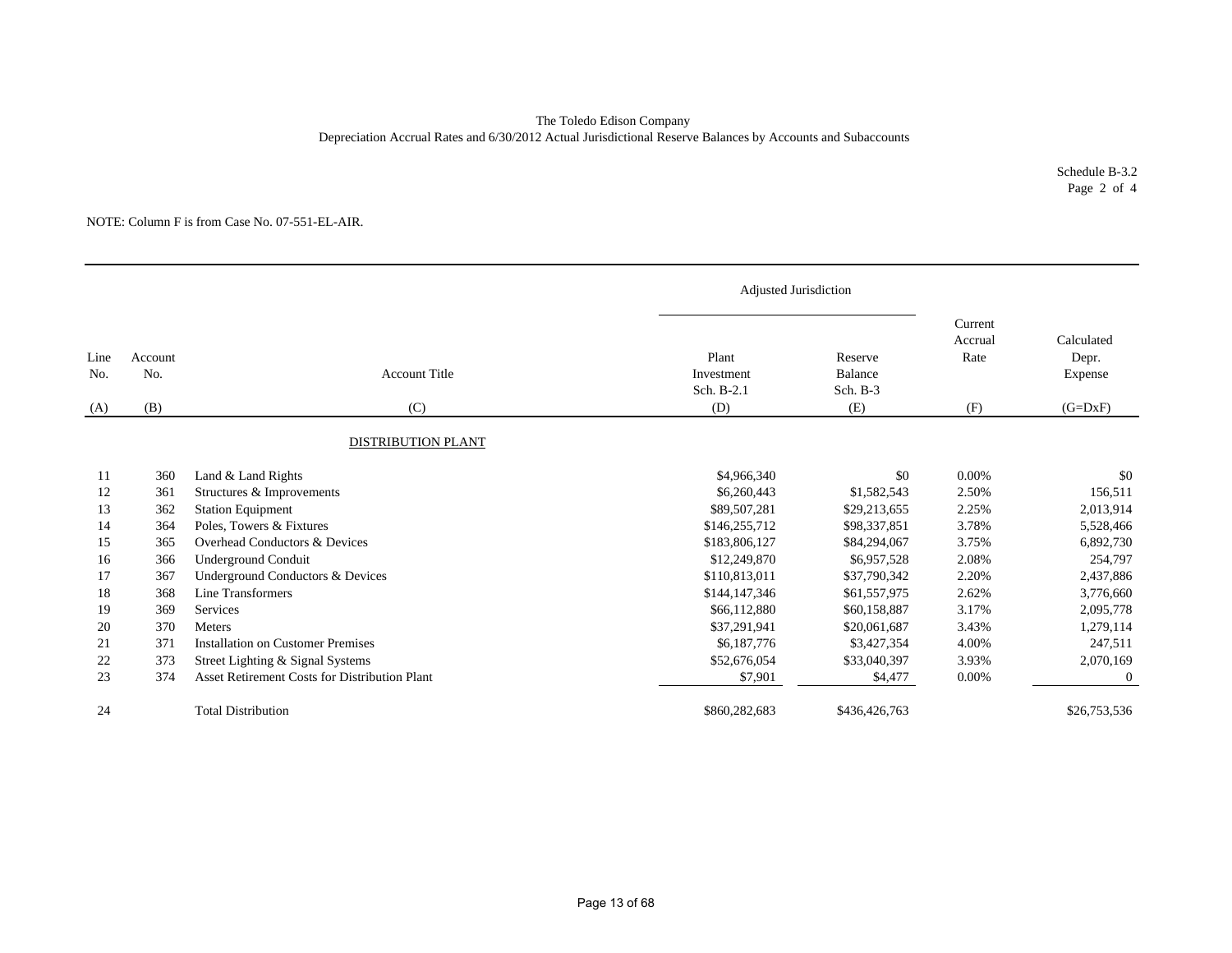### The Toledo Edison Company Depreciation Accrual Rates and 6/30/2012 Actual Jurisdictional Reserve Balances by Accounts and Subaccounts

Schedule B-3.2 Page 3 of 4

|             |                |                                          |                                   | Adjusted Jurisdiction          |                            |                                |
|-------------|----------------|------------------------------------------|-----------------------------------|--------------------------------|----------------------------|--------------------------------|
| Line<br>No. | Account<br>No. | <b>Account Title</b>                     | Plant<br>Investment<br>Sch. B-2.1 | Reserve<br>Balance<br>Sch. B-3 | Current<br>Accrual<br>Rate | Calculated<br>Depr.<br>Expense |
| (A)         | (B)            | (C)                                      | (D)                               | (E)                            | (F)                        | $(G=DxF)$                      |
|             |                | <b>GENERAL PLANT</b>                     |                                   |                                |                            |                                |
| 25          | 389            | Land & Land Rights                       | \$1,826,097                       | \$0                            | 0.00%                      | \$0                            |
| 26          | 390            | Structures & Improvements                | \$48,651,716                      | \$18,394,921                   | 2.20%                      | \$1,070,338                    |
| 27          | 391.1          | Office Furniture & Equipment             | \$2,551,397                       | \$2,149,266                    | 3.80%                      | \$96,953                       |
| 28          | 391.2          | Data Processing Equipment                | \$8,650,027                       | \$3,434,619                    | 9.50%                      | \$821,753                      |
| 29          | 392            | <b>Transportation Equipment</b>          | \$1,123,443                       | \$1,030,401                    | 6.92%                      | \$77,742                       |
| 30          | 393            | Stores Equipment                         | \$671,990                         | \$386,024                      | 3.13%                      | \$21,033                       |
| 31          | 394            | Tools, Shop & Garage Equipment           | \$5,084,796                       | \$1,921,987                    | 3.33%                      | \$169,324                      |
| 32          | 395            | Laboratory Equipment                     | \$1,841,025                       | \$1,067,674                    | 2.86%                      | \$52,653                       |
| 33          | 396            | Power Operated Equipment                 | \$1,037,367                       | \$838,274                      | 5.28%                      | \$54,773                       |
| 34          | 397            | <b>Communication Equipment</b>           | \$7,785,008                       | \$6,868,567                    | 5.88%                      | \$457,758                      |
| 35          | 398            | Miscellaneous Equipment                  | \$521,555                         | \$161,568                      | 3.33%                      | \$17,368                       |
| 36          | 399.1          | Asset Retirement Costs for General Plant | \$264,831                         | \$130,297                      | 0.00%                      | \$0                            |
| 37          |                | <b>Total General</b>                     | \$80,009,252                      | \$36,383,600                   |                            | \$2,839,695                    |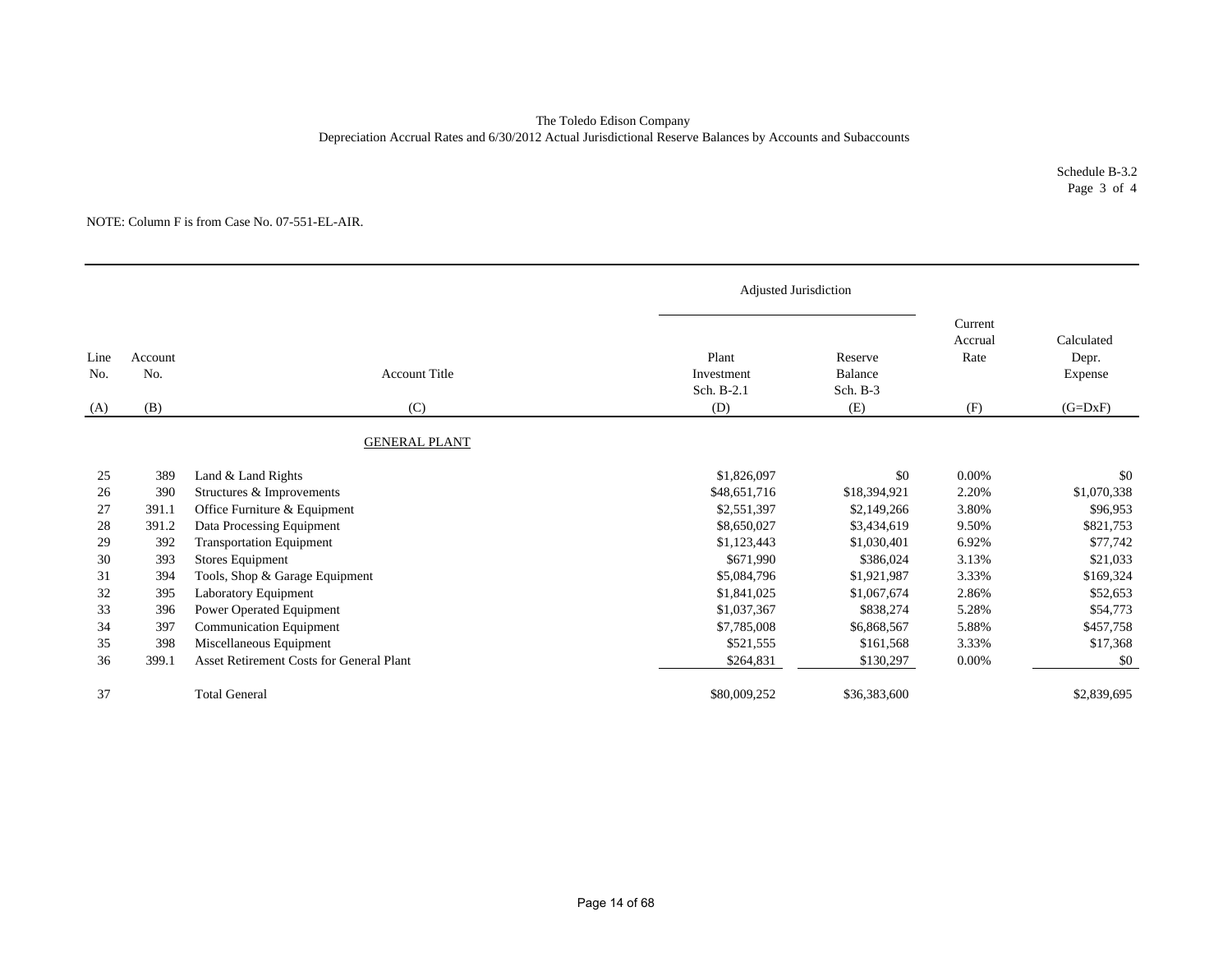#### Depreciation Accrual Rates and 6/30/2012 Actual Jurisdictional Reserve Balances by Accounts and Subaccounts The Toledo Edison Company

Schedule B-3.2 Page 4 of 4

#### NOTE: Column F is from Case No. 07-551-EL-AIR.

|                    |                       |                                                                              | Adjusted Jurisdiction      |                           |                                   |                                             |
|--------------------|-----------------------|------------------------------------------------------------------------------|----------------------------|---------------------------|-----------------------------------|---------------------------------------------|
| Line<br>No.<br>(A) | Account<br>No.<br>(B) | <b>Account Title</b><br>(C)                                                  | Plant<br>Investment<br>(D) | Reserve<br>Balance<br>(E) | Current<br>Accrual<br>Rate<br>(F) | Calculated<br>Depr.<br>Expense<br>$(G=DxF)$ |
|                    |                       | <b>OTHER PLANT</b>                                                           |                            |                           |                                   |                                             |
|                    |                       |                                                                              |                            |                           |                                   |                                             |
| 38                 | 303                   | Intangible Software                                                          | \$23,490,200               | \$16,115,741              | 14.29%                            | $\ast\ast$                                  |
| 39                 | 303                   | Intangible FAS 109 Transmission                                              | \$54,210                   | \$45,072                  | 2.37%                             | $\ast\ast$                                  |
| 40                 | 303                   | Intangible FAS 109 Distribution                                              | \$240,093                  | \$216,745                 | 3.10%                             | $\ast\ast$                                  |
| 41                 |                       | <b>Total Other</b>                                                           | \$23,784,503               | \$16,377,558              |                                   | \$1,839,153                                 |
| 42                 |                       | Company Total Depreciation                                                   | \$984,670,386              | \$499,547,909             |                                   | \$31,883,281                                |
| 43                 |                       | Incremental Depreciation Associated with Allocated Service Company Plant *** | 34,240,624                 | 11,018,993                |                                   | 734,044                                     |
| 44                 |                       | <b>GRAND TOTAL</b>                                                           | \$1,018,911,009            | \$510,566,902             |                                   | \$32,617,325                                |

\*\* Please see workpaper "Intangible Depreciation Expense" for more details behind the calculation of depreciation expense associated with Intangible Plant.

\*\*\* Source: Line 6 of workpaper "Service Company"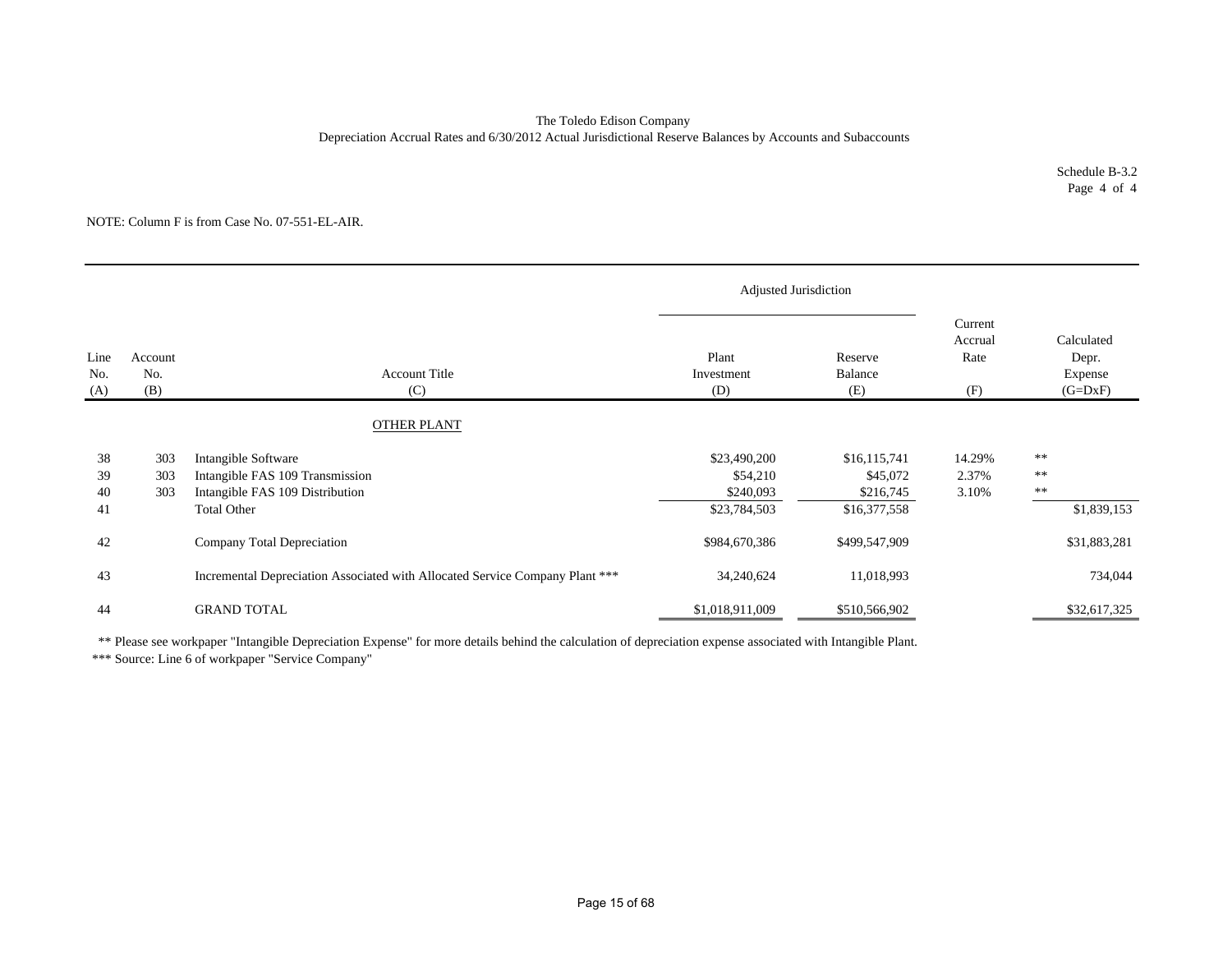### Annual Property Tax Expense on Actual Plant Balances as of June 30, 2012

Schedule C-3.10a Page 1 of 1

| Line<br>No. | Description                                                                | Jurisdictional<br>Amount |
|-------------|----------------------------------------------------------------------------|--------------------------|
| 1           | Personal Property Taxes (See Schedule C-3.10a1)                            | \$24,541,543             |
| 2           | Real Property Taxes (See Schedule C-3.10a2)                                | 866,813                  |
| 3           | Incremental Property Tax Associated with Allocated Service Company Plant * | 46,292                   |
| 4           | Total Property Taxes $(1 + 2 + 3)$                                         | \$25,454,648             |

\* Source: Line 7 of workpaper "Service Company Allocation Summary".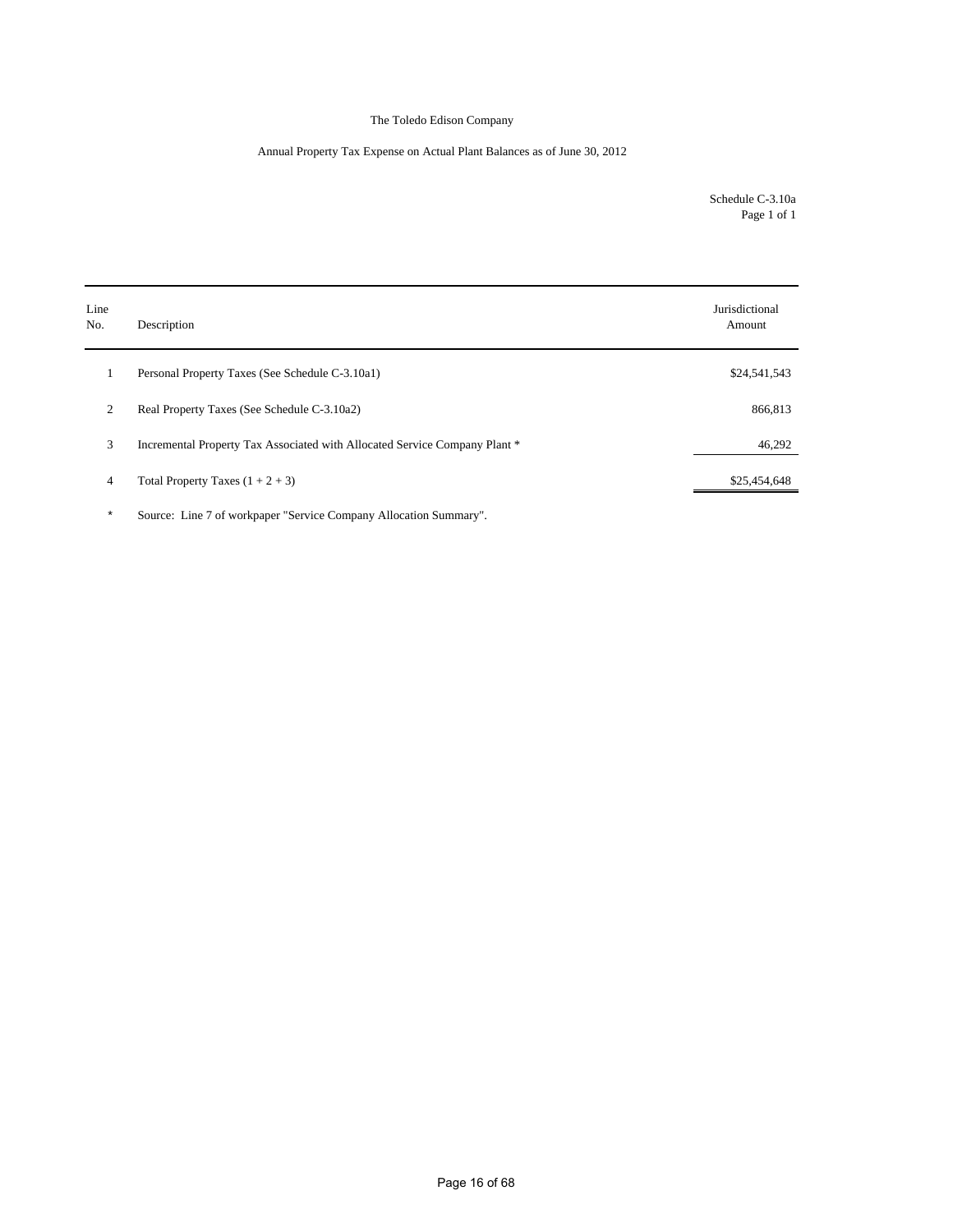#### Annual Personal Property Tax Expense on Actual Plant Balances as of June 30, 2012

Schedule C-3.10a1 Page 1 of 1

| Line<br>No.  | Description                                         | Jurisdictional Amount |                       |                  |  |  |
|--------------|-----------------------------------------------------|-----------------------|-----------------------|------------------|--|--|
|              |                                                     | Transmission<br>Plant | Distribution<br>Plant | General<br>Plant |  |  |
| $\mathbf{1}$ | Jurisdictional Plant in Service (a)                 | \$20,593,948          | \$860,282,683         | \$80,009,252     |  |  |
| 2            | Jurisdictional Real Property (b)                    | 1,937,777             | 11,226,783            | 50,477,813       |  |  |
| 3            | Jurisdictional Personal Property (1 - 2)            | 18,656,171            | 849,055,900           | 29,531,438       |  |  |
| 4            | Purchase Accounting Adjustment (f)                  | (12, 773, 541)        | (464,988,006)         |                  |  |  |
| 5            | Adjusted Jurisdictional Personal Property $(3 + 4)$ | 5,882,630             | 384,067,894           | 29,531,438       |  |  |
|              | <b>Exclusions and Exemptions</b>                    |                       |                       |                  |  |  |
| 6            | Capitalized Asset Retirement Costs (a)              | $\mathbf{0}$          | 7,901                 | 264,831          |  |  |
| 7            | Exempt Facilities (c)                               | $\theta$              | $\overline{0}$        | $\Omega$         |  |  |
| 8            | Licensed Motor Vehicles (c)                         | $\theta$              | $\Omega$              | 1,800,886        |  |  |
| 9            | Capitalized Interest (g)                            | 334,722               | 2,957,323             | $\overline{0}$   |  |  |
| 10           | Total Exclusions and Exemptions (6 thru 9)          | 334,722               | 2,965,224             | 2,065,717        |  |  |
| 11           | Net Cost of Taxable Personal Property (5 - 10)      | \$5,547,908           | \$381,102,670         | \$27,465,722     |  |  |
| 12           | True Value Percentage (c)                           | 77.7358%              | 78.0635%              | 31.2318%         |  |  |
| 13           | True Value of Taxable Personal Property (11 x 12)   | \$4,312,711           | \$297,502,083         | \$8,578,039      |  |  |
| 14           | Assessment Percentage (d)                           | 85.00%                | 85.00%                | 24.00%           |  |  |
| 15           | Assessment Value (13 x 14)                          | \$3,665,804           | \$252,876,771         | \$2,058,729      |  |  |
| 16           | Personal Property Tax Rate (e)                      | 8.5406%               | 8.5406%               | 8.5406%          |  |  |
| 17           | Personal Property Tax (15 x 16)                     | \$313,082             | \$21,597,194          | 175,828          |  |  |
| 18           | Purchase Accounting Adjustment (f)                  | 72,237                | \$2,383,202           | $\Omega$         |  |  |
| 19           | Total Personal Property Tax $(17 + 18)$             |                       |                       | \$24,541,543     |  |  |

(a) Schedule B-2.1

(b) Schedule B-2.1, Accounts 350, 352, 360, 361, 389, and 390

(c) Source: TE's 2012 Ohio annual property tax filing.

(d) Statutory Assessment for Personal Property<br>
(e) Estimated tax rate for Personal Property bas

Estimated tax rate for Personal Property based on 2012 Ohio Annual Property Tax return filing

(f) Adjustment made as a result of the merger between Ohio Edison and Centerior

(g) Calculation: Line 5 x Percentage from 2012 annual property tax filing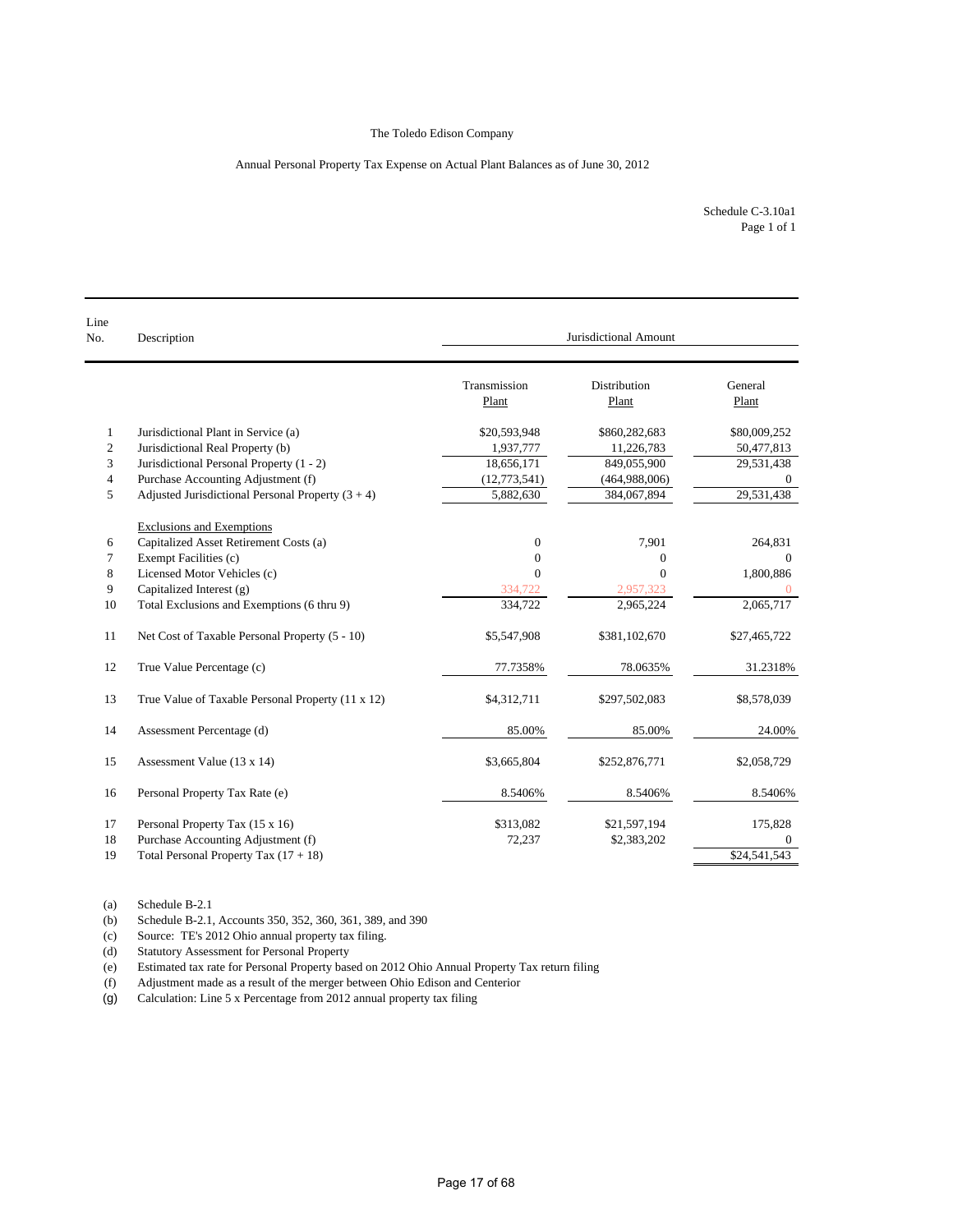### Annual Real Property Tax Expense on Actual Plant Balances as of June 30, 2012

Page 1 of 1 Schedule C-3.10a2

| Line<br>No.    | Description                                 |                       | Jurisdictional Amount                                    |                  |  |  |  |
|----------------|---------------------------------------------|-----------------------|----------------------------------------------------------|------------------|--|--|--|
|                |                                             | Transmission<br>Plant | <b>Distribution</b><br>Plant                             | General<br>Plant |  |  |  |
| $\mathbf{1}$   | Jurisdictional Real Property (a)            | \$1,937,777           | \$11,226,783                                             | \$50,477,813     |  |  |  |
| 2              | True Value Percentage (b)                   | 50.02%                | 50.02%                                                   | 50.02%           |  |  |  |
| 3              | True Value of Taxable Real Property (1 x 2) | \$969,311             | \$5,615,841                                              | \$25,249,921     |  |  |  |
| $\overline{4}$ | Assessment Percentage (c)                   | 35.00%                | 35.00%                                                   | 35.00%           |  |  |  |
| 5              | Assessment Value $(3 x 4)$                  | \$339,259             | \$1,965,544                                              | \$8,837,472      |  |  |  |
| 6              | Real Property Tax Rate (d)                  | 7.7795%               | 7.7795%                                                  | 7.7795%          |  |  |  |
| $\tau$         | Real Property Tax (5 x 6)                   | \$26,393              | \$152,909                                                | \$687,511        |  |  |  |
| 8              | Total Real Property Tax (Sum of 7)          |                       |                                                          | \$866,813        |  |  |  |
| (a)<br>(b)     | Schedule C-3.10a1<br>Calculated as follows: |                       |                                                          |                  |  |  |  |
|                | (1) Real Property Assessed Value            | 13,465,380            | Source: TE's 2012 Annual Property Tax return filing      |                  |  |  |  |
|                | (2) Assessment Percentage                   | 35.00%                | <b>Statutory Assessment for Real Property</b>            |                  |  |  |  |
|                | (3) Real Property True Value                | 38,472,514            | Calculation: $(1) / (2)$                                 |                  |  |  |  |
|                | (4) Real Property Capitalized Cost          | 76,911,465            | Book cost of real property used to compare to assessed   |                  |  |  |  |
|                |                                             |                       | value of real property to derive a true value percentage |                  |  |  |  |
|                | (5) Real Property True Value Percentage     | 50.02%                | Calculation: $(3) / (4)$                                 |                  |  |  |  |

(c) Statutory Assessment for Real Property

(d) Estimated tax rate for Real Estate based on 2011 Property Tax return filing.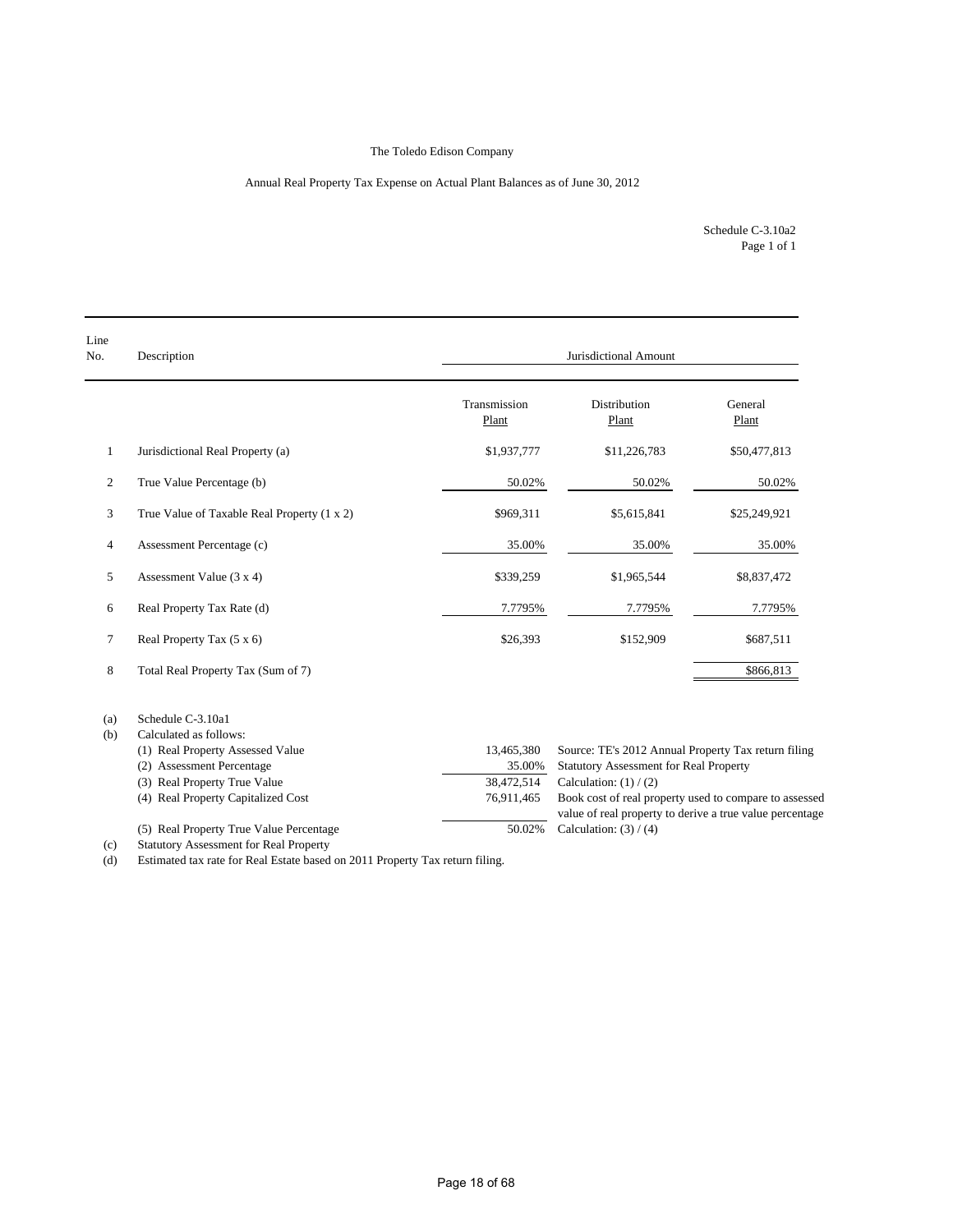## **Summary of Exclusions per Case No. 10-388-EL-SSO Actual 6/30/2012 Plant in Service Balances**

## **General Adjustments**

ATSI Land Lease Certain amounts (summarized below) in account 350 are associated with land leased to ATSI, FirstEnergy's transmission subsidiary. Consistent with Case No. 07-551-EL-AIR, these amounts are not jurisdictional to distribution related plant in service, and have been excluded accordingly for each operating company. CEI's balance has decreased from the amounts listed in Case No. 07-551-EL-AIR due to some retirements (sale) of the land. There is no accumulated depreciation reserve associated with land.

| <b>FERC Account 350</b> | CEL          |              |              |
|-------------------------|--------------|--------------|--------------|
| <b>Gross Plant</b>      | \$57,221,643 | \$85,290,624 | \$15,628,800 |
| <b>IReserve</b>         | \$0          | \$0          | SС           |

## **ESP2 Adjustments**

In the ESP2 Stipulation (Case No. 10-388-EL-SSO, page 14), it says "capital additions recovered through Riders LEX, EDR, and AMI will be identified and excluded from Rider DCR and the annual cap allowance."

AMI Only CEI has an AMI project so this exclusion does not impact OE or TE. Source: 6/30/2012 Actual Plant Balances Exclusions related to Rider AMI are determined by specific depreciation groups in PowerPlant and WBS CE-004000

| <b>FERC Account</b> | CEI          |                |  |
|---------------------|--------------|----------------|--|
|                     | <b>Gross</b> | <b>Reserve</b> |  |
| 362                 | \$168,079    | \$15,823       |  |
| 364                 | \$184,009    | \$16,719       |  |
| 365                 | \$1,799,683  | \$110,472      |  |
| 368                 | \$8,624      | \$619          |  |
| 370                 | \$237,762    | \$26,936       |  |
| Grand Total         | \$2,398,156  | \$170,567      |  |

LEX As implemented by the Companies, Rider LEX will recover deferred expenses associated with lost up-front line extension payments from 2009-2011. These deferred expenses are recorded as a regulatory asset, not as plant in service, on the Companies' books. Therefore, there is no adjustment to plant in service associated with Rider LEX.

EDR As of 6/30/2012, there is no plant in service associated with Rider EDR (provision g).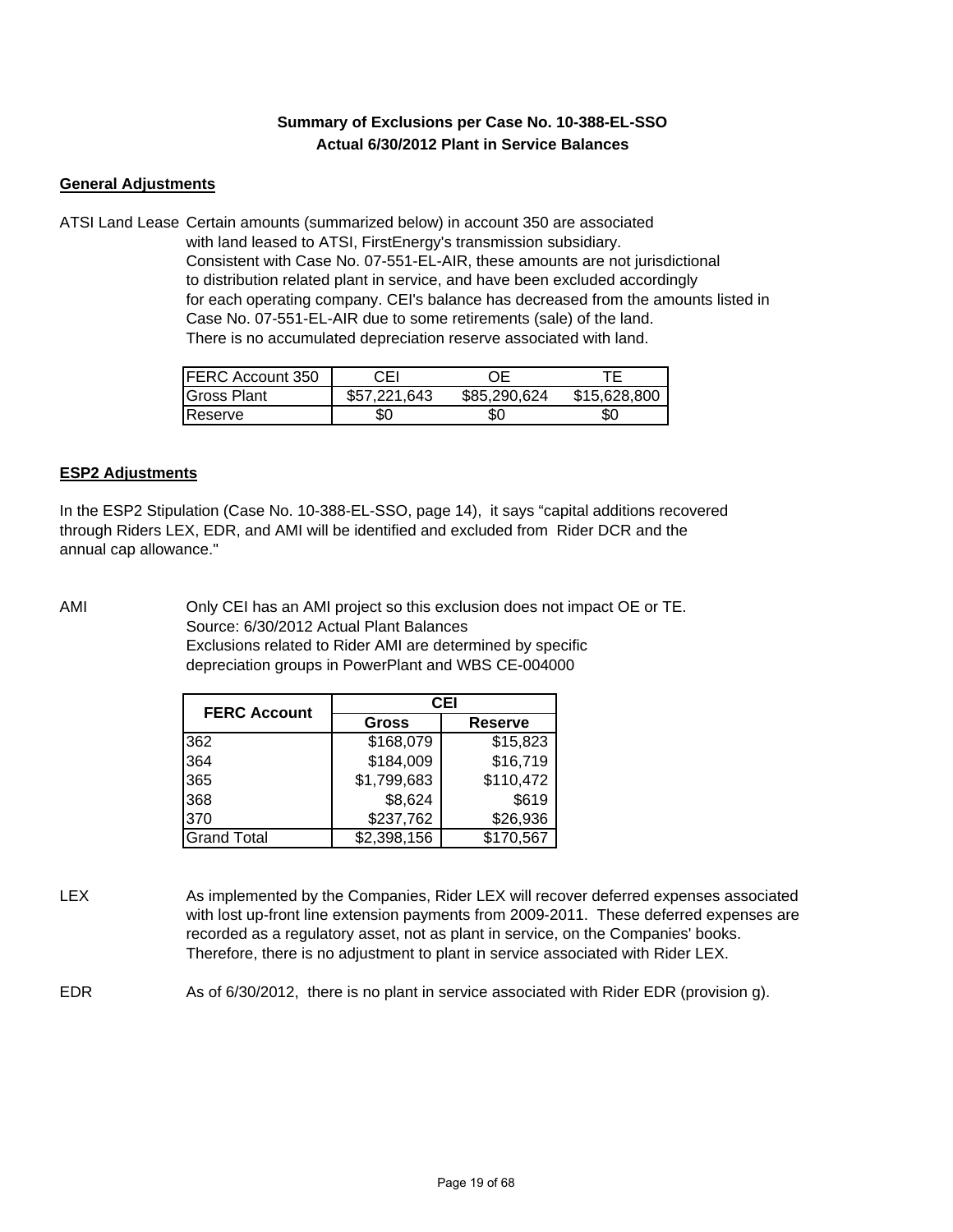## **Service Company Allocations to the Ohio Operating Companies**

|     |                                     | <b>Service Company</b> | <b>CEI</b>   | <b>OE</b>    | TE.          | <b>TOTAL</b>  |
|-----|-------------------------------------|------------------------|--------------|--------------|--------------|---------------|
| (1) | Allocation Factors from Case 07-551 |                        | 14.21%       | 17.22%       | 7.58%        |               |
| (2) | <b>Gross Plant</b>                  | \$451,723,271          | \$64,189,877 | \$77,786,747 | \$34,240,624 | \$176,217,248 |
| (3) | Reserve                             | \$145,369,305          | \$20,656,978 | \$25,032,594 | \$11,018,993 | \$56,708,566  |
| (4) | ADIT                                | \$72,262,765           | \$10,268,539 | \$12,443,648 | \$5,477,518  | \$28,189,704  |
| (5) | <b>Rate Base</b>                    |                        | \$33,264,360 | \$40,310,505 | \$17,744,113 | \$91,318,977  |
|     |                                     |                        |              |              |              |               |
| (6) | Depreciation Expense (Incremental)  |                        | \$1,376,090  | \$1,667,577  | \$734,044    | \$3,777,710   |
| (7) | Property Tax Expense (Incremental)  |                        | \$86,782     | \$105,165    | \$46,292     | \$238,240     |
| (8) | <b>Total Expenses</b>               |                        | \$1,462,872  | \$1,772,742  | \$780,336    | \$4,015,950   |

(2) Gross Plant = Actual Service Company General and Intangible plant in-service as of 6/30/12

(3) Reserve = Actual Service Company General and Intangible Plant depreciation reserve as of 6/30/12.

(4) ADIT: Actual ADIT Balances as of 6/30/12.

(5) Rate Base = Gross Plant - Reserve - ADIT

(6) Estimated incremental depreciation expense. Additional details provided on "Incremental Depreciation and Property Tax Associated with Service Company Plant"

(7) Estimated incremental property tax expense. Additional details provided on "Incremental Depreciation and Property Tax Associated with Service Company Plant"

(8) Total Expenses = Depreciation Expense + Property Tax Expense

All Service Company Allocations for Gross Plant and Reserve can be found on Sch B2.1 and Sch B3, respectively, in order to determine the Grand Totals shown on the Revenue Requirement Calculation sheet.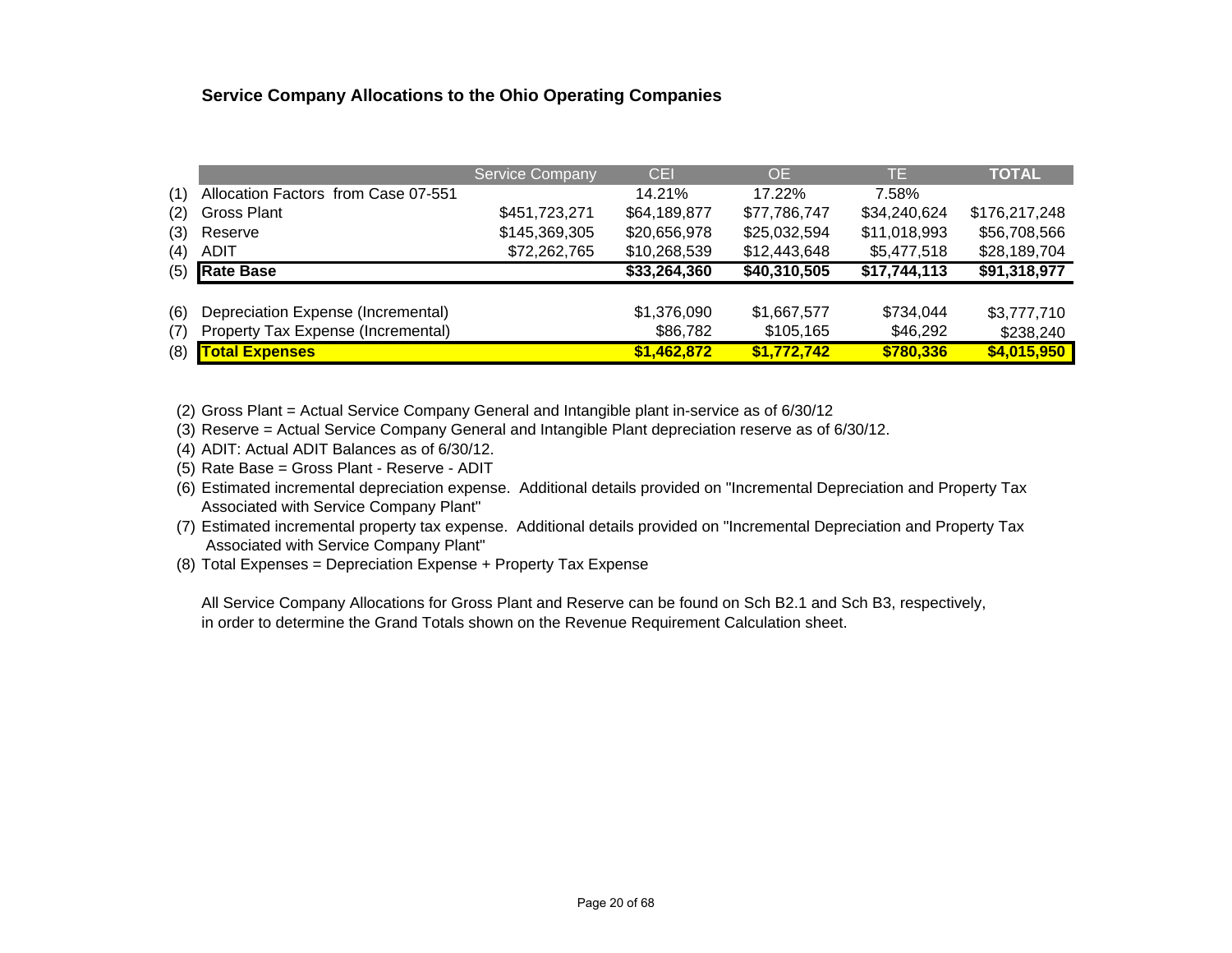## **Depreciation Rate for Service Company Plant**

#### **I. Estimated Depreciation Accrual Rate for Service Company Plant as of May 31, 2007**

|                | (A)                       | (B)                                       | (C)           | (D)           | (E)           | (F)        | (G)       | (H)                  | (1)     | (J)                 |
|----------------|---------------------------|-------------------------------------------|---------------|---------------|---------------|------------|-----------|----------------------|---------|---------------------|
| Line           | <b>Account</b>            | <b>Account Description</b>                |               | 5/31/2007     |               |            |           | <b>Accrual Rates</b> |         | <b>Depreciation</b> |
| No.            |                           |                                           | <b>Gross</b>  | Reserve       | <b>Net</b>    | <b>CEI</b> | <b>OE</b> | TE                   | Average | <b>Expense</b>      |
|                |                           |                                           |               |               |               |            |           |                      |         |                     |
|                | <b>Allocation Factors</b> |                                           |               |               |               | 14.21%     | 17.22%    | 7.58%                | 39.01%  |                     |
| 2              |                           | <b>Weighted Allocation Factors</b>        |               |               |               | 36.43%     | 44.14%    | 19.43%               | 100.00% |                     |
|                |                           |                                           |               |               |               |            |           |                      |         |                     |
|                | <b>GENERAL PLANT</b>      |                                           |               |               |               |            |           |                      |         |                     |
| 3              | 389                       | Fee Land & Easements                      | \$556,979     | \$0           | \$556,979     | 0.00%      | 0.00%     | 0.00%                | 0.00%   | \$0                 |
| 4              | 390                       | Structures, Improvements *                | \$21,328,601  | \$7,909,208   | \$13,419,393  | 2.20%      | 2.50%     | 2.20%                | 2.33%   | \$497,474           |
| 5              | 390.3                     | Struct Imprv, Leasehold Imp <sup>**</sup> | \$6,938,688   | \$1,006,139   | \$5,932,549   | 22.34%     | 20.78%    | 0.00%                | 21.49%  | \$1,490,798         |
| 6              | 391.1                     | Office Furn., Mech. Equip.                | \$31,040,407  | \$24,400,266  | \$6,640,141   | 7.60%      | 3.80%     | 3.80%                | 5.18%   | \$1,609,200         |
| $\overline{7}$ | 391.2                     | Data Processing Equipment                 | \$117,351,991 | \$26,121,795  | \$91,230,196  | 10.56%     | 17.00%    | 9.50%                | 13.20%  | \$15,486,721        |
| 8              | 392                       | <b>Transportation Equipment</b>           | \$11,855      | \$1,309       | \$10,546      | 6.07%      | 7.31%     | 6.92%                | 6.78%   | \$804               |
| 9              | 393                       | <b>Stores Equipment</b>                   | \$16,787      | \$1,447       | \$15,340      | 6.67%      | 2.56%     | 3.13%                | 4.17%   | \$700               |
| 10             | 394                       | Tools, Shop, Garage Equip.                | \$11,282      | \$506         | \$10,776      | 4.62%      | 3.17%     | 3.33%                | 3.73%   | \$421               |
| 11             | 395                       | <b>Laboratory Equipment</b>               | \$127,988     | \$11,126      | \$116,862     | 2.31%      | 3.80%     | 2.86%                | 3.07%   | \$3,935             |
| 12             | 396                       | Power Operated Equipment                  | \$160,209     | \$20,142      | \$140,067     | 4.47%      | 3.48%     | 5.28%                | 4.19%   | \$6,713             |
| 13             | 397                       | Communication Equipment ***               | \$56,845,501  | \$32,304,579  | \$24,540,922  | 7.50%      | 5.00%     | 5.88%                | 6.08%   | \$3,457,148         |
| 14             | 398                       | Misc. Equipment                           | \$465,158     | \$27,982      | \$437,176     | 6.67%      | 4.00%     | 3.33%                | 4.84%   | \$22,525            |
| 15             | 399.1                     | <b>ARC General Plant</b>                  | \$40,721      | \$16,948      | \$23,773      | 0.00%      | 0.00%     | 0.00%                | 0.00%   | \$0                 |
| 16             |                           |                                           | \$234,896,167 | \$91,821,447  | \$143,074,720 |            |           |                      |         | \$22,576,438        |
|                |                           |                                           |               |               |               |            |           |                      |         |                     |
|                | <b>INTANGIBLE PLANT</b>   |                                           |               |               |               |            |           |                      |         |                     |
| 17             | 301                       | Organization                              | \$49,344      | \$49,344      | \$0           | 0.00%      | 0.00%     | 0.00%                | 0.00%   | $\sqrt{6}$          |
| 18             | 303                       | Misc. Intangible Plant                    | \$75,721,715  | \$46,532,553  | \$29,189,162  | 14.29%     | 14.29%    | 14.29%               | 14.29%  | \$10,820,633        |
| 19             | 303                       | <b>Katz Software</b>                      | \$1,268,271   | \$1,027,642   | \$240,630     | 14.29%     | 14.29%    | 14.29%               | 14.29%  | \$181,236           |
| 20             | 303                       | Software 1999                             | \$10,658      | \$4,881       | \$5,777       | 14.29%     | 14.29%    | 14.29%               | 14.29%  | \$1,523             |
| 21             | 303                       | Software GPU SC00                         | \$2,343,368   | \$2,343,368   | \$0           | 14.29%     | 14.29%    | 14.29%               | 14.29%  | \$0                 |
| 22             | 303                       | Impairment June 2000                      | \$77          | \$77          | (50)          | 14.29%     | 14.29%    | 14.29%               | 14.29%  | \$0                 |
| 23             | 303                       | 3 year depreciable life                   | \$55,645      | \$14,684      | \$40,961      | 14.29%     | 14.29%    | 14.29%               | 14.29%  | \$7,952             |
| 24             | 303                       | Debt Gross-up (FAS109): General           | \$117,298     | \$117,298     | \$0           | 3.87%      | 3.87%     | 3.87%                | 3.87%   | \$0                 |
| 25             | 303                       | Debt Gross-up (FAS109): G/P Land          | \$1,135       | \$1,137       | (\$2)         | 3.87%      | 3.87%     | 3.87%                | 3.87%   | \$0                 |
| 26             |                           |                                           | \$79,567,511  | \$50,090,984  | \$29,476,527  |            |           |                      |         | \$11,011,344        |
|                |                           |                                           |               |               |               |            |           |                      |         |                     |
| 27             |                           | <b>TOTAL - GENERAL &amp; INTANGIBLE</b>   | \$314,463,678 | \$141,912,431 | \$172,551,247 |            |           |                      | 10.68%  | \$33,587,782        |
|                |                           |                                           |               |               |               |            |           |                      |         |                     |

### <u>NOTES</u>

 $\overline{(C)}$  - (E) Service Company plant balances as of May 31, 2007.<br>(F) - (H) Source: Case No. 07-551-EL-AIR. Staff workpapers, 9

Source: Case No. 07-551-EL-AIR. Staff workpapers, Schedule B3.2. In Case No. 07-551-EL-AIR, CEI and TE did not have an accrual rate for Account 303 (FAS 109 - General). Assumed to be the same as OE.

(I) Weighted average of columns F through H based on Service Company allocation factors on Line 2. Assumes that the accrual rate, by account, for Service Company plant is equal to the weighted average of the three operating companies.

(J) Estimated depreciation expense associated with Service Company plant as of 5/31/07. Calculation: Column C x Column I.

\*Includes accounts 390.1 and 390.2.

\*\*Weighted average accrual rate is taken over CEI and OE only. (TE had no balance in Case No. 07-551-EL-AIR).

\*\*\*Includes accounts 397 and 397.1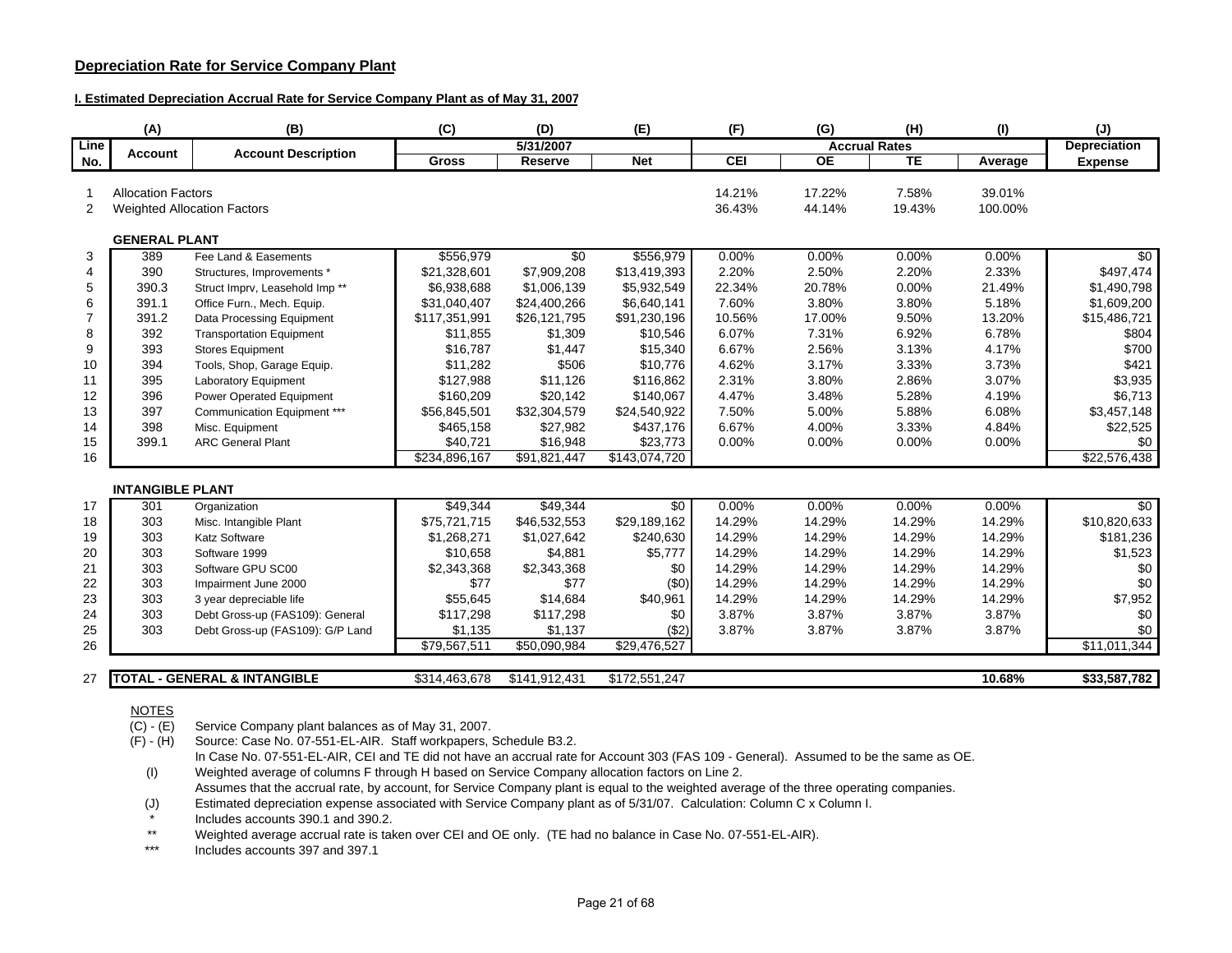## **Depreciation Rate for Service Company Plant**

### **II. Estimated Depreciation Accrual Rate for Actual Service Company Plant as of June 30, 2012**

|      | (A)                       | (B)                                       | (C)           | (D)                     | (E)           | (F)               | (G)                  | (H)       | (1)     | (J)                 |
|------|---------------------------|-------------------------------------------|---------------|-------------------------|---------------|-------------------|----------------------|-----------|---------|---------------------|
| Line | Account                   | <b>Account Description</b>                |               | 6/30/12 Actual Balances |               |                   | <b>Accrual Rates</b> |           |         | <b>Depreciation</b> |
| No.  |                           |                                           | <b>Gross</b>  | Reserve                 | <b>Net</b>    | $\overline{c}$ El | <b>OE</b>            | <b>TE</b> | Average | <b>Expense</b>      |
|      |                           |                                           |               |                         |               |                   |                      |           |         |                     |
| 28   | <b>Allocation Factors</b> |                                           |               |                         |               | 14.21%            | 17.22%               | 7.58%     | 39.01%  |                     |
| 29   |                           | <b>Weighted Allocation Factors</b>        |               |                         |               | 36.43%            | 44.14%               | 19.43%    | 100.00% |                     |
|      | <b>GENERAL PLANT</b>      |                                           |               |                         |               |                   |                      |           |         |                     |
| 30   | 389                       | Fee Land & Easements                      | \$230,947     | $\overline{50}$         | \$230,947     | 0.00%             | 0.00%                | 0.00%     | 0.00%   | \$0                 |
| 31   | 390                       | Structures, Improvements *                | \$57,333,329  | \$12,404,806            | \$44,928,523  | 2.20%             | 2.50%                | 2.20%     | 2.33%   | \$1,337,258         |
| 32   | 390.3                     | Struct Imprv, Leasehold Imp <sup>**</sup> | \$14,068,908  | \$3,596,142             | \$10,472,765  | 22.34%            | 20.78%               | 0.00%     | 21.49%  | \$3,022,747         |
| 33   | 391.1                     | Office Furn., Mech. Equip.                | \$17,245,398  | \$9,220,973             | \$8,024,425   | 7.60%             | 3.80%                | 3.80%     | 5.18%   | \$894,037           |
| 34   | 391.2                     | Data Processing Equipment                 | \$111,399,277 | \$29,635,189            | \$81,764,088  | 10.56%            | 17.00%               | 9.50%     | 13.20%  | \$14,701,152        |
| 35   | 392                       | <b>Transportation Equipment</b>           | \$27,535      | \$19,587                | \$7,948       | 6.07%             | 7.31%                | 6.92%     | 6.78%   | \$1,868             |
| 36   | 393                       | <b>Stores Equipment</b>                   | \$16,773      | \$4,288                 | \$12,485      | 6.67%             | 2.56%                | 3.13%     | 4.17%   | \$699               |
| 37   | 394                       | Tools, Shop, Garage Equip.                | \$227,515     | \$12,267                | \$215,248     | 4.62%             | 3.17%                | 3.33%     | 3.73%   | \$8,485             |
| 38   | 395                       | Laboratory Equipment                      | \$118,259     | \$21,370                | \$96,889      | 2.31%             | 3.80%                | 2.86%     | 3.07%   | \$3,636             |
| 39   | 396                       | Power Operated Equipment                  | \$41,518      | \$19,124                | \$22,394      | 4.47%             | 3.48%                | 5.28%     | 4.19%   | \$1,740             |
| 40   | 397                       | Communication Equipment ***               | \$80,183,434  | \$13,074,489            | \$67,108,945  | 7.50%             | 5.00%                | 5.88%     | 6.08%   | \$4,876,481         |
| 41   | 398                       | Misc. Equipment                           | \$3,217,158   | \$417,677               | \$2,799,481   | 6.67%             | 4.00%                | 3.33%     | 4.84%   | \$155,788           |
| 42   | 399.1                     | <b>ARC General Plant</b>                  | \$40.721      | \$21,664                | \$19,058      | 0.00%             | 0.00%                | 0.00%     | 0.00%   | \$0                 |
| 43   |                           |                                           | \$284,150,773 | \$68,447,576            | \$215,703,197 |                   |                      |           |         | \$25,003,891        |
|      | <b>INTANGIBLE PLANT</b>   |                                           |               |                         |               |                   |                      |           |         |                     |
| 44   | 303                       | FECO 101/6 303 Intangibles                | \$21,462,782  | \$1,970,853             | \$19,491,928  | 14.29%            | 14.29%               | 14.29%    | 14.29%  | \$3,067,031         |
| 45   | 301                       | FECO 101/6-301 Organization Fst           | \$49,344      | \$49,344                | \$0           | 0.00%             | 0.00%                | 0.00%     | 0.00%   | \$0                 |
| 46   | 303                       | FECO 101/6-303 2003 Software              | \$24,400,196  | \$24,400,196            | \$0           | 14.29%            | 14.29%               | 14.29%    | 14.29%  | \$0                 |
| 47   | 303                       | FECO 101/6-303 2004 Software              | \$12,676,215  | \$12,676,215            | \$0           | 14.29%            | 14.29%               | 14.29%    | 14.29%  | \$0                 |
| 48   | 303                       | FECO 101/6-303 2005 Software              | \$1,086,776   | \$1,086,776             | \$0           | 14.29%            | 14.29%               | 14.29%    | 14.29%  | \$0                 |
| 49   | 303                       | FECO 101/6-303 2006 Software              | \$5,455,638   | \$4,680,845             | \$774,793     | 14.29%            | 14.29%               | 14.29%    | 14.29%  | \$774,793           |
| 50   | 303                       | FECO 101/6-303 2007 Software              | \$7,245,250   | \$6,422,781             | \$822,469     | 14.29%            | 14.29%               | 14.29%    | 14.29%  | \$822,469           |
| 51   | 303                       | FECO 101/6-303 2008 Software              | \$7,404,178   | \$5,680,846             | \$1,723,332   | 14.29%            | 14.29%               | 14.29%    | 14.29%  | \$1,058,057         |
| 52   | 303                       | FECO 101/6-303 2009 Software              | \$15,968,197  | \$6,751,953             | \$9,216,244   | 14.29%            | 14.29%               | 14.29%    | 14.29%  | \$2,281,855         |
| 53   | 303                       | FECO 101/6-303 2010 Software              | \$20,146,268  | \$6,407,255             | \$13,739,013  | 14.29%            | 14.29%               | 14.29%    | 14.29%  | \$2,878,902         |
| 54   | 303                       | FECO 101/6-303 2011 Software              | \$51,677,655  | \$6,794,665             | \$44,882,990  | 14.29%            | 14.29%               | 14.29%    | 14.29%  | \$7,384,737         |
| 55   |                           |                                           | \$167,572,498 | \$76,921,729            | \$90,650,769  |                   |                      |           |         | \$18,267,844        |
|      |                           |                                           |               |                         |               |                   |                      |           |         |                     |
| 56   |                           | <b>TOTAL - GENERAL &amp; INTANGIBLE</b>   | \$451,723,271 | \$145,369,305           | \$306,353,965 |                   |                      |           | 9.58%   | \$43,271,735        |

### **NOTES**

 $\overline{(C) - (E)}$ Service Company plant balances as of June 30, 2012.

(F) - (H) Source: Schedule B3.2.

(I) Weighted average of columns F through H based on Service Company allocation factors on Line 29. Assumes that the accrual rate, by account, for Service Company plant is equal to the weighted average of the three operating companies.

Estimated depreciation expense associated with Service Company plant as of 6/30/12. Calculation: Column C x Column I. \*

Includes accounts 390.1 and 390.2.

 Weighted average accrual rate is taken over CEI and OE only. (TE had no balance in Case No. 07-551-EL-AIR). \*\*

\*\*\*Includes accounts 397 and 397.1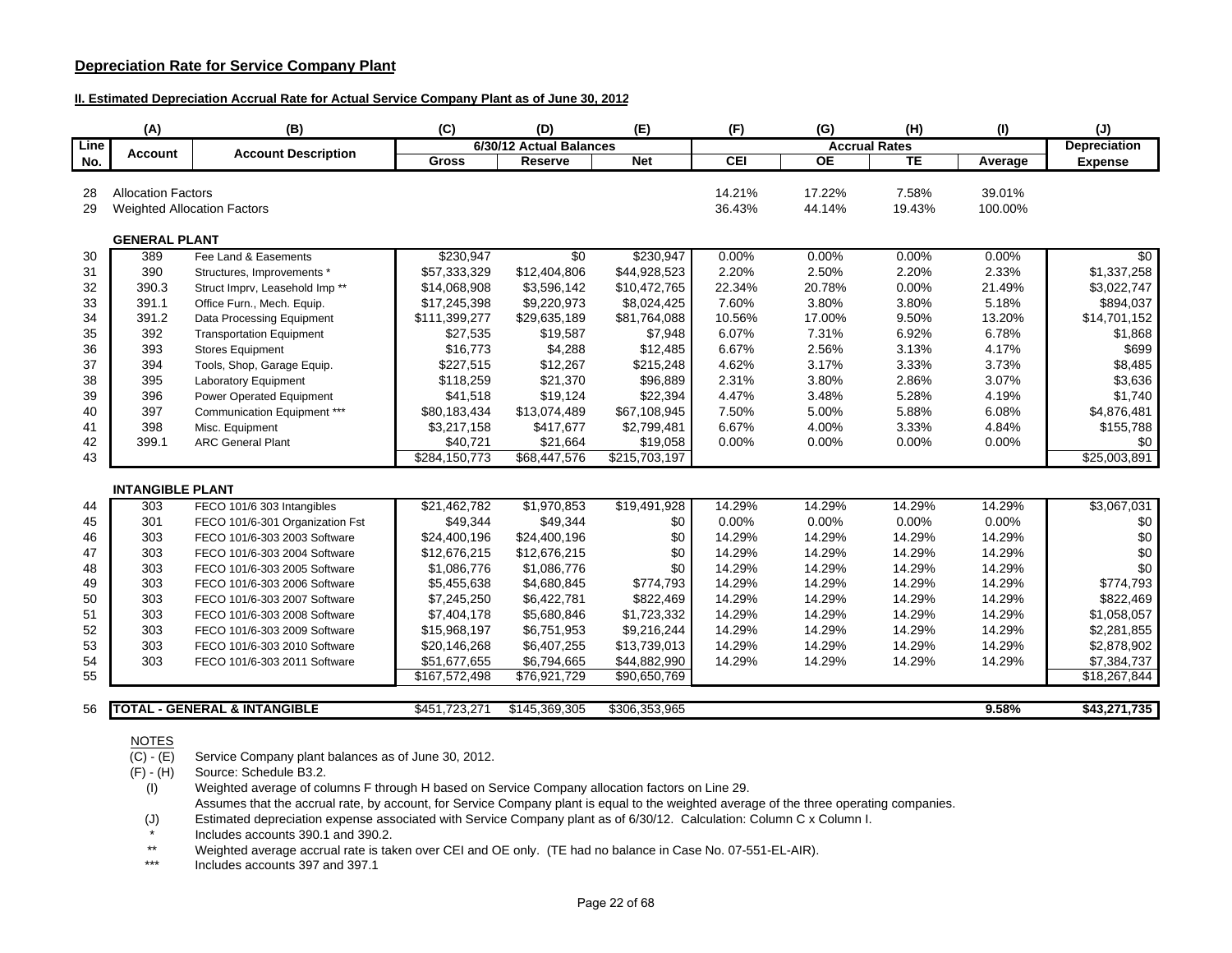## **Property Tax Rate for Service Company Plant**

|     | II. Average Real Property Tax Rates on General Plant as of May 31, 2007 * |            |           |        |            |                             |  |  |  |  |
|-----|---------------------------------------------------------------------------|------------|-----------|--------|------------|-----------------------------|--|--|--|--|
|     | (A)                                                                       | (B)        | (C)       | (D)    | (E)        |                             |  |  |  |  |
| No. | Category                                                                  | <b>CEI</b> | <b>OE</b> | TЕ     | Average ** | <b>Source / Calculation</b> |  |  |  |  |
|     | <b>Allocation Factors</b>                                                 | 14.21%     | 17.22%    | 7.58%  | 39.01%     | Service Company workpaper   |  |  |  |  |
| 2   | <b>Weighted Allocation Factors</b>                                        | 36.43%     | 44.14%    | 19.43% | 100.00%    | Weighted Line 1             |  |  |  |  |
|     | <b>Real Property Tax</b>                                                  |            |           |        |            |                             |  |  |  |  |
| 3   | True Value Percentage                                                     | 72.69%     | 62.14%    | 49.14% | 63.45%     | Case No. 07-551-EL-AIR.     |  |  |  |  |
| 4   | Assessment Percentage                                                     | 35.00%     | 35.00%    | 35.00% | 35.00%     | Case No. 07-551-EL-AIR.     |  |  |  |  |
| 5   | Real Property Tax Rate                                                    | 7.23%      | 6.04%     | 7.23%  | 6.70%      | Case No. 07-551-EL-AIR.     |  |  |  |  |
| 6   | Average Rate                                                              | 1.84%      | 1.31%     | 1.24%  | 1.49%      | Line 3 x Line 4 x Line 5    |  |  |  |  |

\* Note: Effective with an Ohio tax law change in 2005, non-utilities do not pay Personal Property Tax. Accordingly, for purposes of determining the average Property Tax rate applicable to Service Company plant, only Real Property Tax is considered.

\*\* Weighted average based on Service Company allocation factors.

Assumes that the tax rate for Service Company plant is equal to the weighted average of the three operating companies.

## **II. Estimated Property Tax Rate for Service Company General Plant as of May 31, 2007**

|     | (A)            | (B)                                             | (C)      | (D)                          | (E)                | (F)                 |
|-----|----------------|-------------------------------------------------|----------|------------------------------|--------------------|---------------------|
| No. | <b>Account</b> | <b>Account Description</b>                      |          | Tax Category   Avg. Tax Rate | <b>Gross Plant</b> | <b>Property Tax</b> |
| 7   | 389            | Fee Land & Easements                            | Real     | 1.49%                        | \$556,979          | \$8,294             |
| 8   | 390            | Structures, Improvements                        | Real     | 1.49%                        | \$21,328,601       | \$317,594           |
| 9   | 390.3          | Struct Imprv, Leasehold Imp                     | Real     | 1.49%                        | \$6,938,688        | \$103,321           |
| 10  | 391.1          | Office Furn., Mech. Equip.                      | Personal |                              | \$31,040,407       | \$0                 |
| 11  | 391.2          | Data Processing Equipment                       | Personal |                              | \$117,351,991      | \$0                 |
| 12  | 392            | <b>Transportation Equipment</b>                 | Personal |                              | \$11,855           | \$0                 |
| 13  | 393            | <b>Stores Equipment</b>                         | Personal |                              | \$16,787           | \$0                 |
| 14  | 394            | Tools, Shop, Garage Equip.                      | Personal |                              | \$11,282           | \$0                 |
| 15  | 395            | Laboratory Equipment                            | Personal |                              | \$127,988          | \$0                 |
| 16  | 396            | Power Operated Equipment                        | Personal |                              | \$160,209          | \$0                 |
| 17  | 397            | <b>Communication Equipment</b>                  | Personal |                              | \$56,845,501       | \$0                 |
| 18  | 398            | Misc. Equipment                                 | Personal |                              | \$465,158          | \$0                 |
| 19  | 399.1          | <b>ARC General Plant</b>                        | Personal |                              | \$40,721           | \$0                 |
| 20  |                | <b>TOTAL - GENERAL PLANT</b>                    |          |                              | \$234,896,167      | \$429,208           |
| 21  |                | <b>TOTAL - INTANGIBLE PLANT</b>                 |          |                              | \$79,567,511       | \$0                 |
| 22  |                | TOTAL - GENERAL & INTANGIBLE PLANT              |          |                              | \$314,463,678      | \$429,208           |
| 23  |                | <b>Average Effective Real Property Tax Rate</b> |          |                              |                    | 0.14%               |
|     |                |                                                 |          |                              |                    |                     |

NOTES

(C) Source: Case No. 07-551-EL-AIR, Schedule C3.10. Classification of General Plant account as Real or Personal Property

(D) Average property tax rate across CEI, OE, and TE. See Section I above.

Note: Effective with an Ohio tax law change in 2005, non-utilities do not pay Personal Property Tax.

(E) Service Company General plant as of May 31, 2007.

(F) Calculation: Column D x Column E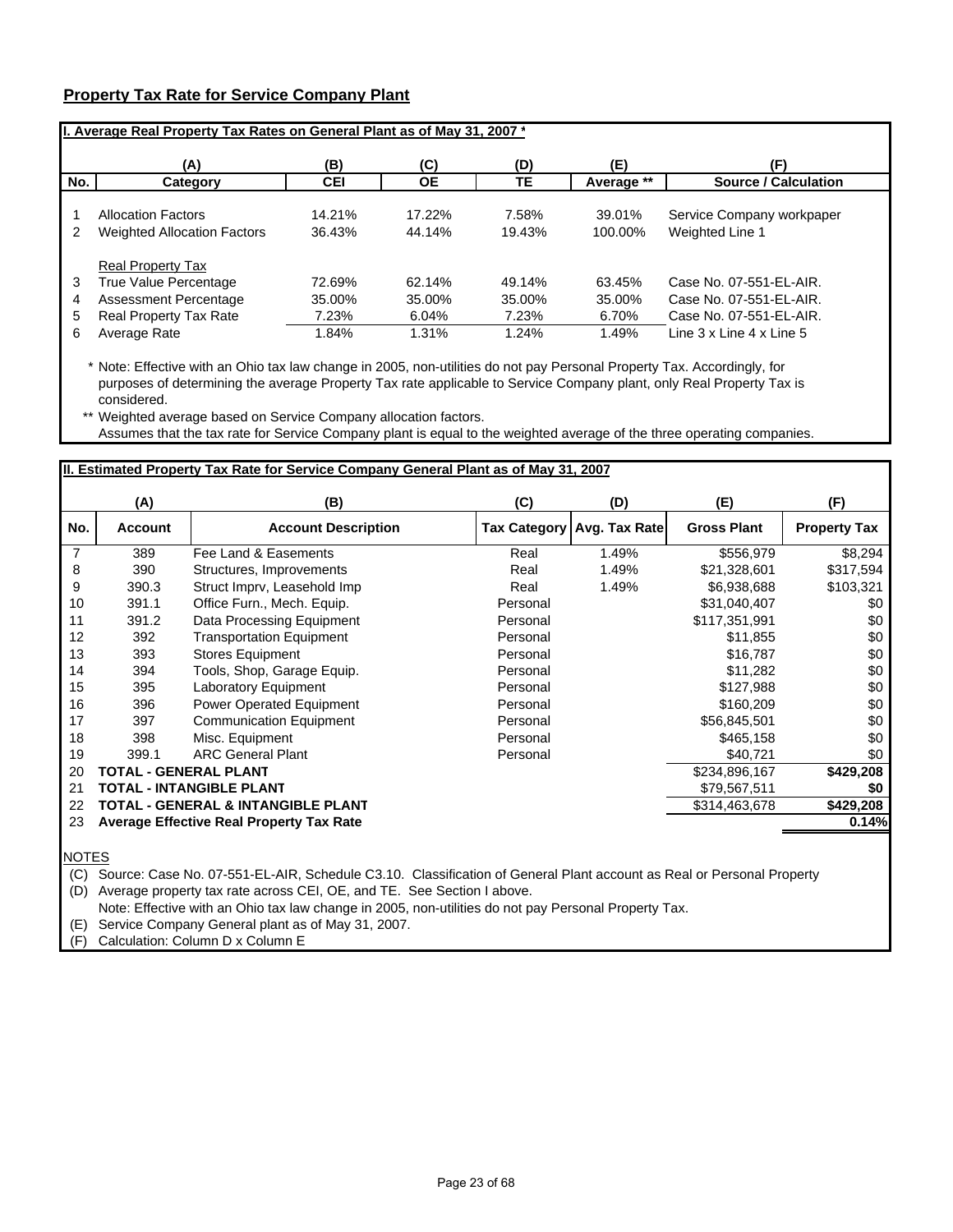## **Property Tax Rate for Service Company Plant**

|     | IIII. Average Real Property Tax Rates on Actual General Plant as of June 30, 2012 * |        |           |        |            |                             |
|-----|-------------------------------------------------------------------------------------|--------|-----------|--------|------------|-----------------------------|
|     | (A)                                                                                 | (B)    | (C)       | (D)    | (E)        |                             |
| No. | Category                                                                            | CEI    | <b>OE</b> | TЕ     | Average ** | <b>Source / Calculation</b> |
| 24  | <b>Allocation Factors</b>                                                           | 14.21% | 17.22%    | 7.58%  | 39.01%     | Service Company workpaper   |
| 25  | <b>Weighted Allocation Factors</b>                                                  | 36.43% | 44.14%    | 19.43% | 100.00%    | Weighted Line 24            |
|     | <b>Real Property Tax</b>                                                            |        |           |        |            |                             |
| 26  | True Value Percentage                                                               | 71.87% | 47.93%    | 50.02% | 57.06%     | Schedule C3.10a2            |
| 27  | Assessment Percentage                                                               | 35.00% | 35.00%    | 35.00% | 35.00%     | Schedule C3.10a2            |
| 28  | Real Property Tax Rate                                                              | 7.59%  | 6.78%     | 7.78%  | 7.27%      | Schedule C3.10a2            |
| 29  | Average Rate                                                                        | 1.91%  | 1.14%     | 1.36%  | 1.45%      | Line 26 x Line 27 x Line 28 |

\* Note: Effective with an Ohio tax law change in 2005, non-utilities do not pay Personal Property Tax. Accordingly, for purposes of determining the average Property Tax rate applicable to Service Company plant, only Real Property Tax is considered.

\*\* Weighted average based on Service Company allocation factors. Assumes that the tax rate for Service Company plant is equal to the weighted average of the three operating companies.

## **IV. Estimated Property Tax Rate for Service Company Actual General Plant as of June 30, 2012**

|     | (A)            | (B)                                             | (C)                 | (D)           | (E)                | (F)                 |
|-----|----------------|-------------------------------------------------|---------------------|---------------|--------------------|---------------------|
| No. | <b>Account</b> | <b>Account Description</b>                      | <b>Tax Category</b> | Avg. Tax Rate | <b>Gross Plant</b> | <b>Property Tax</b> |
| 30  | 389            | Fee Land & Easements                            | Real                | 1.45%         | \$230,947          | \$3,353             |
| 31  | 390            | Structures, Improvements                        | Real                | 1.45%         | \$57,333,329       | \$832,327           |
| 32  | 390.3          | Struct Imprv, Leasehold Imp                     | Real                | 1.45%         | \$14,068,908       | \$204,243           |
| 33  | 391.1          | Office Furn., Mech. Equip.                      | Personal            |               | \$17,245,398       | \$0                 |
| 34  | 391.2          | Data Processing Equipment                       | Personal            |               | \$111,399,277      | \$0                 |
| 35  | 392            | <b>Transportation Equipment</b>                 | Personal            |               | \$27,535           | \$0                 |
| 36  | 393            | <b>Stores Equipment</b>                         | Personal            |               | \$16,773           | \$0                 |
| 37  | 394            | Tools, Shop, Garage Equip.                      | Personal            |               | \$227,515          | \$0                 |
| 38  | 395            | Laboratory Equipment                            | Personal            |               | \$118,259          | \$0                 |
| 39  | 396            | <b>Power Operated Equipment</b>                 | Personal            |               | \$41,518           | \$0                 |
| 40  | 397            | <b>Communication Equipment</b>                  | Personal            |               | \$80,183,434       | \$0                 |
| 41  | 398            | Misc. Equipment                                 | Personal            |               | \$3,217,158        | \$0                 |
| 42  | 399.1          | <b>ARC General Plant</b>                        | Personal            |               | \$40,721           | \$0                 |
| 43  |                | <b>TOTAL - GENERAL PLANT</b>                    |                     |               | \$284,150,773      | \$1,039,922         |
| 44  |                | TOTAL - INTANGIBLE PLANT                        |                     |               | \$167,572,498      | \$0                 |
| 45  |                | TOTAL - GENERAL & INTANGIBLE PLANT              |                     |               | \$451,723,271      | \$1,039,922         |
| 46  |                | <b>Average Effective Real Property Tax Rate</b> |                     |               |                    | 0.23%               |
|     |                |                                                 |                     |               |                    |                     |

**NOTES** 

(C) Source: Schedule C3.10. Classification of General Plant account as Real or Personal Property

(D) Weighted average property tax rate across CEI, OE, and TE. See Section I above.

Note: Effective with an Ohio tax law change in 2005, non-utilities do not pay Personal Property Tax.

(E) Service Company General gross plant balances as of 6/30/12.

(F) Calculation: Column D x Column E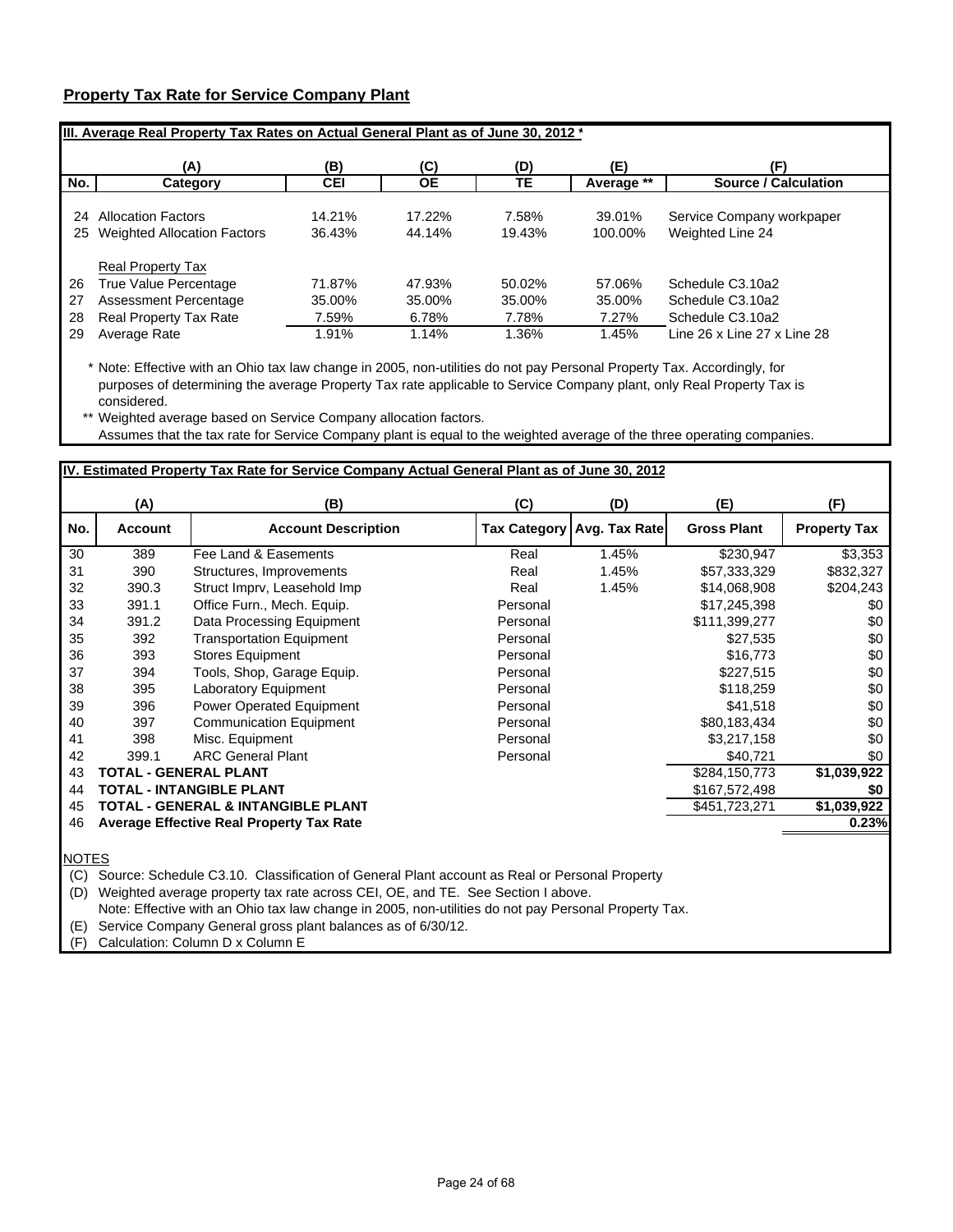### **Incremental Depreciation and Property Tax Associated with Service Company Plant**

**Case No. 07-551-EL-AIR vs. Actual 6/30/12 Balances**

|        | II. Allocated Service Company Plant and Related Expenses as of June 30, 2012 |                                                   |                                                |                                                |                                                |                                                  |                                                                                                                         |  |  |  |  |
|--------|------------------------------------------------------------------------------|---------------------------------------------------|------------------------------------------------|------------------------------------------------|------------------------------------------------|--------------------------------------------------|-------------------------------------------------------------------------------------------------------------------------|--|--|--|--|
| Line   | Category                                                                     | Service Co.                                       | CEI                                            | <b>OE</b>                                      | TE                                             | <b>TOTAL</b>                                     | Source / Notes                                                                                                          |  |  |  |  |
|        | <b>Allocation Factor</b>                                                     |                                                   | 14.21%                                         | 17.22%                                         | 7.58%                                          | 39.01%                                           | Case No. 07-551-EL-AIR                                                                                                  |  |  |  |  |
| 4      | <b>Total Plant</b><br>Gross Plant<br>Accum. Reserve<br>Net Plant             | \$451.723.271<br>(\$145,369,305)<br>\$306,353,965 | \$64.189.877<br>(\$20,656,978)<br>\$43,532,898 | \$77.786.747<br>(\$25,032,594)<br>\$52,754,153 | \$34.240.624<br>(\$11,018,993)<br>\$23.221.631 | \$176,217,248<br>(\$56,708,566)<br>\$119,508,682 | Service Co. Depreciation Rate, Line 56 x Line 1<br>Service Co. Depreciation Rate, Line 56 x Line 1<br>Line $2 +$ Line 3 |  |  |  |  |
| 5<br>6 | Depreciation *<br>Property Tax *<br>Total Expenses                           | 9.58%<br>0.23%                                    | \$6.148.914<br>\$147.773<br>\$6.296.687        | \$7,451,393<br>\$179.075<br>\$7,630,467        | \$3.279.998<br>\$78.826<br>\$3.358.824         | \$16,880,304<br>\$405.674<br>\$17,285,978        | Average Rate x Line 2<br>Average Rate x Line 2                                                                          |  |  |  |  |

\* Effective Depreciation and Property Tax rates based on weighted averages across companies over General and Intangible plant, as of 6/30/12. See line 56 on workpaper "Service Co. Depreciation Rate" and line 46 on workpaper "Service Co. Property Tax Rate" for more details.

| <b>Line</b> | <b>Rate Base</b>         | Service Co.       | <b>CEI</b>     | <b>OE</b>      | TE             | <b>TOTAL</b>   | Source / Notes                                  |
|-------------|--------------------------|-------------------|----------------|----------------|----------------|----------------|-------------------------------------------------|
| 8           | <b>Allocation Factor</b> |                   | 14.21%         | 17.22%         | 7.58%          | 39.01%         | Case No. 07-551-EL-AIR                          |
|             | <b>Total Plant</b>       |                   |                |                |                |                |                                                 |
| 9           | Gross Plant              | \$314.463.678     | \$44.685.289   | \$54.150.645   | \$23.836.347   | \$122,672,281  | Service Co. Depreciation Rate, Line 27 x Line 8 |
| 10          | Accum. Reserve           | (\$141, 912, 431) | (\$20,165,756) | (\$24,437,321) | (\$10,756,962) | (\$55,360,039) | Service Co. Depreciation Rate, Line 27 x Line 8 |
| 11          | Net Plant                | \$172,551,247     | \$24,519,532   | \$29,713,325   | \$13,079,385   | \$67,312,242   | Line $9 +$ Line 10                              |
| 12          | Depreciation *           | 10.68%            | \$4.772.824    | \$5,783,816    | \$2.545.954    | \$13.102.594   | Average Rate x Line 9                           |
| 13          | Property Tax *           | 0.14%             | \$60,990       | \$73.910       | \$32.534       | \$167.434      | Average Rate x Line 9                           |
| 14          | <b>Total Expenses</b>    |                   | \$4,833,814    | \$5,857,726    | \$2.578.488    | \$13,270,028   | Line $12 +$ Line 13                             |

See line 27 on workpaper "Service Co. Depreciation Rate" and line 23 on workpaper "Service Co. Property Tax Rate" for more details.

| Linel | <b>Rate Base</b>                                                                                                                                                                                                                                                                                                                                                                                                                                                                   | Service Co. | CEI         | ОE          | ТE        | <b>TOTAL</b> | Source / Notes      |  |  |  |
|-------|------------------------------------------------------------------------------------------------------------------------------------------------------------------------------------------------------------------------------------------------------------------------------------------------------------------------------------------------------------------------------------------------------------------------------------------------------------------------------------|-------------|-------------|-------------|-----------|--------------|---------------------|--|--|--|
|       |                                                                                                                                                                                                                                                                                                                                                                                                                                                                                    |             |             |             |           |              |                     |  |  |  |
| 15    | Depreciation                                                                                                                                                                                                                                                                                                                                                                                                                                                                       | $-1.10%$    | \$1.376.090 | \$1.667.577 | \$734.044 | \$3.777.710  | Line 5 - Line 12    |  |  |  |
| 16    | <b>Property Tax</b>                                                                                                                                                                                                                                                                                                                                                                                                                                                                | 0.09%       | \$86.782    | \$105.165   | \$46.292  | \$238.240    | Line $6 -$ Line 13  |  |  |  |
| 17    | <b>Total Expenses</b>                                                                                                                                                                                                                                                                                                                                                                                                                                                              |             | \$1,462,872 | \$1.772.742 | \$780.336 | \$4.015.950  | Line $15 +$ Line 16 |  |  |  |
|       | In Case No. 07-551-EL-AIR, test year operating expenses included allocated depreciation and property tax associated with<br>Service Company plant. This section calculates the difference between the estimated level of these expenses included in<br>base rates and the estimated expenses incurred based on actual Service Company plant balances as of June 30, 2012.<br>The incremental expenses calculated on Line 17 above are added to the Rider DCR revenue requirements. |             |             |             |           |              |                     |  |  |  |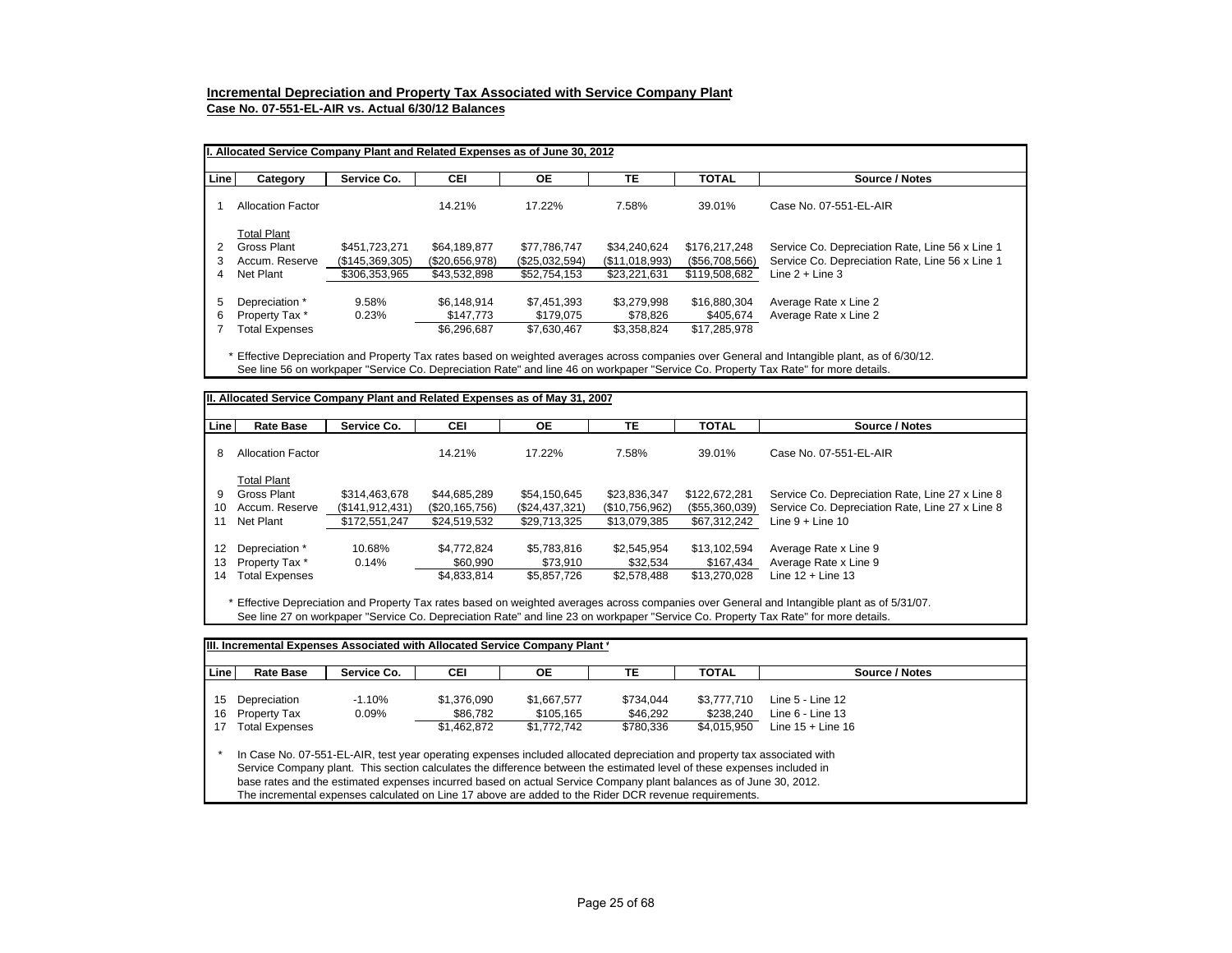#### **Intangible Depreciation Expense Calculation Actual 6/30/2012 Balances**

### **NOTE**

The software accounts are amortized over a 7 year period (leading to an accrual rate of 14.29%), and many of these accounts have already been fully amortized. Therefore, applying the 14.29% accrual rate to the Gross Plant (the methodology employed for all other accounts) overstates the "depreciation expense" associated with intangible plant. This workpaper looks at each sub account within intangible plant and calculates the expense by applying the 14.29% to only those software related sub-accounts that are not fully amortized yet. All other accounts are calculated by applying the approved accrual rate to the Gross Plant balances.

| Company<br>(A)                                         | <b>Utility Account</b><br>(B)                                | <b>Function</b><br>(C)               | Gross Plant Jun-12<br>(D)    | Reserve Jun-12<br>(E)                   | Net Plant Jun-12<br>(F)    | <b>Accrual Rates</b><br>(G) | <b>Depreciation Expense</b><br>(H)                       |
|--------------------------------------------------------|--------------------------------------------------------------|--------------------------------------|------------------------------|-----------------------------------------|----------------------------|-----------------------------|----------------------------------------------------------|
|                                                        |                                                              |                                      |                              |                                         |                            | Case # 07-551-EL            | Accrual rate only applies to the gross plant of those    |
|                                                        |                                                              |                                      |                              | Source: Actual Balances as of 6/30/2012 |                            | AIR                         | accounts that are not fully amortized and those accounts |
|                                                        |                                                              |                                      |                              |                                         |                            |                             | that have reserve balances                               |
|                                                        |                                                              |                                      |                              |                                         |                            |                             |                                                          |
| CECO The Illuminating Co.                              | CECO 101/6-303 2002 Software                                 | Intangible Plant                     | 2,966,784.11                 | 2,966,784.11                            | 0.00                       | 14.29%                      | \$0.00                                                   |
| CECO The Illuminating Co.                              | CECO 101/6-303 2003 Software                                 | Intangible Plant                     | 1,307,066.95                 | 1,307,066.95                            | 0.00                       | 14.29%                      | \$0.00                                                   |
| CECO The Illuminating Co.                              | CECO 101/6-303 2004 Software                                 | Intangible Plant                     | 3,596,344.42                 | 3,596,344.42                            | 0.00                       | 14.29%                      | \$0.00                                                   |
| CECO The Illuminating Co.                              | CECO 101/6-303 2005 Software                                 | Intangible Plant                     | 1,219,861.54                 | 1,219,861.54                            | 0.00                       | 14.29%                      | \$0.00                                                   |
| CECO The Illuminating Co.<br>CECO The Illuminating Co. | CECO 101/6-303 2006 Software<br>CECO 101/6-303 2007 Software | Intangible Plant<br>Intangible Plant | 1,808,777.88                 | 1,554,969.79                            | 253,808.09<br>1,742,070.34 | 14.29%<br>14.29%            | \$253,808.09                                             |
| CECO The Illuminating Co.                              | CECO 101/6-303 2008 Software                                 | Intangible Plant                     | 5,870,455.85<br>2,852,517.24 | 4,128,385.51<br>1,673,794.85            | 1,178,722.39               | 14.29%                      | \$838,888.14<br>\$407,624.71                             |
| CECO The Illuminating Co.                              | CECO 101/6-303 2009 Software                                 | Intangible Plant                     | 3,238,317.74                 | 1,161,881.12                            | 2,076,436.62               | 14.29%                      | \$462,755.61                                             |
| CECO The Illuminating Co.                              | CECO 101/6-303 2010 Software                                 | Intangible Plant                     | 2,716,031.14                 | 838,101.89                              | 1,877,929.25               | 14.29%                      | \$388,120.85                                             |
| CECO The Illuminating Co.                              | CECO 101/6-303 2011 Software                                 | Intangible Plant                     | 7,662,997.14                 | 736,314.46                              | 6,926,682.68               | 14.29%                      | \$1,095,042.29                                           |
| CECO The Illuminating Co.                              | CECO 101/6-303 FAS109 Distribution                           | Intangible Plant                     | 2,001,380.25                 | 1,949,166.04                            | 52,214.21                  | 3.18%                       | \$52,214.21                                              |
| CECO The Illuminating Co.                              | CECO 101/6-303 FAS109 Transmission                           | Intangible Plant                     | 1,176,339.38                 | 969,591.32                              | 206,748.06                 | 2.15%                       | \$25,291.30                                              |
| CECO The Illuminating Co.                              | CECO 101/6-303 Software                                      | Intangible Plant                     | 1,646,353.17                 | 214,079.56                              | 1,432,273.61               | 14.29%                      | \$235,263.87                                             |
| CECO The Illuminating Co.                              | CECO 101/6-303 Software Evolution                            | Intangible Plant                     | 12,454,403.18                | 12,454,403.18                           | 0.00                       | 14.29%                      | \$0.00                                                   |
|                                                        |                                                              | <b>Total</b>                         | 50,517,629.99                | 34,770,744.74                           | 15,746,885.25              |                             | \$3,759,009.07                                           |
| OECO Ohio Edison Co.                                   | OECO 101/6-301 Organization                                  | Intangible Plant                     | 89,746.46                    | 0.00                                    | 89,746.46                  | 0.00%                       | \$0.00                                                   |
| OECO Ohio Edison Co.                                   | OECO 101/6-303 2002 Software                                 | Intangible Plant                     | 3,690,066.71                 | 3,690,066.71                            | 0.00                       | 14.29%                      | \$0.00                                                   |
| OECO Ohio Edison Co.                                   | OECO 101/6-303 2003 Software                                 | Intangible Plant                     | 17,568,726.13                | 17,568,726.13                           | 0.00                       | 14.29%                      | \$0.00                                                   |
| OECO Ohio Edison Co.                                   | OECO 101/6-303 2004 Software                                 | Intangible Plant                     | 4,524,342.87                 | 4,524,342.87                            | 0.00                       | 14.29%                      | \$0.00                                                   |
| OECO Ohio Edison Co.                                   | OECO 101/6-303 2005 Software                                 | Intangible Plant                     | 1,469,370.24                 | 1,469,370.24                            | 0.00                       | 14.29%                      | \$0.00                                                   |
| OECO Ohio Edison Co.                                   | OECO 101/6-303 2006 Software                                 | Intangible Plant                     | 2,754,123.71                 | 2,757,501.23                            | (3,377.52)                 | 14.29%                      | \$0.00                                                   |
| OECO Ohio Edison Co.                                   | OECO 101/6-303 2007 Software                                 | Intangible Plant                     | 7,208,211.44                 | 6,625,450.61                            | 582,760.83                 | 14.29%                      | \$582,760.83                                             |
| OECO Ohio Edison Co.                                   | OECO 101/6-303 2008 Software                                 | Intangible Plant                     | 3,495,653.48                 | 3,133,247.43                            | 362,406.05                 | 14.29%                      | \$362,406.05                                             |
| OECO Ohio Edison Co.                                   | OECO 101/6-303 2009 Software                                 | Intangible Plant                     | 4,771,510.65                 | 1,877,651.97                            | 2,893,858.68               | 14.29%                      | \$681,848.87                                             |
| OECO Ohio Edison Co.                                   | OECO 101/6-303 2010 Software                                 | Intangible Plant                     | 3,645,397.53                 | 1,147,595.65                            | 2,497,801.88               | 14.29%                      | \$520,927.31                                             |
| OECO Ohio Edison Co.                                   | OECO 101/6-303 2011 Software                                 | Intangible Plant                     | 7,632,058.23                 | 733,541.00                              | 6,898,517.23               | 14.29%                      | \$1,090,621.12                                           |
| OECO Ohio Edison Co.                                   | OECO 101/6-303 FAS109 Dist Land                              | Intangible Plant                     | 37,082.00                    | 0.00                                    | 37,082.00                  | 2.89%                       | \$0.00                                                   |
| OECO Ohio Edison Co.                                   | OECO 101/6-303 FAS109 Distribution                           | Intangible Plant                     | 1,556,299.00                 | 1,556,299.00                            | 0.00                       | 2.89%                       | \$0.00                                                   |
| OECO Ohio Edison Co.                                   | OECO 101/6-303 FAS109 G/P Land                               | Intangible Plant                     | 7,778.00                     | 0.00                                    | 7,778.00                   | 3.87%                       | \$0.00                                                   |
| OECO Ohio Edison Co.                                   | OECO 101/6-303 FAS109 General Plant                          | Intangible Plant                     | 191,313.37                   | 160,535.80                              | 30,777.57                  | 3.87%                       | \$7,403.83                                               |
| OECO Ohio Edison Co.                                   | OECO 101/6-303 FAS109 Transm Land                            | Intangible Plant                     | 1,326,229.00                 | 0.00                                    | 1,326,229.00               | 2.33%                       | \$0.00                                                   |
| OECO Ohio Edison Co.                                   | OECO 101/6-303 FAS109 Transmission                           | Intangible Plant                     | 697,049.00                   | 697,049.00                              | 0.00                       | 2.33%                       | \$0.00                                                   |
| OECO Ohio Edison Co.                                   | OECO 101/6-303 Software                                      | Intangible Plant                     | 3,132,955.45                 | 230,462.27                              | 2,902,493.18               | 14.29%                      | \$447,699.33                                             |
|                                                        |                                                              | Total                                | 63,797,913.27                | 46,171,839.91                           | 17,626,073.36              |                             | \$3,693,667.34                                           |
| TECO Toledo Edison Co.                                 | TECO 101/6-303 2002 Software                                 | Intangible Plant                     | 1,705,113.91                 | 1,705,113.91                            | 0.00                       | 14.29%                      | \$0.00                                                   |
| TECO Toledo Edison Co.                                 | TECO 101/6-303 2003 Software                                 | Intangible Plant                     | 7,446,711.94                 | 7,446,711.94                            | 0.00                       | 14.29%                      | \$0.00                                                   |
| TECO Toledo Edison Co.                                 | TECO 101/6-303 2004 Software                                 | Intangible Plant                     | 854,820.65                   | 854,820.65                              | 0.00                       | 14.29%                      | \$0.00                                                   |
| TECO Toledo Edison Co.                                 | TECO 101/6-303 2005 Software                                 | Intangible Plant                     | 670,679.46                   | 670,679.46                              | 0.00                       | 14.29%                      | \$0.00                                                   |
| TECO Toledo Edison Co.                                 | TECO 101/6-303 2006 Software                                 | Intangible Plant                     | 834,729.01                   | 715,980.31                              | 118,748.70                 | 14.29%                      | \$118,748.70                                             |
| TECO Toledo Edison Co.                                 | TECO 101/6-303 2007 Software                                 | Intangible Plant                     | 3,095,001.76                 | 2,169,372.47                            | 925,629.29                 | 14.29%                      | \$442,275.75                                             |
| TECO Toledo Edison Co.                                 | TECO 101/6-303 2008 Software                                 | Intangible Plant                     | 1,445,575.18                 | 917,344.05                              | 528,231.13                 | 14.29%                      | \$206,572.69                                             |
| TECO Toledo Edison Co.                                 | TECO 101/6-303 2009 Software                                 | Intangible Plant                     | 2,063,024.71                 | 768,147.33                              | 1,294,877.38               | 14.29%                      | \$294,806.23                                             |
| TECO Toledo Edison Co.                                 | TECO 101/6-303 2010 Software                                 | Intangible Plant                     | 1,589,514.04                 | 497,581.90                              | 1,091,932.14               | 14.29%                      | \$227,141.56                                             |
| TECO Toledo Edison Co.                                 | TECO 101/6-303 2011 Software                                 | Intangible Plant                     | 3,191,925.46                 | 303,805.71                              | 2,888,119.75               | 14.29%                      | \$456,126.15                                             |
| TECO Toledo Edison Co.                                 | TECO 101/6-303 FAS109 Distribution                           | Intangible Plant                     | 240,093.46                   | 216,745.28                              | 23,348.18                  | 3.10%                       | \$7,442.90                                               |
| TECO Toledo Edison Co.                                 | TECO 101/6-303 FAS109 Transmission                           | Intangible Plant                     | 54,210.29                    | 45,071.90                               | 9,138.39                   | 2.37%                       | \$1,284.78                                               |
| TECO Toledo Edison Co.                                 | TECO 101/6-303 Software                                      | Intangible Plant                     | 593,103.45                   | 66,183.27                               | 526,920.18                 | 14.29%                      | \$84,754.48                                              |
|                                                        |                                                              | <b>Total</b>                         | 23,784,503.32                | 16,377,558.18                           | 7,406,945.14               |                             | \$1,839,153.24                                           |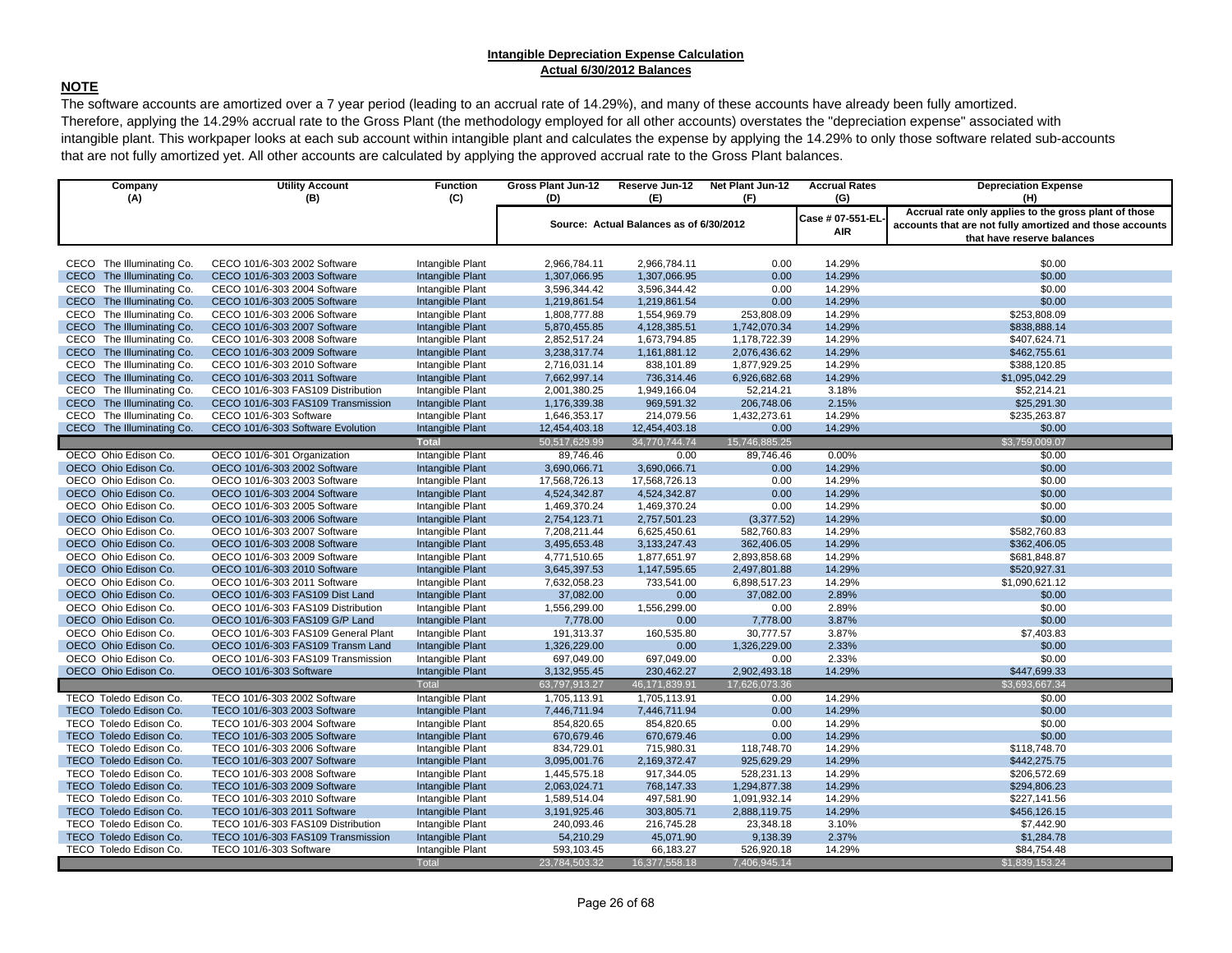## **Rider DCR Estimated Distribution Rate Base Additions as of 9/30/2012 Revenue Requirement Calculation**

(\$ millions)

\* 5/31/2007 balances refer to the jurisdictional balances approved in Case 07-551-EL-AIR. Source: PUCO Staff workpapers supporting the PUCO Opinion & Order

|      |                             | (A)        | (B)        | $(C) = (B) - (A)$ | (D)                       |
|------|-----------------------------|------------|------------|-------------------|---------------------------|
|      | <b>Gross Plant</b>          | 5/31/2007* | 9/30/2012  | Incremental       | Source of Column (B)      |
| (1)  | CEI                         | 1,927.1    | 2,554.9    | 627.9             | Sch B2.1 Line 45          |
| (2)  | <b>OE</b>                   | 2,074.0    | 2,800.7    | 726.7             | Sch B2.1 Line 47          |
| (3)  | <b>TE</b>                   | 771.5      | 1,026.2    | 254.7             | Sch B2.1 Line 44          |
| (4)  | <b>Total</b>                | 4,772.5    | 6,381.8    | 1,609.3           | Sum: [(1) through (3)]    |
|      | <b>Accumulated Reserve</b>  |            |            |                   |                           |
| (5)  | CEI                         | (773.0)    | (1,080.6)  | (307.6)           | -Sch B3 Line 45           |
| (6)  | <b>OE</b>                   | (803.0)    | (1, 123.4) | (320.3)           | -Sch B3 Line 47           |
| (7)  | <b>TE</b>                   | (376.8)    | (518.4)    | (141.6)           | -Sch B3 Line 44           |
| (8)  | <b>Total</b>                | (1,952.8)  | (2, 722.4) | (769.6)           | Sum: [ (5) through (7)    |
|      | <b>Net Plant In Service</b> |            |            |                   |                           |
| (9)  | CEI                         | 1,154.0    | 1,474.3    | 320.3             | $(1) + (5)$               |
| (10) | <b>OE</b>                   | 1,271.0    | 1,677.4    | 406.4             | $(2) + (6)$               |
| (11) | TE                          | 394.7      | 507.7      | 113.0             | $(3) + (7)$               |
| (12) | <b>Total</b>                | 2,819.7    | 3,659.4    | 839.7             | Sum: [ (9) through (11) ] |
|      | <b>ADIT</b>                 |            |            |                   |                           |
| (13) | CEI                         | (246.4)    | (398.8)    | (152.4)           | - DIT Balances Line 3     |
| (14) | <b>OE</b>                   | (197.1)    | (454.1)    | (257.0)           | - DIT Balances Line 3     |
| (15) | <b>TE</b>                   | (10.3)     | (127.0)    | (116.7)           | - DIT Balances Line 3     |
| (16) | <b>Total</b>                | (453.8)    | (979.9)    | (526.1)           | Sum: [ (13) through (15)  |
|      | <b>Rate Base</b>            |            |            |                   |                           |
| (17) | CEI                         | 907.7      | 1,075.6    | 167.9             | $(9) + (13)$              |
| (18) | <b>OE</b>                   | 1,073.9    | 1,223.3    | 149.4             | $(10) + (14)$             |
| (19) | TE                          | 384.4      | 380.7      | (3.7)             | $(11) + (15)$             |
| (20) | <b>Total</b>                | 2,366.0    | 2,679.6    | 313.6             | Sum: [ (17) through (19)  |
|      |                             |            |            |                   |                           |
|      | <b>Depreciation Exp</b>     |            |            |                   |                           |
| (21) | CEI                         | 60.0       | 81.3       | 21.3              | Sch B-3.2 Line 45         |
| (22) | <b>OE</b>                   | 62.0       | 82.3       | 20.3              | Sch B-3.2 Line 47         |
| (23) | TE                          | 24.5       | 32.9       | 8.4               | Sch B-3.2 Line 45         |
| (24) | <b>Total</b>                | 146.5      | 196.6      | 50.0              | Sum: [ (21) through (23)  |
|      | <b>Property Tax Exp</b>     |            |            |                   |                           |
| (25) | CEI                         | 65.0       | 87.3       | 22.3              | Sch C-3.10a Line 4        |
| (26) | <b>OE</b>                   | 57.4       | 80.8       | 23.4              | Sch C-3.10a Line 4        |
| (27) | TE                          | 20.1       | 25.8       | 5.7               | Sch C-3.10a Line 4        |
| (28) | <b>Total</b>                | 142.4      | 193.9      | 51.5              | Sum: [(25) through (27)   |

|      | <b>Revenue Requirement</b> | <b>Rate Base</b> | <b>Return 8.48%</b> | <b>Deprec</b> | <b>Prop Tax</b> | Rev. Rea. |
|------|----------------------------|------------------|---------------------|---------------|-----------------|-----------|
| (29) | СEІ                        | 167.9            | 14.2                | 21.3          | 22.3            | 57.9      |
| (30) | ОE                         | 149.4            | 12.7                | 20.3          | 23.4            | 56.4      |
| (31) | TE                         | (3.7)            | (0.3)               | 8.4           | 5.7             | 13.8      |
| (32) | <b>Total</b>               | 313.6            | 26.6                | 50.0          | 51.5            | 128.1     |

|      | <b>Capital Structure &amp; Returns</b> |         |        |          |
|------|----------------------------------------|---------|--------|----------|
|      |                                        | $%$ mix | rate   | wtd rate |
| (33) | Debt                                   | 51%     | 6.54%  | 3.3%     |
| (34) | Equity                                 | 49%     | 10.50% | 5.1%     |
| (35) |                                        |         |        | 8.48%    |

|      |                                     | (a)                  | (b)             | (C)               | (d)       | (e)   |                 |
|------|-------------------------------------|----------------------|-----------------|-------------------|-----------|-------|-----------------|
|      | <b>Revenue Requirement with Tax</b> | <b>Equity Return</b> | <b>Tax Rate</b> | <b>Income Tax</b> | CAT 0.26% | Taxes | Rev. Reg. + Tax |
| (36) | СEI                                 | 8.6                  | 36.14%          | 4.9               | 0.2       | 5.1   | 63.0            |
| (37) | <b>OE</b>                           | 7.7                  | 35.88%          | 4.3               | 0.2       | 4.5   | 60.8            |
| (38) |                                     | (0.2)                | 35.74%          | (0.1)             | 0.0       | (0.1) | 13.8            |
| (39) | <b>Total</b>                        | 16.1                 |                 | 9.1               | 0.4       | 9.4   | 137.5           |

**(a) = Weighted Cost of Equity x Rate Base (c) = (a) x (1 / (1-(b)) - 1) (e) = (c) + (d)**

**(b) = Current composite income tax rates (d) = (Rev. Req. + (c)) x (1/(1-.26%) - 1) (f) = (e) + Rev. Req. from Lines 29-31**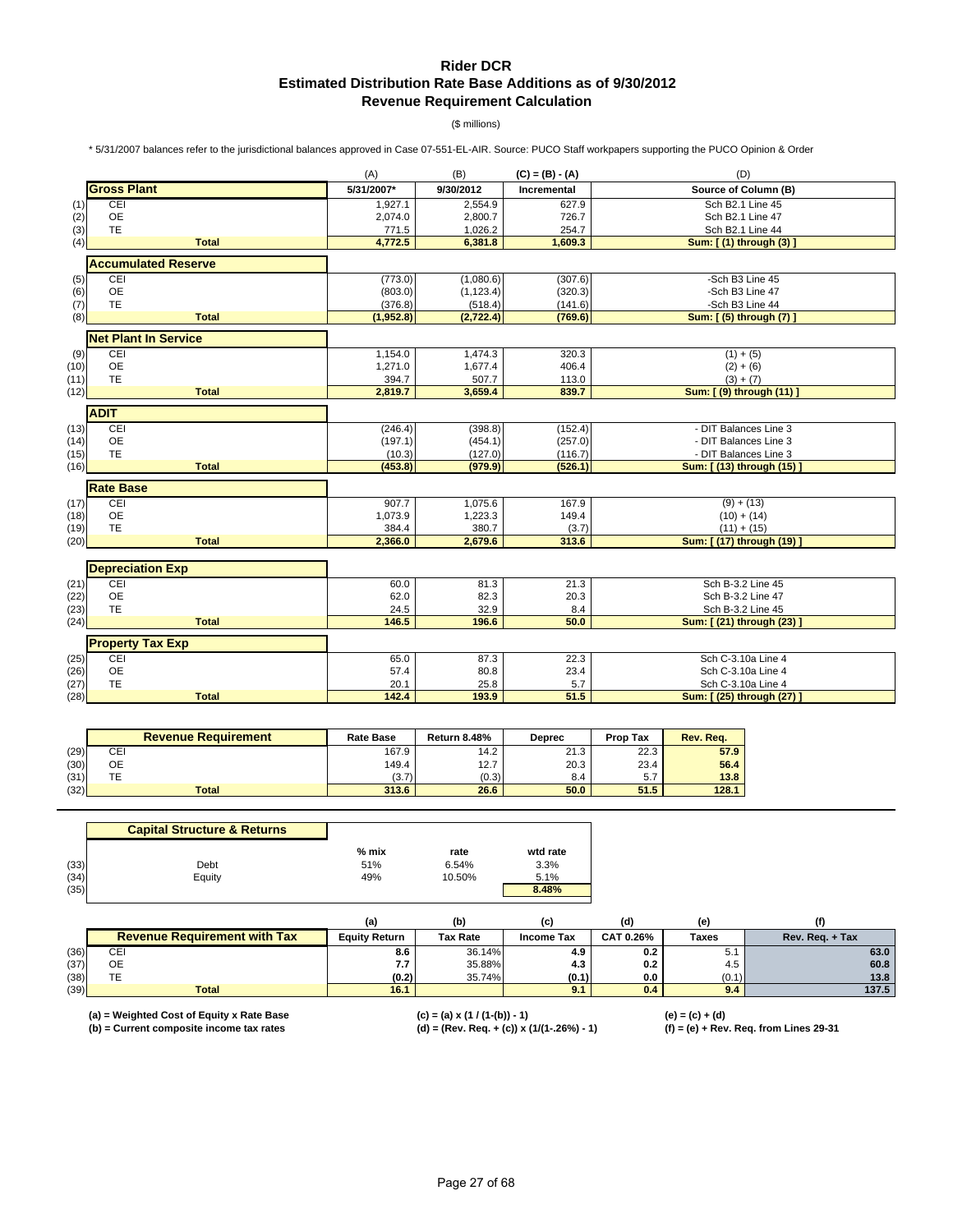#### Schedule B-2.1

Page 1 of 4

NOTE: Column A contains estimated 9/30/12 gross plant in service balances based on estimated additions from the 2012 Forecast Version 6, adjusted to remove the cumulative pre-2007 impact of the change in pension accounting and to adjust transmission plant \$3M downward to correct for a project settling to TE in the forecast that will actually settle to ATSI

| Line<br>No. | Account<br>No. | <b>Account Title</b>             | Total<br>Company<br>(A) | Allocation<br>%<br>(B) | Allocated<br>Total<br>$(C) = (A) * (B)$ | Adjustments<br>(D) | Adjusted<br>Jurisdiction<br>$(E) = (C) + (D)$ |
|-------------|----------------|----------------------------------|-------------------------|------------------------|-----------------------------------------|--------------------|-----------------------------------------------|
|             |                | TRANSMISSION PLANT               |                         |                        |                                         |                    |                                               |
|             | 350            | Land & Land Rights               | \$17,348,214            | 100%                   | \$17,348,214                            | (\$15,628,800)     | \$1,719,414                                   |
|             | 352            | Structures & Improvements        | 218,699                 | 100%                   | \$218,699                               |                    | \$218,699                                     |
| 3           | 353            | <b>Station Equipment</b>         | 9,484,383               | 100%                   | \$9,484,383                             |                    | \$9,484,383                                   |
|             | 354            | Towers & Fixtures                | 34,264                  | 100%                   | \$34,264                                |                    | \$34,264                                      |
| ∍           | 355            | Poles & Fixtures                 | 3,017,664               | 100%                   | \$3,017,664                             |                    | \$3,017,664                                   |
| 6           | 356            | Overhead Conductors & Devices    | 5,250,217               | 100%                   | \$5,250,217                             |                    | \$5,250,217                                   |
|             | 357            | <b>Underground Conduit</b>       | 498,258                 | 100%                   | \$498,258                               |                    | \$498,258                                     |
| 8           | 358            | Underground Conductors & Devices | 386,079                 | 100%                   | \$386,079                               |                    | \$386,079                                     |
| 9           | 359            | Roads & Trails                   | $\overline{0}$          | 100%                   | \$0                                     |                    | \$0                                           |
| 10          |                | <b>Total Transmission Plant</b>  | \$36,237,779            | 100%                   | \$36,237,779                            | (\$15,628,800)     | \$20,608,979                                  |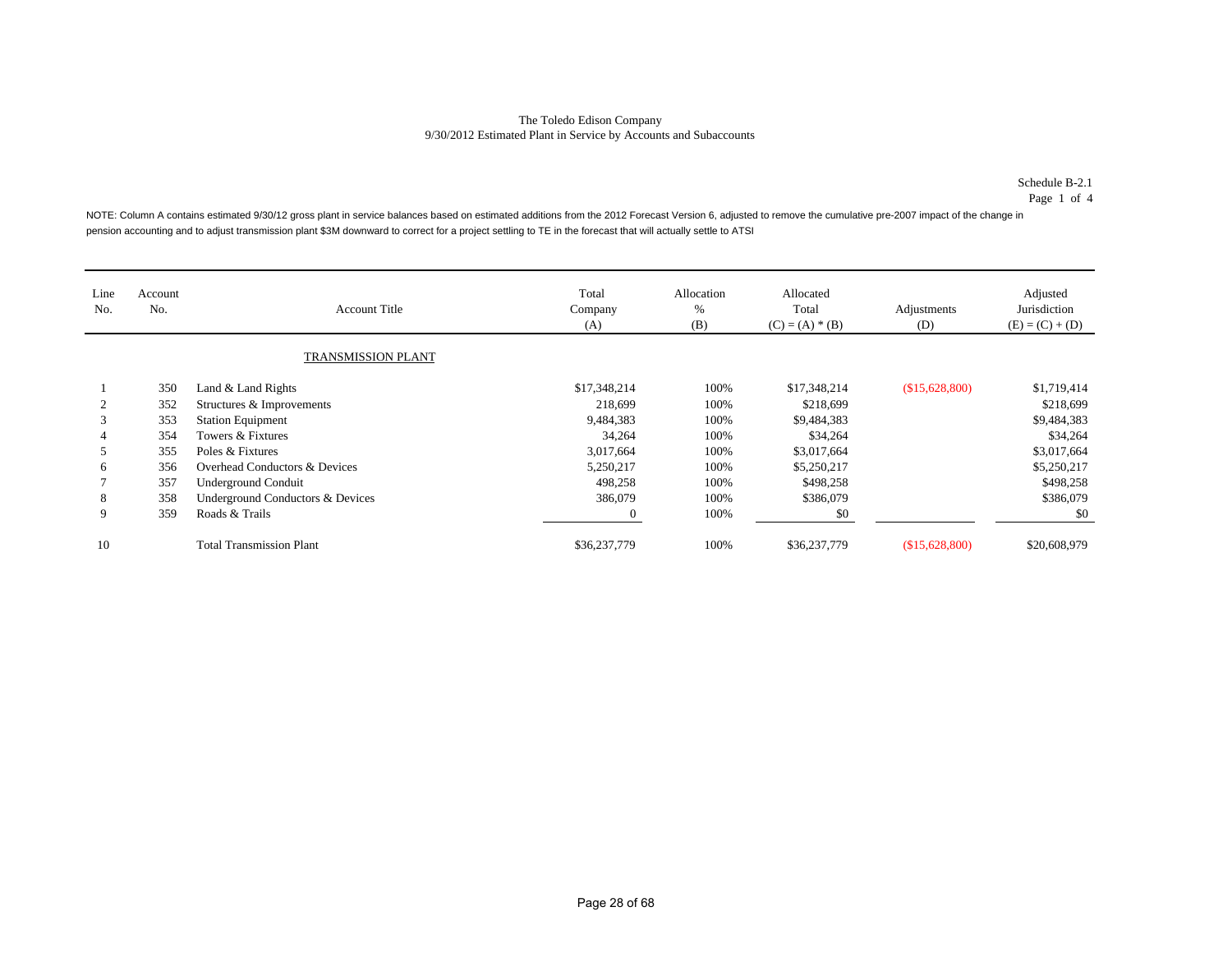#### Schedule B-2.1

Page 2 of 4

NOTE: Column A contains estimated 9/30/12 gross plant in service balances based on estimated additions from the 2012 Forecast Version 6, adjusted to remove the cumulative pre-2007 impact of the change in pension accounting and to adjust transmission plant \$3M downward to correct for a project settling to TE in the forecast that will actually settle to ATSI

| Line<br>No. | Account<br>No. | <b>Account Title</b>                          | Total<br>Company<br>(A) | Allocation<br>%<br>(B) | Allocated<br>Total<br>$(C) = (A) * (B)$ | Adjustments<br>(D) | Adjusted<br>Jurisdiction<br>$(E) = (C) + (D)$ |
|-------------|----------------|-----------------------------------------------|-------------------------|------------------------|-----------------------------------------|--------------------|-----------------------------------------------|
|             |                | <b>DISTRIBUTION PLANT</b>                     |                         |                        |                                         |                    |                                               |
| 11          | 360            | Land & Land Rights                            | \$4,966,655             | 100%                   | \$4,966,655                             |                    | \$4,966,655                                   |
| 12          | 361            | Structures & Improvements                     | 6,070,690               | 100%                   | 6,070,690                               |                    | 6,070,690                                     |
| 13          | 362            | <b>Station Equipment</b>                      | 86,796,798              | 100%                   | 86,796,798                              |                    | 86,796,798                                    |
| 14          | 364            | Poles, Towers & Fixtures                      | 148,012,841             | 100%                   | 148,012,841                             |                    | 148,012,841                                   |
| 15          | 365            | Overhead Conductors & Devices                 | 186,024,164             | 100%                   | 186,024,164                             |                    | 186,024,164                                   |
| 16          | 366            | <b>Underground Conduit</b>                    | 12,397,376              | 100%                   | 12,397,376                              |                    | 12,397,376                                    |
| 17          | 367            | Underground Conductors & Devices              | 112,154,662             | 100%                   | 112,154,662                             |                    | 112,154,662                                   |
| 18          | 368            | Line Transformers                             | 145,889,158             | 100%                   | 145,889,158                             |                    | 145,889,158                                   |
| 19          | 369            | Services                                      | 66,902,951              | 100%                   | 66,902,951                              |                    | 66,902,951                                    |
| 20          | 370            | Meters                                        | 37,741,301              | 100%                   | 37,741,301                              |                    | 37,741,301                                    |
| 21          | 371            | <b>Installation on Customer Premises</b>      | 6,262,332               | 100%                   | 6,262,332                               |                    | 6,262,332                                     |
| 22          | 373            | Street Lighting & Signal Systems              | 53,309,627              | 100%                   | 53,309,627                              |                    | 53,309,627                                    |
| 23          | 374            | Asset Retirement Costs for Distribution Plant | 7,901                   | 100%                   | 7,901                                   |                    | 7,901                                         |
| 24          |                | <b>Total Distribution Plant</b>               | \$866,536,456           | 100%                   | \$866,536,456                           | \$0                | \$866,536,456                                 |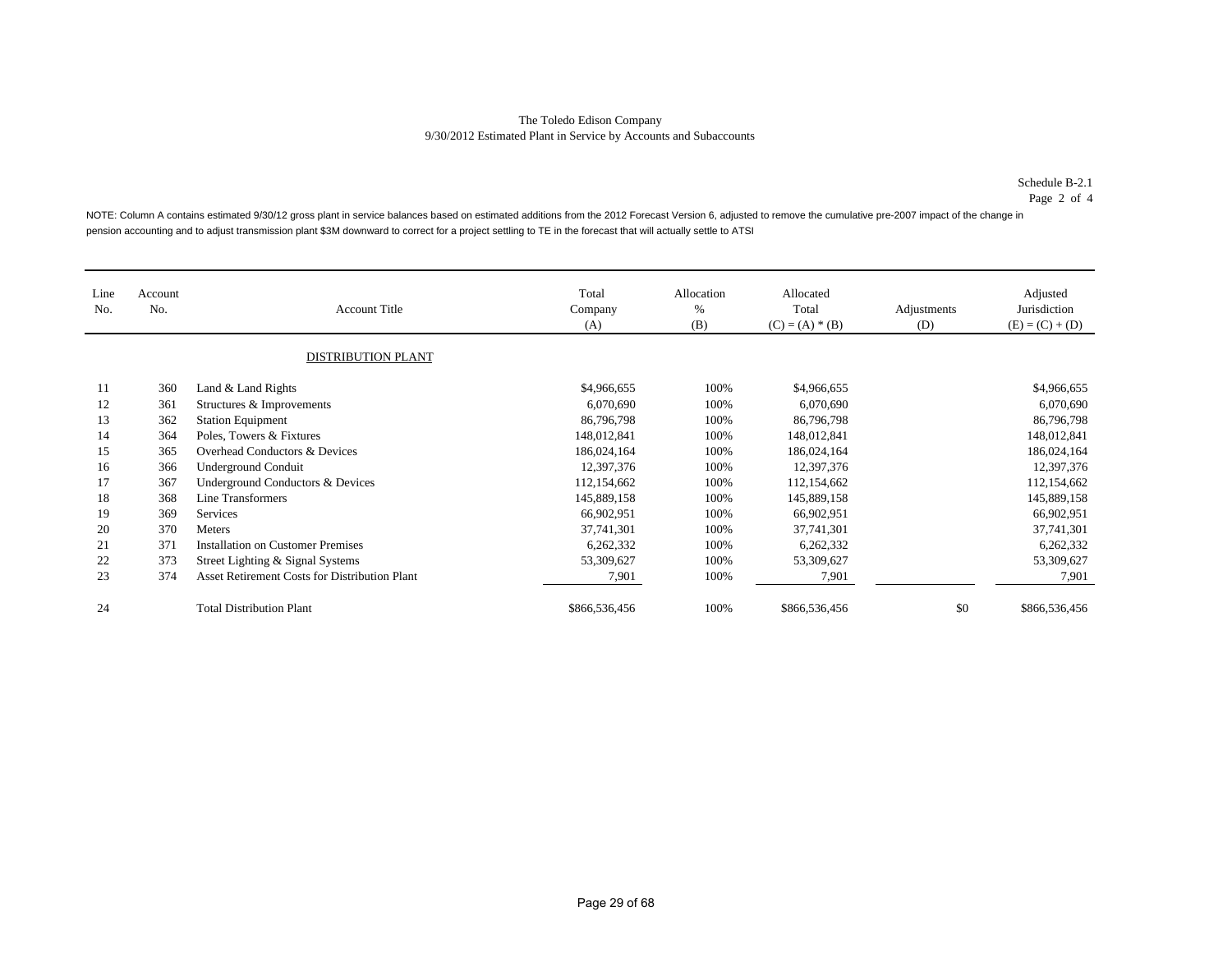#### Schedule B-2.1

Page 3 of 4

NOTE: Column A contains estimated 9/30/12 gross plant in service balances based on estimated additions from the 2012 Forecast Version 6, adjusted to remove the cumulative pre-2007 impact of the change in pension accounting and to adjust transmission plant \$3M downward to correct for a project settling to TE in the forecast that will actually settle to ATSI

| Line<br>No. | Account<br>No. | <b>Account Title</b>                     | Total<br>Company<br>(A) | Allocation<br>$\%$<br>(B) | Allocated<br>Total<br>$(C) = (A) * (B)$ | Adjustments<br>(D) | Adjusted<br>Jurisdiction<br>$(E) = (C) + (D)$ |
|-------------|----------------|------------------------------------------|-------------------------|---------------------------|-----------------------------------------|--------------------|-----------------------------------------------|
|             |                | <b>GENERAL PLANT</b>                     |                         |                           |                                         |                    |                                               |
| 25          | 389            | Land & Land Rights                       | \$1,826,097             | 100%                      | \$1,826,097                             |                    | \$1,826,097                                   |
| 26          | 390            | Structures & Improvements                | 48,651,716              | 100%                      | \$48,651,716                            |                    | \$48,651,716                                  |
| 27          | 391.1          | Office Furniture & Equipment             | 2,527,969               | 100%                      | \$2,527,969                             |                    | \$2,527,969                                   |
| 28          | 392.2          | Data Processing Equipment                | 8,570,601               | 100%                      | \$8,570,601                             |                    | \$8,570,601                                   |
| 29          | 392            | <b>Transportation Equipment</b>          | 1,113,127               | 100%                      | \$1,113,127                             |                    | \$1,113,127                                   |
| 30          | 393            | Stores Equipment                         | 665,820                 | 100%                      | \$665,820                               |                    | \$665,820                                     |
| 31          | 394            | Tools, Shop & Garage Equipment           | 5,038,107               | 100%                      | \$5,038,107                             |                    | \$5,038,107                                   |
| 32          | 395            | <b>Laboratory Equipment</b>              | 1,824,120               | 100%                      | \$1,824,120                             |                    | \$1,824,120                                   |
| 33          | 396            | Power Operated Equipment                 | 1,027,842               | 100%                      | \$1,027,842                             |                    | \$1,027,842                                   |
| 34          | 397            | <b>Communication Equipment</b>           | 7,713,525               | 100%                      | \$7,713,525                             |                    | \$7,713,525                                   |
| 35          | 398            | Miscellaneous Equipment                  | 516,766                 | 100%                      | \$516,766                               |                    | \$516,766                                     |
| 36          | 399.1          | Asset Retirement Costs for General Plant | 264,831                 | 100%                      | \$264,831                               |                    | \$264,831                                     |
| 37          |                | <b>Total General Plant</b>               | \$79,740,522            | 100%                      | \$79,740,522                            | \$0                | \$79,740,522                                  |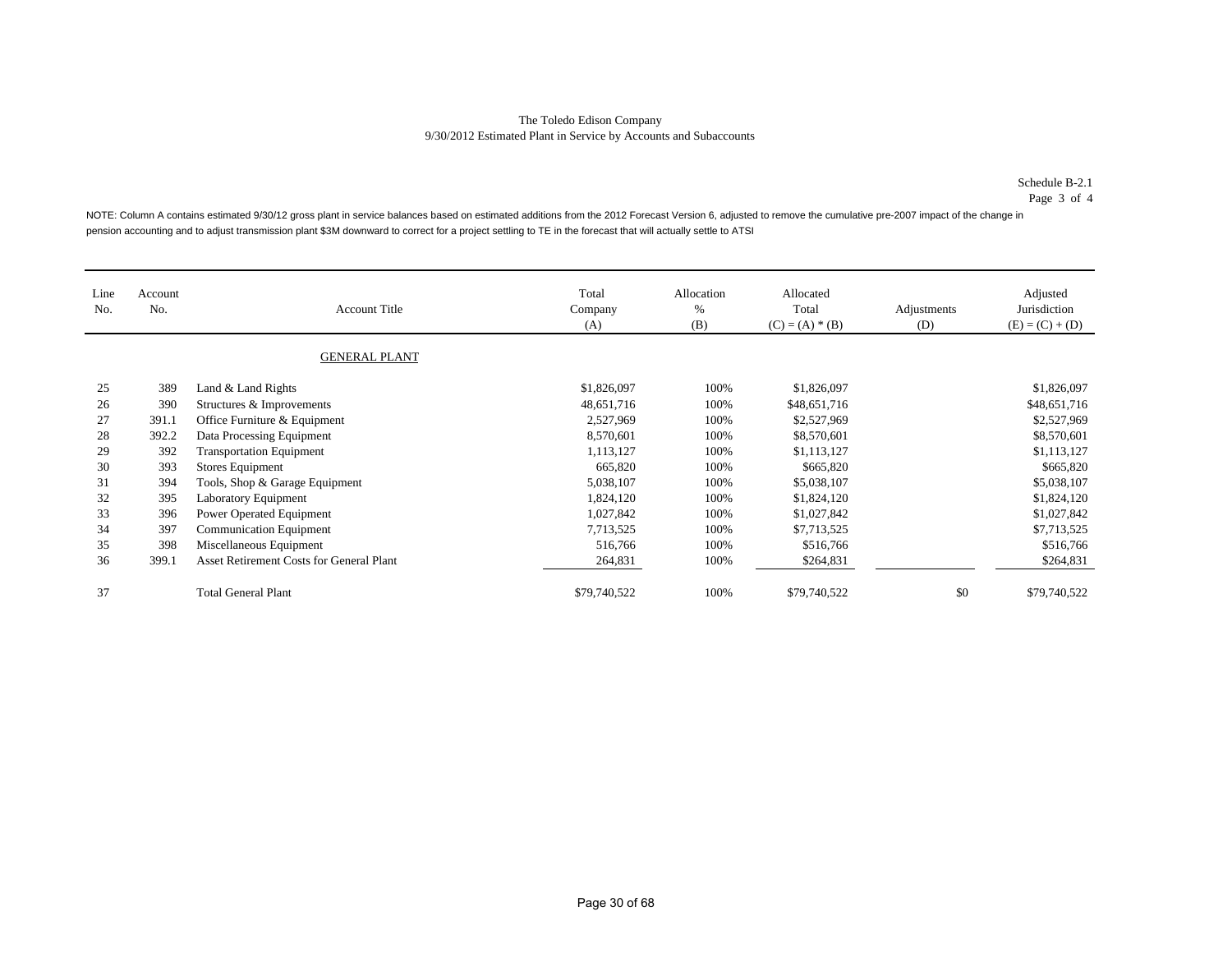#### Schedule B-2.1

Page 4 of 4

NOTE: Column A contains estimated 9/30/12 gross plant in service balances based on estimated additions from the 2012 Forecast Version 6, adjusted to remove the cumulative pre-2007 impact of the change in pension accounting and to adjust transmission plant \$3M downward to correct for a project settling to TE in the forecast that will actually settle to ATSI

| Line<br>No.          | Account<br>No.    | <b>Account Title</b>                                                                                                  | Total<br>Company<br>(A)                               | Allocation<br>%<br>(B) | Allocated<br>Total<br>$(C) = (A) * (B)$               | Adjustments<br>(D) | Adjusted<br>Jurisdiction<br>$(E) = (C) + (D)$         |
|----------------------|-------------------|-----------------------------------------------------------------------------------------------------------------------|-------------------------------------------------------|------------------------|-------------------------------------------------------|--------------------|-------------------------------------------------------|
|                      |                   | <b>OTHER PLANT</b>                                                                                                    |                                                       |                        |                                                       |                    |                                                       |
| 38<br>39<br>40<br>41 | 303<br>303<br>303 | Intangible Software<br>Intangible FAS 109 Transmission<br>Intangible FAS 109 Distribution<br><b>Total Other Plant</b> | \$23,490,200<br>\$54,210<br>\$240,093<br>\$23,784,503 | 100%<br>100%<br>100%   | \$23,490,200<br>\$54,210<br>\$240,093<br>\$23,784,503 | \$0                | \$23,490,200<br>\$54,210<br>\$240,093<br>\$23,784,503 |
| 42                   |                   | Company Total Plant Balance                                                                                           | \$1,006,299,259                                       | 100%                   | \$1,006,299,259                                       | \$15,628,800       | \$990,670,459                                         |
| 43                   |                   | Service Company Plant Allocated*                                                                                      |                                                       |                        |                                                       |                    | \$35,484,566                                          |
| 44                   |                   | Grand Total Plant $(42 + 43)$                                                                                         |                                                       |                        |                                                       |                    | \$1,026,155,025                                       |

\* Source: Line 2 of the Service Company Allocations workpaper.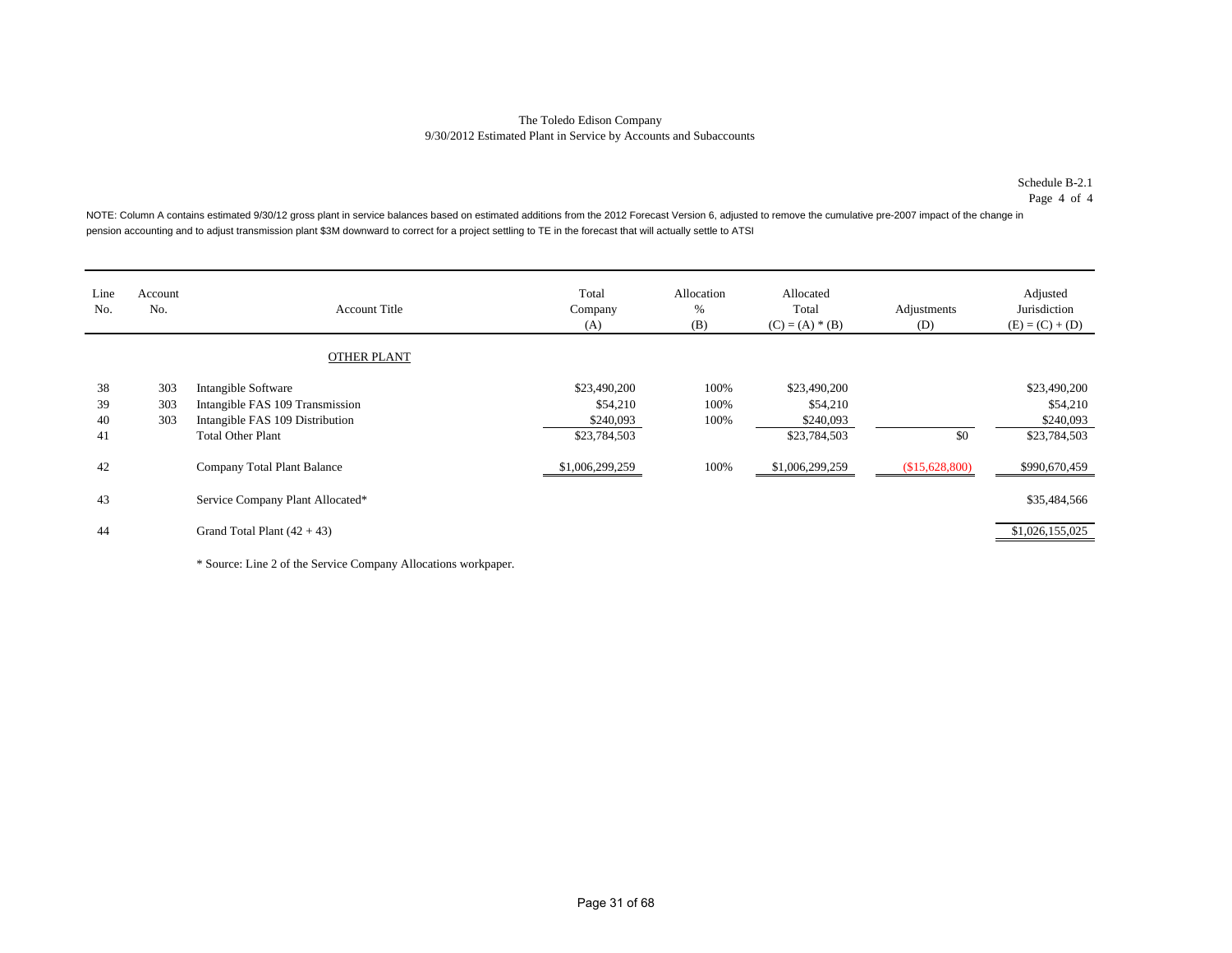Schedule B-3Page 1 of 4

NOTE: Column B contains estimated 9/30/12 reserve for accumulated depreciation balances based on estimated Q3 activity from the 2012 Forecast Version 6, adjusted to remove the pre-2007 impact of the change in pension accounting and to correct a misreported land reserve account.

|             |                |                                  | Total                                                          |                         |                        | <b>Reserve Balances</b>                 |                    |                                               |
|-------------|----------------|----------------------------------|----------------------------------------------------------------|-------------------------|------------------------|-----------------------------------------|--------------------|-----------------------------------------------|
| Line<br>No. | Account<br>No. | <b>Account Title</b>             | Company<br><b>Plant Investment</b><br>Sch B2.1 Column E<br>(A) | Total<br>Company<br>(B) | Allocation<br>%<br>(C) | Allocated<br>Total<br>$(D) = (B) * (C)$ | Adjustments<br>(E) | Adjusted<br>Jurisdiction<br>$(F) = (D) + (E)$ |
|             |                | <b>TRANSMISSION PLANT</b>        |                                                                |                         |                        |                                         |                    |                                               |
|             | 350            | Land & Land Rights               | \$1,719,414                                                    | \$0                     | 100%                   | \$0                                     |                    | \$0                                           |
| 2           | 352            | Structures & Improvements        | \$218,699                                                      | 186,782                 | 100%                   | 186,782                                 |                    | 186,782                                       |
| 3           | 353            | <b>Station Equipment</b>         | \$9,484,383                                                    | 4,306,633               | 100%                   | 4,306,633                               |                    | 4,306,633                                     |
| 4           | 354            | Towers & Fixtures                | \$34,264                                                       | 41,016                  | 100%                   | 41,016                                  |                    | 41,016                                        |
| 5           | 355            | Poles & Fixtures                 | \$3,017,664                                                    | 2,650,647               | 100%                   | 2,650,647                               |                    | 2,650,647                                     |
| 6           | 356            | Overhead Conductors & Devices    | \$5,250,217                                                    | 3,005,004               | 100%                   | 3,005,004                               |                    | 3,005,004                                     |
|             | 357            | <b>Underground Conduit</b>       | \$498,258                                                      | 145,138                 | 100%                   | 145,138                                 |                    | 145,138                                       |
| 8           | 358            | Underground Conductors & Devices | \$386,079                                                      | 142,433                 | 100%                   | 142,433                                 |                    | 142,433                                       |
| 9           | 359            | Roads & Trails                   | \$0                                                            | $\theta$                | 100%                   | $\theta$                                |                    | $\overline{0}$                                |
| 10          |                | <b>Total Transmission Plant</b>  | \$20,608,979                                                   | \$10,477,654            | 100%                   | \$10,477,654                            | \$0                | \$10,477,654                                  |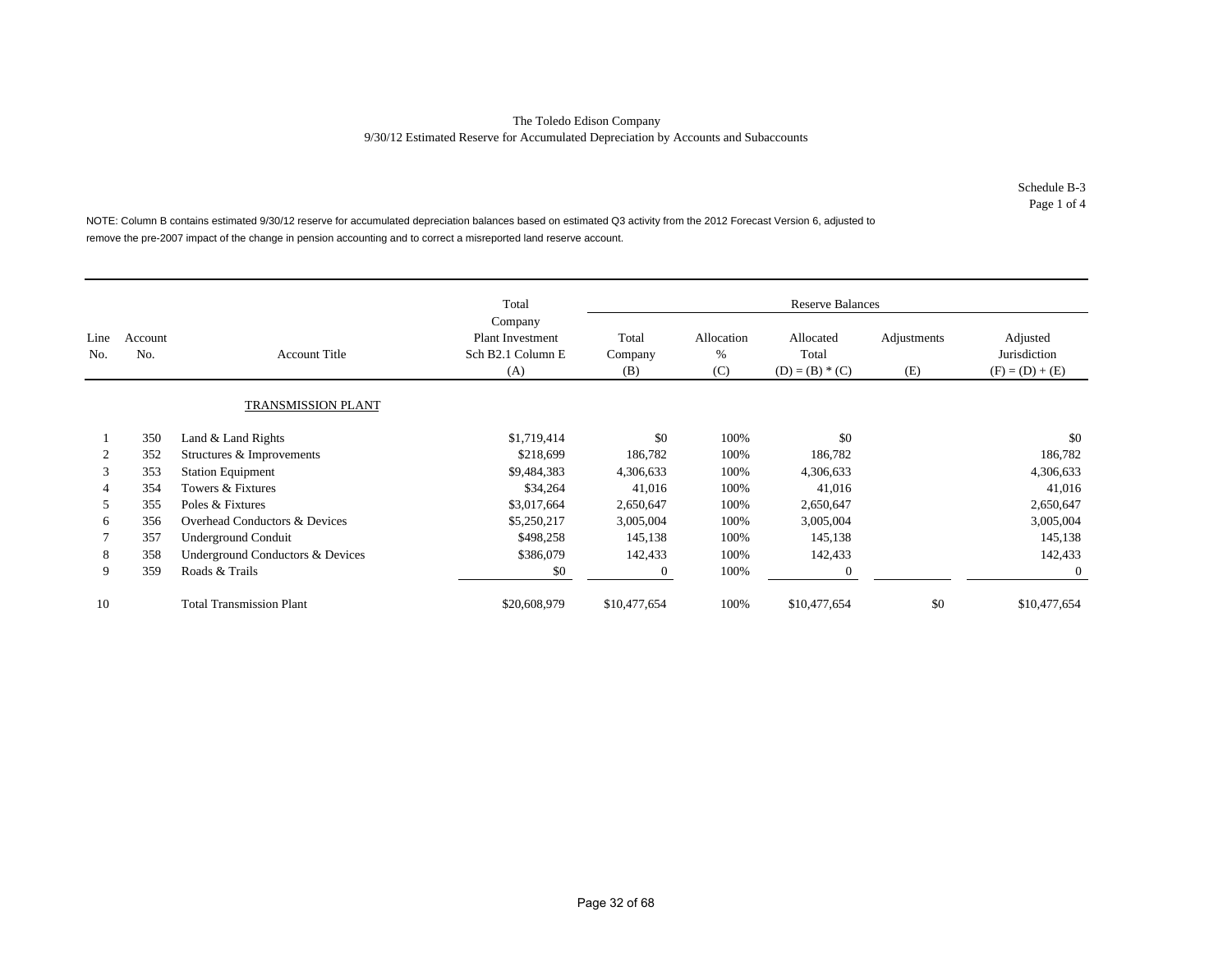Schedule B-3 Page 2 of 4

NOTE: Column B contains estimated 9/30/12 reserve for accumulated depreciation balances based on estimated Q3 activity from the 2012 Forecast Version 6, adjusted to remove the pre-2007 impact of the change in pension accounting and to correct a misreported land reserve account.

|             |                |                                                      | Total<br>Company                                    |                         |                        | <b>Reserve Balances</b>                 |                    |                                               |
|-------------|----------------|------------------------------------------------------|-----------------------------------------------------|-------------------------|------------------------|-----------------------------------------|--------------------|-----------------------------------------------|
| Line<br>No. | Account<br>No. | <b>Account Title</b>                                 | <b>Plant Investment</b><br>Sch B2.1 Column E<br>(A) | Total<br>Company<br>(B) | Allocation<br>%<br>(C) | Allocated<br>Total<br>$(D) = (B) * (C)$ | Adjustments<br>(E) | Adjusted<br>Jurisdiction<br>$(F) = (D) + (E)$ |
|             |                | <b>DISTRIBUTION PLANT</b>                            |                                                     |                         |                        |                                         |                    |                                               |
| 11          | 360            | Land & Land Rights                                   | \$4,966,655                                         | \$0                     | 100%                   | \$0                                     |                    | \$0                                           |
| 12          | 361            | Structures & Improvements                            | \$6,070,690                                         | 1,610,458               | 100%                   | 1,610,458                               |                    | 1,610,458                                     |
| 13          | 362            | <b>Station Equipment</b>                             | \$86,796,798                                        | 29,726,154              | 100%                   | 29,726,154                              |                    | 29,726,154                                    |
| 14          | 364            | Poles, Towers & Fixtures                             | \$148,012,841                                       | 99,600,257              | 100%                   | 99,600,257                              |                    | 99,600,257                                    |
| 15          | 365            | Overhead Conductors & Devices                        | \$186,024,164                                       | 85,381,328              | 100%                   | 85,381,328                              |                    | 85,381,328                                    |
| 16          | 366            | <b>Underground Conduit</b>                           | \$12,397,376                                        | 7,047,018               | 100%                   | 7,047,018                               |                    | 7,047,018                                     |
| 17          | 367            | Underground Conductors & Devices                     | \$112,154,662                                       | 38,280,682              | 100%                   | 38,280,682                              |                    | 38,280,682                                    |
| 18          | 368            | Line Transformers                                    | \$145,889,158                                       | 62,353,260              | 100%                   | 62,353,260                              |                    | 62,353,260                                    |
| 19          | 369            | Services                                             | \$66,902,951                                        | 60,929,014              | 100%                   | 60,929,014                              |                    | 60,929,014                                    |
| 20          | 370            | Meters                                               | \$37,741,301                                        | 20,319,912              | 100%                   | 20,319,912                              |                    | 20,319,912                                    |
| 21          | 371            | <b>Installation on Customer Premises</b>             | \$6,262,332                                         | 3,471,460               | 100%                   | 3,471,460                               |                    | 3,471,460                                     |
| 22          | 373            | Street Lighting & Signal Systems                     | \$53,309,627                                        | 33,464,905              | 100%                   | 33,464,905                              |                    | 33,464,905                                    |
| 23          | 374            | <b>Asset Retirement Costs for Distribution Plant</b> | \$7,901                                             | 4,526                   | 100%                   | 4,526                                   |                    | 4,526                                         |
| 24          |                | <b>Total Distribution Plant</b>                      | \$866,536,456                                       | \$442,188,973           | 100%                   | \$442,188,973                           | \$0                | \$442,188,973                                 |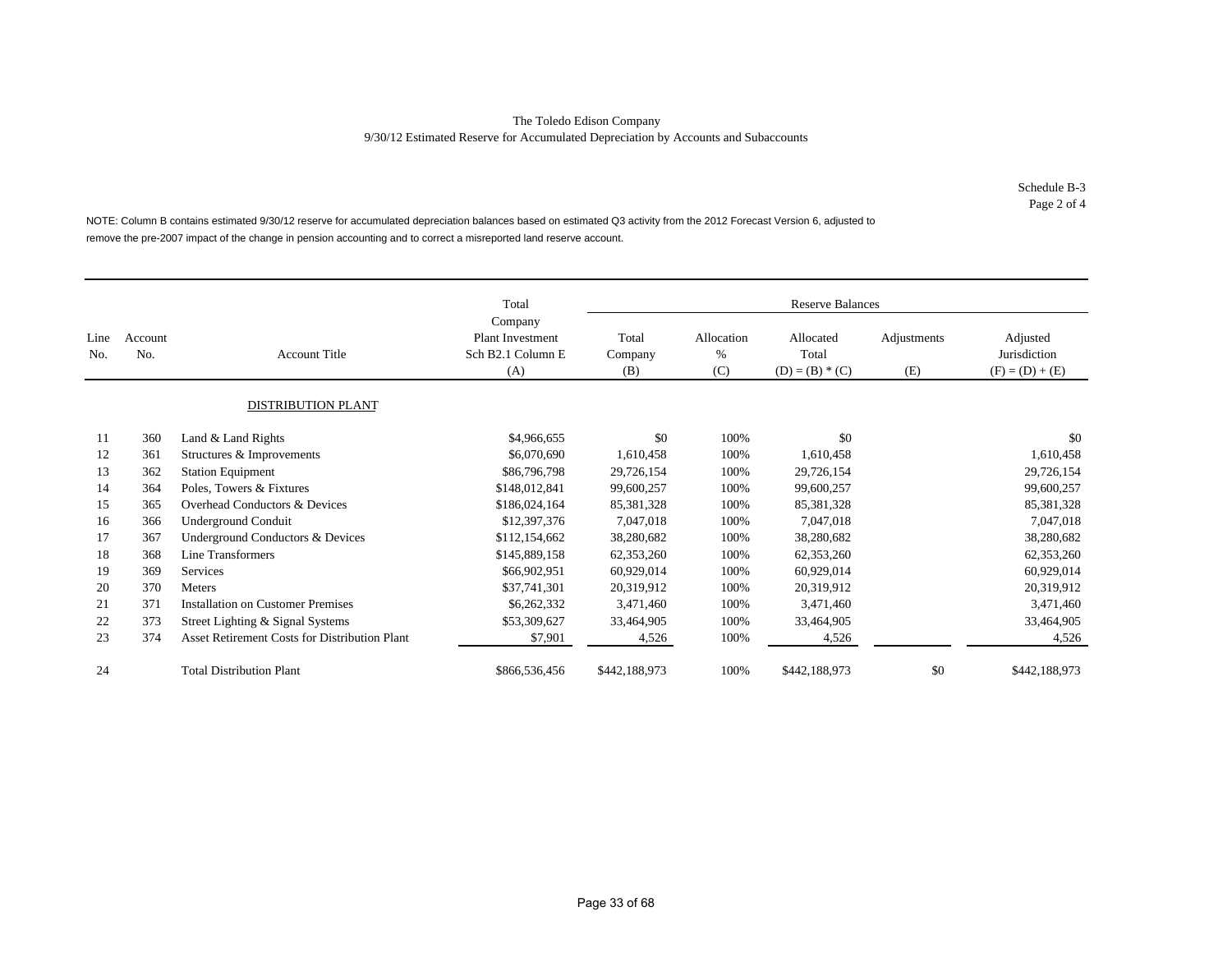Schedule B-3 Page 3 of 4

NOTE: Column B contains estimated 9/30/12 reserve for accumulated depreciation balances based on estimated Q3 activity from the 2012 Forecast Version 6, adjusted to remove the pre-2007 impact of the change in pension accounting and to correct a misreported land reserve account.

|             |                |                                          | Total                                                          |                         |                        | <b>Reserve Balances</b>                 |                    |                                               |
|-------------|----------------|------------------------------------------|----------------------------------------------------------------|-------------------------|------------------------|-----------------------------------------|--------------------|-----------------------------------------------|
| Line<br>No. | Account<br>No. | <b>Account Title</b>                     | Company<br><b>Plant Investment</b><br>Sch B2.1 Column E<br>(A) | Total<br>Company<br>(B) | Allocation<br>%<br>(C) | Allocated<br>Total<br>$(D) = (B) * (C)$ | Adjustments<br>(E) | Adjusted<br>Jurisdiction<br>$(F) = (D) + (E)$ |
|             |                | <b>GENERAL PLANT</b>                     |                                                                |                         |                        |                                         |                    |                                               |
| 25          | 389            | Land & Land Rights                       | \$1,826,097                                                    | \$0                     | 100%                   | \$0                                     |                    | \$0                                           |
| 26          | 390            | Structures & Improvements                | \$48,651,716                                                   | 18,662,505              | 100%                   | \$18,662,505                            |                    | \$18,662,505                                  |
| 27          | 391.1          | Office Furniture & Equipment             | \$2,527,969                                                    | \$2,206,076             | 100%                   | \$2,206,076                             |                    | \$2,206,076                                   |
| 28          | 391.2          | Data Processing Equipment                | \$8,570,601                                                    | \$3,525,404             | 100%                   | \$3,525,404                             |                    | \$3,525,404                                   |
| 29          | 392            | <b>Transportation Equipment</b>          | \$1,113,127                                                    | \$1,057,637             | 100%                   | \$1,057,637                             |                    | \$1,057,637                                   |
| 30          | 393            | Stores Equipment                         | \$665,820                                                      | \$396,228               | 100%                   | \$396,228                               |                    | \$396,228                                     |
| 31          | 394            | Tools, Shop & Garage Equipment           | \$5,038,107                                                    | \$1,972,789             | 100%                   | \$1,972,789                             |                    | \$1,972,789                                   |
| 32          | 395            | Laboratory Equipment                     | \$1,824,120                                                    | \$1,095,896             | 100%                   | \$1,095,896                             |                    | \$1,095,896                                   |
| 33          | 396            | Power Operated Equipment                 | \$1,027,842                                                    | \$860,432               | 100%                   | \$860,432                               |                    | \$860,432                                     |
| 34          | 397            | Communication Equipment                  | \$7,713,525                                                    | \$7,050,119             | 100%                   | \$7,050,119                             |                    | \$7,050,119                                   |
| 35          | 398            | Miscellaneous Equipment                  | \$516,766                                                      | \$165,839               | 100%                   | \$165,839                               |                    | \$165,839                                     |
| 36          | 399.1          | Asset Retirement Costs for General Plant | \$264,831                                                      | 131,668                 | 100%                   | \$131,668                               |                    | \$131,668                                     |
| 37          |                | <b>Total General Plant</b>               | \$79,740,522                                                   | \$37,124,592            | 100%                   | \$37,124,592                            | \$0                | \$37,124,592                                  |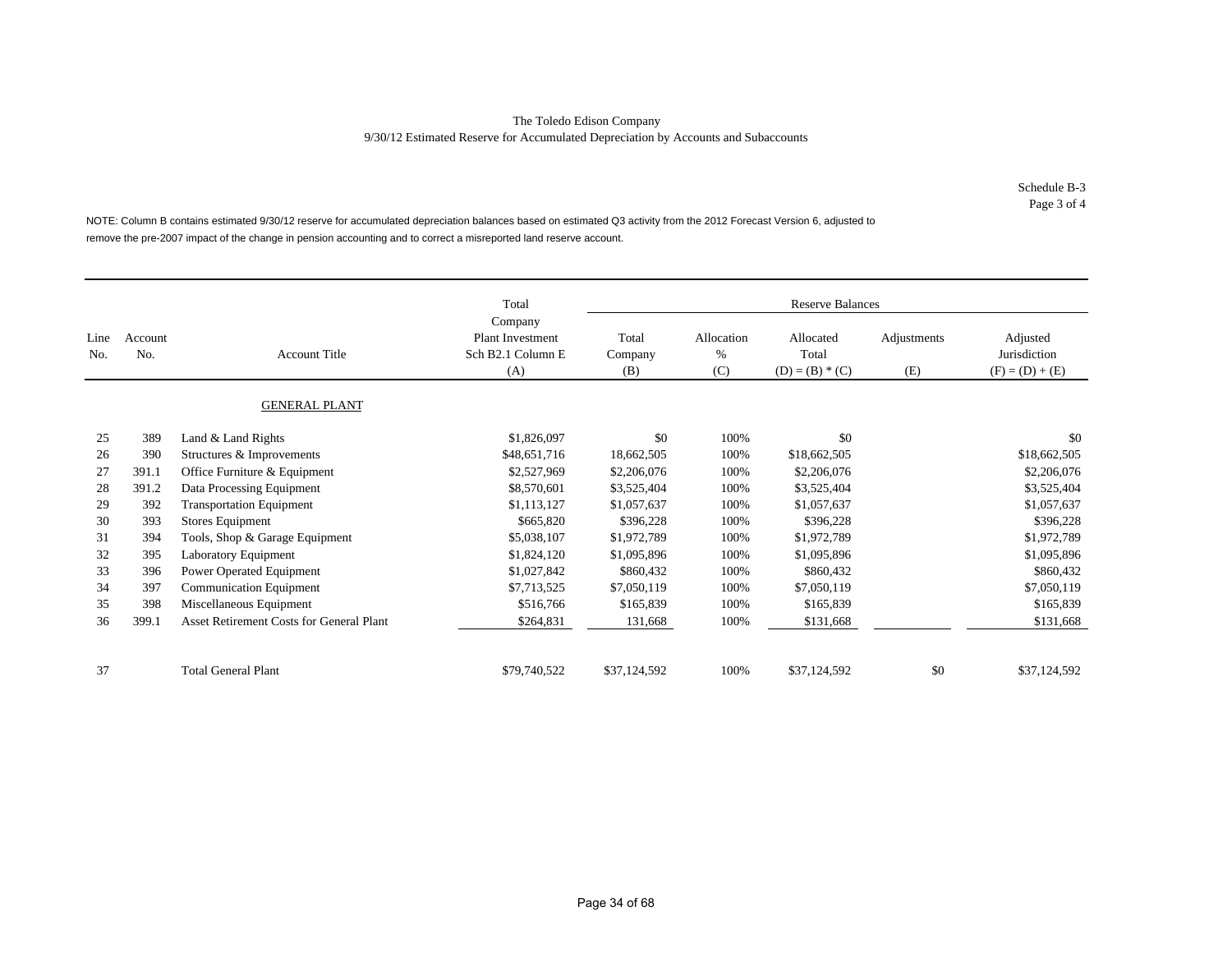Schedule B-3 Page 4 of 4

NOTE: Column B contains estimated 9/30/12 reserve for accumulated depreciation balances based on estimated Q3 activity from the 2012 Forecast Version 6, adjusted to remove the pre-2007 impact of the change in pension accounting and to correct a misreported land reserve account.

|             |                |                                         | Total                                                          |                         |                        | <b>Reserve Balances</b>                 |                    |                                               |
|-------------|----------------|-----------------------------------------|----------------------------------------------------------------|-------------------------|------------------------|-----------------------------------------|--------------------|-----------------------------------------------|
| Line<br>No. | Account<br>No. | <b>Account Title</b>                    | Company<br><b>Plant Investment</b><br>Sch B2.1 Column E<br>(A) | Total<br>Company<br>(B) | Allocation<br>%<br>(C) | Allocated<br>Total<br>$(D) = (B) * (C)$ | Adjustments<br>(E) | Adjusted<br>Jurisdiction<br>$(F) = (D) + (E)$ |
|             |                | <b>OTHER PLANT</b>                      |                                                                |                         |                        |                                         |                    |                                               |
| 38          | 303            | Intangible Software                     | \$23,490,200                                                   | \$16,588,949            | 100%                   | \$16,588,949                            |                    | \$16,588,949                                  |
| 39          | 303            | Intangible FAS 109 Transmission         | \$54,210                                                       | \$45,385                | 100%                   | \$45,385                                |                    | \$45,385                                      |
| 40          | 303            | Intangible FAS 109 Distribution         | \$240,093                                                      | \$218,858               | 100%                   | \$218,858                               |                    | \$218,858                                     |
| 41          |                | <b>Total Other Plant</b>                | \$23,784,503                                                   | \$16,853,192            |                        | \$16,853,192                            | \$0                | \$16,853,192                                  |
| 42          |                | Company Total Plant (Reserve)           | \$990,670,459                                                  | \$506,644,410           | 100%                   | \$506,644,410                           | \$0                | \$506,644,410                                 |
| 43          |                | Service Company Reserve Allocated*      |                                                                |                         |                        |                                         |                    | \$11,761,738                                  |
| 44          |                | Grand Total Plant (Reserve) $(42 + 43)$ |                                                                |                         |                        |                                         |                    | \$518,406,148                                 |

\* Source: Line 3 of the Service Company Allocations workpaper.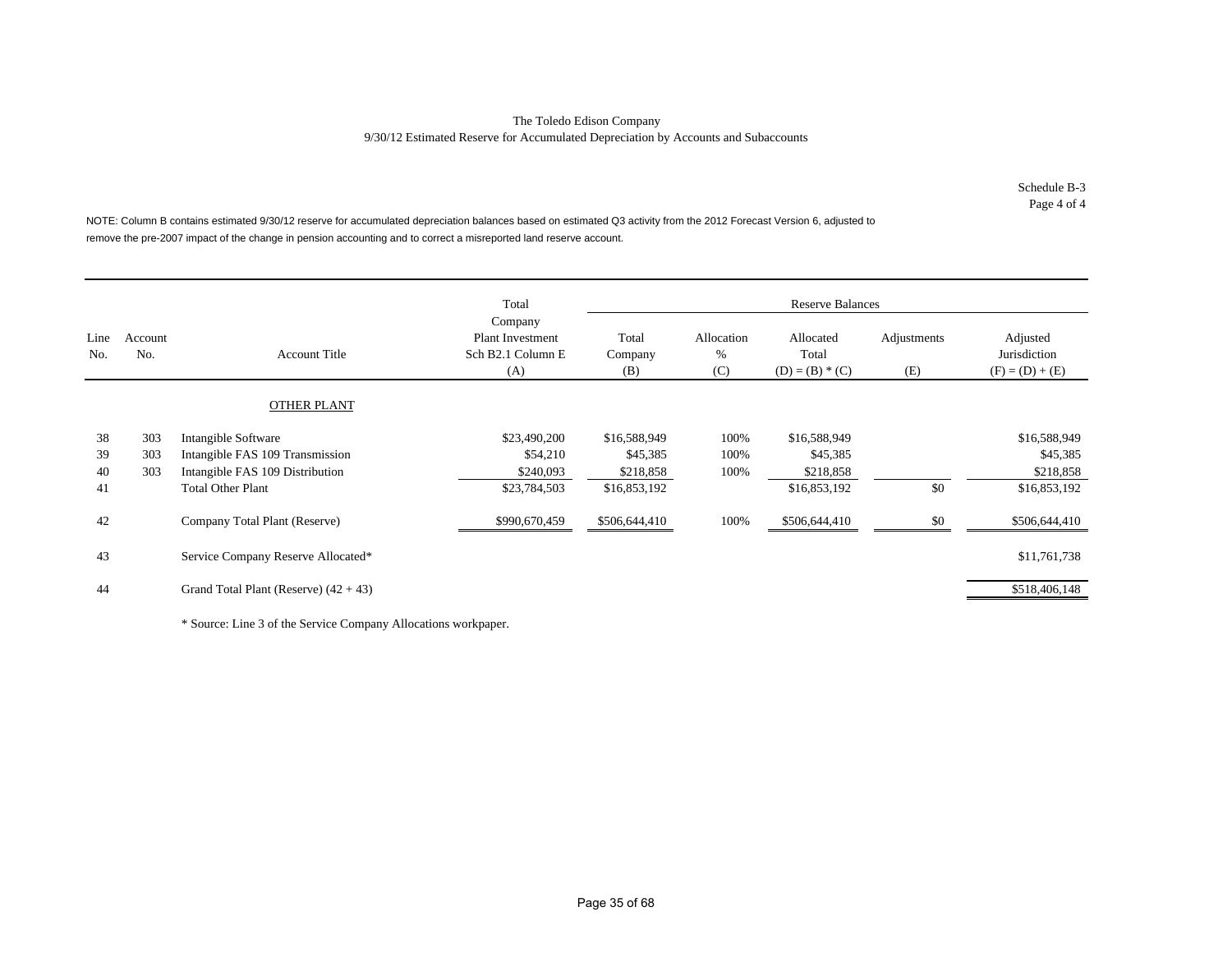FirstEnergy Companies ADIT Balances (281 & 282 Property Accounts)

|                                      | <u>CEI</u>    | <u>ОЕ</u>     | ΙE            | <u>sc</u>  |
|--------------------------------------|---------------|---------------|---------------|------------|
| (1) Ending Bal. 9/30/12*             | 388,162,872   | 441,206,059   | 121,371,991   | 74,674,387 |
| (2) Service Company Allocated ADIT** | \$10,611,230  | \$12,858,929  | \$5,660,319   |            |
| (3) Grand Total ADIT Balance***      | \$398,774,102 | \$454,064,989 | \$127,032,309 |            |

\*Source: Estimated 9/30/12 balances from the 2012 Forecast Version 6 \*\* Line 4 on Service Company Allocations workpaper

\*\*\* Calculation : Line 1 + Line 2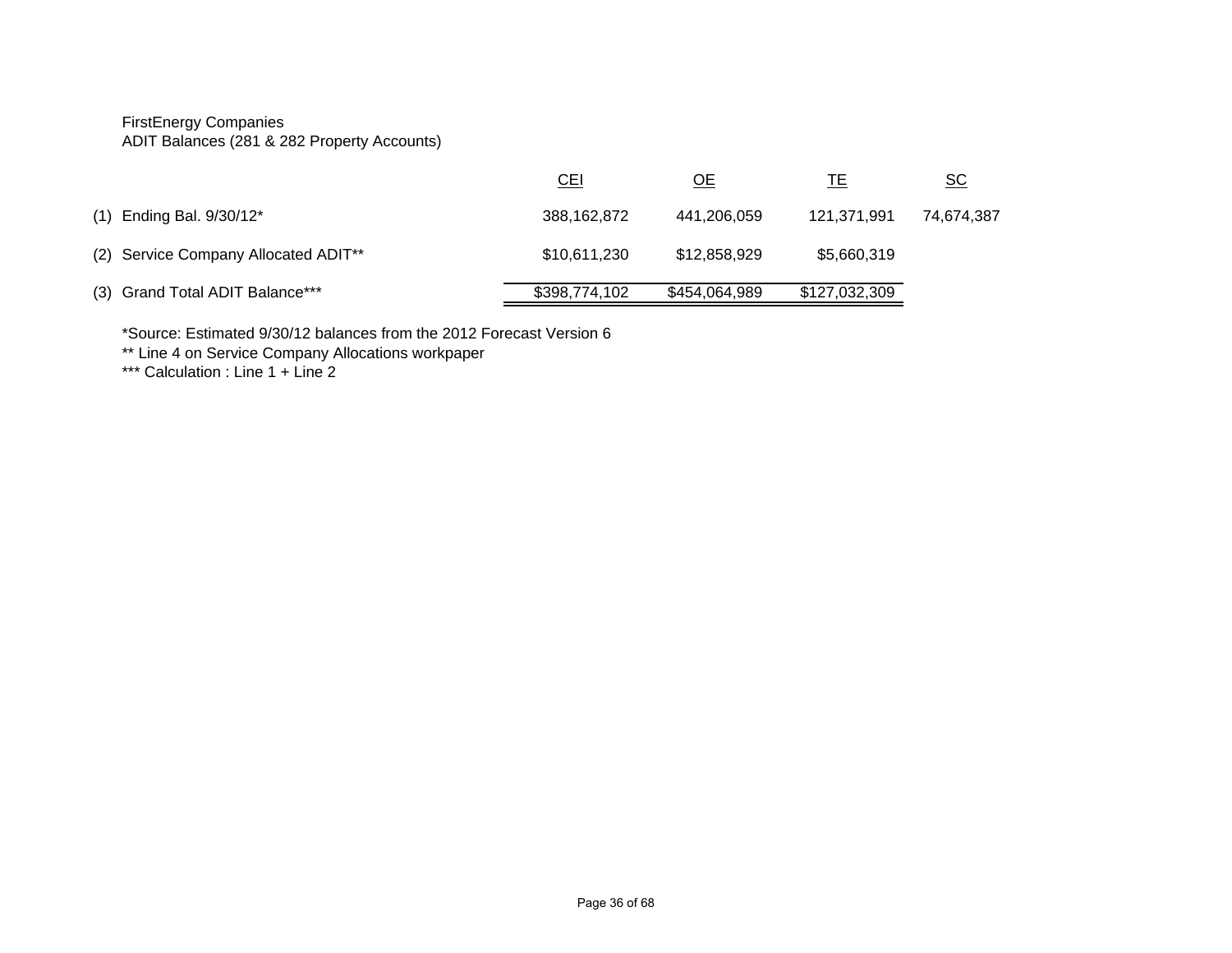### The Toledo Edison Company Depreciation Accrual Rates and 9/30/2012 Estimated Jurisdictional Reserve Balances by Accounts and Subaccounts

Schedule B-3.2 Page 1 of 4

|                    |                       |                                                       | Adjusted Jurisdiction                    |                                       |                                   |                                             |
|--------------------|-----------------------|-------------------------------------------------------|------------------------------------------|---------------------------------------|-----------------------------------|---------------------------------------------|
| Line<br>No.<br>(A) | Account<br>No.<br>(B) | <b>Account Title</b><br>(C)                           | Plant<br>Investment<br>Sch. B-2.1<br>(D) | Reserve<br>Balance<br>Sch. B-3<br>(E) | Current<br>Accrual<br>Rate<br>(F) | Calculated<br>Depr.<br>Expense<br>$(G=DxF)$ |
|                    |                       | TRANSMISSION PLANT                                    |                                          |                                       |                                   |                                             |
|                    | 350                   | Land & Land Rights                                    | \$1,719,414                              | \$0                                   | 0.00%                             | \$0                                         |
| 2<br>3             | 352<br>353            | Structures & Improvements<br><b>Station Equipment</b> | \$218,699<br>\$9,484,383                 | 186,782<br>4,306,633                  | 2.50%<br>1.80%                    | \$5,467<br>\$170,719                        |
|                    | 354                   | Towers & Fixtures                                     | \$34,264                                 | 41,016                                | 1.85%                             | \$634                                       |
| 5                  | 355                   | Poles & Fixtures                                      | \$3,017,664                              | 2,650,647                             | 3.75%                             | \$113,162                                   |
| 6                  | 356                   | Overhead Conductors & Devices                         | \$5,250,217                              | 3,005,004                             | 2.67%                             | \$140,181                                   |
|                    | 357                   | Underground Conduit                                   | \$498,258                                | 145,138                               | 2.00%                             | \$9,965                                     |
| 8                  | 358                   | Underground Conductors & Devices                      | \$386,079                                | 142,433                               | 2.86%                             | \$11,042                                    |
| 9                  | 359                   | Roads & Trails                                        | \$0                                      | 0                                     |                                   | \$0                                         |
| 10                 |                       | <b>Total Transmission</b>                             | \$20,608,979                             | \$10,477,654                          |                                   | \$451,170                                   |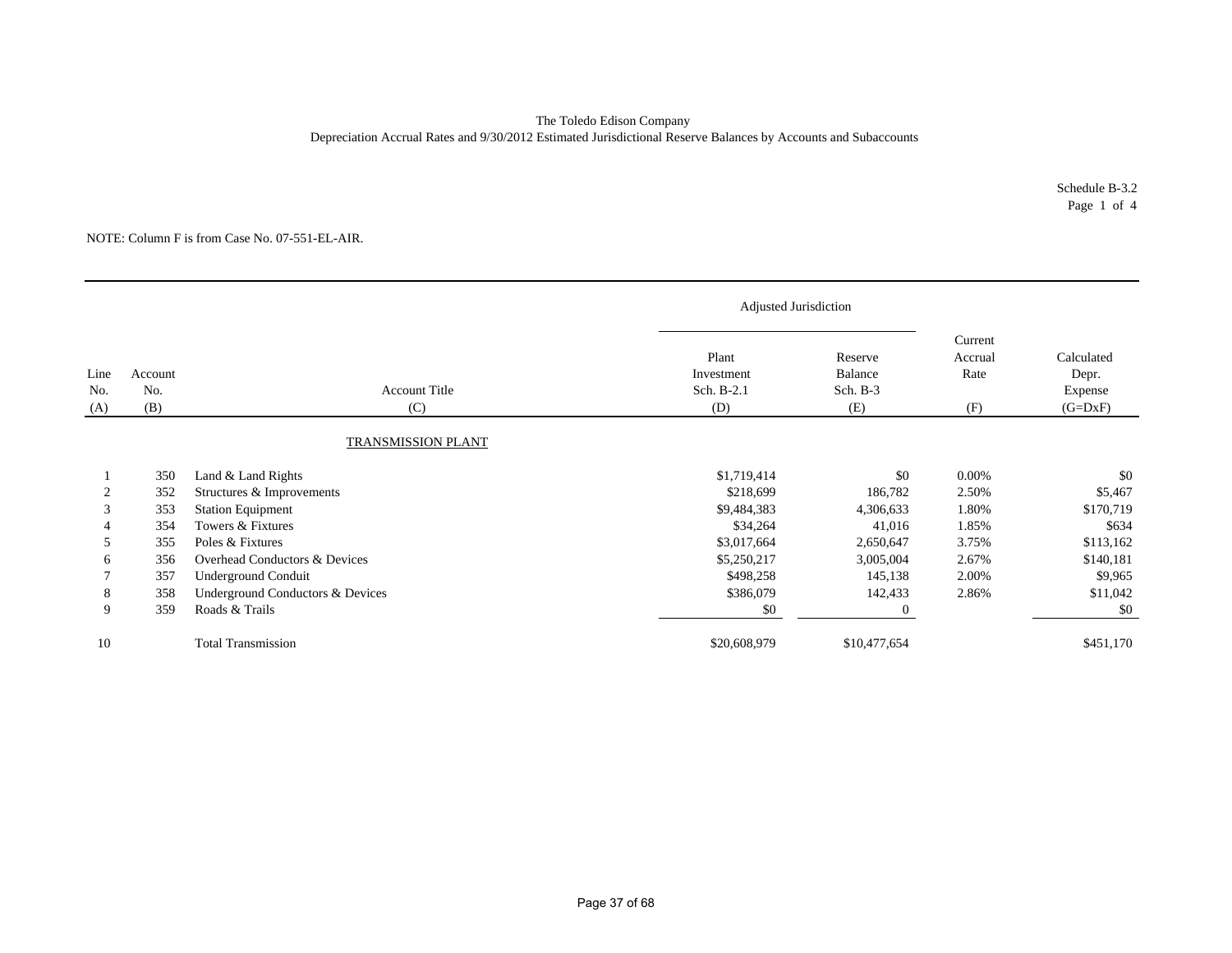### The Toledo Edison Company Depreciation Accrual Rates and 9/30/2012 Estimated Jurisdictional Reserve Balances by Accounts and Subaccounts

Schedule B-3.2 Page 2 of 4

|                    |                       |                                                       | Adjusted Jurisdiction      |                           |                                   |                                             |
|--------------------|-----------------------|-------------------------------------------------------|----------------------------|---------------------------|-----------------------------------|---------------------------------------------|
| Line<br>No.<br>(A) | Account<br>No.<br>(B) | <b>Account Title</b><br>(C)                           | Plant<br>Investment<br>(D) | Reserve<br>Balance<br>(E) | Current<br>Accrual<br>Rate<br>(F) | Calculated<br>Depr.<br>Expense<br>$(G=DxF)$ |
|                    |                       | DISTRIBUTION PLANT                                    |                            |                           |                                   |                                             |
| 11                 | 360                   | Land & Land Rights                                    | 4,966,655                  | \$0                       | 0.00%                             | \$0                                         |
| 12<br>13           | 361<br>362            | Structures & Improvements<br><b>Station Equipment</b> | 6,070,690<br>86,796,798    | 1,610,458<br>29,726,154   | 2.50%<br>2.25%                    | 151,767<br>1,952,928                        |
| 14                 | 364                   | Poles, Towers & Fixtures                              | 148,012,841                | 99,600,257                | 3.78%                             | 5,594,885                                   |
| 15                 | 365                   | Overhead Conductors & Devices                         | 186,024,164                | 85,381,328                | 3.75%                             | 6,975,906                                   |
| 16                 | 366                   | Underground Conduit                                   | 12,397,376                 | 7,047,018                 | 2.08%                             | 257,865                                     |
| 17                 | 367                   | Underground Conductors & Devices                      | 112,154,662                | 38,280,682                | 2.20%                             | 2,467,403                                   |
| 18                 | 368                   | Line Transformers                                     | 145,889,158                | 62,353,260                | 2.62%                             | 3,822,296                                   |
| 19                 | 369                   | Services                                              | 66,902,951                 | 60,929,014                | 3.17%                             | 2,120,824                                   |
| 20                 | 370                   | <b>Meters</b>                                         | 37,741,301                 | 20,319,912                | 3.43%                             | 1,294,527                                   |
| 21                 | 371                   | <b>Installation on Customer Premises</b>              | 6,262,332                  | 3,471,460                 | 4.00%                             | 250,493                                     |
| 22                 | 373                   | Street Lighting & Signal Systems                      | 53,309,627                 | 33,464,905                | 3.93%                             | 2,095,068                                   |
| 23                 | 374                   | Asset Retirement Costs for Distribution Plant         | 7,901                      | 4,526                     | 0.00%                             | $\theta$                                    |
| 24                 |                       | <b>Total Distribution</b>                             | \$866,536,456              | \$442,188,973             |                                   | \$26,983,962                                |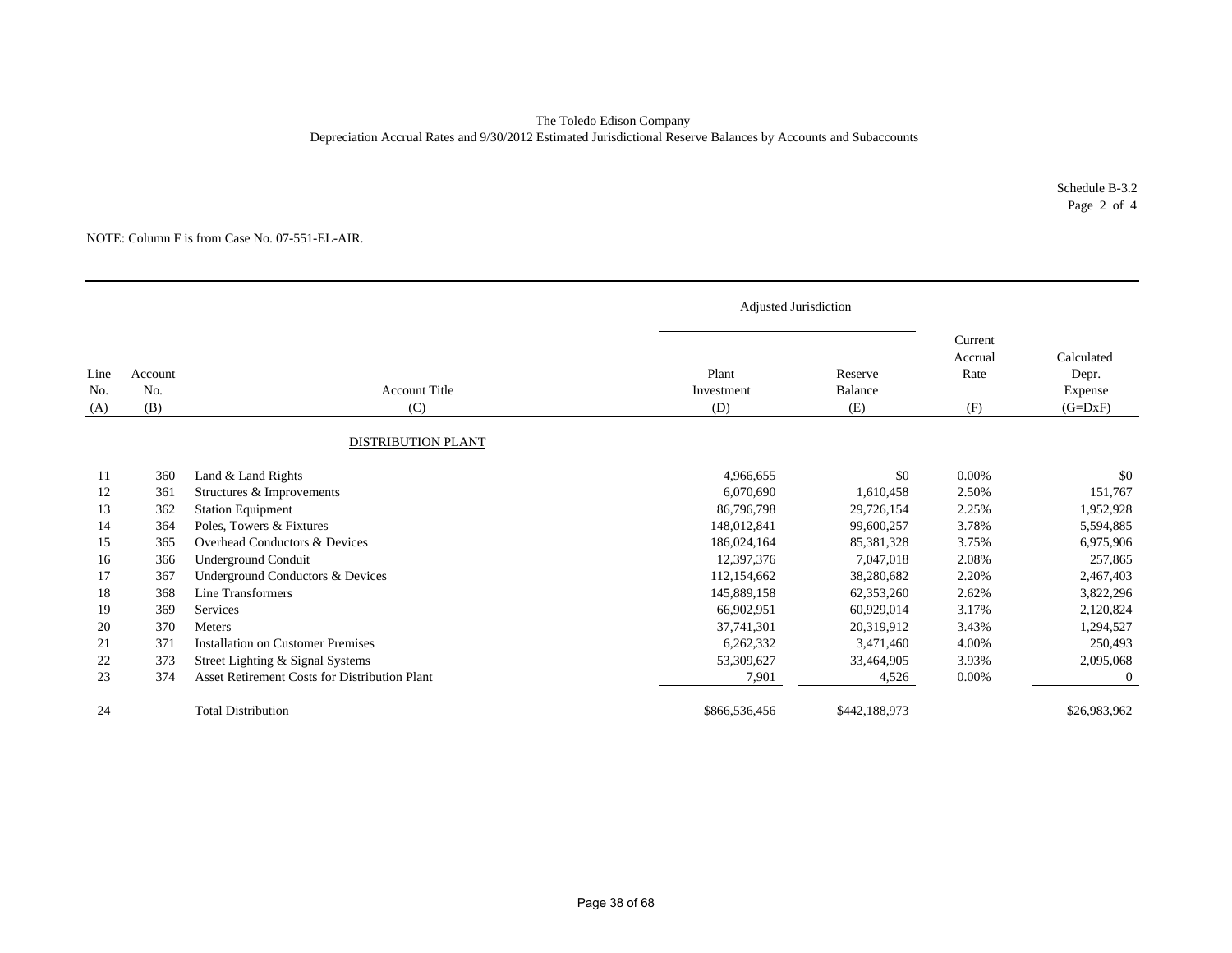### Depreciation Accrual Rates and 9/30/2012 Estimated Jurisdictional Reserve Balances by Accounts and Subaccounts The Toledo Edison Company

Schedule B-3.2 Page 3 of 4

|                                                                      |                                                                                        |                                                                                                                                                                                                                                                                                                                                                                           | Adjusted Jurisdiction                                                                                                                                                       |                                                                                                                                                                   |                                                                                                          |                                                                                                                                          |
|----------------------------------------------------------------------|----------------------------------------------------------------------------------------|---------------------------------------------------------------------------------------------------------------------------------------------------------------------------------------------------------------------------------------------------------------------------------------------------------------------------------------------------------------------------|-----------------------------------------------------------------------------------------------------------------------------------------------------------------------------|-------------------------------------------------------------------------------------------------------------------------------------------------------------------|----------------------------------------------------------------------------------------------------------|------------------------------------------------------------------------------------------------------------------------------------------|
| Line<br>No.<br>(A)                                                   | Account<br>No.<br>(B)                                                                  | <b>Account Title</b><br>(C)                                                                                                                                                                                                                                                                                                                                               | Plant<br>Investment<br>(D)                                                                                                                                                  | Reserve<br>Balance<br>(E)                                                                                                                                         | Current<br>Accrual<br>Rate<br>(F)                                                                        | Calculated<br>Depr.<br>Expense<br>$(G=DxF)$                                                                                              |
|                                                                      |                                                                                        | <b>GENERAL PLANT</b>                                                                                                                                                                                                                                                                                                                                                      |                                                                                                                                                                             |                                                                                                                                                                   |                                                                                                          |                                                                                                                                          |
| 26<br>27<br>28<br>29<br>30<br>31<br>32<br>33<br>34<br>35<br>36<br>37 | 389<br>390<br>391.1<br>391.2<br>392<br>393<br>394<br>395<br>396<br>397<br>398<br>399.1 | Land & Land Rights<br>Structures & Improvements<br>Office Furniture & Equipment<br>Data Processing Equipment<br><b>Transportation Equipment</b><br>Stores Equipment<br>Tools, Shop & Garage Equipment<br>Laboratory Equipment<br>Power Operated Equipment<br><b>Communication Equipment</b><br>Miscellaneous Equipment<br><b>Asset Retirement Costs for General Plant</b> | \$1,826,097<br>\$48,651,716<br>\$2,527,969<br>\$8,570,601<br>\$1,113,127<br>\$665,820<br>\$5,038,107<br>\$1,824,120<br>\$1,027,842<br>\$7,713,525<br>\$516,766<br>\$264,831 | \$0<br>\$18,662,505<br>\$2,206,076<br>\$3,525,404<br>\$1,057,637<br>\$396.228<br>\$1,972,789<br>\$1,095,896<br>\$860,432<br>\$7,050,119<br>\$165,839<br>\$131,668 | 0.00%<br>2.20%<br>3.80%<br>9.50%<br>6.92%<br>3.13%<br>3.33%<br>2.86%<br>5.28%<br>5.88%<br>3.33%<br>0.00% | \$0<br>\$1,070,338<br>\$96,063<br>\$814,207<br>\$77,028<br>\$20,840<br>\$167,769<br>\$52,170<br>\$54,270<br>\$453,555<br>\$17,208<br>\$0 |
| 38                                                                   |                                                                                        | <b>Total General</b>                                                                                                                                                                                                                                                                                                                                                      | \$79,740,522                                                                                                                                                                | \$37,124,592                                                                                                                                                      |                                                                                                          | \$2,823,448                                                                                                                              |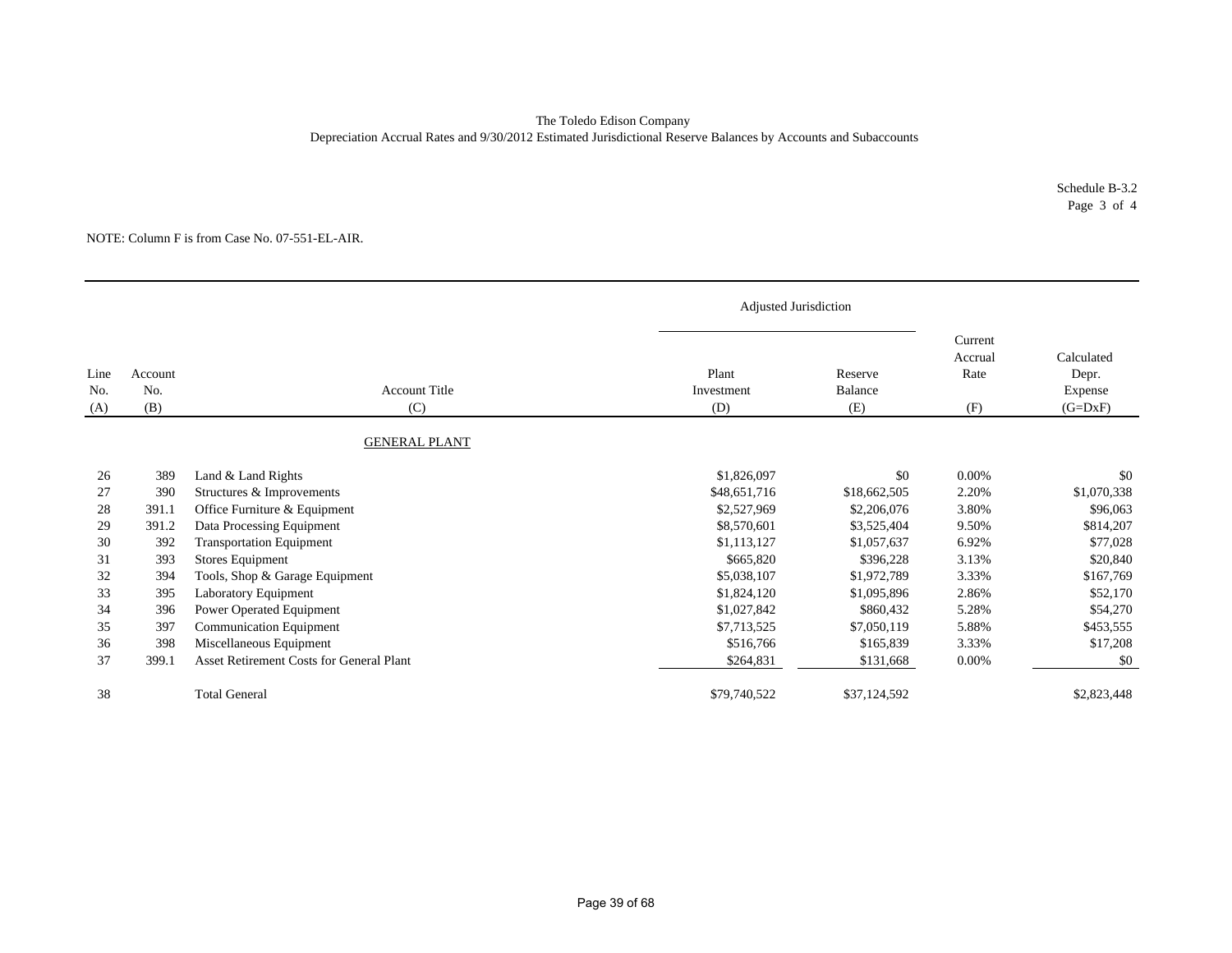#### The Toledo Edison Company Depreciation Accrual Rates and 9/30/2012 Estimated Jurisdictional Reserve Balances by Accounts and Subaccounts

Schedule B-3.2 Page 4 of 4

NOTE: Column F is from Case No. 07-551-EL-AIR.

|                      | Adjusted Jurisdiction |                                                                                           |                                                       |                                                       |                                   |                                                       |
|----------------------|-----------------------|-------------------------------------------------------------------------------------------|-------------------------------------------------------|-------------------------------------------------------|-----------------------------------|-------------------------------------------------------|
| Line<br>No.<br>(A)   | Account<br>No.<br>(B) | <b>Account Title</b><br>(C)                                                               | Plant<br>Investment<br>(D)                            | Reserve<br>Balance<br>(E)                             | Current<br>Accrual<br>Rate<br>(F) | Calculated<br>Depr.<br>Expense<br>$(G=DxF)$           |
|                      |                       | <b>OTHER PLANT</b>                                                                        |                                                       |                                                       |                                   |                                                       |
| 39<br>40<br>41<br>42 | 303<br>303<br>303     | Intangible Software<br>Intangible FAS 109 Transmission<br>Intangible FAS 109 Distribution | \$23,490,200<br>\$54,210<br>\$240,093<br>\$23,784,503 | \$16,588,949<br>\$45,385<br>\$218,858<br>\$16,853,192 | 14.29%<br>2.37%<br>3.10%          | $\ast\ast$<br>$\ast\ast$<br>$\ast\ast$<br>\$1,809,466 |
| 43                   |                       | <b>Total Company Depreciation</b>                                                         | \$990,670,459                                         | \$506,644,410                                         |                                   | \$32,068,046                                          |
| 44                   |                       | Incremental Depreciation Associated with Allocated Service Company Plant ***              | 35,484,566                                            | 11,761,738                                            |                                   | 871,317                                               |
| 45                   |                       | <b>GRAND TOTAL</b>                                                                        | \$1,026,155,025                                       | \$518,406,148                                         |                                   | \$32,939,363                                          |

\*\* Please see workpaper "Intangible Depreciation Expense" for more details behind the calculation of depreciation expense associated with Intangible Plant.

\*\*\* Source: Line 6 of workpaper "Service Company"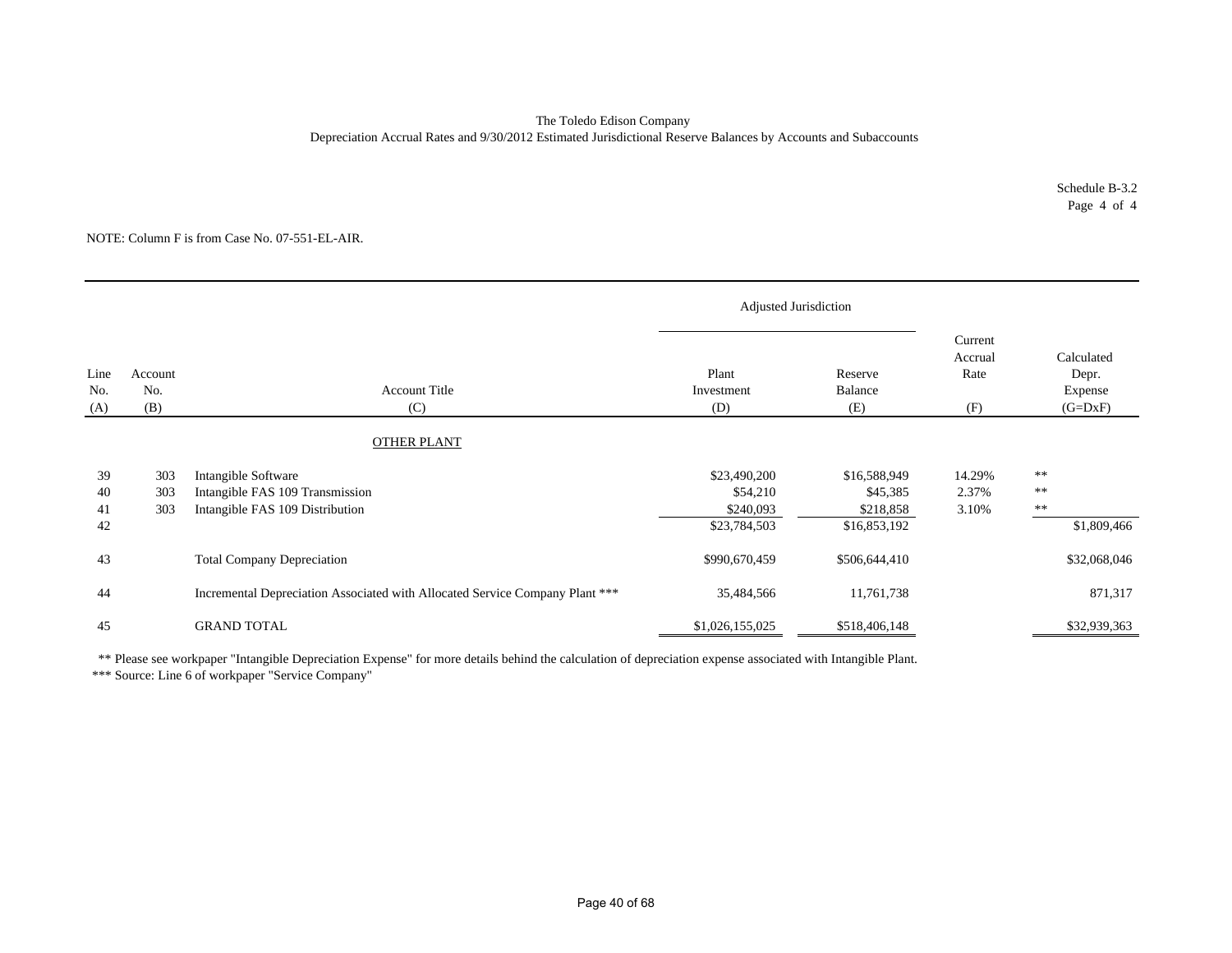### Annual Property Tax Expense on Forecasted Plant Balances as of September 30, 2012

Schedule C-3.10a Page 1 of 1

| Description                                                                | Jurisdictional<br>Amount |
|----------------------------------------------------------------------------|--------------------------|
| <b>Personal Property Taxes</b>                                             | \$24,902,931             |
| <b>Real Property Taxes</b>                                                 | 864,237                  |
| Incremental Property Tax Associated with Allocated Service Company Plant * | 46,477                   |
| Total Property Taxes $(1 + 2 + 3)$                                         | \$25,813,645             |
|                                                                            |                          |

\* Source: Line 7 of workpaper "Service Company Allocation Summary".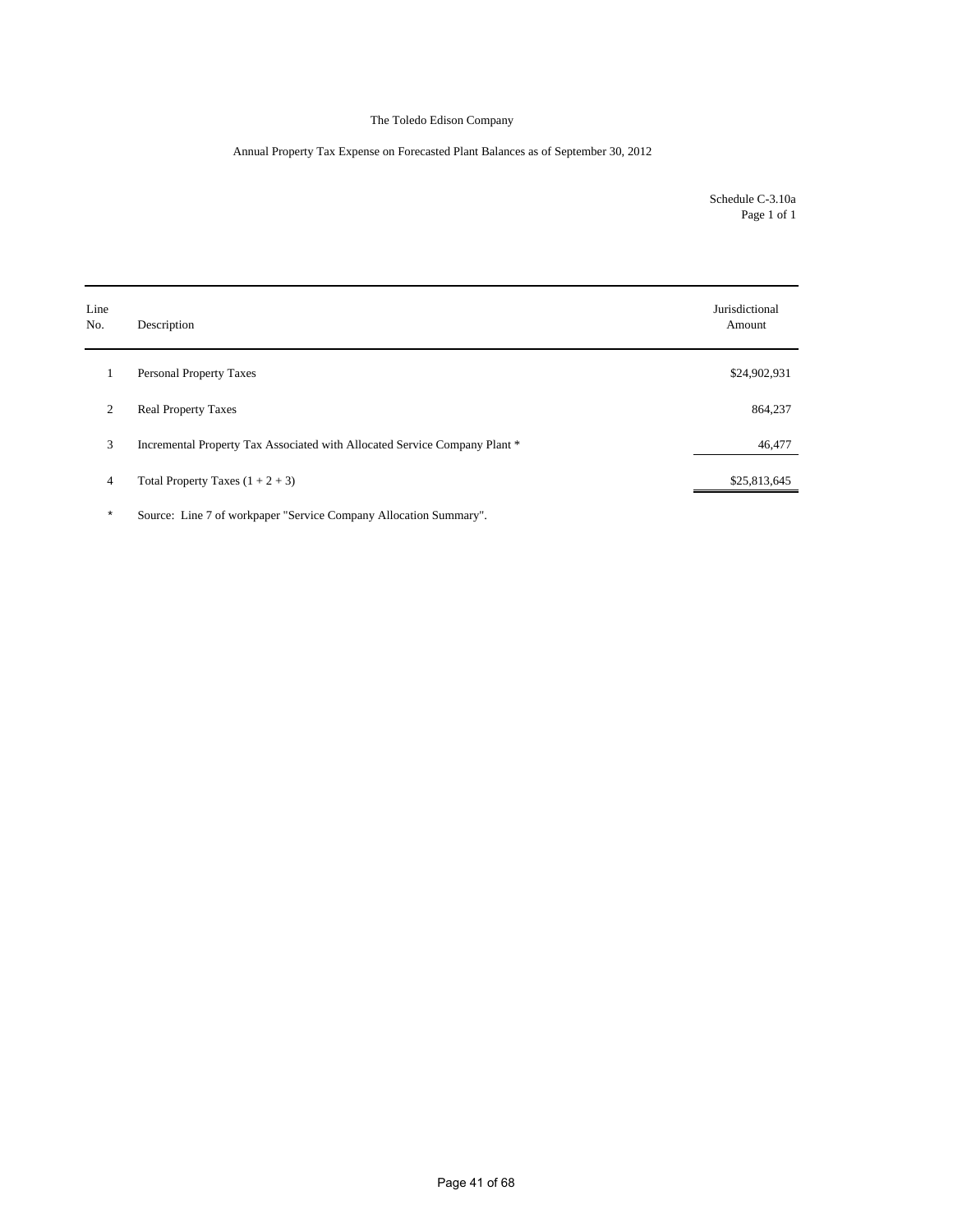#### Annual Personal Property Tax Expense on Forecasted Plant Balances as of September 30, 2012

Schedule C-3.10a1 Page 1 of 1

| Line<br>No.      | Description                                         | Jurisdictional Amount |                       |                  |  |  |
|------------------|-----------------------------------------------------|-----------------------|-----------------------|------------------|--|--|
|                  |                                                     | Transmission<br>Plant | Distribution<br>Plant | General<br>Plant |  |  |
| $\mathbf{1}$     | Jurisdictional Plant in Service (a)                 | \$20,608,979          | \$866,536,456         | \$79,740,522     |  |  |
| $\boldsymbol{2}$ | Jurisdictional Real Property (b)                    | 1,938,113             | 11,037,344            | 50,477,813       |  |  |
| 3                | Jurisdictional Personal Property (1 - 2)            | 18,670,865            | 855,499,111           | 29,262,708       |  |  |
| $\overline{4}$   | Purchase Accounting Adjustment (f)                  | (12,773,541)          | (464,988,006)         |                  |  |  |
| 5                | Adjusted Jurisdictional Personal Property $(3 + 4)$ | 5,897,324             | 390,511,105           | 29,262,708       |  |  |
|                  | <b>Exclusions and Exemptions</b>                    |                       |                       |                  |  |  |
| 6                | Capitalized Asset Retirement Costs (a)              | $\mathbf{0}$          | 7,901                 | 264,831          |  |  |
| 7                | Exempt Facilities (c)                               | $\mathbf{0}$          | $\mathbf{0}$          | $\Omega$         |  |  |
| 8                | Licensed Motor Vehicles (c)                         | $\Omega$              | $\theta$              | 1,800,886        |  |  |
| 9                | Capitalized Interest (g)                            | 335,558               | 3,006,936             | $\overline{0}$   |  |  |
| 10               | Total Exclusions and Exemptions (6 thru 9)          | 335,558               | 3,014,836             | 2,065,717        |  |  |
| 11               | Net Cost of Taxable Personal Property (5 - 10)      | \$5,561,767           | \$387,496,269         | \$27,196,992     |  |  |
| 12               | True Value Percentage (c)                           | 77.7358%              | 78.0635%              | 31.2318%         |  |  |
| 13               | True Value of Taxable Personal Property (11 x 12)   | \$4,323,484           | \$302,493,150         | \$8,494,110      |  |  |
| 14               | Assessment Percentage (d)                           | 85.00%                | 85.00%                | 24.00%           |  |  |
| 15               | Assessment Value (13 x 14)                          | \$3,674,961           | \$257,119,178         | \$2,038,586      |  |  |
| 16               | Personal Property Tax Rate (e)                      | 8.5406%               | 8.5406%               | 8.5406%          |  |  |
| 17               | Personal Property Tax (15 x 16)                     | \$313,864             | \$21,959,521          | 174,107          |  |  |
| 18               | Purchase Accounting Adjustment (f)                  | 72,237                | \$2,383,202           | $\Omega$         |  |  |
| 19               | Total Personal Property Tax $(17 + 18)$             |                       |                       | \$24,902,931     |  |  |

(a) Schedule B-2.1

(b) Schedule B-2.1, Accounts 350, 352, 360, 361, 389, and 390

(c) Source: TE's 2012 Ohio annual property tax filing.

(d) Statutory Assessment for Personal Property<br>
(e) Estimated tax rate for Personal Property bas

Estimated tax rate for Personal Property based on 2012 Ohio Annual Property Tax return filing

(f) Adjustment made as a result of the merger between Ohio Edison and Centerior

(g) Calculation: Line 5 x Percentage from 2012 annual property tax filing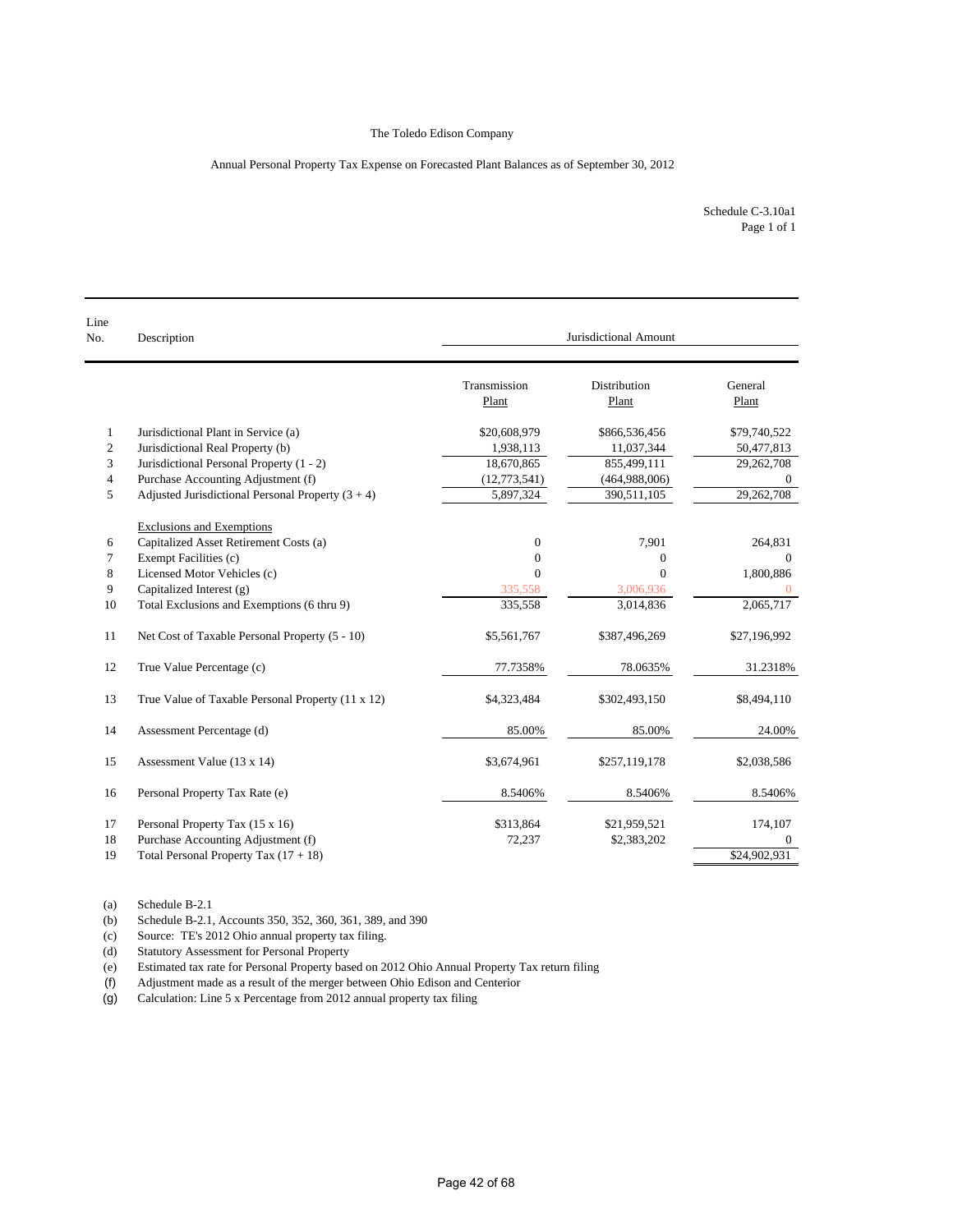### Annual Real Property Tax Expense on Forecasted Plant Balances as of September 30, 2012

Page 1 of 1 Schedule C-3.10a2

| Line<br>No.    | Description                                   | Jurisdictional Amount |                                                                                                                    |                  |  |  |
|----------------|-----------------------------------------------|-----------------------|--------------------------------------------------------------------------------------------------------------------|------------------|--|--|
|                |                                               | Transmission<br>Plant | Distribution<br>Plant                                                                                              | General<br>Plant |  |  |
| $\mathbf{1}$   | Jurisdictional Real Property (a)              | \$1,938,113           | \$11,037,344                                                                                                       | \$50,477,813     |  |  |
| 2              | True Value Percentage (b)                     | 50.02%                | 50.02%                                                                                                             | 50.02%           |  |  |
| 3              | True Value of Taxable Real Property (1 x 2)   | \$969,480             | \$5,521,080                                                                                                        | \$25,249,921     |  |  |
| $\overline{4}$ | Assessment Percentage (c)                     | 35.00%                | 35.00%                                                                                                             | 35.00%           |  |  |
| 5              | Assessment Value $(3 x 4)$                    | \$339,318             | \$1,932,378                                                                                                        | \$8,837,472      |  |  |
| 6              | Real Property Tax Rate (d)                    | 7.7795%               | 7.7795%                                                                                                            | 7.7795%          |  |  |
| 7              | Real Property Tax (5 x 6)                     | \$26,397              | \$150,329                                                                                                          | \$687,511        |  |  |
| 8              | Total Real Property Tax (Sum of 7)            |                       |                                                                                                                    | \$864,237        |  |  |
| (a)            | Schedule C-3.10a1                             |                       |                                                                                                                    |                  |  |  |
| (b)            | Calculated as follows:                        |                       |                                                                                                                    |                  |  |  |
|                | (1) Real Property Assessed Value              | 13,465,380            | Source: TE's 2012 Annual Property Tax return filing                                                                |                  |  |  |
|                | (2) Assessment Percentage                     | 35.00%                | <b>Statutory Assessment for Real Property</b>                                                                      |                  |  |  |
|                | (3) Real Property True Value                  | 38,472,514            | Calculation: $(1) / (2)$                                                                                           |                  |  |  |
|                | (4) Real Property Capitalized Cost            | 76,911,465            | Book cost of real property used to compare to assessed<br>value of real property to derive a true value percentage |                  |  |  |
|                | (5) Real Property True Value Percentage       | 50.02%                | Calculation: $(3) / (4)$                                                                                           |                  |  |  |
| (c)            | <b>Statutory Assessment for Real Property</b> |                       |                                                                                                                    |                  |  |  |

(d) Estimated tax rate for Real Estate based on 2012 Annual Property Tax return filing.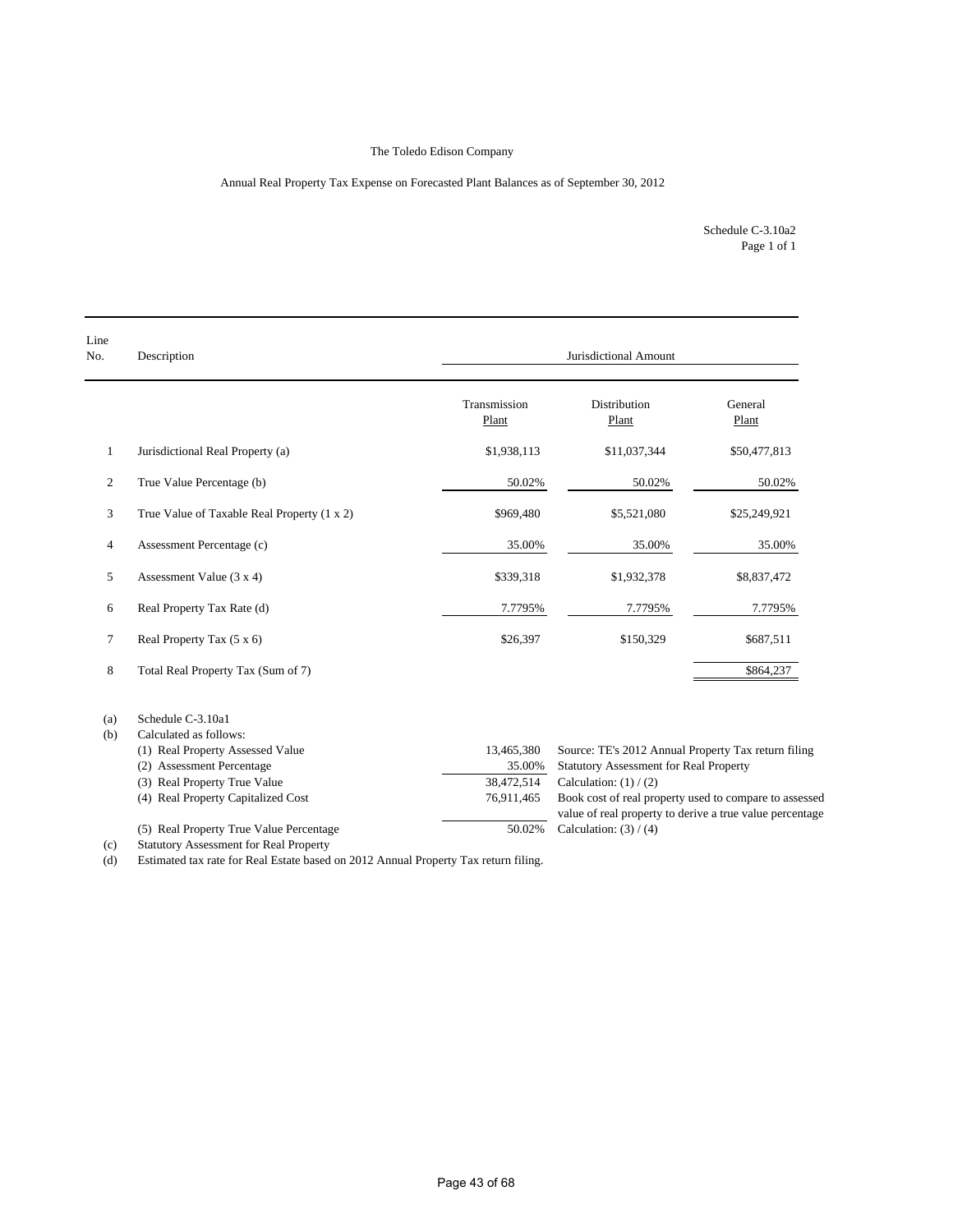## **Summary of Exclusions per Case No. 10-388-EL-SSO Estimated 9/30/2012 Plant in Service Balances**

## **General Adjustments**

ATSI Land Lease Certain amounts (summarized below) in account 350 are associated with land leased to ATSI, FirstEnergy's transmission subsidiary. Consistent with Case No. 07-551-EL-AIR, these amounts are not jurisdictional to distribution related plant in service, and have been excluded accordingly for each operating company. CEI's balance has decreased from the amounts listed in Case No. 07-551-EL-AIR due to some retirements (sale) of the land. There is no accumulated depreciation reserve associated with land.

| FERC Account 350 | CFI          | `)F∶         |              |
|------------------|--------------|--------------|--------------|
| Gross Plant      | \$57,221,643 | \$85,290,624 | \$15,628,800 |
| <b>Reserve</b>   | SC.          | 80           | 50           |

## **ESP2 Adjustments**

In the ESP2 Stipulation (Case No. 10-388-EL-SSO, page 14), it says "capital additions recovered through Riders LEX, EDR, and AMI will be identified and excluded from Rider DCR and the annual cap allowance."

AMI Only CEI has an AMI project so this exclusion does not impact OE or TE. Sourced from the 2012 Forecast Version 6. Exclusions related to Rider AMI are determined by specific depreciation groups in PowerPlant and WBS CE-004000

| <b>FERC Account</b> |              | CEI            |
|---------------------|--------------|----------------|
|                     | <b>Gross</b> | <b>Reserve</b> |
| 362                 | \$2,825,014  | (\$219,837)    |
| 364                 | \$257,114    | \$14,016       |
| 365                 | \$1,799,683  | \$155,464      |
| 368                 | \$8,624      | \$834          |
| 370                 | \$237,762    | \$32,880       |
| <b>Grand Total</b>  | \$5,128,197  | (\$16,644      |

LEX As implemented by the Companies, Rider LEX will recover deferred expenses associated with lost up-front line extension payments from 2009-2011. These deferred expenses are recorded as a regulatory asset, not as plant in service, on the Companies' books. Therefore, there is no adjustment to plant in service associated with Rider LEX.

EDR There is no plant in service estimated for 9/30/2012 associated with Rider EDR (provision g)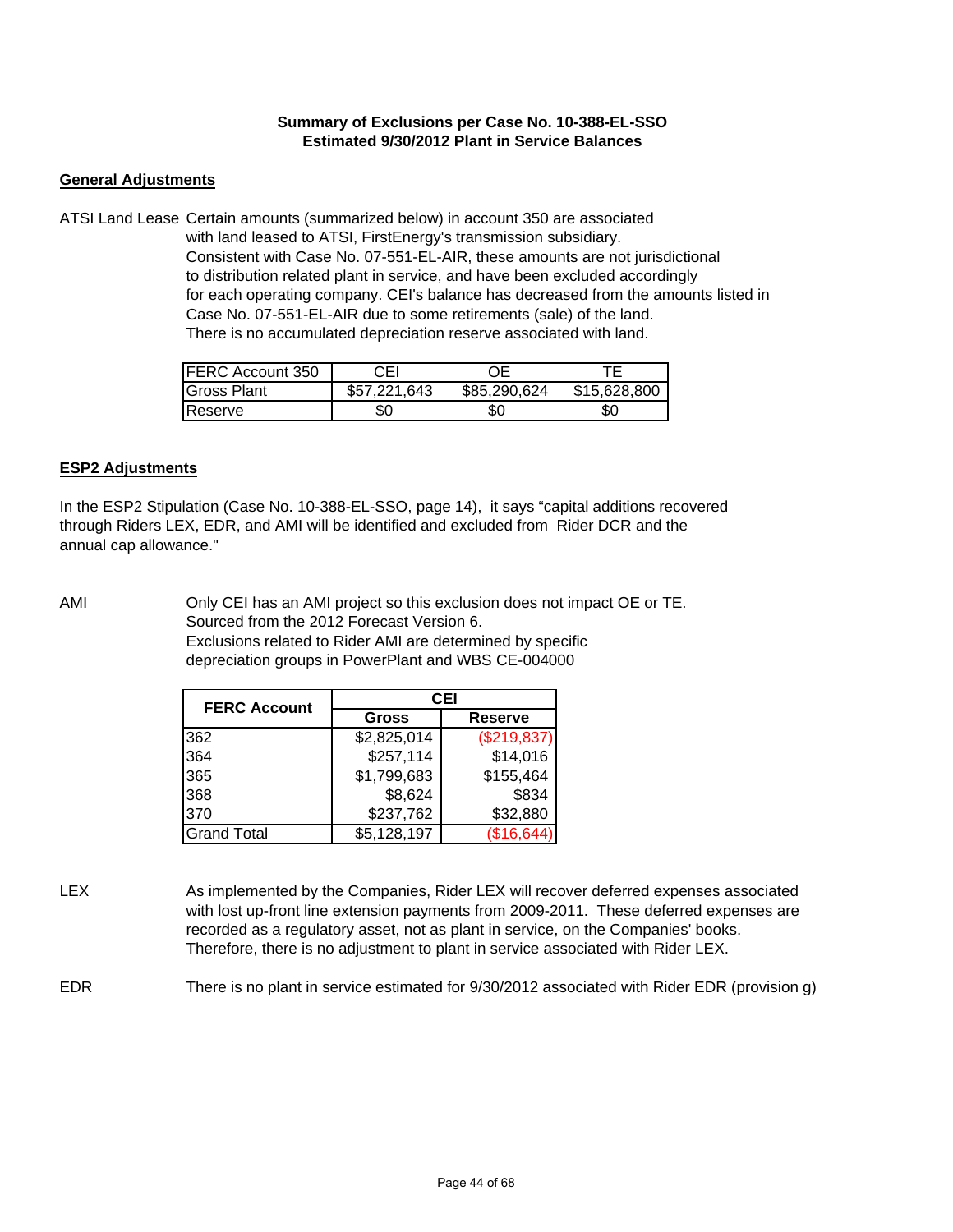## **Service Company Allocations to the Ohio Operating Companies**

|     |                                     | <b>Service Company</b> | <b>CEI</b>   | OE.          | TE.          | <b>TOTAL</b>  |
|-----|-------------------------------------|------------------------|--------------|--------------|--------------|---------------|
| (1) | Allocation Factors from Case 07-551 |                        | 14.21%       | 17.22%       | 7.58%        |               |
| (2) | <b>Gross Plant</b>                  | \$468,134,119          | \$66,521,858 | \$80,612,695 | \$35,484,566 | \$182,619,120 |
| (3) | Reserve                             | \$155,168,044          | \$22,049,379 | \$26,719,937 | \$11,761,738 | \$60,531,054  |
| (4) | <b>ADIT</b>                         | \$74,674,387           | \$10,611,230 | \$12,858,929 | \$5,660,319  | \$29,130,478  |
| (5) | <b>Rate Base</b>                    |                        | \$33,861,249 | \$41,033,829 | \$18,062,510 | \$92,957,587  |
|     |                                     |                        |              |              |              |               |
| (6) | Depreciation Expense (Incremental)  |                        | \$1,633,432  | \$1,979,430  | \$871,317    | \$4,484,179   |
| (7) | Property Tax Expense (Incremental)  |                        | \$87,130     | \$105,586    | \$46,477     | \$239,193     |
| (8) | <b>Total Expenses</b>               |                        | \$1,720,562  | \$2,085,016  | \$917,794    | \$4,723,372   |

(2) Estimated Gross Plant = 9/30/2012 General and Intangible Plant Balances in the 2012 Forecast Version 6

(3) Estimated Reserve = 9/30/2012 General and Intangible Reserve Balances in the 2012 Forecast Version 6

(4) Estimated ADIT: See ADIT Balances

(5) Rate Base = Gross Plant - Reserve - ADIT

(6) Estimated incremental depreciation expense. Additional details provided on "Incremental Depreciation and Property Tax Associated with Service Company Plant"

(7) Estimated incremental property tax expense. Additional details provided on "Incremental Depreciation and Property Tax Associated with Service Company Plant"

(8) Total Expenses = Depreciation Expense + Property Tax Expense

All Service Company Allocations for Gross Plant and Reserve can be found on Sch B2.1 and Sch B3, respectively, in order to determine the Grand Totals shown on the Revenue Requirement Calculation sheet.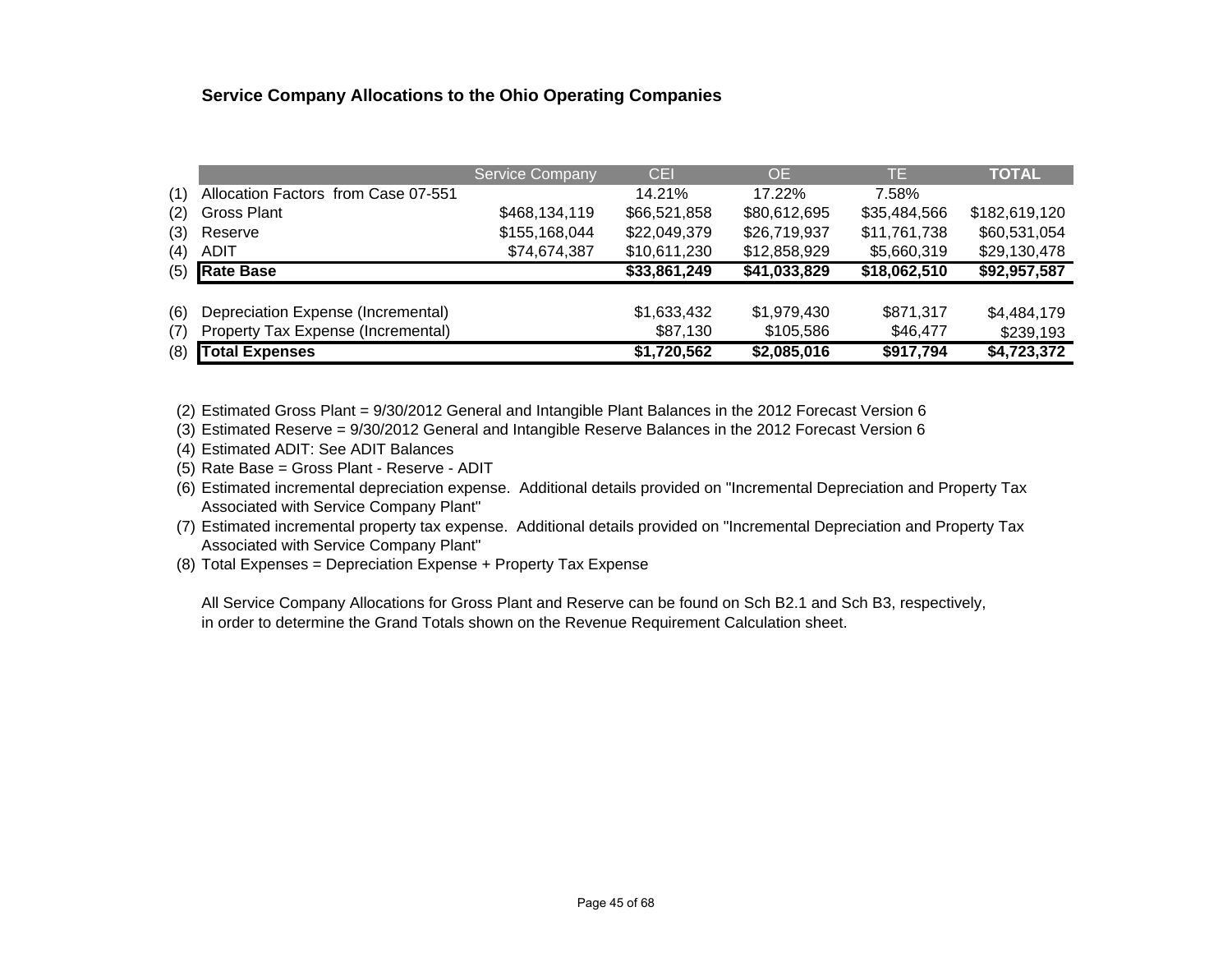### **Depreciation Rate for Service Company Plant**

#### **I. Estimated Depreciation Accrual Rate for Service Company Plant as of May 31, 2007**

|                | (A)                       | (B)                                       | (C)           | (D)             | (E)                       | (F)    | (G)             | (H)                  | (1)     | $(\mathsf{J})$           |
|----------------|---------------------------|-------------------------------------------|---------------|-----------------|---------------------------|--------|-----------------|----------------------|---------|--------------------------|
| Line           | <b>Account</b>            | <b>Account Description</b>                |               | 5/31/2007       |                           |        |                 | <b>Accrual Rates</b> |         | <b>Depreciation</b>      |
| No.            |                           |                                           | <b>Gross</b>  | Reserve         | <b>Net</b>                | CEI    | $\overline{OE}$ | TE                   | Average | <b>Expense</b>           |
|                |                           |                                           |               |                 |                           |        |                 |                      |         |                          |
|                | <b>Allocation Factors</b> |                                           |               |                 |                           | 14.21% | 17.22%          | 7.58%                | 39.01%  |                          |
| 2              |                           | <b>Weighted Allocation Factors</b>        |               |                 |                           | 36.43% | 44.14%          | 19.43%               | 100.00% |                          |
|                | <b>GENERAL PLANT</b>      |                                           |               |                 |                           |        |                 |                      |         |                          |
| 3              | 389                       | Fee Land & Easements                      | \$556,979     | $\overline{50}$ | \$556,979                 | 0.00%  | 0.00%           | 0.00%                | 0.00%   | $\overline{50}$          |
| $\overline{4}$ | 390                       | Structures, Improvements *                | \$21,328,601  | \$7,909,208     | \$13,419,393              | 2.20%  | 2.50%           | 2.20%                | 2.33%   | \$497,474                |
| 5              | 390.3                     | Struct Imprv, Leasehold Imp <sup>**</sup> | \$6,938,688   | \$1,006,139     | \$5,932,549               | 22.34% | 20.78%          | 0.00%                | 21.49%  | \$1,490,798              |
| 6              | 391.1                     | Office Furn., Mech. Equip.                | \$31,040,407  | \$24,400,266    | \$6,640,141               | 7.60%  | 3.80%           | 3.80%                | 5.18%   | \$1,609,200              |
| 7              | 391.2                     | Data Processing Equipment                 | \$117,351,991 | \$26,121,795    | \$91,230,196              | 10.56% | 17.00%          | 9.50%                | 13.20%  | \$15,486,721             |
| 8              | 392                       | <b>Transportation Equipment</b>           | \$11,855      | \$1,309         | \$10,546                  | 6.07%  | 7.31%           | 6.92%                | 6.78%   | \$804                    |
| 9              | 393                       | <b>Stores Equipment</b>                   | \$16,787      | \$1,447         | \$15,340                  | 6.67%  | 2.56%           | 3.13%                | 4.17%   | \$700                    |
| 10             | 394                       | Tools, Shop, Garage Equip.                | \$11,282      | \$506           | \$10.776                  | 4.62%  | 3.17%           | 3.33%                | 3.73%   | \$421                    |
| 11             | 395                       | <b>Laboratory Equipment</b>               | \$127,988     | \$11,126        | \$116,862                 | 2.31%  | 3.80%           | 2.86%                | 3.07%   | \$3,935                  |
| 12             | 396                       | Power Operated Equipment                  | \$160,209     | \$20,142        | \$140,067                 | 4.47%  | 3.48%           | 5.28%                | 4.19%   | \$6,713                  |
| 13             | 397                       | Communication Equipment ***               | \$56,845,501  | \$32,304,579    | \$24,540,922              | 7.50%  | 5.00%           | 5.88%                | 6.08%   | \$3,457,148              |
| 14             | 398                       | Misc. Equipment                           | \$465,158     | \$27,982        | \$437,176                 | 6.67%  | 4.00%           | 3.33%                | 4.84%   | \$22,525                 |
| 15             | 399.1                     | <b>ARC General Plant</b>                  | \$40,721      | \$16,948        | \$23,773                  | 0.00%  | 0.00%           | 0.00%                | 0.00%   | \$0                      |
| 16             |                           |                                           | \$234,896,167 | \$91,821,447    | $\overline{$143,074,720}$ |        |                 |                      |         | \$22,576,438             |
|                | <b>INTANGIBLE PLANT</b>   |                                           |               |                 |                           |        |                 |                      |         |                          |
| 17             | 301                       | Organization                              | \$49,344      | \$49,344        | $\overline{50}$           | 0.00%  | $0.00\%$        | 0.00%                | 0.00%   | \$0                      |
| 18             | 303                       | Misc. Intangible Plant                    | \$75,721,715  | \$46,532,553    | \$29,189,162              | 14.29% | 14.29%          | 14.29%               | 14.29%  | \$10,820,633             |
| 19             | 303                       | <b>Katz Software</b>                      | \$1,268,271   | \$1,027,642     | \$240,630                 | 14.29% | 14.29%          | 14.29%               | 14.29%  | \$181,236                |
| 20             | 303                       | Software 1999                             | \$10,658      | \$4,881         | \$5,777                   | 14.29% | 14.29%          | 14.29%               | 14.29%  | \$1,523                  |
| 21             | 303                       | Software GPU SC00                         | \$2,343,368   | \$2,343,368     | \$0                       | 14.29% | 14.29%          | 14.29%               | 14.29%  | \$0                      |
| 22             | 303                       | Impairment June 2000                      | \$77          | \$77            | (50)                      | 14.29% | 14.29%          | 14.29%               | 14.29%  | \$0                      |
| 23             | 303                       | 3 year depreciable life                   | \$55,645      | \$14,684        | \$40,961                  | 14.29% | 14.29%          | 14.29%               | 14.29%  | \$7,952                  |
| 24             | 303                       | Debt Gross-up (FAS109): General           | \$117,298     | \$117,298       | \$0                       | 3.87%  | 3.87%           | 3.87%                | 3.87%   | \$0                      |
| 25             | 303                       | Debt Gross-up (FAS109): G/P Land          | \$1,135       | \$1,137         | ( \$2)                    | 3.87%  | 3.87%           | 3.87%                | 3.87%   | \$0                      |
| 26             |                           |                                           | \$79,567,511  | \$50,090,984    | \$29,476,527              |        |                 |                      |         | $$1\overline{1,011,344}$ |
|                |                           |                                           |               |                 |                           |        |                 |                      |         |                          |
| 27             |                           | <b>TOTAL - GENERAL &amp; INTANGIBLE</b>   | \$314,463,678 | \$141,912,431   | \$172,551,247             |        |                 |                      | 10.68%  | \$33,587,782             |

### NOTES

 $(C) - (E)$ Service Company plant balances as of May 31, 2007.

(F) - (H) Source: Case No. 07-551-EL-AIR. Staff workpapers, Schedule B3.2.

In Case No. 07-551-EL-AIR, CEI and TE did not have an accrual rate for Account 303 (FAS 109 - General). Assumed to be the same as OE. (I) Weighted average of columns F through H based on Service Company allocation factors on Line 2.

Assumes that the accrual rate, by account, for Service Company plant is equal to the weighted average of the three operating companies.

(J) Estimated depreciation expense associated with Service Company plant as of 5/31/07. Calculation: Column C x Column I.

\*Includes accounts 390.1 and 390.2.

\*\*Weighted average accrual rate is taken over CEI and OE only. (TE had no balance in Case No. 07-551-EL-AIR).

\*\*\*Includes accounts 397 and 397.1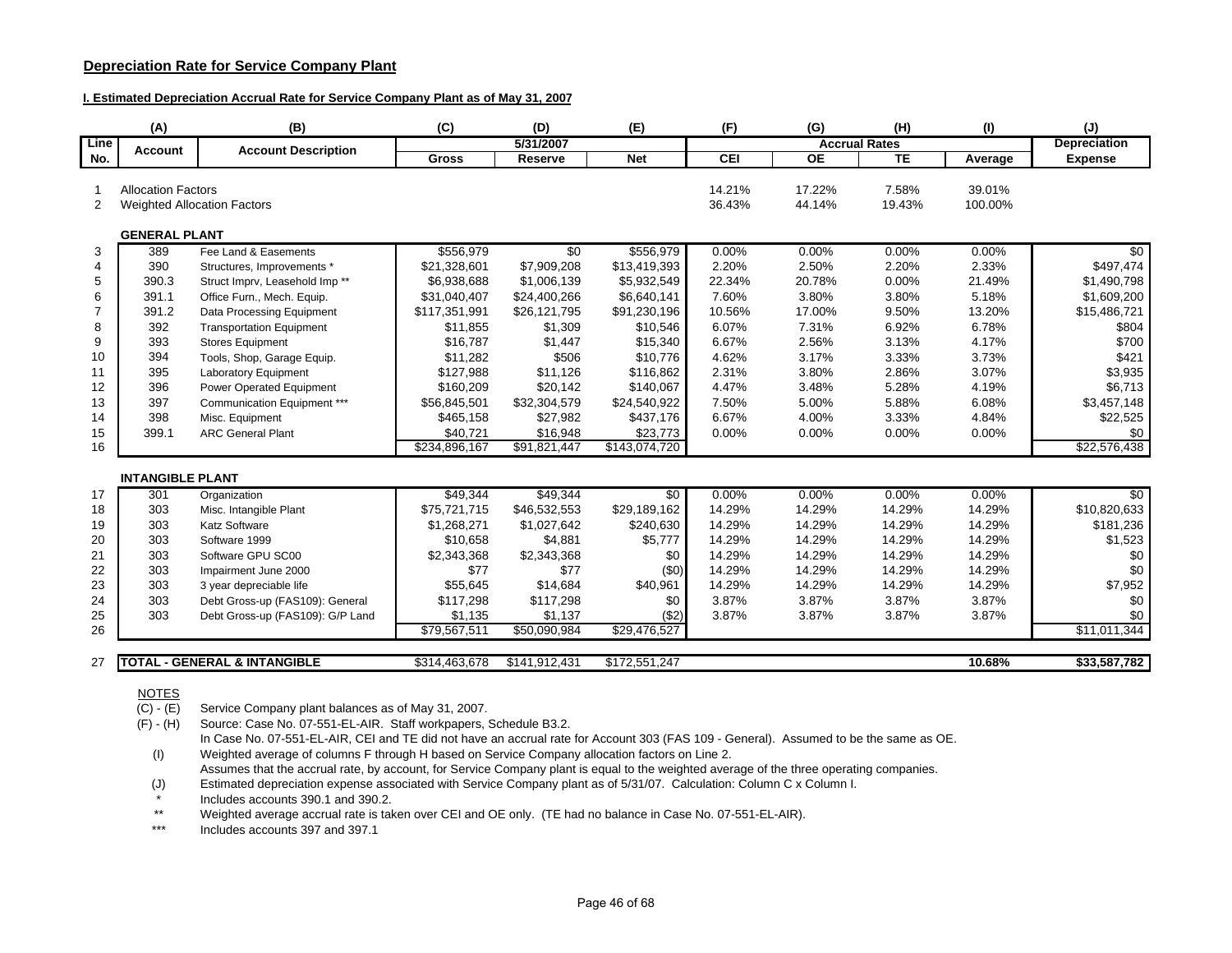### **Depreciation Rate for Service Company Plant**

#### **II. Estimated Depreciation Accrual Rate for Service Company Plant as of September 30, 2012**

|             | (A)                       | (B)                                       | (C)           | (D)                               | (E)           | (F)    | (G)             | (H)                  | (1)     | (J)                 |
|-------------|---------------------------|-------------------------------------------|---------------|-----------------------------------|---------------|--------|-----------------|----------------------|---------|---------------------|
| <b>Line</b> | <b>Account</b>            | <b>Account Description</b>                |               | <b>Estimated 9/30/12 Balances</b> |               |        |                 | <b>Accrual Rates</b> |         | <b>Depreciation</b> |
| No.         |                           |                                           | <b>Gross</b>  | Reserve                           | <b>Net</b>    | CEI    | $\overline{OE}$ | TE                   | Average | <b>Expense</b>      |
|             |                           |                                           |               |                                   |               |        |                 |                      |         |                     |
| 28          | <b>Allocation Factors</b> |                                           |               |                                   |               | 14.21% | 17.22%          | 7.58%                | 39.01%  |                     |
| 29          |                           | <b>Weighted Allocation Factors</b>        |               |                                   |               | 36.43% | 44.14%          | 19.43%               | 100.00% |                     |
|             | <b>GENERAL PLANT</b>      |                                           |               |                                   |               |        |                 |                      |         |                     |
| 30          | 389                       | Fee Land & Easements                      | \$230.947     | $\overline{30}$                   | \$230,947     | 0.00%  | 0.00%           | $0.00\%$             | 0.00%   | \$0                 |
| 31          | 390                       | Structures, Improvements *                | \$57,468,547  | \$13,082,770                      | \$44,385,777  | 2.20%  | 2.50%           | 2.20%                | 2.33%   | \$1,340,412         |
| 32          | 390.3                     | Struct Imprv, Leasehold Imp <sup>**</sup> | \$14,102,089  | \$3,792,684                       | \$10,309,405  | 22.34% | 20.78%          | 0.00%                | 21.49%  | \$3,029,876         |
| 33          | 391.1                     | Office Furn., Mech. Equip.                | \$17,323,296  | \$9,990,833                       | \$7,332,463   | 7.60%  | 3.80%           | 3.80%                | 5.18%   | \$898,076           |
| 34          | 391.2                     | Data Processing Equipment                 | \$124,797,618 | \$32,109,435                      | \$92,688,182  | 10.56% | 17.00%          | 9.50%                | 13.20%  | \$16,469,306        |
| 35          | 392                       | <b>Transportation Equipment</b>           | \$27,659      | \$21,222                          | \$6,437       | 6.07%  | 7.31%           | 6.92%                | 6.78%   | \$1,876             |
| 36          | 393                       | <b>Stores Equipment</b>                   | \$16,849      | \$4,646                           | \$12,203      | 6.67%  | 2.56%           | 3.13%                | 4.17%   | \$702               |
| 37          | 394                       | Tools, Shop, Garage Equip.                | \$228,543     | \$13,291                          | \$215,252     | 4.62%  | 3.17%           | 3.33%                | 3.73%   | \$8,523             |
| 38          | 395                       | <b>Laboratory Equipment</b>               | \$118,793     | \$23,154                          | \$95,639      | 2.31%  | 3.80%           | 2.86%                | 3.07%   | \$3,652             |
| 39          | 396                       | Power Operated Equipment                  | \$41,706      | \$20,721                          | \$20,985      | 4.47%  | 3.48%           | 5.28%                | 4.19%   | \$1.748             |
| 40          | 397                       | Communication Equipment ***               | \$81,020,249  | \$14,547,810                      | \$66,472,439  | 7.50%  | 5.00%           | 5.88%                | 6.08%   | \$4,927,373         |
| 41          | 398                       | Misc. Equipment                           | \$3,231,691   | \$452,549                         | \$2,779,141   | 6.67%  | 4.00%           | 3.33%                | 4.84%   | \$156,491           |
| 42          | 399.1                     | <b>ARC General Plant</b>                  | \$40,721      | \$21,896                          | \$18,826      | 0.00%  | 0.00%           | 0.00%                | 0.00%   | \$0                 |
| 43          |                           |                                           | \$298,648,708 | $\overline{$74,081,012}$          | \$224,567,696 |        |                 |                      |         | \$26,838,036        |
|             | <b>INTANGIBLE PLANT</b>   |                                           |               |                                   |               |        |                 |                      |         |                     |
| 44          | 303                       | FECO 101/6 303 Intangibles                | \$23,375,694  | \$2,562,948                       | \$20,812,746  | 14.29% | 14.29%          | 14.29%               | 14.29%  | \$3,340,387         |
| 45          | 301                       | FECO 101/6-301 Organization Fst           | \$49,344      | \$49,344                          | \$0           | 0.00%  | 0.00%           | 0.00%                | 0.00%   | \$0                 |
| 46          | 303                       | FECO 101/6-303 2003 Software              | \$24,400,196  | \$24,400,196                      | \$0           | 14.29% | 14.29%          | 14.29%               | 14.29%  | \$0                 |
| 47          | 303                       | FECO 101/6-303 2004 Software              | \$12,676,215  | \$12,676,215                      | \$0           | 14.29% | 14.29%          | 14.29%               | 14.29%  | \$0                 |
| 48          | 303                       | FECO 101/6-303 2005 Software              | \$1,086,776   | \$1,086,776                       | \$0           | 14.29% | 14.29%          | 14.29%               | 14.29%  | \$0                 |
| 49          | 303                       | FECO 101/6-303 2006 Software              | \$5,455,638   | \$4,874,543                       | \$581,094     | 14.29% | 14.29%          | 14.29%               | 14.29%  | \$581,094           |
| 50          | 303                       | FECO 101/6-303 2007 Software              | \$7,245,250   | \$6,525,589                       | \$719,661     | 14.29% | 14.29%          | 14.29%               | 14.29%  | \$719,661           |
| 51          | 303                       | FECO 101/6-303 2008 Software              | \$7,404,178   | \$5,824,457                       | \$1,579,721   | 14.29% | 14.29%          | 14.29%               | 14.29%  | \$1,058,057         |
| 52          | 303                       | FECO 101/6-303 2009 Software              | \$15,968,197  | \$7,327,968                       | \$8,640,229   | 14.29% | 14.29%          | 14.29%               | 14.29%  | \$2,281,855         |
|             | 303                       | FECO 101/6-303 2010 Software              | \$20,146,268  | \$7,094,206                       | \$13,052,062  | 14.29% | 14.29%          | 14.29%               | 14.29%  | \$2,878,902         |
| 53          | 303                       | FECO 101/6-303 2011 Software              | \$51,677,655  | \$8,664,790                       | \$43,012,865  | 14.29% | 14.29%          | 14.29%               | 14.29%  | \$7,384,737         |
| 54          |                           |                                           | \$169,485,411 | \$81,087,032                      | \$88,398,378  |        |                 |                      |         | \$18,244,693        |
|             |                           |                                           |               |                                   |               |        |                 |                      |         |                     |
| 55          |                           | <b>TOTAL - GENERAL &amp; INTANGIBLE</b>   | \$468,134,119 | \$155,168,044                     | \$312,966,075 |        |                 |                      | 9.63%   | \$45,082,728        |

#### <u>NOTES</u>

(C) - (E) Estimated 9/30/12 balances. Source: 2012 Forecast Version 6.

Note: Accounts 391.1 - 398 are aggregated together in the 2012 budget and were allocated based on June 2012 actual balances.

(F) - (H) Source: Schedule B3.2.

(I) Weighted average of columns F through H based on Service Company allocation factors on Line 29. Assumes that the accrual rate, by account, for Service Company plant is equal to the weighted average of the three operating companies.

(J) Estimated depreciation expense associated with Service Company plant as of 9/30/12. Calculation: Column C x Column I.

\*Includes accounts 390.1 and 390.2.

\*\*Weighted average accrual rate is taken over CEI and OE only. (TE had no balance in Case No. 07-551-EL-AIR).

\*\*\*Includes accounts 397 and 397.1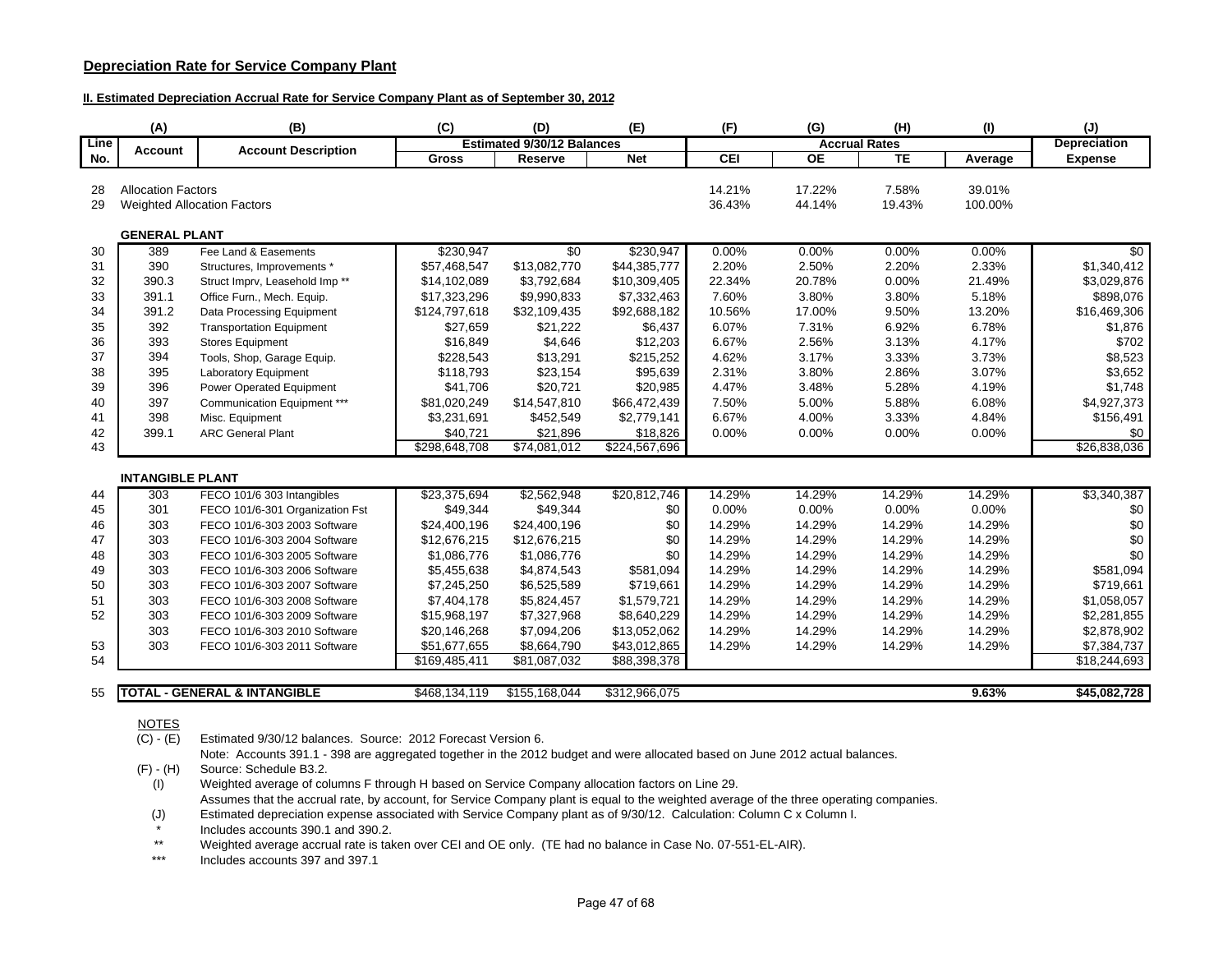## **Property Tax Rate for Service Company Plant**

|     | I. Average Real Property Tax Rates on General Plant as of May 31, 2007.* |            |           |        |            |                             |  |  |  |  |
|-----|--------------------------------------------------------------------------|------------|-----------|--------|------------|-----------------------------|--|--|--|--|
|     | (A)                                                                      | (B)        | (C)       | (D)    | (E)        | (F)                         |  |  |  |  |
| No. | Category                                                                 | <b>CEI</b> | <b>OE</b> | TЕ     | Average ** | <b>Source / Calculation</b> |  |  |  |  |
|     | <b>Allocation Factors</b>                                                | 14.21%     | 17.22%    | 7.58%  | 39.01%     | Service Company workpaper   |  |  |  |  |
| 2   | <b>Weighted Allocation Factors</b>                                       | 36.43%     | 44.14%    | 19.43% | 100.00%    | Weighted Line 1             |  |  |  |  |
|     | <b>Real Property Tax</b>                                                 |            |           |        |            |                             |  |  |  |  |
| 3   | True Value Percentage                                                    | 72.69%     | 62.14%    | 49.14% | 63.45%     | Case No. 07-551-EL-AIR.     |  |  |  |  |
| 4   | Assessment Percentage                                                    | 35.00%     | 35.00%    | 35.00% | 35.00%     | Case No. 07-551-EL-AIR.     |  |  |  |  |
| 5   | Real Property Tax Rate                                                   | 7.23%      | 6.04%     | 7.23%  | 6.70%      | Case No. 07-551-EL-AIR.     |  |  |  |  |
| 6   | Average Rate                                                             | 1.84%      | 1.31%     | 1.24%  | 1.49%      | Line 3 x Line 4 x Line 5    |  |  |  |  |

\* Note: Effective with an Ohio tax law change in 2005, non-utilities do not pay Personal Property Tax. Accordingly, for purposes of determining the average Property Tax rate applicable to Service Company plant, only Real Property Tax is considered.

\*\* Weighted average based on Service Company allocation factors. Assumes that the tax rate for Service Company plant is equal to the weighted average of the three operating companies

|     | (A)            | (B)                                             | (C)      | (D)                        | (E)                | (F)                 |
|-----|----------------|-------------------------------------------------|----------|----------------------------|--------------------|---------------------|
| No. | <b>Account</b> | <b>Account Description</b>                      |          | Tax Category Avg. Tax Rate | <b>Gross Plant</b> | <b>Property Tax</b> |
| 7   | 389            | Fee Land & Easements                            | Real     | 1.49%                      | \$556,979          | \$8,294             |
| 8   | 390            | Structures, Improvements                        | Real     | 1.49%                      | \$21,328,601       | \$317,594           |
| 9   | 390.3          | Struct Imprv, Leasehold Imp                     | Real     | 1.49%                      | \$6,938,688        | \$103,321           |
| 10  | 391.1          | Office Furn., Mech. Equip.                      | Personal |                            | \$31,040,407       | \$0                 |
| 11  | 391.2          | Data Processing Equipment                       | Personal |                            | \$117,351,991      | \$0                 |
| 12  | 392            | <b>Transportation Equipment</b>                 | Personal |                            | \$11,855           | \$0                 |
| 13  | 393            | <b>Stores Equipment</b>                         | Personal |                            | \$16,787           | \$0                 |
| 14  | 394            | Tools, Shop, Garage Equip.                      | Personal |                            | \$11,282           | \$0                 |
| 15  | 395            | Laboratory Equipment                            | Personal |                            | \$127,988          | \$0                 |
| 16  | 396            | Power Operated Equipment                        | Personal |                            | \$160,209          | \$0                 |
| 17  | 397            | <b>Communication Equipment</b>                  | Personal |                            | \$56,845,501       | \$0                 |
| 18  | 398            | Misc. Equipment                                 | Personal |                            | \$465,158          | \$0                 |
| 19  | 399.1          | <b>ARC General Plant</b>                        | Personal |                            | \$40,721           | \$0                 |
| 20  |                | <b>TOTAL - GENERAL PLANT</b>                    |          |                            | \$234,896,167      | \$429,208           |
| 21  |                | <b>TOTAL - INTANGIBLE PLANT</b>                 |          |                            | \$79,567,511       | \$0                 |
| 22  |                | <b>TOTAL - GENERAL &amp; INTANGIBLE PLANT</b>   |          |                            | \$314,463,678      | \$429,208           |
| 23  |                | <b>Average Effective Real Property Tax Rate</b> |          |                            |                    | 0.14%               |

NOTES

(C) Source: Case No. 07-551-EL-AIR, Schedule C3.10. Classification of General Plant account as Real or Personal Property

(D) Average property tax rate across CEI, OE, and TE. See Section I above.

Note: Effective with an Ohio tax law change in 2005, non-utilities do not pay Personal Property Tax.

(E) Service Company General plant as of May 31, 2007.

(F) Calculation: Column D x Column E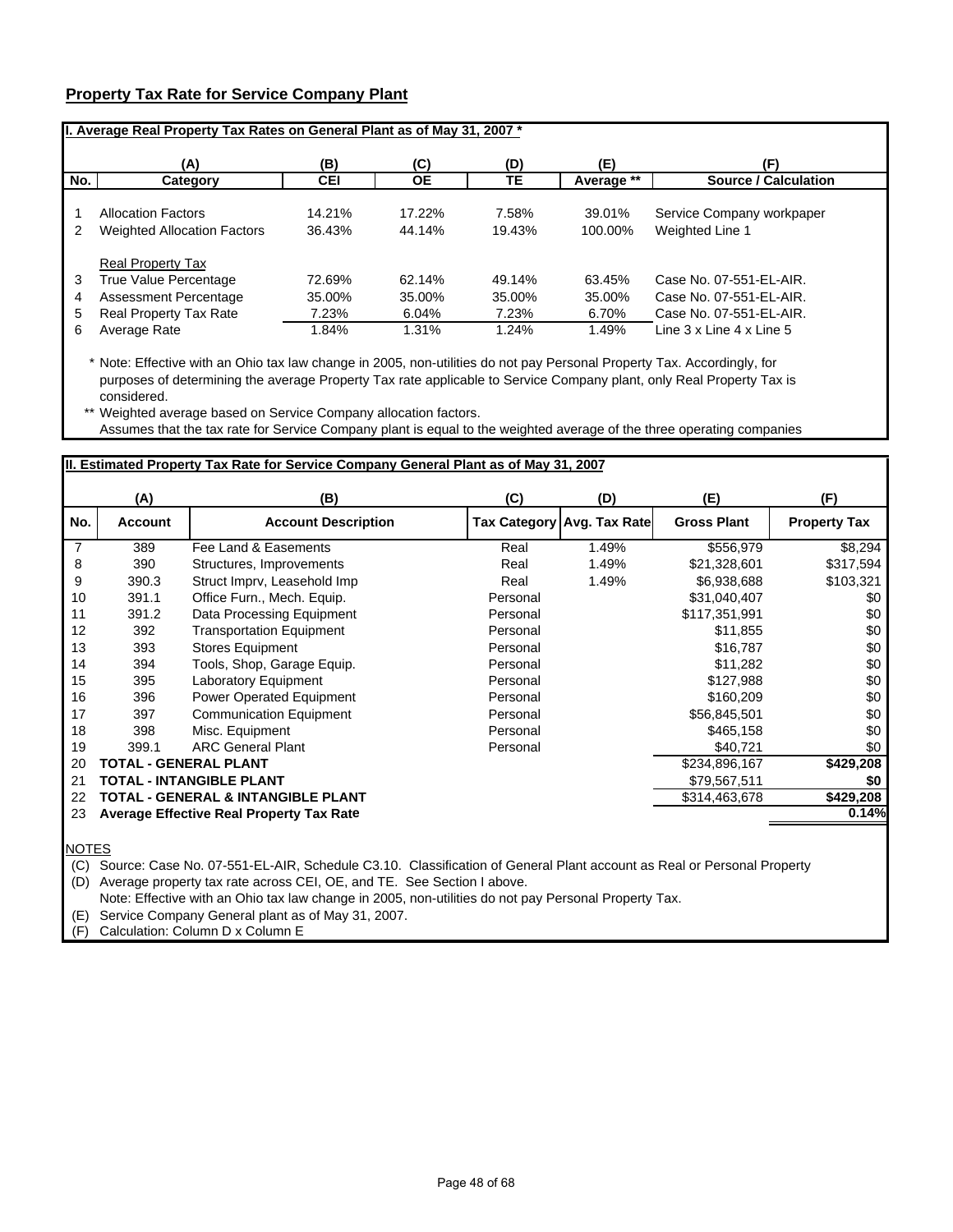## **Property Tax Rate for Service Company Plant**

|     | IIII. Estimated Average Real Property Tax Rates on General Plant as of September 30, 2012 * |            |           |        |            |                             |  |  |  |  |
|-----|---------------------------------------------------------------------------------------------|------------|-----------|--------|------------|-----------------------------|--|--|--|--|
|     | (A)                                                                                         | (B)        | (C)       | (D)    | (E)        | (F)                         |  |  |  |  |
| No. | Category                                                                                    | <b>CEI</b> | <b>OE</b> | TЕ     | Average ** | <b>Source / Calculation</b> |  |  |  |  |
| 24  | <b>Allocation Factors</b>                                                                   | 14.21%     | 17.22%    | 7.58%  | 39.01%     | Service Company workpaper   |  |  |  |  |
|     | 25 Weighted Allocation Factors                                                              | 36.43%     | 44.14%    | 19.43% | 100.00%    | Weighted Line 24            |  |  |  |  |
|     | <b>Real Property Tax</b>                                                                    |            |           |        |            |                             |  |  |  |  |
| 26  | True Value Percentage                                                                       | 71.87%     | 47.93%    | 50.02% | 57.06%     | Schedule C3.10a2            |  |  |  |  |
| 27  | Assessment Percentage                                                                       | 35.00%     | 35.00%    | 35.00% | 35.00%     | Schedule C3.10a2            |  |  |  |  |
| 28  | <b>Real Property Tax Rate</b>                                                               | 7.59%      | 6.78%     | 7.78%  | 7.27%      | Schedule C3.10a2            |  |  |  |  |
| 29  | Average Rate                                                                                | 1.91%      | 1.14%     | 1.36%  | 1.45%      | Line 26 x Line 27 x Line 28 |  |  |  |  |

\* Note: Effective with an Ohio tax law change in 2005, non-utilities do not pay Personal Property Tax. Accordingly, for purposes of determining the average Property Tax rate applicable to Service Company plant, only Real Property Tax is considered.

\*\* Weighted average based on Service Company allocation factors. Assumes that the tax rate for Service Company plant is equal to the weighted average of the three operating companies

|                                                        | (A)            | (B)                                           | (C)      | (D)                        | (E)                | (F)                 |
|--------------------------------------------------------|----------------|-----------------------------------------------|----------|----------------------------|--------------------|---------------------|
| No.                                                    | <b>Account</b> | <b>Account Description</b>                    |          | Tax Category Avg. Tax Rate | <b>Gross Plant</b> | <b>Property Tax</b> |
| 30                                                     | 389            | Fee Land & Easements                          | Real     | 1.45%                      | \$230,947          | \$3,353             |
| 31                                                     | 390            | Structures, Improvements                      | Real     | 1.45%                      | \$57,468,547       | \$834,290           |
| 32                                                     | 390.3          | Struct Imprv, Leasehold Imp                   | Real     | 1.45%                      | \$14,102,089       | \$204,725           |
| 33                                                     | 391.1          | Office Furn., Mech. Equip.                    | Personal |                            | \$17,323,296       | \$0                 |
| 34                                                     | 391.2          | Data Processing Equipment                     | Personal |                            | \$124,797,618      | \$0                 |
| 35                                                     | 392            | <b>Transportation Equipment</b>               | Personal |                            | \$27,659           | \$0                 |
| 36                                                     | 393            | <b>Stores Equipment</b>                       | Personal |                            | \$16,849           | \$0                 |
| 37                                                     | 394            | Tools, Shop, Garage Equip.                    | Personal |                            | \$228,543          | \$0                 |
| 38                                                     | 395            | <b>Laboratory Equipment</b>                   | Personal |                            | \$118,793          | \$0                 |
| 39                                                     | 396            | Power Operated Equipment                      | Personal |                            | \$41,706           | \$0                 |
| 40                                                     | 397            | <b>Communication Equipment</b>                | Personal |                            | \$81,020,249       | \$0                 |
| 41                                                     | 398            | Misc. Equipment                               | Personal |                            | \$3,231,691        | \$0                 |
| 42                                                     | 399.1          | <b>ARC General Plant</b>                      | Personal |                            | \$40,721           | \$0                 |
| 43                                                     |                | <b>TOTAL - GENERAL PLANT</b>                  |          |                            | \$298,648,708      | \$1,042,367         |
| <b>TOTAL - INTANGIBLE PLANT</b><br>\$169,485,411<br>44 |                |                                               |          |                            |                    |                     |
| 45                                                     |                | <b>TOTAL - GENERAL &amp; INTANGIBLE PLANT</b> |          |                            | \$468,134,119      | \$1,042,367         |
| 46                                                     |                | Average Effective Real Property Tax Rate      |          |                            |                    | 0.22%               |

NOTES

(C) Source: Schedule C3.10. Classification of General Plant account as Real or Personal Property

(D) Weighted average property tax rate across CEI, OE, and TE. See Section I above.

Note: Effective with an Ohio tax law change in 2005, non-utilities do not pay Personal Property Tax.

(E) Estimated Service Company General gross plant balances as of 9/30/12. Source: 2012 Forecast Version 6.

(F) Calculation: Column D x Column E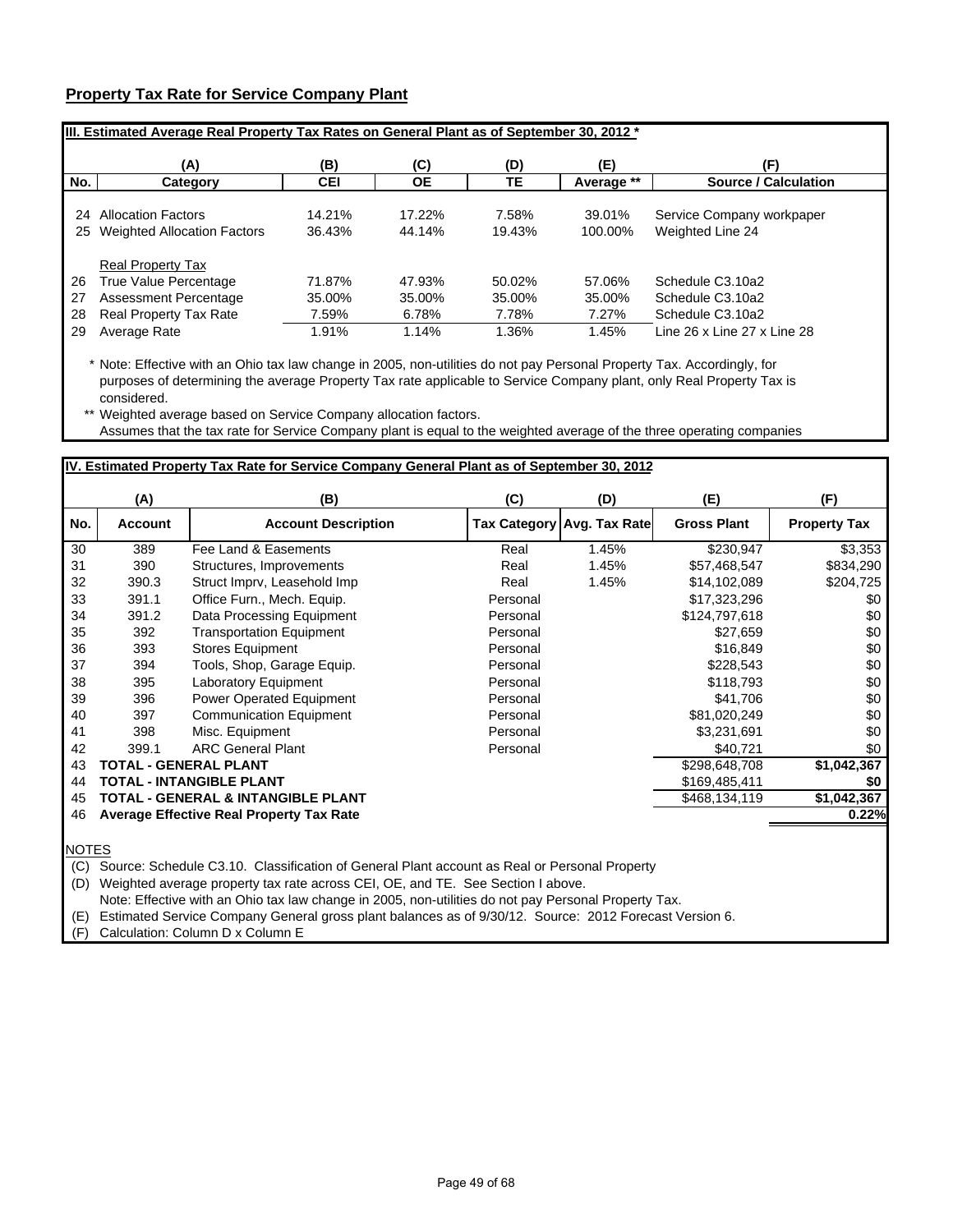## **Incremental Depreciation and Property Tax Associated with Service Company Plant**

**Case No. 07-551-EL-AIR vs. Estimated 9/30/12 Balances**

|      | II. Estimated Allocated Service Company Plant and Related Expenses as of September 30, 2012 |                   |                |                |                |                |                                                 |  |  |  |
|------|---------------------------------------------------------------------------------------------|-------------------|----------------|----------------|----------------|----------------|-------------------------------------------------|--|--|--|
| Line | Category                                                                                    | Service Co.       | CEI            | <b>OE</b>      | TЕ             | <b>TOTAL</b>   | Source / Notes                                  |  |  |  |
|      | <b>Allocation Factor</b>                                                                    |                   | 14.21%         | 17.22%         | 7.58%          | 39.01%         | Case No. 07-551-EL-AIR                          |  |  |  |
|      | <b>Total Plant</b>                                                                          |                   |                |                |                |                |                                                 |  |  |  |
|      | Gross Plant                                                                                 | \$468.134.119     | \$66.521.858   | \$80.612.695   | \$35.484.566   | \$182,619,120  | Service Co. Depreciation Rate, Line 55 x Line 1 |  |  |  |
| 3    | Accum. Reserve                                                                              | (\$155, 168, 044) | (\$22,049,379) | (\$26,719,937) | (\$11,761,738) | (\$60,531,054) | Service Co. Depreciation Rate, Line 55 x Line 1 |  |  |  |
| 4    | Net Plant                                                                                   | \$312,966,075     | \$44,472,479   | \$53.892.758   | \$23.722.828   | \$122.088.066  | Line $2 +$ Line 3                               |  |  |  |
| 5    | Depreciation *                                                                              | 9.63%             | \$6.406.256    | \$7.763.246    | \$3.417.271    | \$17,586,772   | Average Rate x Line 2                           |  |  |  |
| 6    | Property Tax *                                                                              | 0.22%             | \$148.120      | \$179.496      | \$79.011       | \$406.627      | Average Rate x Line 2                           |  |  |  |
|      | <b>Total Expenses</b>                                                                       |                   | \$6,554,376    | \$7.942.741    | \$3.496.282    | \$17,993,400   |                                                 |  |  |  |

\* Effective Depreciation and Property Tax rates based on weighted averages across companies over General and Intangible plant, as of 9/30/12. See line 55 on workpaper "Service Co. Depreciation Rate" and line 46 on workpaper "Service Co. Property Tax Rate" for more details.

| <b>Line</b> | <b>Rate Base</b>         | Service Co.    | <b>CEI</b>         | OE.            | TE             | <b>TOTAL</b>   | Source / Notes                                  |
|-------------|--------------------------|----------------|--------------------|----------------|----------------|----------------|-------------------------------------------------|
| 8           | <b>Allocation Factor</b> |                | 14.21%             | 17.22%         | 7.58%          | 39.01%         | Case No. 07-551-EL-AIR                          |
|             | <b>Total Plant</b>       |                |                    |                |                |                |                                                 |
| 9           | Gross Plant              | \$314,463,678  | \$44,685,289       | \$54,150,645   | \$23,836,347   | \$122,672,281  | Service Co. Depreciation Rate, Line 27 x Line 8 |
| 10          | Accum. Reserve           | (S141.912.431) | $(\$20, 165, 756)$ | (\$24,437,321) | (\$10,756,962) | (\$55,360,039) | Service Co. Depreciation Rate, Line 27 x Line 8 |
| 11          | Net Plant                | \$172,551,247  | \$24,519,532       | \$29,713,325   | \$13,079,385   | \$67,312,242   | Line $9 +$ Line 10                              |
| 12          | Depreciation *           | 10.68%         | \$4.772.824        | \$5.783.816    | \$2.545.954    | \$13.102.594   | Average Rate x Line 9                           |
| 13          | Property Tax *           | 0.14%          | \$60,990           | \$73,910       | \$32,534       | \$167,434      | Average Rate x Line 9                           |
| 14          | <b>Total Expenses</b>    |                | \$4,833,814        | \$5,857,726    | \$2,578,488    | \$13,270,028   | Line $12 +$ Line 13                             |

|                | IIII. Estimated Incremental Expenses Associated with Allocated Service Company Plant *                                                                                                                                                                                                                                                                                                                                                                                                                                                                                                          |                      |                         |                          |                       |                          |                                            |  |  |  |  |
|----------------|-------------------------------------------------------------------------------------------------------------------------------------------------------------------------------------------------------------------------------------------------------------------------------------------------------------------------------------------------------------------------------------------------------------------------------------------------------------------------------------------------------------------------------------------------------------------------------------------------|----------------------|-------------------------|--------------------------|-----------------------|--------------------------|--------------------------------------------|--|--|--|--|
| <b>Line</b>    | <b>Rate Base</b>                                                                                                                                                                                                                                                                                                                                                                                                                                                                                                                                                                                | Service Co.          | <b>CEI</b>              | <b>OE</b>                | TE                    | <b>TOTAL</b>             | Source / Notes                             |  |  |  |  |
| 15<br>16<br>17 | Depreciation<br><b>Property Tax</b>                                                                                                                                                                                                                                                                                                                                                                                                                                                                                                                                                             | $-1.05%$<br>$0.09\%$ | \$1.633.432<br>\$87,130 | \$1.979.430<br>\$105.586 | \$871.317<br>\$46,477 | \$4.484.179<br>\$239.193 | Line $5 -$ Line $12$<br>Line $6 -$ Line 13 |  |  |  |  |
|                | <b>Total Expenses</b><br>Line $15 +$ Line 16<br>\$1,720,562<br>\$917.794<br>\$4,723,372<br>\$2.085.016<br>In Case No. 07-551-EL-AIR, test year operating expenses included allocated depreciation and property tax associated with<br>Service Company plant. This section calculates the difference between the estimated level of these expenses included in<br>base rates and the expected expenses to be incurred based on Service Company plant balances as of September 30, 2012.<br>The incremental expenses calculated on Line 17 above are added to the Rider DCR revenue requirements. |                      |                         |                          |                       |                          |                                            |  |  |  |  |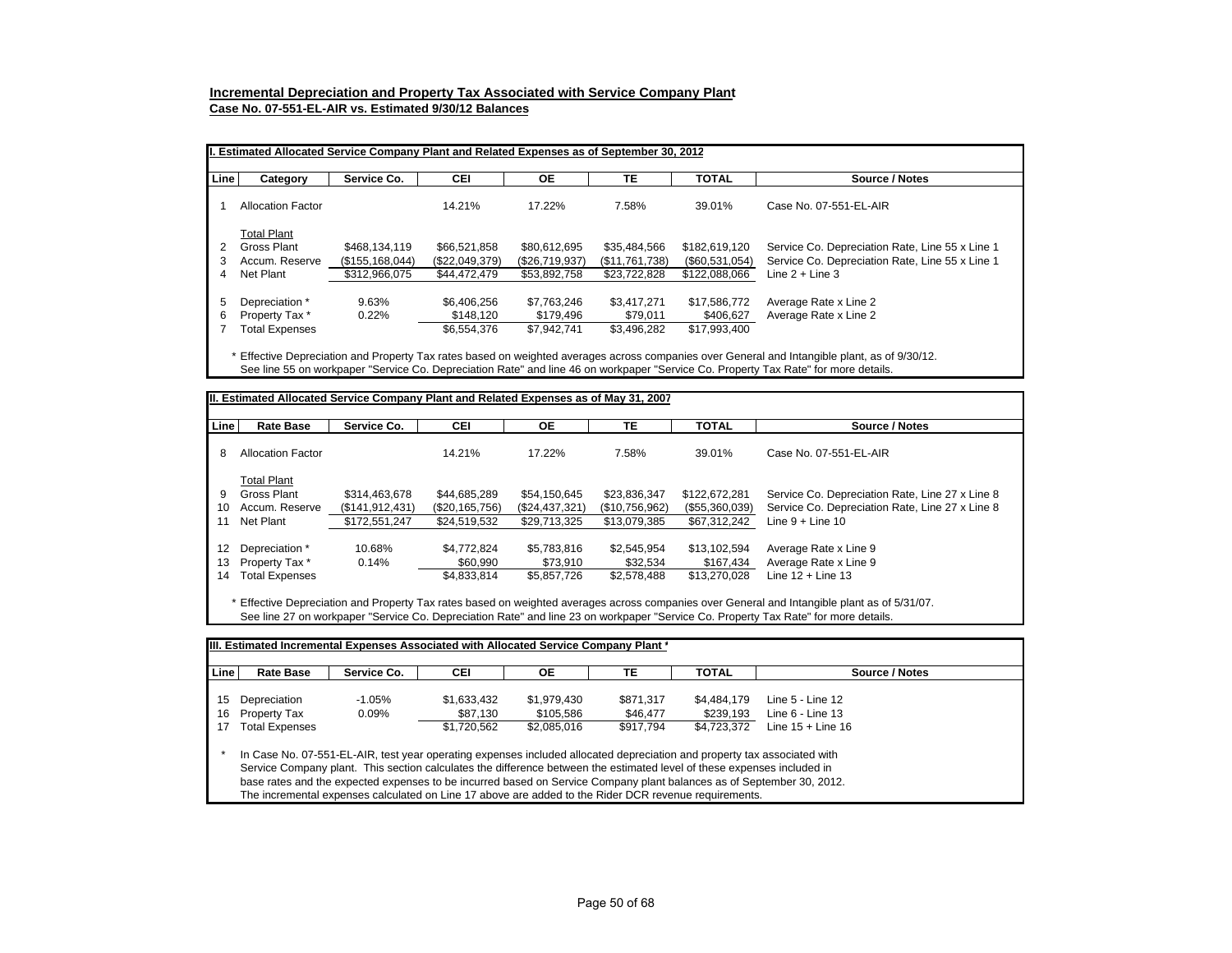#### **Intangible Depreciation Expense Calculation Estimated 9/30/2012 Balances**

## **NOTE**

 The software accounts are amortized over a 7 year period (leading to an accrual rate of 14.29%), and many of these accounts have already been fully amortized. Therefore, applying the 14.29% accrual rate to the Gross Plant (the methodology employed for all other accounts) overstates the "depreciation expense" associated with intangible plant. This workpaper looks at each sub account within intangible plant and calculates the expense by applying the 14.29% to only those sub-accounts that are not fully amortized yet.

| Company<br>(A)                | <b>Utility Account</b><br>(B)       | <b>Function</b><br>(C)  | <b>Gross Plant Sep-12</b><br>(D) | Reserve Sep-12<br>(E)           | Net Plant Sep-12<br>(F) | <b>Accrual Rates</b><br>(G) | <b>Depreciation Expense</b><br>(H)                                      |
|-------------------------------|-------------------------------------|-------------------------|----------------------------------|---------------------------------|-------------------------|-----------------------------|-------------------------------------------------------------------------|
|                               |                                     |                         |                                  |                                 |                         | Case # 07-551-EL            | Accrual rate only applies to the gross plant of those accounts that are |
|                               |                                     |                         |                                  | Source: 2012 Forecast Version 6 |                         | AIR                         | not fully amortized and those accounts that have reserve balances       |
|                               |                                     |                         |                                  |                                 |                         |                             |                                                                         |
| CECO The Illuminating Co.     | CECO 101/6-303 2002 Software        | Intangible Plant        | 2,966,784.11                     | 2,966,784.11                    | 0.00                    | 14.29%                      | \$0.00                                                                  |
| CECO The Illuminating Co.     | CECO 101/6-303 2003 Software        | Intangible Plant        | 1,307,066.95                     | 1,307,066.95                    | 0.00                    | 14.29%                      | \$0.00                                                                  |
| CECO The Illuminating Co.     | CECO 101/6-303 2004 Software        | Intangible Plant        | 3,596,344.42                     | 3.596.344.42                    | 0.00                    | 14.29%                      | \$0.00                                                                  |
| CECO The Illuminating Co.     | CECO 101/6-303 2005 Software        | Intangible Plant        | 1,219,861.54                     | 1,219,861.54                    | 0.00                    | 14.29%                      | \$0.00                                                                  |
| CECO The Illuminating Co.     | CECO 101/6-303 2006 Software        | Intangible Plant        | 1,808,777.88                     | 1,618,421.81                    | 190,356.07              | 14.29%                      | \$190,356.07                                                            |
| CECO The Illuminating Co.     | CECO 101/6-303 2007 Software        | Intangible Plant        | 5,870,455.85                     | 4,346,144.29                    | 1,524,311.56            | 14.29%                      | \$838,888.14                                                            |
| CECO The Illuminating Co.     | CECO 101/6-303 2008 Software        | Intangible Plant        | 2,852,517.24                     | 1,772,021.73                    | 1,080,495.51            | 14.29%                      | \$407,624.71                                                            |
| CECO The Illuminating Co.     | CECO 101/6-303 2009 Software        | Intangible Plant        | 3,238,317.74                     | 1,291,658.41                    | 1,946,659.33            | 14.29%                      | \$462,755.61                                                            |
| CECO The Illuminating Co.     | CECO 101/6-303 2010 Software        | Intangible Plant        | 2,716,031.14                     | 931,998.35                      | 1,784,032.79            | 14.29%                      | \$388,120.85                                                            |
| CECO The Illuminating Co.     | CECO 101/6-303 2011 Software        | Intangible Plant        | 7,662,997.14                     | 1,024,926.26                    | 6,638,070.88            | 14.29%                      | \$1,095,042.29                                                          |
| CECO The Illuminating Co.     | CECO 101/6-303 FAS109 Dist- Forcast | Intangible Plant        | 2,001,380.25                     | 1,966,377.92                    | 35,002.33               | 3.18%                       | \$35,002.33                                                             |
| CECO The Illuminating Co.     | CECO 101/6-303 FAS109 Transm-FCT    | Intangible Plant        | 1,176,339.38                     | 976,590.53                      | 199,748.85              | 2.15%                       | \$25,291.30                                                             |
| CECO The Illuminating Co.     | CECO 101/6-303 Software             | Intangible Plant        | 1,646,353.17                     | 290,252.53                      | 1,356,100.64            | 14.29%                      | \$235,263.87                                                            |
| CECO The Illuminating Co.     | CECO 101/6-303 Software Evolution   | Intangible Plant        | 12,454,403.18                    | 12,454,403.18                   | 0.00                    | 14.29%                      | \$0.00                                                                  |
|                               |                                     | <b>Total</b>            | 50,517,629.99                    | 35.762.852.03                   | 14,754,777.96           |                             | \$3,678,345.17                                                          |
| OECO Ohio Edison Co.          | OECO 101/6-301 Organization         | Intangible Plant        | 89,746.46                        | 0.00                            | 89,746.46               | 0.00%                       | \$0.00                                                                  |
| OECO Ohio Edison Co.          | OECO 101/6-303 2002 Software        | Intangible Plant        | 3,690,066.71                     | 3,690,066.71                    | 0.00                    | 14.29%                      | \$0.00                                                                  |
| OECO Ohio Edison Co.          | OECO 101/6-303 2003 Software        | Intangible Plant        | 17,568,726.13                    | 17,568,726.13                   | 0.00                    | 14.29%                      | \$0.00                                                                  |
| OECO Ohio Edison Co.          | OECO 101/6-303 2004 Software        | Intangible Plant        | 4,524,342.87                     | 4,524,342.87                    | 0.00                    | 14.29%                      | \$0.00                                                                  |
| OECO Ohio Edison Co.          | OECO 101/6-303 2005 Software        | Intangible Plant        | 1,469,370.24                     | 1,469,370.24                    | 0.00                    | 14.29%                      | \$0.00                                                                  |
| OECO Ohio Edison Co.          | OECO 101/6-303 2006 Software        | Intangible Plant        | 2,754,123.71                     | 2,756,656.85                    | (2,533.14)              | 14.29%                      | \$0.00                                                                  |
| OECO Ohio Edison Co.          | OECO 101/6-303 2007 Software        | Intangible Plant        | 7,208,211.44                     | 6,698,295.75                    | 509,915.69              | 14.29%                      | \$509,915.69                                                            |
| OECO Ohio Edison Co.          | OECO 101/6-303 2008 Software        | Intangible Plant        | 3,495,653.48                     | 3,163,447.93                    | 332,205.55              | 14.29%                      | \$332,205.55                                                            |
| OECO Ohio Edison Co.          | OECO 101/6-303 2009 Software        | Intangible Plant        | 4,771,510.65                     | 2,058,518.14                    | 2,712,992.51            | 14.29%                      | \$681,848.87                                                            |
| OECO Ohio Edison Co.          | OECO 101/6-303 2010 Software        | Intangible Plant        | 3,645,397.53                     | 1,272,485.73                    | 2,372,911.80            | 14.29%                      | \$520,927.31                                                            |
| OECO Ohio Edison Co.          | OECO 101/6-303 2011 Software        | Intangible Plant        | 7,632,058.23                     | 1,020,979.21                    | 6,611,079.02            | 14.29%                      | \$1.090.621.12                                                          |
| OECO Ohio Edison Co.          | OECO 101/6-303 FAS109 Dist Land     | Intangible Plant        | 37,082.00                        | 0.00                            | 37,082.00               | 2.89%                       | \$0.00                                                                  |
| OECO Ohio Edison Co.          | OECO 101/6-303 FAS109 Distribution  | Intangible Plant        | 1,556,299.00                     | 1,556,299.00                    | 0.00                    | 2.89%                       | \$0.00                                                                  |
| OECO Ohio Edison Co.          | OECO 101/6-303 FAS109 General Lan   | Intangible Plant        | 7,778.00                         | 0.00                            | 7.778.00                | 3.87%                       | \$0.00                                                                  |
| OECO Ohio Edison Co.          | OECO 101/6-303 FAS109 General Plt   | Intangible Plant        | 191,313.37                       | 161,865.43                      | 29,447.94               | 3.87%                       | \$7,403.83                                                              |
| OECO Ohio Edison Co.          | OECO 101/6-303 FAS109 Trans Land    | Intangible Plant        | 1,326,229.00                     | 0.00                            | 1,326,229.00            | 2.33%                       | \$0.00                                                                  |
| OECO Ohio Edison Co.          | OECO 101/6-303 FAS109 Transmissio   | Intangible Plant        | 697,049.00                       | 697,049.00                      | 0.00                    | 2.33%                       | \$0.00                                                                  |
| OECO Ohio Edison Co.          | OECO 101/6-303 Intangibles          | Intangible Plant        | 3,132,955.45                     | 340,310.65                      | 2,792,644.80            | 14.29%                      | \$447,699.33                                                            |
|                               |                                     | Total                   | 63,797,913.27                    | 46,978,413.64                   | 16,819,499.63           |                             | \$3,590,621.70                                                          |
| <b>TECO Toledo Edison Co.</b> | TECO 101/6-303 2002 Software        | <b>Intangible Plant</b> | 1,705,113.91                     | 1,705,113.91                    | 0.00                    | 14.29%                      | \$0.00                                                                  |
| TECO Toledo Edison Co.        | TECO 101/6-303 2003 Software        | Intangible Plant        | 7,446,711.94                     | 7,446,711.94                    | 0.00                    | 14.29%                      | \$0.00                                                                  |
| TECO Toledo Edison Co.        | TECO 101/6-303 2004 Software        | Intangible Plant        | 854,820.65                       | 854,820.65                      | 0.00                    | 14.29%                      | \$0.00                                                                  |
| TECO Toledo Edison Co.        | TECO 101/6-303 2005 Software        | Intangible Plant        | 670,679.46                       | 670,679.46                      | 0.00                    | 14.29%                      | \$0.00                                                                  |
| TECO Toledo Edison Co.        | TECO 101/6-303 2006 Software        | Intangible Plant        | 834,729.01                       | 745,667.49                      | 89,061.52               | 14.29%                      | \$89,061.52                                                             |
| TECO Toledo Edison Co.        | TECO 101/6-303 2007 Software        | Intangible Plant        | 3,095,001.76                     | 2,285,076.12                    | 809.925.64              | 14.29%                      | \$442,275.75                                                            |
| TECO Toledo Edison Co.        | TECO 101/6-303 2008 Software        | Intangible Plant        | 1,445,575.18                     | 961,363.32                      | 484,211.86              | 14.29%                      | \$206,572.69                                                            |
| TECO Toledo Edison Co.        | TECO 101/6-303 2009 Software        | Intangible Plant        | 2,063,024.71                     | 849,077.16                      | 1,213,947.55            | 14.29%                      | \$294,806.23                                                            |
| TECO Toledo Edison Co.        | TECO 101/6-303 2010 Software        | Intangible Plant        | 1,589,514.04                     | 552,178.52                      | 1,037,335.52            | 14.29%                      | \$227,141.56                                                            |
| TECO Toledo Edison Co.        | TECO 101/6-303 2011 Software        | Intangible Plant        | 3,191,925.46                     | 424,144.03                      | 2,767,781.43            | 14.29%                      | \$456,126.15                                                            |
| TECO Toledo Edison Co.        | TECO 101/6-303 FAS109 Distribution  | Intangible Plant        | 240,093.46                       | 218,858.09                      | 21,235.37               | 3.10%                       | \$7,442.90                                                              |
| TECO Toledo Edison Co.        | TECO 101/6-303 FAS109 Transmission  | Intangible Plant        | 54,210.29                        | 45,384.95                       | 8,825.34                | 2.37%                       | \$1,284.78                                                              |
| TECO Toledo Edison Co.        | TECO 101/6-303 Software             | Intangible Plant        | 593,103.45                       | 94,116.54                       | 498,986.91              | 14.29%                      | \$84,754.48                                                             |
|                               |                                     | <b>Total</b>            | 23,784,503.32                    | 16,853,192.18                   | 6,931,311.14            |                             | \$1,809,466.06                                                          |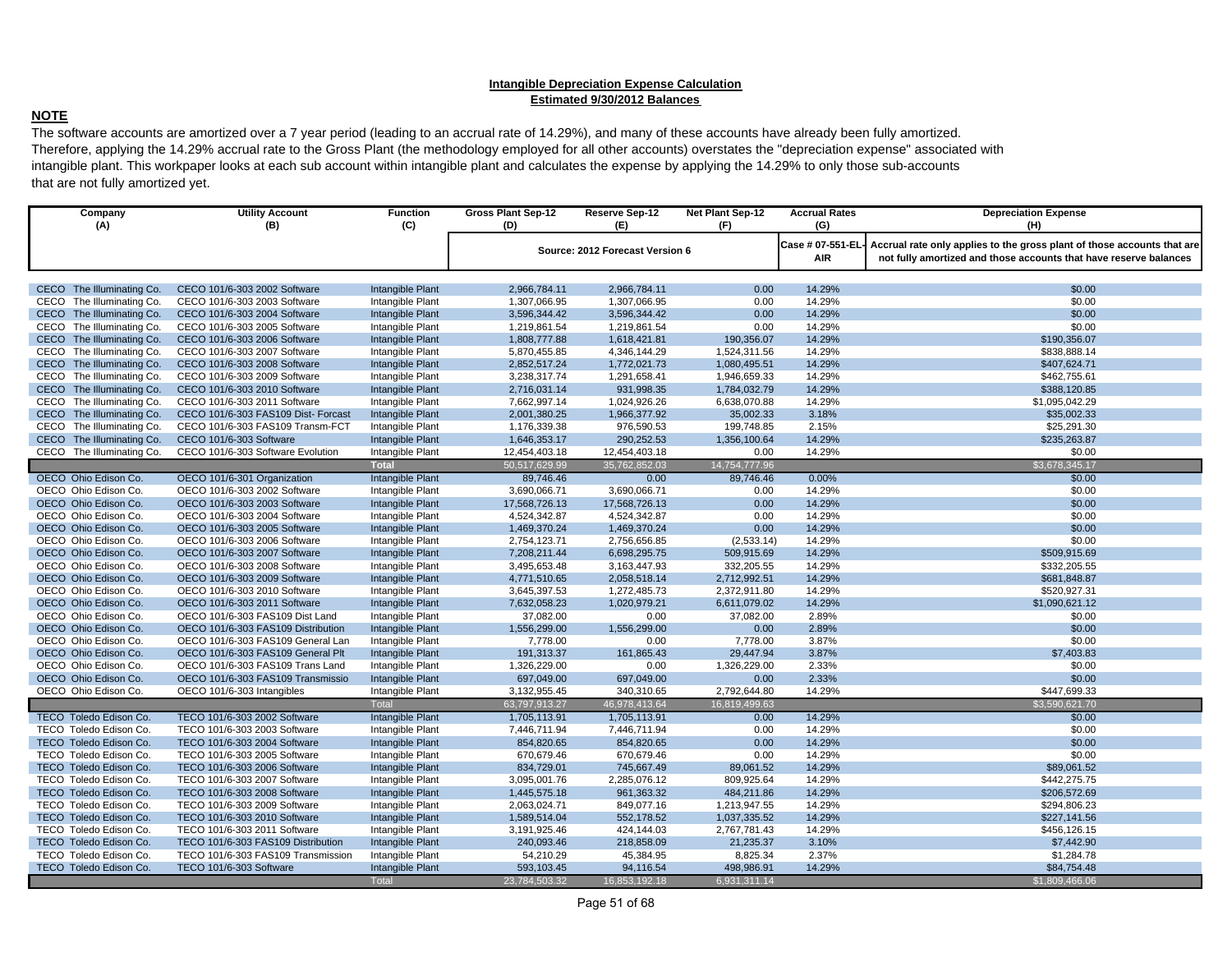#### **Rider Charge Calculation - Rider DCR**

#### I. Annual Revenue Requirement For Q4 2012 Rider DCR Rates

|     | (A)     | (B)            |
|-----|---------|----------------|
|     | Company | <b>Rev Reg</b> |
|     |         | 9/30/2012      |
| (1) | CEI     | \$62.958.493   |
| (2) | OE      | \$60.838.054   |
| (3) | TF      | \$13,750,686   |
| (4) | TOTAL   | \$137,547,234  |

NOTES

(B) Annual Revenue Requirement Based on Estimated 9/30/2012 Rate Base

II. Quarterly Revenue Requirement Additions

|     | (A)                                                    | (B)      | (C)       | (D)          |
|-----|--------------------------------------------------------|----------|-----------|--------------|
|     | <b>Description</b>                                     | CEI      | ОE        | TЕ           |
| (1) | DCR Audit Expense<br>Recovery                          | \$0      | \$0       | \$0          |
| (2) | Q3 2012<br>Reconciliation<br>Amount Adjusted for<br>Q4 | \$59,032 | \$877,029 | (\$125, 146) |
| (3) | <b>Total Quarterly</b><br>Reconcilation                | \$59,032 | \$877,029 | (\$125, 146) |

**SOURCES** 

Line 2: Q3 2012 under-collection or over-collection. Calculation: difference between rates based on estimated and actual 6/30/12 rate base balances, applied to forecasted Q3 2012 billing determinants.

Line 3: Calculation: Line 1 + Line 2

Line 1: Source: DCR deferral balance as of June 30, 2012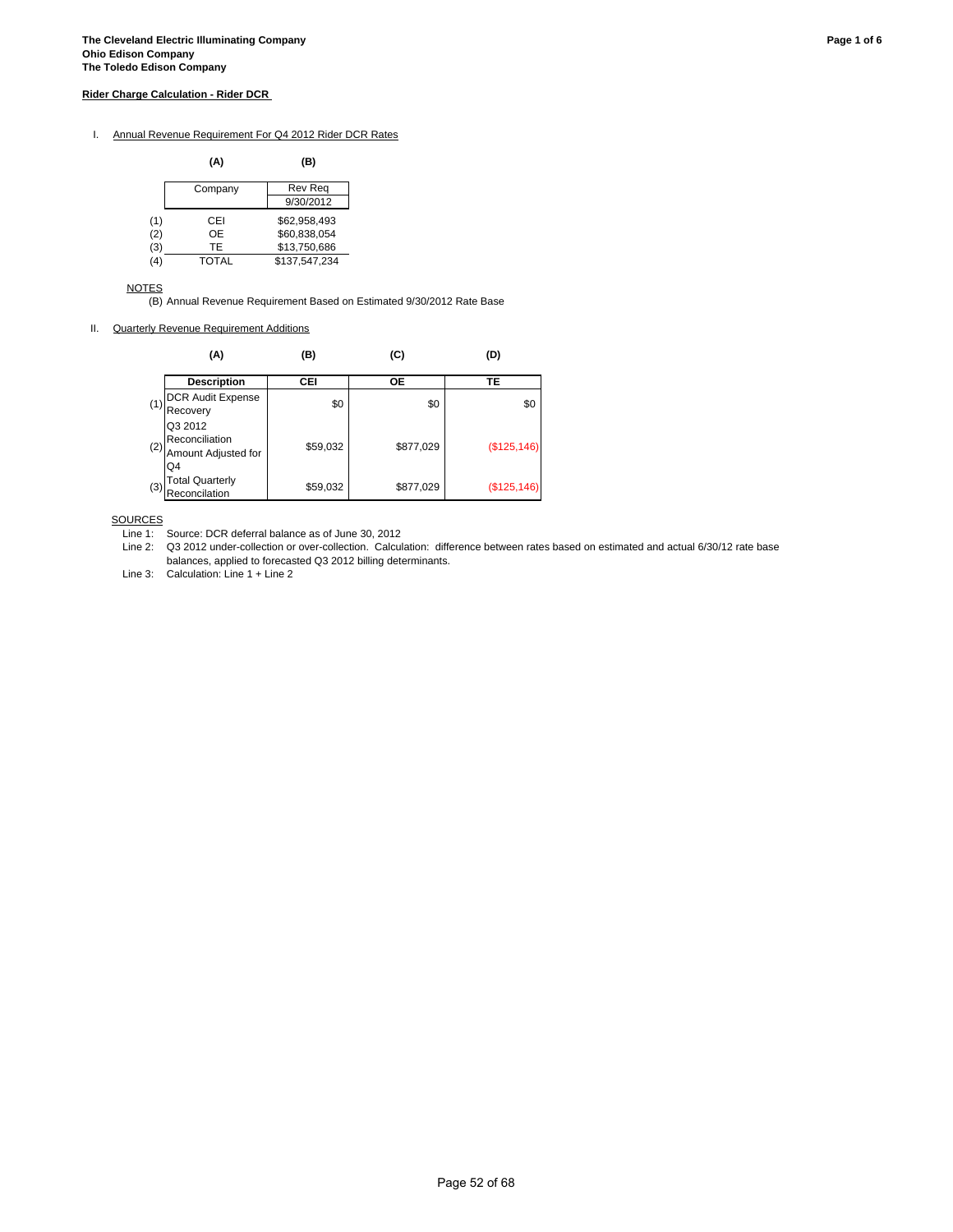#### **Rider Charge Calculation - Rider DCR**

| Company    | Rate                            |                                       |                                                   |                            | (F)                                          |  |
|------------|---------------------------------|---------------------------------------|---------------------------------------------------|----------------------------|----------------------------------------------|--|
|            |                                 | <b>Annual KWH Sales</b>               |                                                   | <b>DCR Annual Rev</b>      | Quarterly                                    |  |
|            | Schedule                        | Total                                 | % Total                                           | Req Allocations            | Reconciliation                               |  |
| <b>CEI</b> | <b>RS</b>                       | 5,293,254,518                         | 31.62%                                            | \$19,908,849               | \$18,667                                     |  |
|            | GS, GP, GSU                     | 11,445,801,308                        | 68.38%                                            | \$43,049,645               | \$40,365                                     |  |
|            |                                 | 16,739,055,826                        | 100.00%                                           | \$62,958,493               | \$59,032                                     |  |
|            |                                 |                                       |                                                   |                            | \$401,875                                    |  |
|            | GS, GP, GSU                     | 10,616,011,132                        | 54.18%                                            | \$32,960,684               | \$475,155                                    |  |
|            |                                 | 19,594,783,484                        | 100.00%                                           | \$60,838,054               | \$877,029                                    |  |
| TE         | <b>RS</b>                       | 2,491,486,253                         | 42.44%                                            | \$5,836,238                | (\$53,116)                                   |  |
|            | GS, GP, GSU                     | 3,378,672,796                         | 57.56%                                            | \$7,914,448                | (\$72,030)                                   |  |
|            |                                 | 5,870,159,049                         | 100.00%                                           | \$13,750,686               | (\$125, 146)                                 |  |
|            |                                 |                                       |                                                   |                            |                                              |  |
|            |                                 |                                       |                                                   |                            | \$367,426<br>\$443,490                       |  |
|            |                                 | 42,203,998,359                        | 100.00%                                           | \$137,547,234              | \$810,916                                    |  |
|            | <b>OE</b><br>OH<br><b>TOTAL</b> | <b>RS</b><br><b>RS</b><br>GS, GP, GSU | 8,978,772,352<br>16,763,513,123<br>25,440,485,236 | 45.82%<br>39.72%<br>60.28% | \$27,877,371<br>\$53,622,457<br>\$83,924,777 |  |

NOTES

(C) Source: Forecast for October 2012 through September 2013 (All forecasted numbers associated with 2012 Forecast Version 6)

(D) Calculation: Individual Rate Schedule Total / Total for RS, GS, GP, GSU

(E) Calculation: Annual DCR Revenue from Section I, Column B x Column D

(F) Calculation: Quarterly Reconciliation from Section II, Line 3 x Column D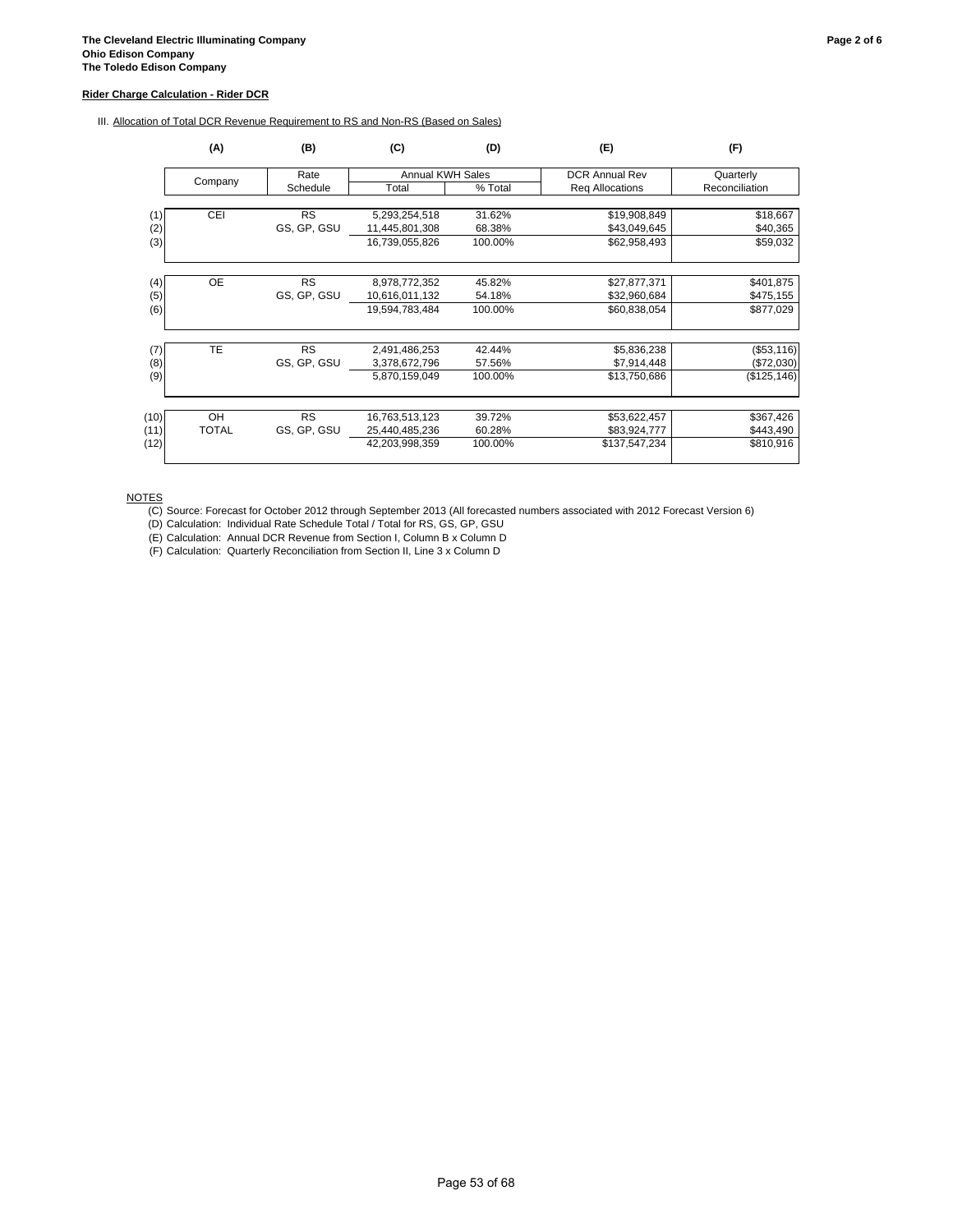#### **Rider Charge Calculation - Rider DCR**

#### IV. Allocation of DCR Revenue Amongst Non-RS Schedules

|      | (A)       | (B)        | (C)                          | (D)                           | (E)         | (F)                | (G)             |
|------|-----------|------------|------------------------------|-------------------------------|-------------|--------------------|-----------------|
|      | Company   | Rate       |                              | <b>Stipulation Allocation</b> |             | <b>DCR Revenue</b> | Quarterly       |
|      |           | Schedule   | % of Total                   | % of Non-RS                   | DCR Jurisd. | Allocations        | Reconciliation  |
|      |           |            |                              |                               |             |                    |                 |
| (1)  | CEI       | RS         | 47.55%                       | 0.00%                         | 0.00%       | \$0                | \$0             |
| (2)  |           | GS         | 42.23%                       | 80.52%                        | 90.02%      | \$38,752,601       | \$36,336        |
| (3)  |           | GP         | 0.63%                        | 1.19%                         | 1.33%       | \$574,259          | \$538           |
| (4)  |           | GSU        | 4.06%                        | 7.74%                         | 8.65%       | \$3,722,784        | \$3,491         |
| (5)  |           | GT         | 0.18%                        | 0.35%                         | 0.00%       | \$0                | \$0             |
| (6)  |           | <b>STL</b> | 3.53%                        | 6.73%                         | 0.00%       | \$0                | \$0             |
| (7)  |           | <b>POL</b> | 1.79%                        | 3.41%                         | 0.00%       | \$0                | \$0             |
| (8)  |           | <b>TRF</b> | 0.03%                        | 0.06%                         | 0.00%       | \$0                | \$0             |
| (9)  |           |            | 100.00%                      | 100.00%                       | 100.00%     | \$43,049,645       | \$40,365        |
| (10) |           |            | Subtotal (GT, STL, POL, TRF) | 10.55%                        |             |                    |                 |
|      |           |            |                              |                               |             |                    |                 |
| (11) | <b>OE</b> | <b>RS</b>  | 62.45%                       | 0.00%                         | 0.00%       | \$0                | \$0             |
| (12) |           | GS         | 27.10%                       | 72.17%                        | 81.75%      | \$26,946,336       | \$388,453       |
| (13) |           | GP         | 5.20%                        | 13.85%                        | 15.69%      | \$5,171,311        | \$74,549        |
| (14) |           | GSU        | 0.85%                        | 2.26%                         | 2.56%       | \$843,037          | \$12,153        |
| (15) |           | GT         | 2.19%                        | 5.84%                         | 0.00%       | \$0                | \$0             |
| (16) |           | <b>STL</b> | 1.39%                        | 3.70%                         | 0.00%       | \$0                | \$0             |
| (17) |           | POL        | 0.76%                        | 2.02%                         | 0.00%       | \$0                | \$0             |
| (18) |           | <b>TRF</b> | 0.06%                        | 0.16%                         | 0.00%       | \$0                | \$0             |
| (19) |           |            | 100.00%                      | 100.00%                       | 100.00%     | \$32,960,684       | \$475,155       |
| (20) |           |            | Subtotal (GT, STL, POL, TRF) | 11.72%                        |             |                    |                 |
| (21) | TE        | <b>RS</b>  | 57.93%                       | 0.00%                         | 0.00%       | $\overline{50}$    | $\overline{50}$ |
| (22) |           | GS         | 32.13%                       | 76.36%                        | 86.74%      | \$6,864,973        | (\$62,478)      |
| (23) |           | GP         | 4.80%                        | 11.42%                        | 12.97%      | \$1,026,750        | (\$9,345)       |
| (24) |           | GSU        | 0.11%                        | 0.25%                         | 0.29%       | \$22,725           | (\$207)         |
| (25) |           | GT         | 1.38%                        | 3.29%                         | 0.00%       | \$0                | \$0             |
| (26) |           | <b>STL</b> | 2.91%                        | 6.92%                         | 0.00%       | \$0                | \$0             |
| (27) |           | POL        | 0.69%                        | 1.64%                         | 0.00%       | \$0                | $\$0$           |
| (28) |           | <b>TRF</b> | 0.05%                        | 0.12%                         | 0.00%       | \$0                | \$0             |
| (29) |           |            | 100.00%                      | 100.00%                       | 100.00%     | \$7,914,448        | (\$72,030)      |
| (30) |           |            | Subtotal (GT, STL, POL, TRF) | 11.96%                        |             |                    |                 |

**NOTES** 

(C) Source: Stipulation in Case No. 07-551-EL-AIR.

(D) Calculation: Individual Non-RS Rate Schedule Total from Column C / (1 - RS Total from Column C).

(E) Besides customers taking service under Rate Schedule RS, Rider DCR is only applicable to customers taking service under Rate Schedule GS, GP, and GSU. Thus, the portion of the distribution rate increase allocated to Rate Schedules GT, STL, POL, and TRF per the Stipulation in Case No. 07-551-EL-AIR needs to be re-allocated across Rate Schedules GS, GP and GSU

Calculation: ((Column D) / Sum of GS, GP, GSU from Column D)

(F) Calculation: Total DCR Revenue Allocated to Non-RS customers from Section III x Column E.

(G) Calculation: Quarterly Reconciliation Allocated to Non-RS customers from Section III x Column E.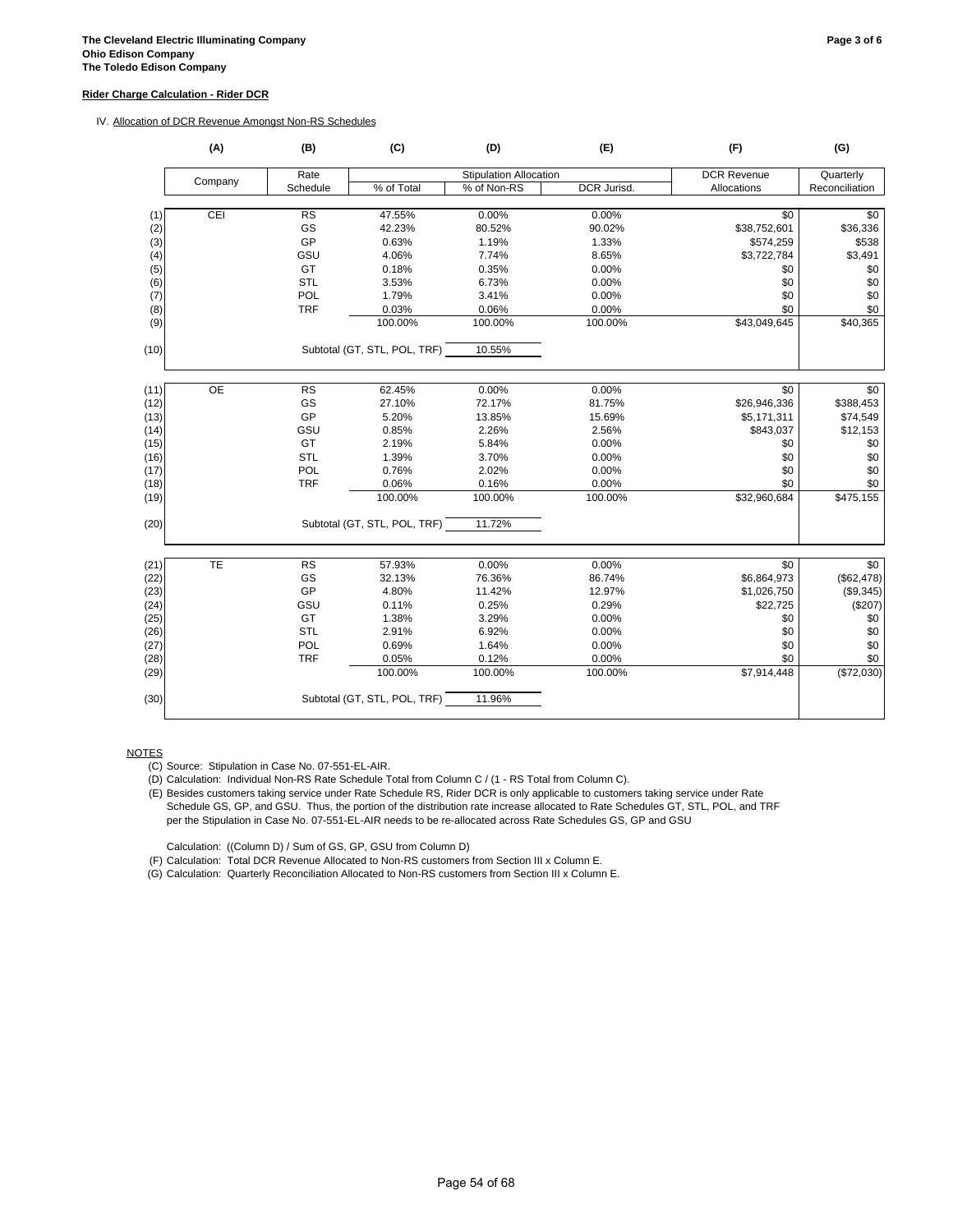### V. Rider DCR Charge Calculation - Rate RS

|     | (A)     | (B)       | (C)                | (D)              | (E)                   |
|-----|---------|-----------|--------------------|------------------|-----------------------|
|     |         | Rate      | Annual             | Annual           | Annual Rev Reg Charge |
|     | Company | Schedule  | <b>DCR Revenue</b> | <b>KWH Sales</b> | (S/KWH)               |
| (1) | CEI     | RS        | \$19,908,849       | 5,293,254,518    | \$0.003761            |
| (2) | ОE      | <b>RS</b> | \$27,877,371       | 8,978,772,352    | \$0.003105            |
| (3) | TE      | <b>RS</b> | \$5,836,238        | 2,491,486,253    | \$0.002342            |
| (4) |         |           | \$53.622.457       | 16,763,513,123   |                       |

#### NOTES

(C) Source: Section III, Column E.

(D) Source: Forecast for October 2012 through September 2013 (All forecasted numbers associated with 2012 Forecast Version 6)

(E) Calculation: Column C / Column D.

#### VI. Rider DCR Charge Calculation - Rate GS, Rate GP, Rate GSU

|      | (A)       | (B)      | (C)                | (D)                 | (E)                     |  |
|------|-----------|----------|--------------------|---------------------|-------------------------|--|
|      |           | Rate     | Annual             | Billing Units (kW / | Annual DCR Charge       |  |
|      | Company   | Schedule | <b>DCR Revenue</b> | kVa)                | $($ /$ kW or $$ /$ kVa) |  |
|      |           |          |                    |                     |                         |  |
| (1)  | CEI       | GS       | \$38,752,601       | 23,756,821          | \$1.6312<br>per kW      |  |
| (2)  |           | GP       | \$574,259          | 780,555             | \$0.7357<br>per kW      |  |
| (3)  |           | GSU      | \$3,722,784        | 7,789,956           | \$0.4779<br>per kW      |  |
| (4)  |           |          | \$43,049,645       |                     |                         |  |
| (5)  | <b>OE</b> | GS       | \$26,946,336       | 24,668,942          | \$1.0923<br>per kW      |  |
|      |           | GP       |                    |                     | \$0.7427                |  |
| (6)  |           |          | \$5,171,311        | 6,962,439           | per kW                  |  |
| (7)  |           | GSU      | \$843,037          | 2,758,686           | \$0.3056<br>per kVa     |  |
| (8)  |           |          | \$32,960,684       |                     |                         |  |
| (9)  | <b>TE</b> | GS       | \$6,864,973        | 8,022,138           | \$0.8558<br>per kW      |  |
| (10) |           | GP       | \$1,026,750        | 2,936,597           | \$0.3496<br>per kW      |  |
| (11) |           | GSU      | \$22,725           | 233,176             | \$0.0975<br>per kVa     |  |
| (12) |           |          | \$7,914,448        |                     |                         |  |

NOTES

(C) Source: Section IV, Column F.

(D) Source: Forecast for October 2012 through September 2013 (All forecasted numbers associated with 2012 Forecast Version 6)

(E) Calculation: Column C / Column D.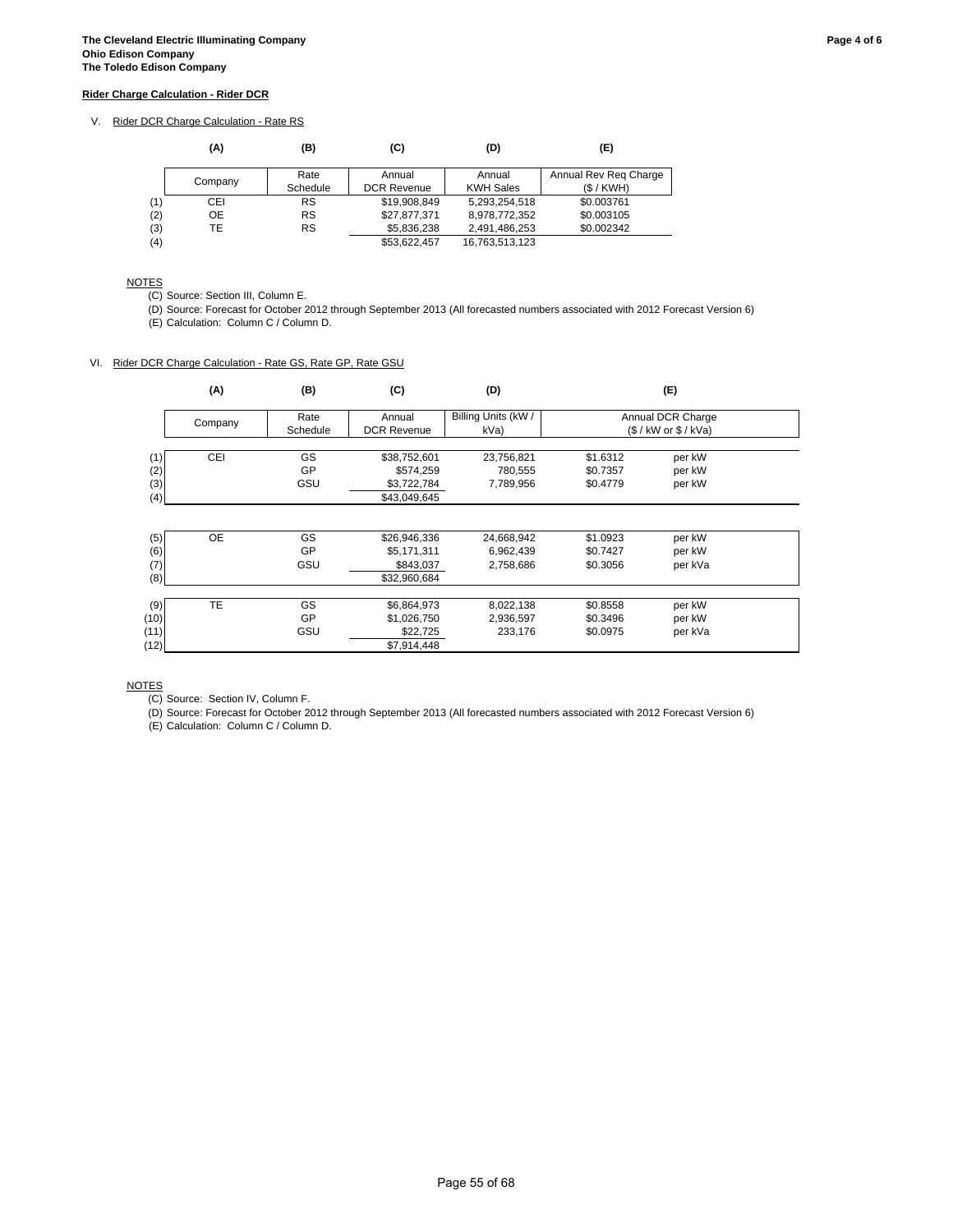## VII. Rider DCR Charge Calculation - Rate RS

|     | (A)     | (B)       | (C)           | (D)              | (E)                             |
|-----|---------|-----------|---------------|------------------|---------------------------------|
|     | Company | Rate      | Quarterly DCR | Quarterly        | <b>Quarterly Reconciliation</b> |
|     |         | Schedule  | Revenue       | <b>KWH Sales</b> | (S/KWH)                         |
| (1) | CEI     | RS        | \$18,667      | 1,318,003,701    | \$0.000014                      |
| (2) | ОE      | <b>RS</b> | \$401,875     | 2,230,100,780    | \$0.000180                      |
| (3) | TE      | RS        | (\$53,116)    | 597,865,435      | (\$0.000089)                    |
| (4) |         |           | \$367.426     | 4,145,969,915    |                                 |

### NOTES

(C) Source: Section III, Column F.

(D) Source: Forecast for October 2012 through December 2012 (All forecasted numbers associated with 2012 Forecast Version 6)

(E) Calculation: Column C / Column D.

#### VIII. Rider DCR Charge Calculation - Rate GS, Rate GP, Rate GSU

|      | (A)       | (B)       | (C)                | (D)                 |                                 | (E)                     |  |
|------|-----------|-----------|--------------------|---------------------|---------------------------------|-------------------------|--|
|      | Company   | Rate      | Quarterly          | Billing Units (kW / | <b>Quarterly Reconciliation</b> |                         |  |
|      |           | Schedule  | <b>DCR Revenue</b> | kVa)                |                                 | $($ /$ kW or $$ /$ kVa) |  |
| (1)  | CEI       | <b>GS</b> | \$36,336           | 5,898,985           | \$0.0062                        | per kW                  |  |
| (2)  |           | GP        | \$538              | 179,130             | \$0.0030                        | per kW                  |  |
| (3)  |           | GSU       | \$3,491            | 1,738,215           | \$0.0020                        | per kW                  |  |
| (4)  |           |           | \$40,365           |                     |                                 |                         |  |
|      |           |           |                    |                     |                                 |                         |  |
|      |           |           |                    |                     |                                 |                         |  |
| (5)  | <b>OE</b> | GS        | \$388,453          | 6,000,745           | \$0.0647                        | per kW                  |  |
| (6)  |           | GP        | \$74,549           | 1,645,563           | \$0.0453                        | per kW                  |  |
| (7)  |           | GSU       | \$12,153           | 682,230             | \$0.0178                        | per kVa                 |  |
| (8)  |           |           | \$475,155          |                     |                                 |                         |  |
|      |           |           |                    |                     |                                 |                         |  |
| (9)  | TE        | GS        | (\$62,478)         | 2,053,894           | (\$0.0304)                      | per kW                  |  |
| (10) |           | GP        | (\$9,345)          | 693,952             | (\$0.0135)                      | per kW                  |  |
| (11) |           | GSU       | (\$207)            | 54,300              | (\$0.0038)                      | per kVa                 |  |
| (12) |           |           | (\$72,030)         |                     |                                 |                         |  |

NOTES

(C) Source: Section IV, Column G.

(D) Source: Forecast for October 2012 through December 2012 (All forecasted numbers associated with 2012 Forecast Version 6) (E) Calculation: Column C / Column D.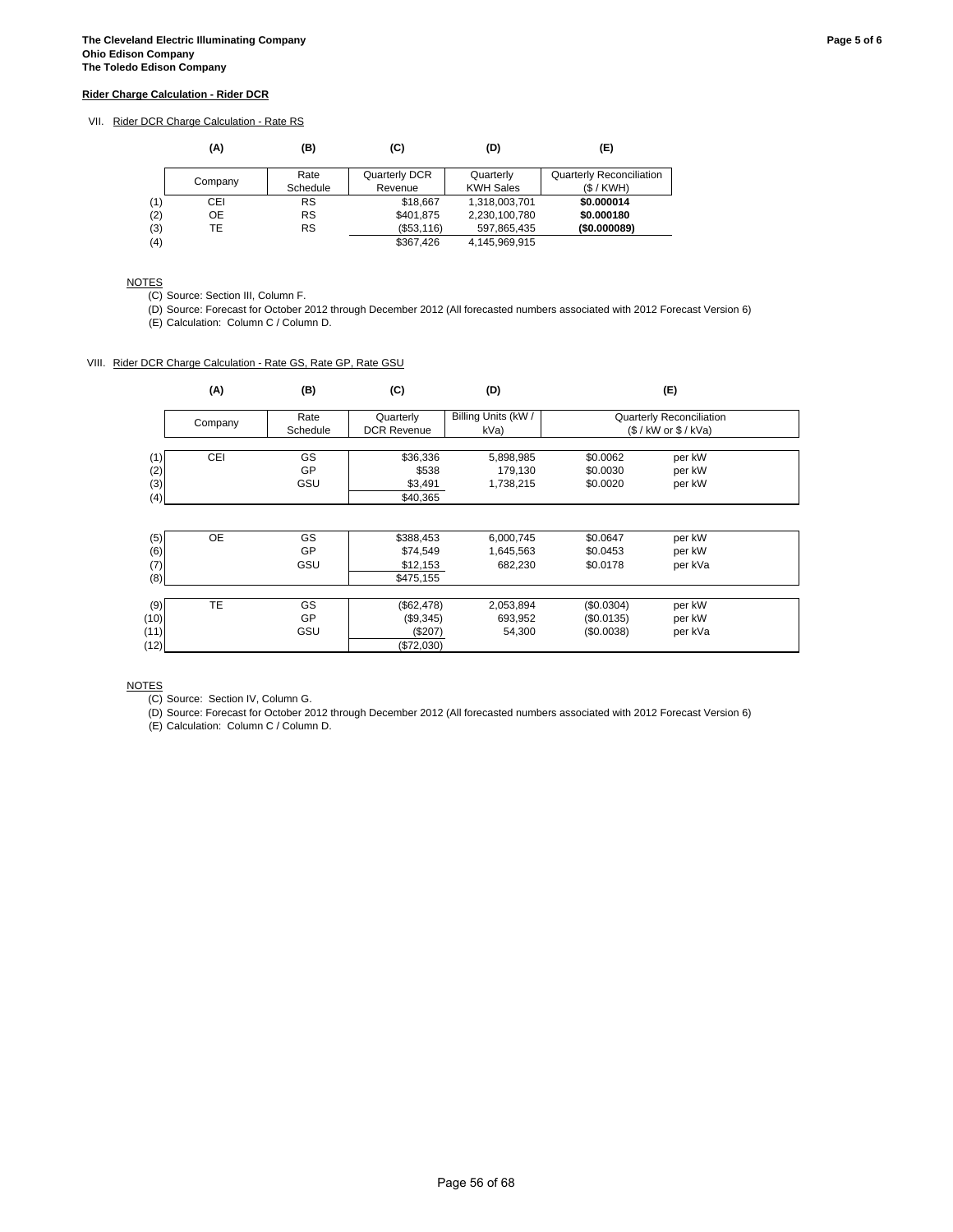#### **Proposed Rider Charge Calculation - Rider DCR**

IX. Rider DCR Charge Calculation

| (A)                                               | (B)                          | (C)                                                                                     | (D)                                                                                            | (E)                                                                                       |
|---------------------------------------------------|------------------------------|-----------------------------------------------------------------------------------------|------------------------------------------------------------------------------------------------|-------------------------------------------------------------------------------------------|
| Company                                           | Rate<br>Schedule             | Annual DCR Charge<br>$($ /$ kW or $$ /$ kVa)                                            | Quarterly Reconciliation<br>(S / kW or S / KVa)                                                | Proposed DCR Charge<br>For Q4 2012                                                        |
| CEI<br>(1)<br>(2)<br>(3)<br>(4)<br>(5)            | <b>RS</b><br>GS<br>GP<br>GSU | \$0.003761<br>per kWh<br>\$1.6312<br>per kW<br>per kW<br>\$0.7357<br>per kW<br>\$0.4779 | \$0.000014<br>per kWh<br>\$0.0062<br>per kW<br>per kW<br>\$0.0030<br>\$0.0020<br>per kW        | \$0.003775<br>per kWh<br>\$1.6374<br>per kW<br>\$0.7387<br>per kW<br>\$0.4799<br>per kW   |
| <b>OE</b><br>(6)<br>(7)<br>(8)<br>(9)<br>(10)     | <b>RS</b><br>GS<br>GP<br>GSU | \$0.003105<br>per kWh<br>\$1.0923<br>per kW<br>per kW<br>\$0.7427<br>\$0.3056<br>per kW | per kWh<br>\$0.000180<br>\$0.0647<br>per kW<br>per kW<br>\$0.0453<br>\$0.0178<br>per kW        | \$0.003285<br>per kWh<br>\$1.1571<br>per kW<br>\$0.7880<br>per kVa<br>\$0.3234<br>per kVa |
| <b>TE</b><br>(11)<br>(12)<br>(13)<br>(14)<br>(15) | <b>RS</b><br>GS<br>GP<br>GSU | \$0.002342<br>per kWh<br>\$0.8558<br>per kW<br>\$0.3496<br>per kW<br>\$0.0975<br>per kW | per kWh<br>(\$0.000089)<br>(\$0.0304)<br>per kW<br>per kW<br>(S0.0135)<br>(\$0.0038)<br>per kW | per kWh<br>\$0.002254<br>\$0.8253<br>per kW<br>\$0.3362<br>per kVa<br>\$0.0936<br>per kVa |

NOTES

(C) Source: Sections V and VI, Column E

(D) Source: Sections VII and VIII, Column E

(E) Calculation: Column C + Column D

### **Rider DCR Revenue To-Date**

X. Rider DCR Revenue Through June 30, 2012

#### **(A) (B)**

| Company | Revenue<br>Through 6/30/2012 |
|---------|------------------------------|
| CFI     | \$32,243,780                 |
| OE.     | \$29,128,458                 |
| ITE.    | \$7,333,277                  |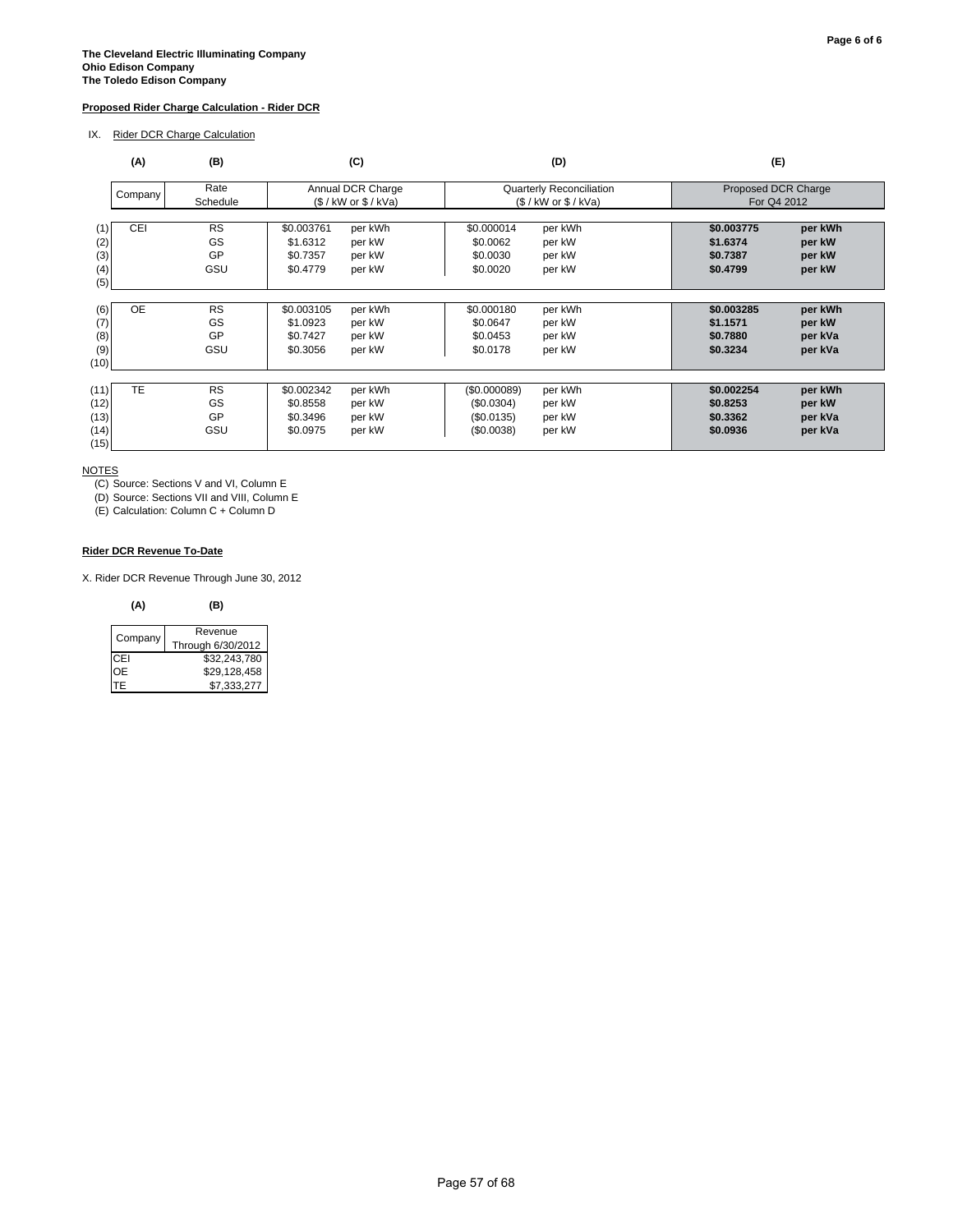# Energy and Demand Forecast

Source: All forecasted numbers associated with 2012 Forecast Version 6

## *Annual Energy (October 2012 - September 2013) :*

| Source: 2012 Forecast Version 6 |  |  |  |  |
|---------------------------------|--|--|--|--|
|---------------------------------|--|--|--|--|

|           |      | <b>CEI</b>     | <b>OE</b>      | TE            | Total          |
|-----------|------|----------------|----------------|---------------|----------------|
| <b>RS</b> | kWh. | 5.293.254.518  | 8,978,772,352  | 2,491,486,253 | 16,763,513,123 |
| GS        | kWh. | 7.028.790.099  | 6.654.338.239  | 2.134.993.384 | 15.818.121.722 |
| GP        | kWh. | 430.656.636    | 2.887.483.346  | 1,128,366,990 | 4.446.506.972  |
| GSU       | kWh  | 3.986.354.573  | 1.074.189.548  | 115.312.421   | 5.175.856.542  |
| Total     |      | 16,739,055,826 | 19.594.783.484 | 5,870,159,049 | 42.203.998.359 |

# *Annual Demand (October 2012 - September 2013) :*

Source: 2012 Forecast Version 6

|     |        | CEI        | OЕ         | TЕ        |
|-----|--------|------------|------------|-----------|
| GS. | kW     | 23,756,821 | 24,668,942 | 8,022,138 |
| GP  | kW.    | 780.555    | 6.962.439  | 2,936,597 |
| GSU | kW/kVA | 7,789,956  | 2,758,686  | 233.176   |

## *Q4 2012 Energy (Oct 2012 - Dec 2012) :*

Source: 2012 Forecast Version 6

|           |      | <u>CEI</u>    | <u>ОЕ</u>     | TΕ            | Total          |
|-----------|------|---------------|---------------|---------------|----------------|
| <b>RS</b> | kWh. | 1,318,003,701 | 2,230,100,780 | 597,865,435   | 4,145,969,915  |
| GS        | kWh. | 1,736,430,675 | 1,608,766,642 | 537,887,626   | 3,883,084,943  |
| GP        | kWh. | 98,842,036    | 673,487,601   | 262,414,306   | 1,034,743,943  |
| GSU       | kWh  | 914,170,382   | 258,190,588   | 26,919,153    | 1,199,280,123  |
| Total     |      | 4,067,446,794 | 4,770,545,611 | 1,425,086,520 | 10,263,078,925 |

## *Q4 2012 Demand (Oct 2012 - Dec 2012) :*

Source: 2012 Forecast Version 6

|     |        | CEI       | <u>ОЕ</u> | TΕ        |
|-----|--------|-----------|-----------|-----------|
| GS  | kW     | 5,898,985 | 6,000,745 | 2,053,894 |
| GP  | kW     | 179.130   | 1,645,563 | 693,952   |
| GSU | kW/kVA | 1,738,215 | 682.230   | 54,300    |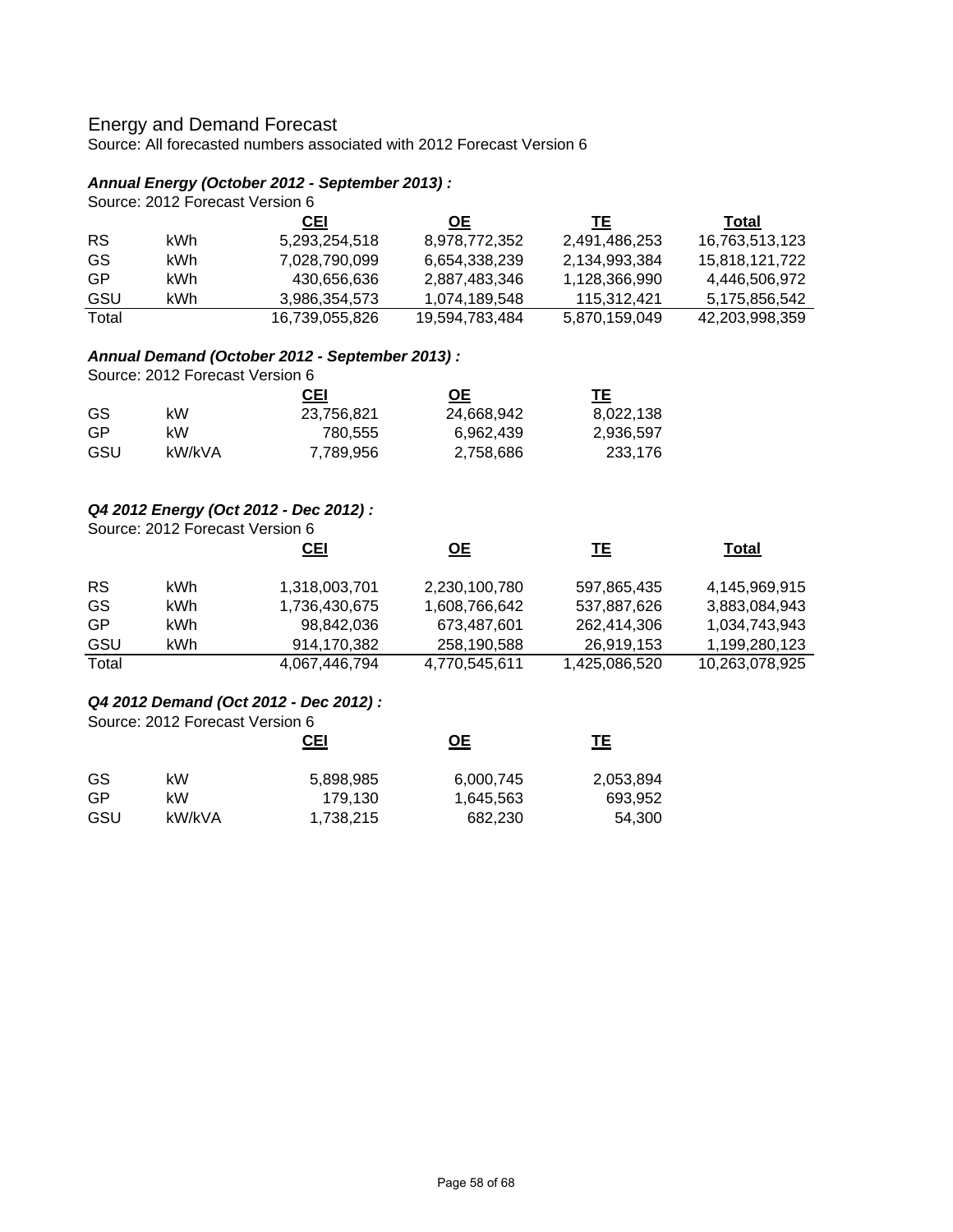|                         |                  |                                          |      | <b>Bill Data</b> |                |               |          |
|-------------------------|------------------|------------------------------------------|------|------------------|----------------|---------------|----------|
|                         | Level of         | Level of                                 |      | Current          | Proposed       | <b>Dollar</b> | Percent  |
| Line                    | Demand           | Usage                                    |      | Summer Bill      | Summer Bill    | Increase      | Increase |
| No.                     | (kW)             | (kWH)                                    |      | (3)              | (3)            | $(D)-(C)$     | (E)/(C)  |
|                         | (A)              | (B)                                      |      | (C)              | (D)            | (E)           | (F)      |
|                         |                  |                                          |      |                  |                |               |          |
|                         |                  | Residential Service - Standard (Rate RS) |      |                  |                |               |          |
| 1                       | 0                | 250                                      | \$   | 35.99            | \$<br>36.04    | \$<br>0.05    | 0.1%     |
| $\overline{\mathbf{c}}$ | $\boldsymbol{0}$ | 500                                      | \$   | 67.93            | \$<br>68.02    | \$<br>0.09    | 0.1%     |
| 3                       | $\mathbf 0$      | 750                                      | \$   | 99.83            | \$<br>99.97    | \$<br>0.14    | 0.1%     |
| 4                       | $\mathbf 0$      | 1,000                                    | \$   | 131.74           | \$<br>131.93   | \$<br>0.19    | 0.1%     |
| 5                       | $\mathbf 0$      | 1,250                                    | \$   | 163.62           | \$<br>163.85   | \$<br>0.23    | 0.1%     |
| 6                       | $\boldsymbol{0}$ | 1,500                                    |      | 195.54           | \$<br>195.82   | \$<br>0.28    | 0.1%     |
| $\overline{7}$          | $\mathbf 0$      | 2,000                                    | \$   | 259.31           | \$<br>259.69   | \$<br>0.38    | 0.1%     |
| $\bf8$                  | $\boldsymbol{0}$ | 2,500                                    |      | 322.93           | \$<br>323.40   | \$<br>0.47    | 0.1%     |
| $\boldsymbol{9}$        | $\boldsymbol{0}$ | 3,000                                    | \$\$ | 386.49           | \$<br>387.05   | \$<br>0.56    | 0.1%     |
| 10                      | $\mathbf 0$      | 3,500                                    |      | 450.05           | \$<br>450.71   | \$<br>0.66    | 0.1%     |
| 11                      | $\mathbf 0$      | 4,000                                    |      | 513.63           | \$<br>514.38   | \$<br>0.75    | 0.1%     |
| 12                      | $\mathbf 0$      | 4,500                                    | \$   | 577.22           | \$<br>578.06   | \$<br>0.84    | 0.1%     |
| 13                      | 0                | 5,000                                    | \$   | 640.81           | \$<br>641.75   | \$<br>0.94    | 0.1%     |
| 14                      | $\mathbf 0$      | 5,500                                    | \$   | 704.33           | \$<br>705.36   | \$<br>1.03    | 0.1%     |
| 15                      | $\boldsymbol{0}$ | 6,000                                    |      | 767.90           | \$<br>769.03   | \$<br>1.13    | 0.1%     |
| 16                      | $\boldsymbol{0}$ | 6,500                                    | \$   | 831.49           | \$<br>832.71   | \$<br>1.22    | 0.1%     |
| 17                      | 0                | 7,000                                    |      | 895.06           | \$<br>896.37   | \$<br>1.31    | 0.1%     |
| 18                      | $\boldsymbol{0}$ | 7,500                                    | \$   | 958.65           | \$<br>960.06   | \$<br>1.41    | 0.1%     |
| 19                      | $\boldsymbol{0}$ | 8,000                                    | \$   | 1,022.21         | \$<br>1,023.71 | \$<br>1.50    | 0.1%     |
| 20                      | $\mathbf 0$      | 8,500                                    | \$   | 1,085.78         | \$<br>1,087.37 | \$<br>1.59    | 0.1%     |
| 21                      | 0                | 9,000                                    | \$   | 1,149.34         | \$<br>1,151.03 | \$<br>1.69    | 0.1%     |
| 22                      | $\mathbf 0$      | 9,500                                    | \$   | 1,212.94         | \$<br>1,214.72 | \$<br>1.78    | 0.1%     |
| 23                      | 0                | 10,000                                   | \$   | 1,276.50         | \$<br>1,278.38 | \$<br>1.88    | 0.1%     |
| 24                      | $\mathbf 0$      | 10,500                                   | \$   | 1,340.08         | \$<br>1,342.05 | \$<br>1.97    | 0.1%     |
| 25                      | $\mathbf 0$      | 11,000                                   | \$   | 1,403.66         | \$<br>1,405.72 | \$<br>2.06    | 0.1%     |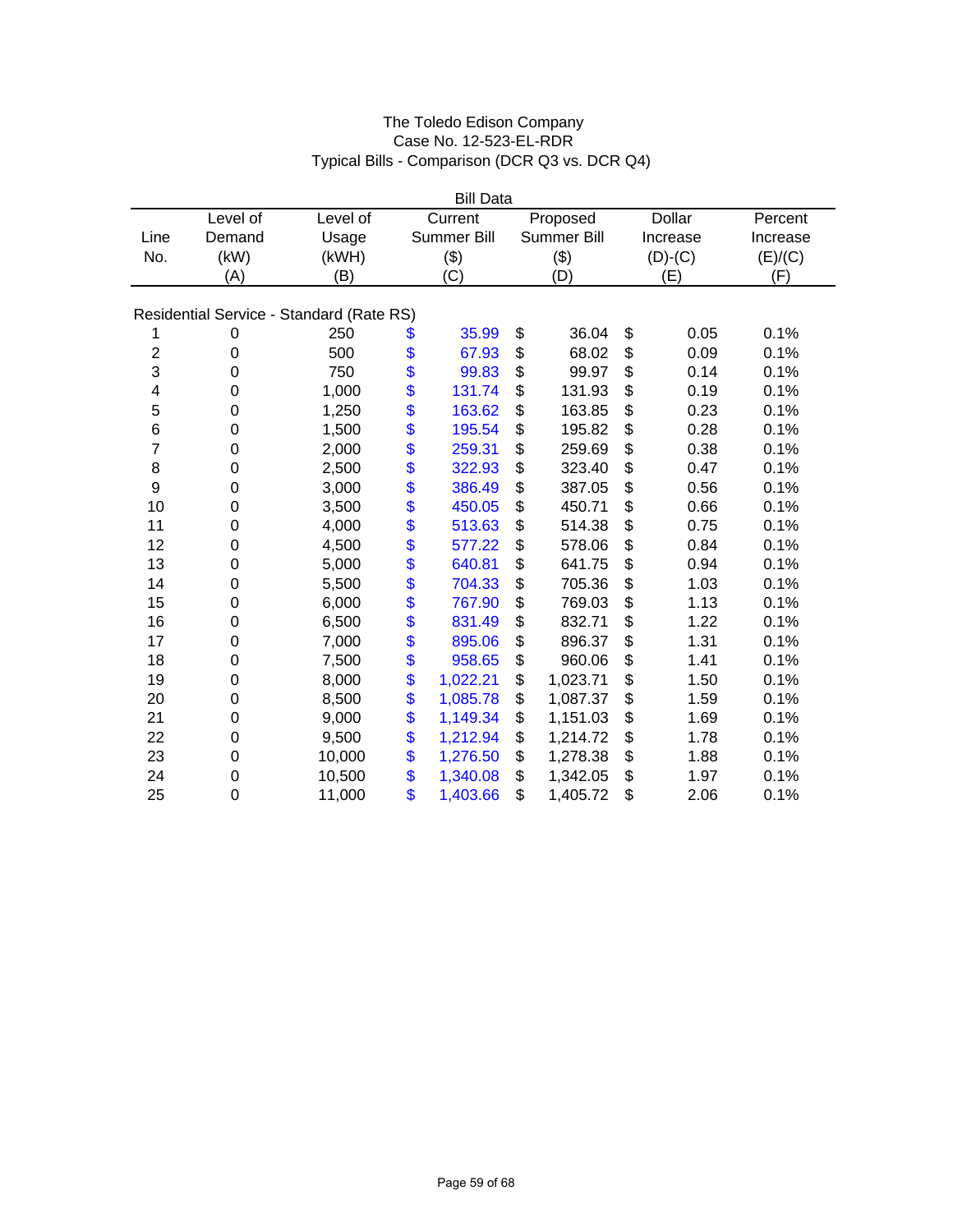| <b>Bill Data</b>        |                  |                                              |               |             |    |             |    |               |          |
|-------------------------|------------------|----------------------------------------------|---------------|-------------|----|-------------|----|---------------|----------|
|                         | Level of         | Level of                                     |               | Current     |    | Proposed    |    | <b>Dollar</b> | Percent  |
| Line                    | Demand           | Usage                                        |               | Summer Bill |    | Summer Bill |    | Increase      | Increase |
| No.                     | (kW)             | (kWH)                                        |               | (3)         |    | (3)         |    | $(D)-(C)$     | (E)/(C)  |
|                         | (A)              | (B)                                          |               | (C)         |    | (D)         |    | (E)           | (F)      |
|                         |                  |                                              |               |             |    |             |    |               |          |
|                         |                  | Residential Service - All-Electric (Rate RS) |               |             |    |             |    |               |          |
| 1                       | 0                | 250                                          | \$            | 35.99       | \$ | 36.04       | \$ | 0.05          | 0.1%     |
| $\overline{\mathbf{c}}$ | $\boldsymbol{0}$ | 500                                          | \$            | 67.93       | \$ | 68.02       | \$ | 0.09          | 0.1%     |
| 3                       | $\mathbf 0$      | 750                                          | \$            | 99.83       | \$ | 99.97       | \$ | 0.14          | 0.1%     |
| 4                       | $\mathbf 0$      | 1,000                                        | \$            | 131.74      | \$ | 131.93      | \$ | 0.19          | 0.1%     |
| 5                       | $\boldsymbol{0}$ | 1,250                                        | $\frac{6}{3}$ | 163.62      | \$ | 163.85      | \$ | 0.23          | 0.1%     |
| $\,6$                   | $\boldsymbol{0}$ | 1,500                                        |               | 195.54      | \$ | 195.82      | \$ | 0.28          | 0.1%     |
| $\overline{7}$          | $\mathbf 0$      | 2,000                                        | \$            | 259.31      | \$ | 259.69      | \$ | 0.38          | 0.1%     |
| $\bf8$                  | $\boldsymbol{0}$ | 2,500                                        | \$\$          | 322.93      | \$ | 323.40      | \$ | 0.47          | 0.1%     |
| 9                       | $\boldsymbol{0}$ | 3,000                                        |               | 386.49      | \$ | 387.05      | \$ | 0.56          | 0.1%     |
| 10                      | $\mathbf 0$      | 3,500                                        |               | 450.05      | \$ | 450.71      | \$ | 0.66          | 0.1%     |
| 11                      | $\boldsymbol{0}$ | 4,000                                        |               | 513.63      | \$ | 514.38      | \$ | 0.75          | 0.1%     |
| 12                      | $\mathbf 0$      | 4,500                                        | \$            | 577.22      | \$ | 578.06      | \$ | 0.84          | 0.1%     |
| 13                      | $\mathbf 0$      | 5,000                                        | \$            | 640.81      | \$ | 641.75      | \$ | 0.94          | 0.1%     |
| 14                      | $\boldsymbol{0}$ | 5,500                                        |               | 704.33      | \$ | 705.36      | \$ | 1.03          | 0.1%     |
| 15                      | $\mathbf 0$      | 6,000                                        | $\frac{6}{3}$ | 767.90      | \$ | 769.03      | \$ | 1.13          | 0.1%     |
| 16                      | $\mathbf 0$      | 6,500                                        | \$            | 831.49      | \$ | 832.71      | \$ | 1.22          | 0.1%     |
| 17                      | $\boldsymbol{0}$ | 7,000                                        | \$            | 895.06      | \$ | 896.37      | \$ | 1.31          | 0.1%     |
| 18                      | 0                | 7,500                                        | \$            | 958.65      | \$ | 960.06      | \$ | 1.41          | 0.1%     |
| 19                      | $\boldsymbol{0}$ | 8,000                                        | \$            | 1,022.21    | \$ | 1,023.71    | \$ | 1.50          | 0.1%     |
| 20                      | $\boldsymbol{0}$ | 8,500                                        | \$            | 1,085.78    | \$ | 1,087.37    | \$ | 1.59          | 0.1%     |
| 21                      | $\mathbf 0$      | 9,000                                        | \$            | 1,149.34    | \$ | 1,151.03    | \$ | 1.69          | 0.1%     |
| 22                      | $\mathbf 0$      | 9,500                                        | \$            | 1,212.94    | \$ | 1,214.72    | \$ | 1.78          | 0.1%     |
| 23                      | $\mathbf 0$      | 10,000                                       | \$            | 1,276.50    | \$ | 1,278.38    | \$ | 1.88          | 0.1%     |
| 24                      | $\mathbf 0$      | 10,500                                       | \$            | 1,340.08    | \$ | 1,342.05    | \$ | 1.97          | 0.1%     |
| 25                      | $\mathbf 0$      | 11,000                                       | \$            | 1,403.66    | \$ | 1,405.72    | \$ | 2.06          | 0.1%     |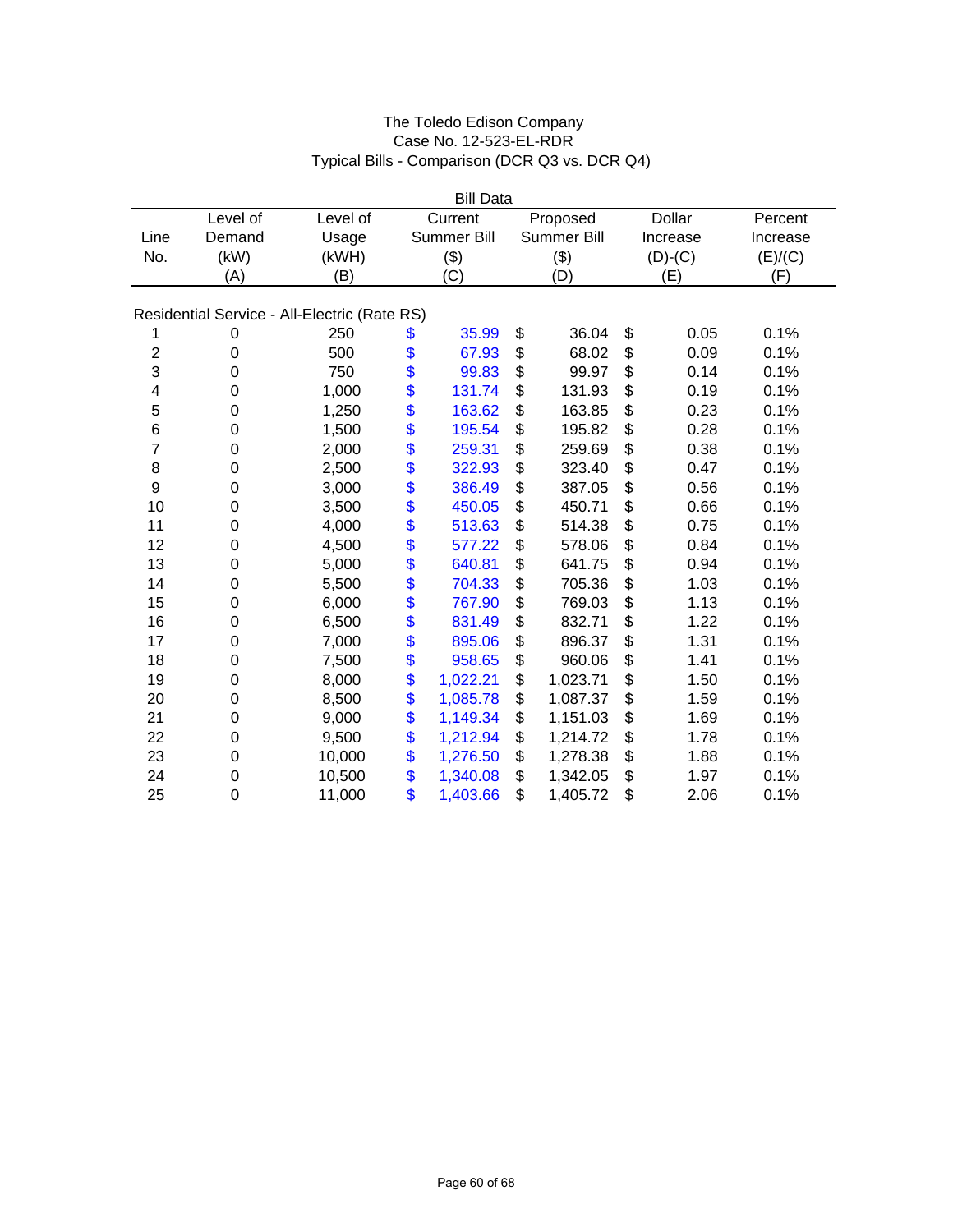| <b>Bill Data</b> |                  |                                                   |          |             |    |             |    |               |          |  |
|------------------|------------------|---------------------------------------------------|----------|-------------|----|-------------|----|---------------|----------|--|
|                  | Level of         | Level of                                          |          | Current     |    | Proposed    |    | <b>Dollar</b> | Percent  |  |
| Line             | Demand           | Usage                                             |          | Summer Bill |    | Summer Bill |    | Increase      | Increase |  |
| No.              | (kW)             | (kWH)                                             |          | (3)         |    | (3)         |    | $(D)-(C)$     | (E)/(C)  |  |
|                  | (A)              | (B)                                               |          | (C)         |    | (D)         |    | (E)           | (F)      |  |
|                  |                  |                                                   |          |             |    |             |    |               |          |  |
|                  |                  | Residential Service - All-Electric Apt. (Rate RS) |          |             |    |             |    |               |          |  |
| 1                | 0                | 250                                               | \$       | 35.99       | \$ | 36.04       | \$ | 0.05          | 0.1%     |  |
| $\overline{c}$   | $\boldsymbol{0}$ | 500                                               | \$       | 67.93       | \$ | 68.02       | \$ | 0.09          | 0.1%     |  |
| 3                | $\overline{0}$   | 750                                               | \$       | 99.83       | \$ | 99.97       | \$ | 0.14          | 0.1%     |  |
| 4                | 0                | 1,000                                             | \$       | 131.74      | \$ | 131.93      | \$ | 0.19          | 0.1%     |  |
| 5                | 0                | 1,250                                             | \$       | 163.62      | \$ | 163.85      | \$ | 0.23          | 0.1%     |  |
| 6                | 0                | 1,500                                             | \$       | 195.54      | \$ | 195.82      | \$ | 0.28          | 0.1%     |  |
| $\overline{7}$   | $\mathbf 0$      | 2,000                                             | \$       | 259.31      | \$ | 259.69      | \$ | 0.38          | 0.1%     |  |
| $\bf8$           | 0                | 2,500                                             |          | 322.93      | \$ | 323.40      | \$ | 0.47          | 0.1%     |  |
| 9                | 0                | 3,000                                             | \$<br>\$ | 386.49      | \$ | 387.05      | \$ | 0.56          | 0.1%     |  |
| 10               | 0                | 3,500                                             | \$       | 450.05      | \$ | 450.71      | \$ | 0.66          | 0.1%     |  |
| 11               | 0                | 4,000                                             | \$       | 513.63      | \$ | 514.38      | \$ | 0.75          | 0.1%     |  |
| 12               | 0                | 4,500                                             | \$       | 577.22      | \$ | 578.06      | \$ | 0.84          | 0.1%     |  |
| 13               | $\boldsymbol{0}$ | 5,000                                             | \$       | 640.81      | \$ | 641.75      | \$ | 0.94          | 0.1%     |  |
| 14               | 0                | 5,500                                             | \$       | 704.33      | \$ | 705.36      | \$ | 1.03          | 0.1%     |  |
| 15               | 0                | 6,000                                             | \$       | 767.90      | \$ | 769.03      | \$ | 1.13          | 0.1%     |  |
| 16               | 0                | 6,500                                             | \$       | 831.49      | \$ | 832.71      | \$ | 1.22          | 0.1%     |  |
| 17               | 0                | 7,000                                             | \$       | 895.06      | \$ | 896.37      | \$ | 1.31          | 0.1%     |  |
| 18               | 0                | 7,500                                             | \$       | 958.65      | \$ | 960.06      | \$ | 1.41          | 0.1%     |  |
| 19               | $\boldsymbol{0}$ | 8,000                                             | \$       | 1,022.21    | \$ | 1,023.71    | \$ | 1.50          | 0.1%     |  |
| 20               | $\mathbf 0$      | 8,500                                             | \$       | 1,085.78    | \$ | 1,087.37    | \$ | 1.59          | 0.1%     |  |
| 21               | 0                | 9,000                                             | \$       | 1,149.34    | \$ | 1,151.03    | \$ | 1.69          | 0.1%     |  |
| 22               | $\mathbf 0$      | 9,500                                             | \$       | 1,212.94    | \$ | 1,214.72    | \$ | 1.78          | 0.1%     |  |
| 23               | 0                | 10,000                                            | \$       | 1,276.50    | \$ | 1,278.38    | \$ | 1.88          | 0.1%     |  |
| 24               | $\mathbf 0$      | 10,500                                            | \$       | 1,340.08    | \$ | 1,342.05    | \$ | 1.97          | 0.1%     |  |
| 25               | $\mathbf 0$      | 11,000                                            | \$       | 1,403.66    | \$ | 1,405.72    | \$ | 2.06          | 0.1%     |  |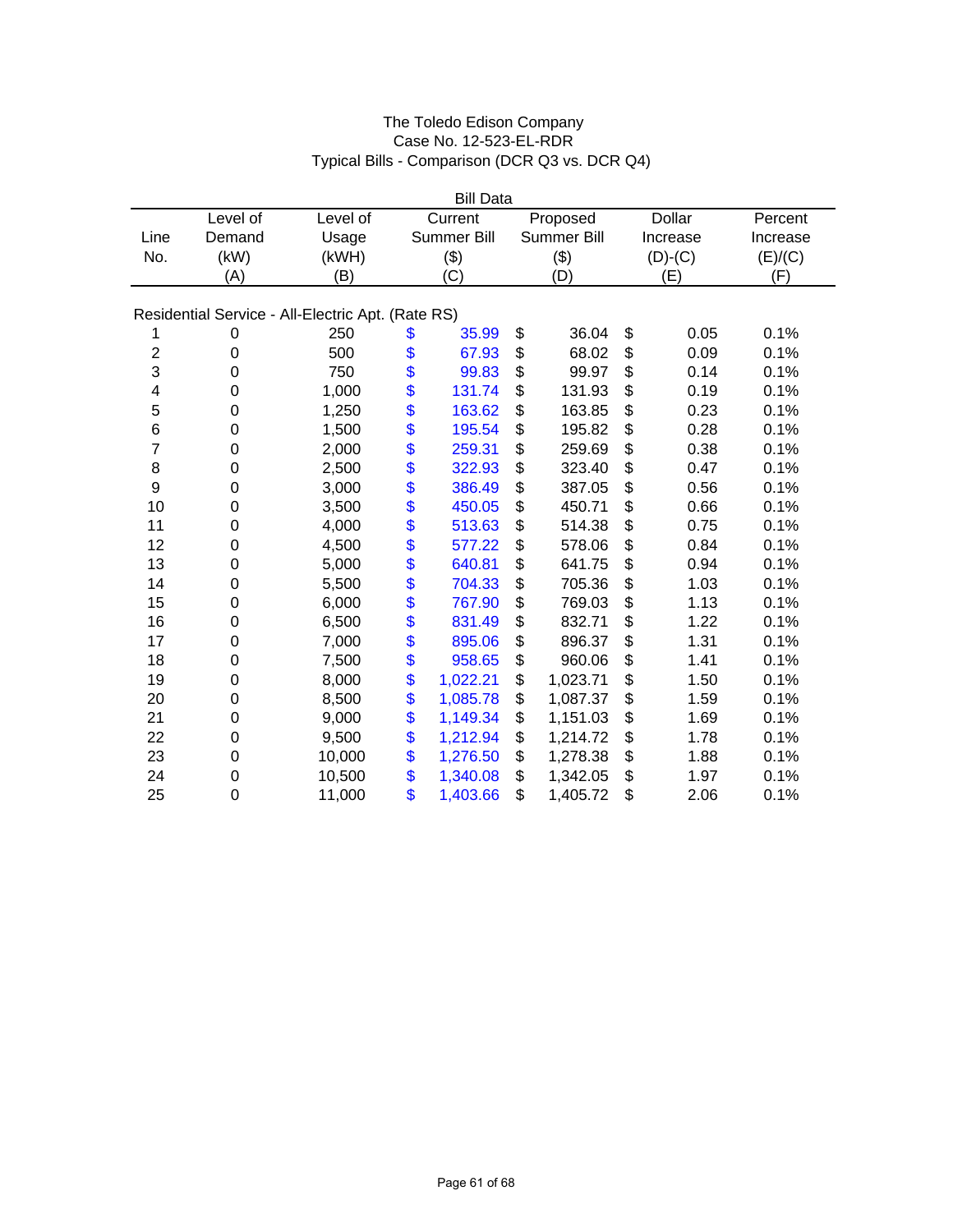| <b>Bill Data</b> |                  |                                               |          |             |    |             |    |               |          |
|------------------|------------------|-----------------------------------------------|----------|-------------|----|-------------|----|---------------|----------|
|                  | Level of         | Level of                                      |          | Current     |    | Proposed    |    | <b>Dollar</b> | Percent  |
| Line             | Demand           | Usage                                         |          | Summer Bill |    | Summer Bill |    | Increase      | Increase |
| No.              | (kW)             | (kWH)                                         |          | (3)         |    | (3)         |    | $(D)-(C)$     | (E)/(C)  |
|                  | (A)              | (B)                                           |          | (C)         |    | (D)         |    | (E)           | (F)      |
|                  |                  |                                               |          |             |    |             |    |               |          |
|                  |                  | Residential Service - Water Heating (Rate RS) |          |             |    |             |    |               |          |
| 1                | 0                | 250                                           | \$       | 35.99       | \$ | 36.04       | \$ | 0.05          | 0.1%     |
| $\overline{c}$   | $\boldsymbol{0}$ | 500                                           | \$       | 67.93       | \$ | 68.02       | \$ | 0.09          | 0.1%     |
| 3                | 0                | 750                                           | \$       | 99.83       | \$ | 99.97       | \$ | 0.14          | 0.1%     |
| 4                | 0                | 1,000                                         | \$       | 131.74      | \$ | 131.93      | \$ | 0.19          | 0.1%     |
| 5                | 0                | 1,250                                         | \$       | 163.62      | \$ | 163.85      | \$ | 0.23          | 0.1%     |
| 6                | 0                | 1,500                                         | \$       | 195.54      | \$ | 195.82      | \$ | 0.28          | 0.1%     |
| $\overline{7}$   | $\mathbf 0$      | 2,000                                         | \$       | 259.31      | \$ | 259.69      | \$ | 0.38          | 0.1%     |
| 8                | $\boldsymbol{0}$ | 2,500                                         |          | 322.93      | \$ | 323.40      | \$ | 0.47          | 0.1%     |
| 9                | 0                | 3,000                                         | \$<br>\$ | 386.49      | \$ | 387.05      | \$ | 0.56          | 0.1%     |
| 10               | 0                | 3,500                                         | \$       | 450.05      | \$ | 450.71      | \$ | 0.66          | 0.1%     |
| 11               | 0                | 4,000                                         | \$       | 513.63      | \$ | 514.38      | \$ | 0.75          | 0.1%     |
| 12               | 0                | 4,500                                         | \$       | 577.22      | \$ | 578.06      | \$ | 0.84          | 0.1%     |
| 13               | $\boldsymbol{0}$ | 5,000                                         | \$       | 640.81      | \$ | 641.75      | \$ | 0.94          | 0.1%     |
| 14               | $\boldsymbol{0}$ | 5,500                                         | \$       | 704.33      | \$ | 705.36      | \$ | 1.03          | 0.1%     |
| 15               | 0                | 6,000                                         | \$       | 767.90      | \$ | 769.03      | \$ | 1.13          | 0.1%     |
| 16               | 0                | 6,500                                         | \$       | 831.49      | \$ | 832.71      | \$ | 1.22          | 0.1%     |
| 17               | 0                | 7,000                                         | \$       | 895.06      | \$ | 896.37      | \$ | 1.31          | 0.1%     |
| 18               | 0                | 7,500                                         | \$       | 958.65      | \$ | 960.06      | \$ | 1.41          | 0.1%     |
| 19               | 0                | 8,000                                         | \$       | 1,022.21    | \$ | 1,023.71    | \$ | 1.50          | 0.1%     |
| 20               | $\boldsymbol{0}$ | 8,500                                         | \$       | 1,085.78    | \$ | 1,087.37    | \$ | 1.59          | 0.1%     |
| 21               | $\mathbf 0$      | 9,000                                         | \$       | 1,149.34    | \$ | 1,151.03    | \$ | 1.69          | 0.1%     |
| 22               | $\mathbf 0$      | 9,500                                         | \$       | 1,212.94    | \$ | 1,214.72    | \$ | 1.78          | 0.1%     |
| 23               | $\mathbf 0$      | 10,000                                        | \$       | 1,276.50    | \$ | 1,278.38    | \$ | 1.88          | 0.1%     |
| 24               | 0                | 10,500                                        | \$       | 1,340.08    | \$ | 1,342.05    | \$ | 1.97          | 0.1%     |
| 25               | $\mathbf 0$      | 11,000                                        | \$       | 1,403.66    | \$ | 1,405.72    | \$ | 2.06          | 0.1%     |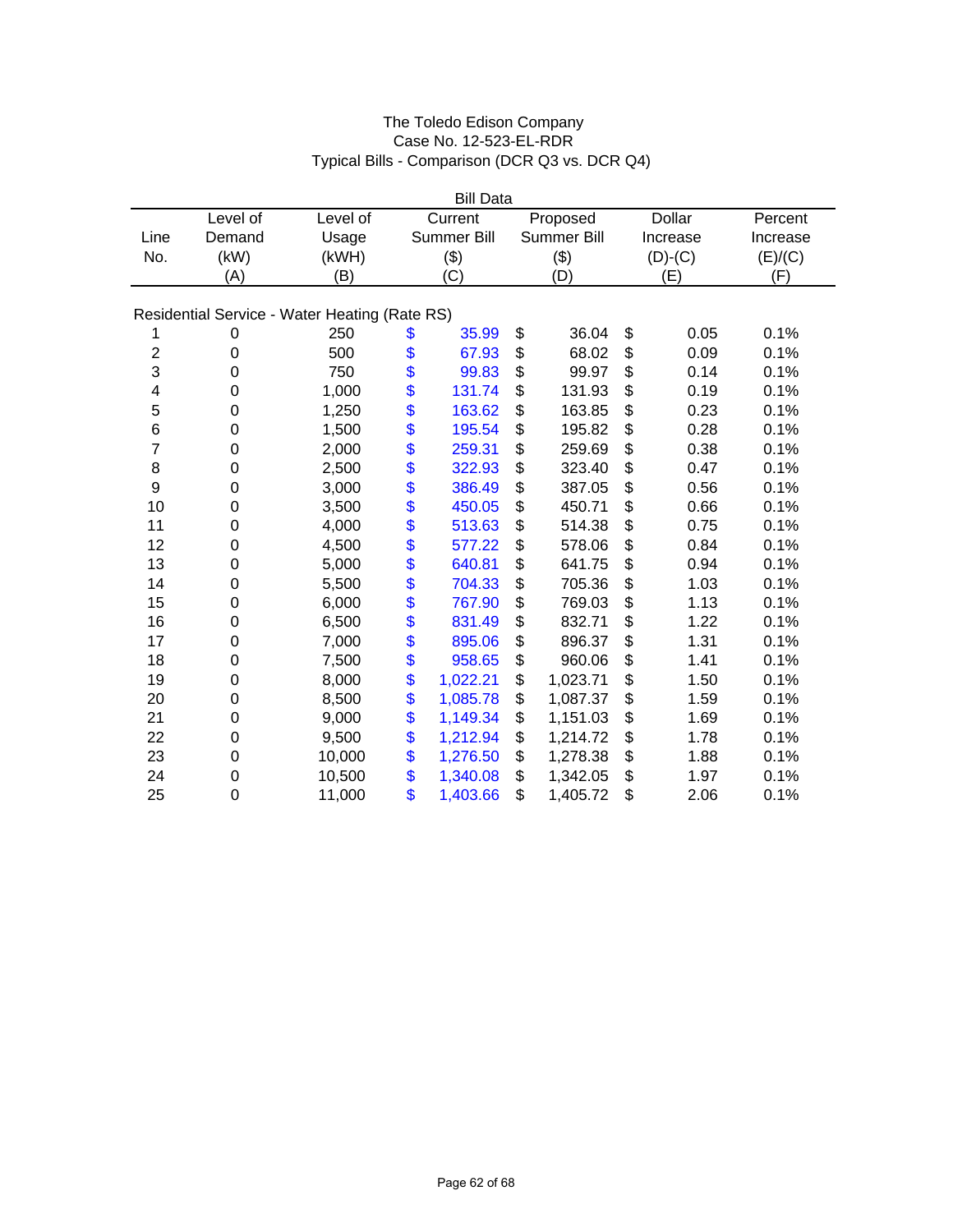|                         |          |                                     | <b>Bill Data</b>   |                 |             |          |
|-------------------------|----------|-------------------------------------|--------------------|-----------------|-------------|----------|
|                         | Level of | Level of                            | Current            | Proposed        | Dollar      | Percent  |
| Line                    | Demand   | Usage                               | <b>Summer Bill</b> | Summer Bill     | Increase    | Increase |
| No.                     | (kW)     | (kWH)                               | (3)                | $(\$)$          | $(D)-(C)$   | (E)/(C)  |
|                         | (A)      | (B)                                 | (C)                | (D)             | (E)         | (F)      |
|                         |          |                                     |                    |                 |             |          |
|                         |          | General Service Secondary (Rate GS) |                    |                 |             |          |
| 1                       | 10       | 1,000                               | \$<br>159.89       | \$<br>160.76    | \$<br>0.87  | 0.5%     |
| $\overline{2}$          | 10       | 2,000                               | \$<br>241.89       | \$<br>242.76    | \$<br>0.87  | 0.4%     |
| 3                       | 10       | 3,000                               | \$<br>323.50       | \$<br>324.37    | \$<br>0.87  | 0.3%     |
| $\overline{\mathbf{4}}$ | 10       | 4,000                               | \$<br>405.06       | \$<br>405.93    | \$<br>0.87  | 0.2%     |
| 5                       | 10       | 5,000                               | \$<br>486.67       | \$<br>487.54    | \$<br>0.87  | 0.2%     |
| 6                       | 10       | 6,000                               | \$<br>568.20       | \$<br>569.07    | \$<br>0.87  | 0.2%     |
| 7                       | 1,000    | 100,000                             | \$<br>18,038.27    | \$<br>18,124.90 | \$<br>86.63 | 0.5%     |
| 8                       | 1,000    | 200,000                             | \$<br>26,139.67    | \$<br>26,226.30 | \$<br>86.63 | 0.3%     |
| 9                       | 1,000    | 300,000                             | \$<br>34,241.06    | \$<br>34,327.69 | \$<br>86.63 | 0.3%     |
| 10                      | 1,000    | 400,000                             | \$<br>42,342.46    | \$<br>42,429.09 | \$<br>86.63 | 0.2%     |
| 11                      | 1,000    | 500,000                             | \$<br>50,443.86    | \$<br>50,530.49 | \$<br>86.63 | 0.2%     |
| 12                      | 1,000    | 600,000                             | \$<br>58,545.25    | \$<br>58,631.88 | \$<br>86.63 | 0.1%     |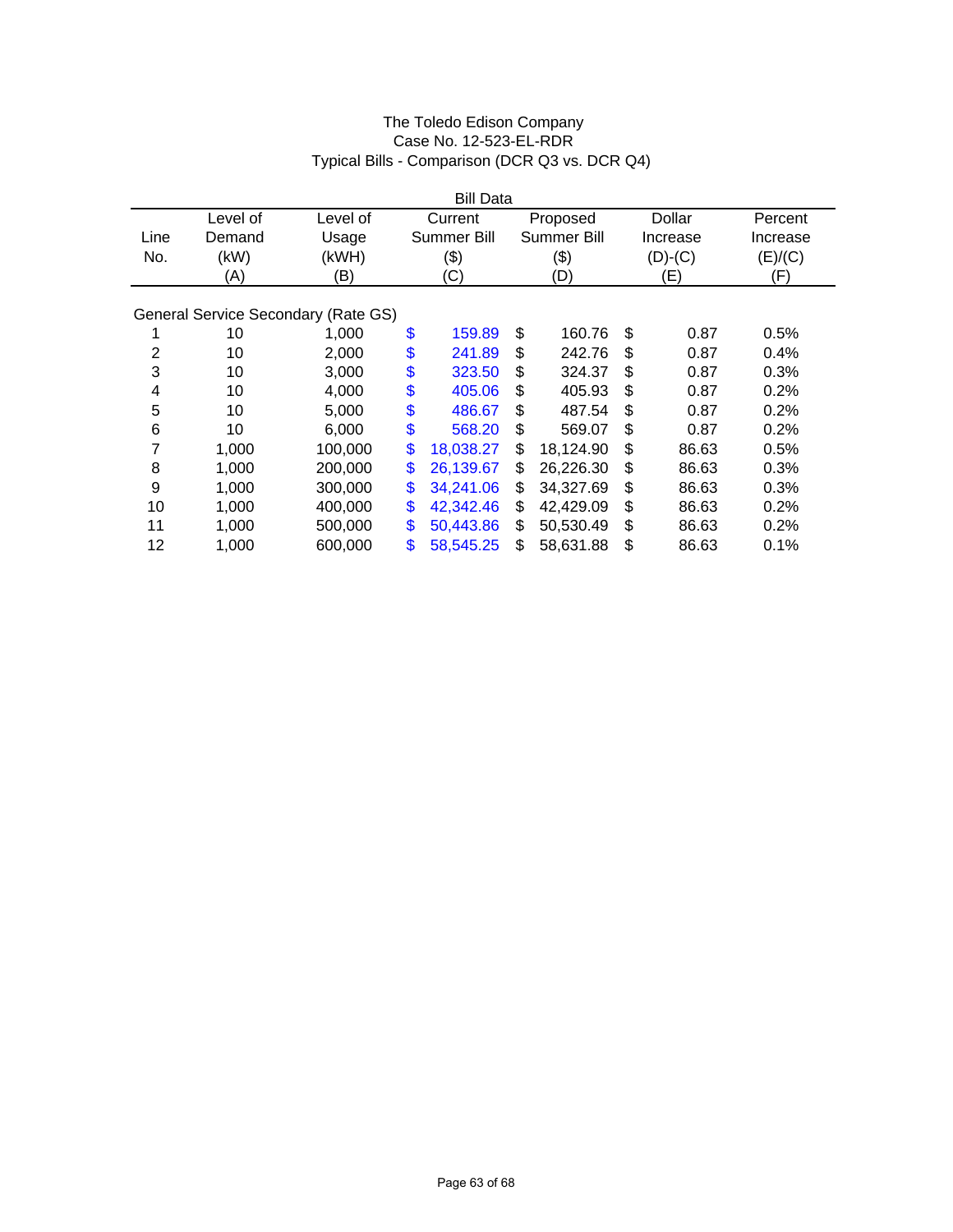| <b>Bill Data</b> |                                   |           |                            |    |                    |    |           |          |
|------------------|-----------------------------------|-----------|----------------------------|----|--------------------|----|-----------|----------|
|                  | Level of                          | Level of  | Current                    |    | Proposed           |    | Dollar    | Percent  |
| Line             | Demand                            | Usage     | <b>Summer Bill</b>         |    | <b>Summer Bill</b> |    | Increase  | Increase |
| No.              | (kW)                              | (kWH)     | (\$)                       |    | \$)                |    | $(D)-(C)$ | (E)/(C)  |
|                  | (A)                               | (B)       | (C)                        |    | (D)                |    | (E)       | (F)      |
|                  |                                   |           |                            |    |                    |    |           |          |
|                  | General Service Primary (Rate GP) |           |                            |    |                    |    |           |          |
|                  | 500                               | 50,000    | \$<br>5,827.74             | \$ | 5,841.48           | \$ | 13.74     | 0.2%     |
| 2                | 500                               | 100,000   | \$<br>9,828.78             | \$ | 9,842.52           | \$ | 13.74     | 0.1%     |
| 3                | 500                               | 150,000   | \$<br>13.829.83            | \$ | 13,843.57          | \$ | 13.74     | 0.1%     |
| 4                | 500                               | 200,000   | \$<br>17,830.88            | \$ | 17,844.62          | \$ | 13.74     | 0.1%     |
| 5                | 500                               | 250,000   | \$<br>21,831.93            | \$ | 21,845.67          | \$ | 13.74     | 0.1%     |
| 6                | 500                               | 300,000   | \$<br>25,832.97            | \$ | 25,846.71          | \$ | 13.74     | 0.1%     |
| 7                | 5,000                             | 500,000   | $\mathbf{\$}$<br>56,771.32 | \$ | 56,908.69          | \$ | 137.37    | 0.2%     |
| 8                | 5,000                             | 1,000,000 | \$<br>95,870.90            | \$ | 96,008.27          | \$ | 137.37    | 0.1%     |
| 9                | 5,000                             | 1,500,000 | 133,154.13<br>\$.          | \$ | 133,291.50         | \$ | 137.37    | 0.1%     |
| 10               | 5,000                             | 2,000,000 | 170,437.36<br>\$.          |    | \$170,574.73       | \$ | 137.37    | 0.1%     |
| 11               | 5,000                             | 2,500,000 | \$207,720.59               |    | \$207,857.96       | \$ | 137.37    | 0.1%     |
| 12               | 5,000                             | 3,000,000 | \$245,003.82               |    | \$245,141.19       | \$ | 137.37    | 0.1%     |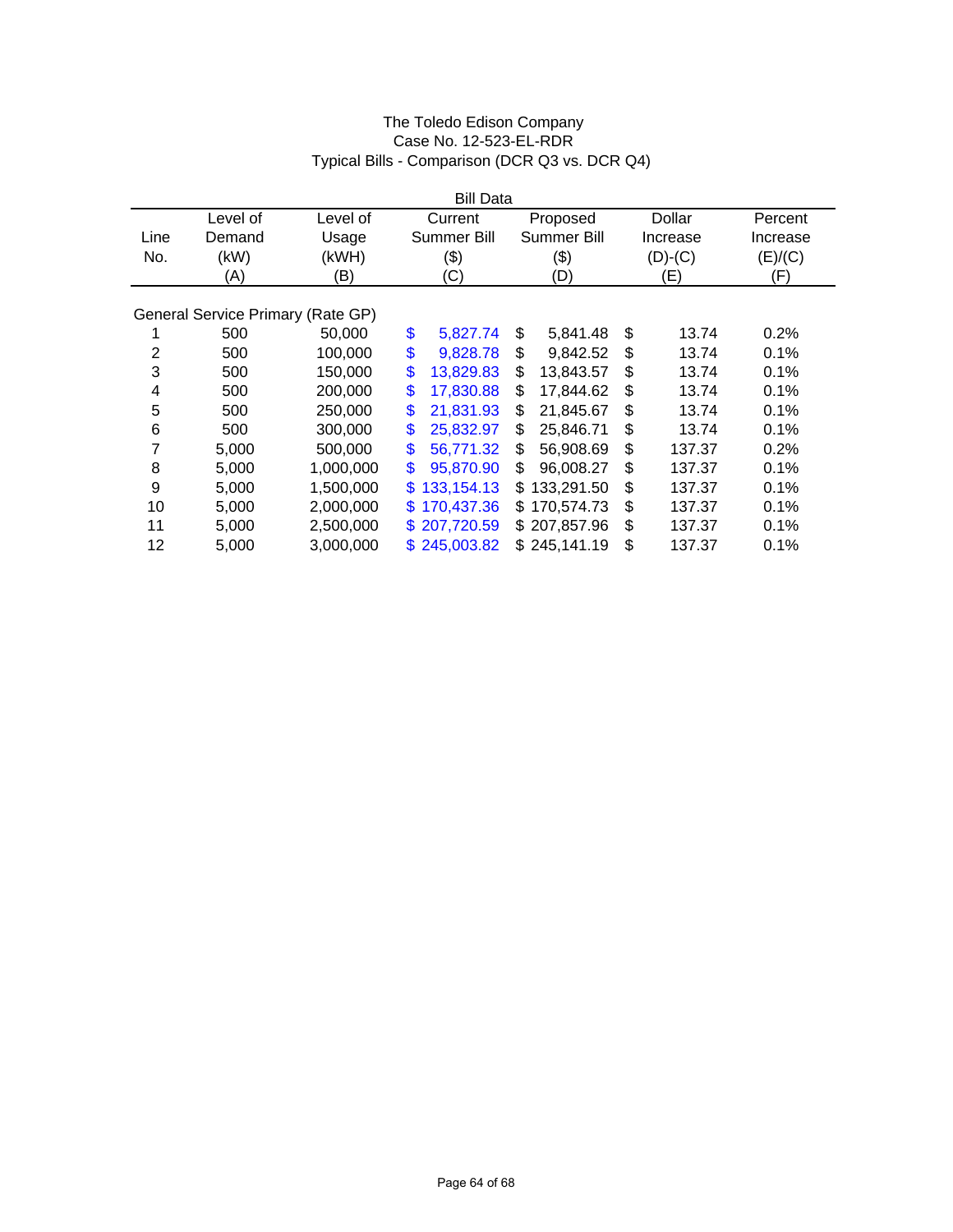|      |          |                                            |     | <b>Bill Data</b>   |                    |             |          |  |
|------|----------|--------------------------------------------|-----|--------------------|--------------------|-------------|----------|--|
|      | Level of | Level of                                   |     | Current            | Proposed           | Dollar      | Percent  |  |
| Line | Demand   | Usage                                      |     | <b>Summer Bill</b> | <b>Summer Bill</b> | Increase    | Increase |  |
| No.  | (kVa)    | (kWH)                                      |     | $(\$)$             | \$)                | $(D)-(C)$   | (E)/(C)  |  |
|      | (A)      | (B)                                        |     | (C)                | (D)                | (E)         | (F)      |  |
|      |          |                                            |     |                    |                    |             |          |  |
|      |          | General Service Subtransmission (Rate GSU) |     |                    |                    |             |          |  |
|      | 1,000    | 100,000                                    | \$  | 9,746.67           | \$<br>9,755.22     | \$<br>8.55  | 0.1%     |  |
| 2    | 1,000    | 200,000                                    | \$  | 17,423.07          | \$<br>17,431.62    | \$<br>8.55  | 0.0%     |  |
| 3    | 1,000    | 300,000                                    | \$  | 25,099.46          | \$<br>25,108.01    | \$<br>8.55  | 0.0%     |  |
| 4    | 1,000    | 400,000                                    | \$  | 32,775.86          | \$<br>32,784.41    | \$<br>8.55  | 0.0%     |  |
| 5    | 1,000    | 500,000                                    | \$  | 40,452.26          | \$<br>40,460.81    | \$<br>8.55  | 0.0%     |  |
| 6    | 1,000    | 600,000                                    | \$  | 48,128.65          | \$<br>48,137.20    | \$<br>8.55  | 0.0%     |  |
| 7    | 10,000   | 1,000,000                                  | \$  | 94,597.64          | \$<br>94,683.13    | \$<br>85.49 | 0.1%     |  |
| 8    | 10,000   | 2,000,000                                  | \$. | 165,907.10         | \$<br>165,992.59   | \$<br>85.49 | 0.1%     |  |
| 9    | 10,000   | 3,000,000                                  |     | \$237,216.56       | \$237,302.05       | \$<br>85.49 | 0.0%     |  |
| 10   | 10,000   | 4,000,000                                  |     | \$308,526.02       | \$308,611.51       | \$<br>85.49 | $0.0\%$  |  |
| 11   | 10,000   | 5,000,000                                  |     | \$379,835.49       | \$379,920.98       | \$<br>85.49 | $0.0\%$  |  |
| 12   | 10,000   | 6,000,000                                  |     | \$451,144.95       | \$451,230.44       | \$<br>85.49 | 0.0%     |  |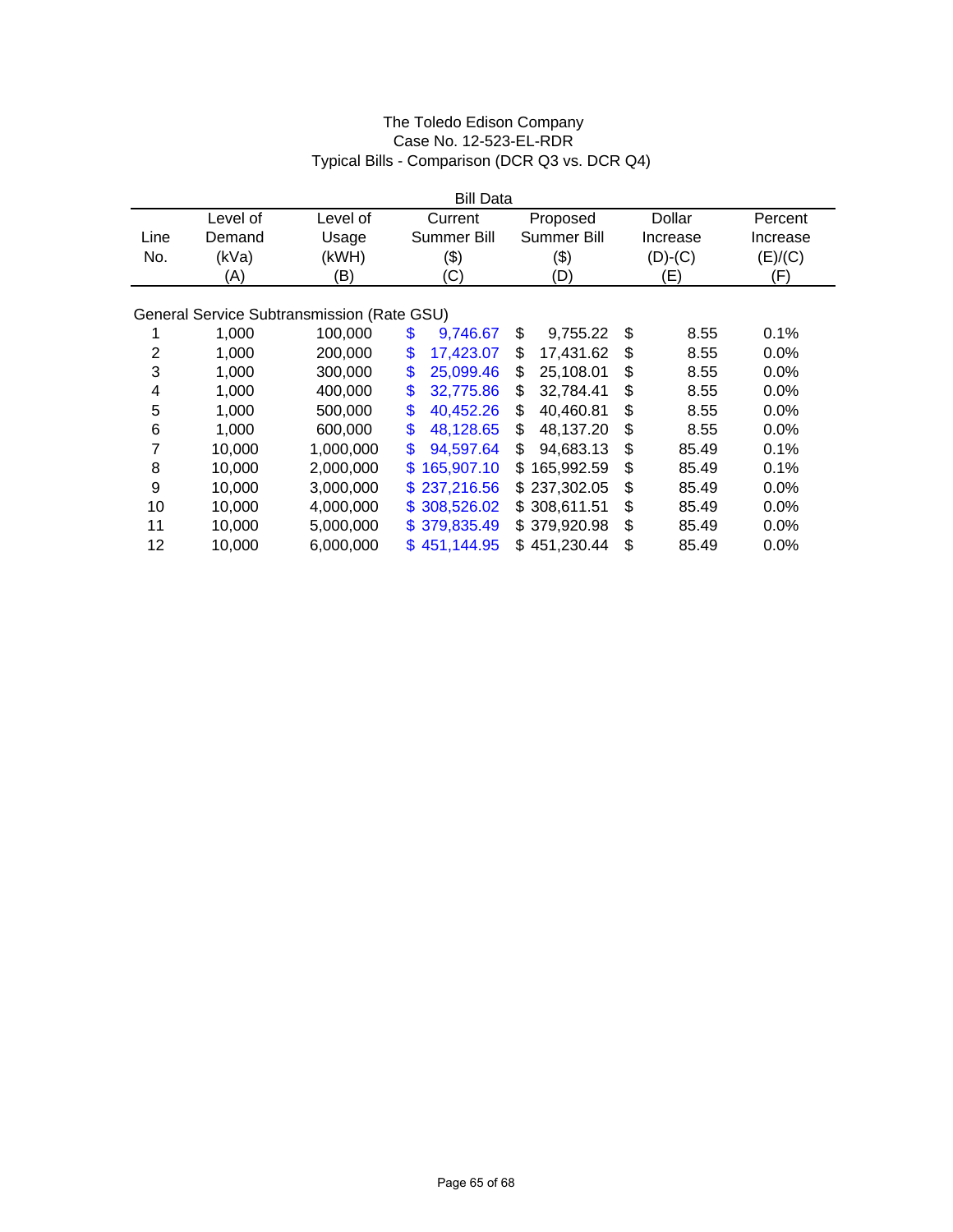## **TABLE OF CONTENTS**

The following rates, rules and regulations for electric service are applicable throughout the Company's service territory except as noted.

|                                                      | <b>Sheet</b>   | <b>Effective</b><br>Date |
|------------------------------------------------------|----------------|--------------------------|
| <b>TABLE OF CONTENTS</b>                             | 1              | $10 - 01 - 12$           |
| <b>DEFINITION OF TERRITORY</b>                       | 3              | $01 - 23 - 09$           |
| <b>ELECTRIC SERVICE REGULATIONS</b>                  | $\overline{4}$ | 12-04-09                 |
| <b>ELECTRIC SERVICE SCHEDULES</b>                    |                |                          |
| Residential Service (Rate "RS")                      | 10             | $01 - 23 - 09$           |
| General Service - Secondary (Rate "GS")              | 20             | 01-23-09                 |
| General Service - Primary (Rate "GP")                | 21             | 01-23-09                 |
| General Service - Subtransmission (Rate "GSU")       | 22             | 01-23-09                 |
| General Service - Transmission (Rate "GT")           | 23             | 01-23-09                 |
| <b>Street Lighting Provisions</b>                    | 30             | 01-23-09                 |
| Street Lighting (Rate "STL")                         | 31             | 06-01-09                 |
| Traffic Lighting (Rate "TRF")                        | 32             | 01-23-09                 |
| Private Outdoor Lighting (Rate "POL")                | 33             | 06-01-09                 |
| <b>MISCELLANEOUS CHARGES</b>                         | 75             | 07-05-12                 |
| <b>OTHER SERVICE</b>                                 |                |                          |
| <b>Partial Service</b>                               | 52             | $01 - 01 - 06$           |
| Residential Renewable Energy Credit Purchase Program | 60             | 10-01-09                 |
| <b>Cogeneration and Small Power Producer</b>         | 70             | $01 - 01 - 03$           |
| <b>Interconnection Tariff</b>                        | 76             | $01 - 01 - 09$           |
| <b>PIPP Customer Discount</b>                        | 80             | 06-01-11                 |

Filed pursuant to Order dated August 25, 2010, in Case No. 10-388-EL-SSO and Case No. 12-523-EL-RDR,

before

The Public Utilities Commission of Ohio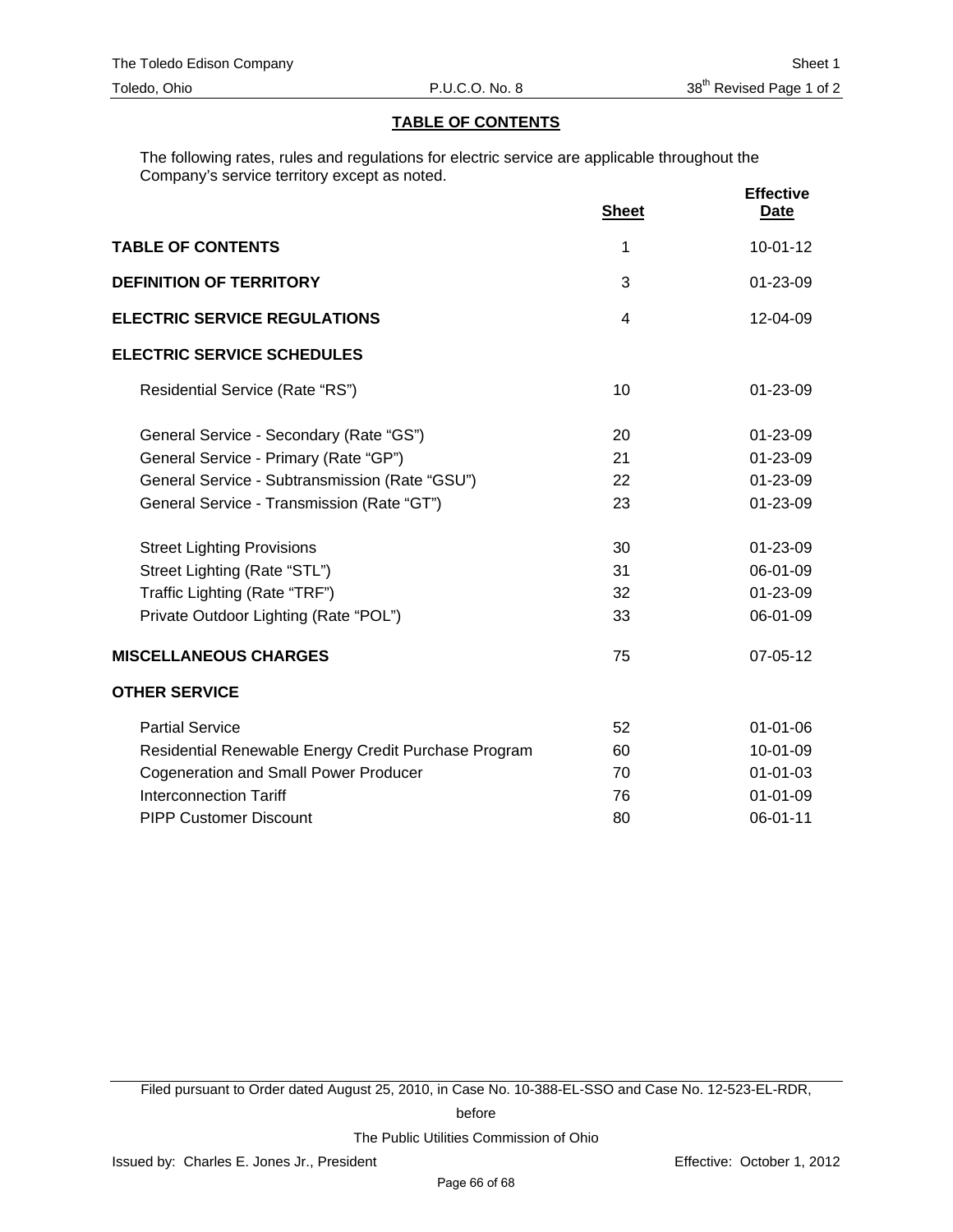## **TABLE OF CONTENTS**

| <b>RIDERS</b>                                          | <b>Sheet</b> | <b>Effective</b><br>Date |
|--------------------------------------------------------|--------------|--------------------------|
| Summary                                                | 80           | 09-01-11                 |
| <b>Residential Distribution Credit</b>                 | 81           | $05 - 21 - 10$           |
| <b>Transmission and Ancillary Services</b>             | 83           | 09-10-10                 |
| <b>Alternative Energy Resource</b>                     | 84           | 07-01-12                 |
| <b>School Distribution Credit</b>                      | 85           | 06-01-09                 |
| <b>Business Distribution Credit</b>                    | 86           | 01-23-09                 |
| <b>Hospital Net Energy Metering</b>                    | 87           | 10-27-09                 |
| Economic Development (4a)                              | 88           | 01-23-09                 |
| <b>Universal Service</b>                               | 90           | 12-20-11                 |
| State kWh Tax                                          | 92           | 01-23-09                 |
| Net Energy Metering                                    | 93           | 10-27-09                 |
| Delta Revenue Recovery                                 | 96           | 07-01-12                 |
| Demand Side Management                                 | 97           | 07-01-12                 |
| Reasonable Arrangement                                 | 98           | 06-01-09                 |
| <b>Distribution Uncollectible</b>                      | 99           | 07-01-12                 |
| Economic Load Response Program                         | 101          | 06-01-11                 |
| Optional Load Response Program                         | 102          | 06-01-11                 |
| <b>Generation Cost Reconciliation</b>                  | 103          | 07-01-12                 |
| Fuel                                                   | 105          | 12-14-09                 |
| Advanced Metering Infrastructure / Modern Grid         | 106          | 07-01-12                 |
| Line Extension Cost Recovery                           | 107          | 07-01-12                 |
| Delivery Service Improvement                           | 108          | $01 - 01 - 12$           |
| <b>PIPP Uncollectible</b>                              | 109          | 07-01-12                 |
| Non-Distribution Uncollectible                         | 110          | 07-01-12                 |
| <b>Experimental Real Time Pricing</b>                  | 111          | 06-01-12                 |
| <b>Experimental Critical Peak Pricing</b>              | 113          | 06-01-12                 |
| <b>Generation Service</b>                              | 114          | 06-01-12                 |
| Demand Side Management and Energy Efficiency           | 115          | 07-01-12                 |
| <b>Economic Development</b>                            | 116          | 07-01-12                 |
| <b>Deferred Generation Cost Recovery</b>               | 117          | 06-01-09                 |
| <b>Deferred Fuel Cost Recovery</b>                     | 118          | $01 - 01 - 11$           |
| Non-Market-Based Services                              | 119          | 06-01-12                 |
| <b>Residential Deferred Distribution Cost Recovery</b> | 120          | $01 - 01 - 12$           |
| Non-Residential Deferred Distribution Cost Recovery    | 121          | $01 - 01 - 12$           |
| <b>Residential Electric Heating Recovery</b>           | 122          | 07-01-12                 |
| <b>Residential Generation Credit</b>                   | 123          | 09-01-11                 |
| <b>Delivery Capital Recovery</b>                       | 124          | $10 - 01 - 12$           |

Filed pursuant to Order dated August 25, 2010, in Case No. 10-388-EL-SSO and Case No. 12-523-EL-RDR,

before

The Public Utilities Commission of Ohio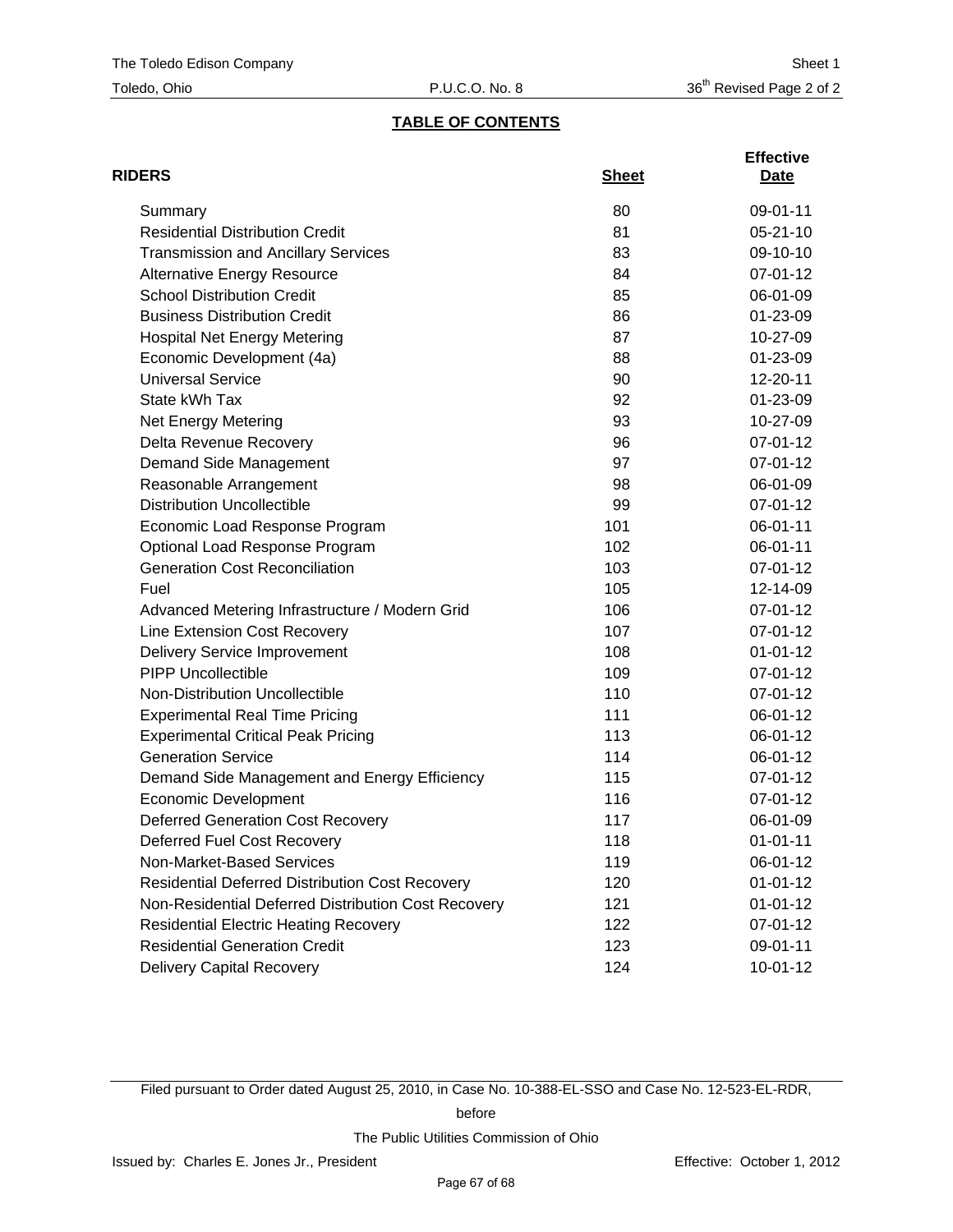## **RIDER DCR Delivery Capital Recovery Rider**

## **APPLICABILITY:**

Applicable to any customer who receives electric service under the Company's rate schedules set forth below. The Delivery Capital Recovery Rider (DCR) charges will apply, by rate schedule, effective for bills rendered beginning October 1, 2012. This Rider is not avoidable for customers who take electric generation service from a certified supplier.

## **RATE:**

| RS (all kWhs, per kWh)          | 0.2254c  |
|---------------------------------|----------|
| GS (per kW of Billing Demand)   | \$0.8253 |
| GP (per kW of Billing Demand)   | \$0.3362 |
| GSU (per kVa of Billing Demand) | \$0.0936 |

## **PROVISIONS:**

The charges set forth in this Rider recover costs associated with delivery plant investments made since the date certain in Case No. 07-551-EL-AIR, exclusive of any delivery plant investments being recovered elsewhere.

## **RIDER UPDATES:**

The charges contained in this Rider shall be updated on a quarterly basis. No later than October 31st, January 31st, April 30th and July 30th of each year, the Company will file with the PUCO a request for approval of the Rider charges which, unless otherwise ordered by the PUCO, shall become effective on a bills rendered basis on January 1st, April 1st, July 1st and October 1st of each year.

Filed pursuant to Order dated August 25, 2010, in Case No. 10-388-EL-SSO and Case No. 12-523-EL-RDR,

before

The Public Utilities Commission of Ohio